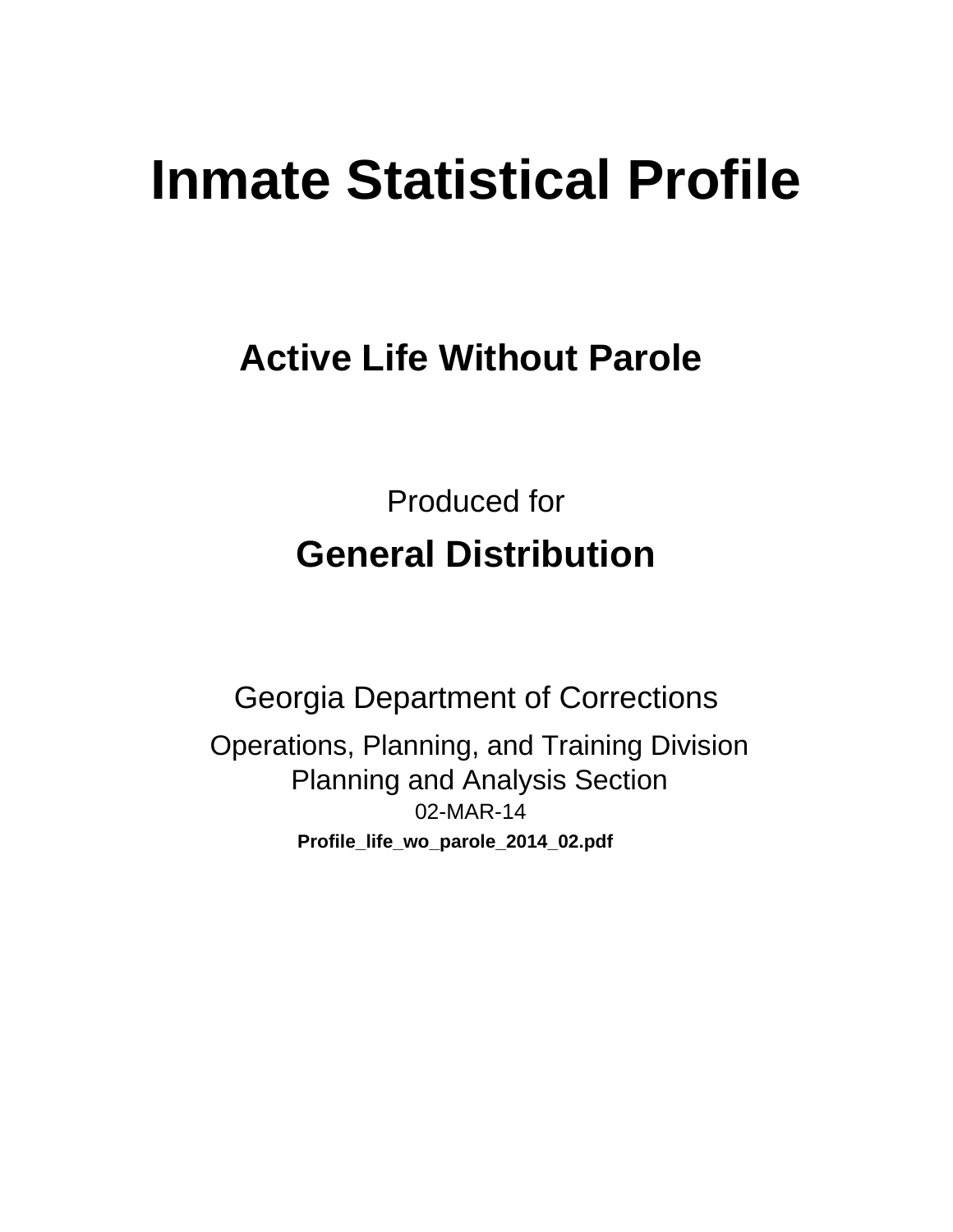#### Inmate Statistical Profile 02-MAR-14 Contents

**Active Life Without Parole** 

Produced for General Distribution

# **Table of Contents**

| <b>Demographic information</b>                                       |
|----------------------------------------------------------------------|
| 90 Current age, broken out in ten year age groups                    |
| 6 Race group                                                         |
| 7 Marital status, self-reported at entry to prison                   |
| 8 Number of children, self-reported at entry to prison               |
| 9 Religious affiliation, self-reported at entry to prison            |
| 10 Home county - self-reported at entry to prison                    |
| 14 Socioeconomic class, self-reported at entry to prison             |
| 15 Environment to age 16, self-reported at entry to prison           |
| 16 Guardian status to age 16, self-reported at entry to prison       |
| 17 Employment status before prison, self-reported at entry to prison |
| 18 Age at admission                                                  |
| 20 Height, measured at entry to prison                               |
| 21 Weight, measured at entry to prison                               |
| 22 Military service                                                  |
| <b>Correctional information</b>                                      |
| 23 Type of admission to prison                                       |
| 24 Current / last security status                                    |
| 25 Current / last institution type                                   |
| 26 Institution type - transitional centers                           |
| 27 Institution type - county prisons                                 |
| 28 Institution type - state prisons                                  |
| 29 Institution type - private prisons                                |
| 30 Institution type - pre-release centers                            |
| 31 Institution type - inmate boot camp                               |
| 32 Number of disciplinary reports                                    |
| 33 Number of transfers                                               |
| 34 Number of escapes                                                 |
| 35 Time served in current (or last) institution                      |
| Educational, psychological and physical information                  |
| 36 Highest grade level attained                                      |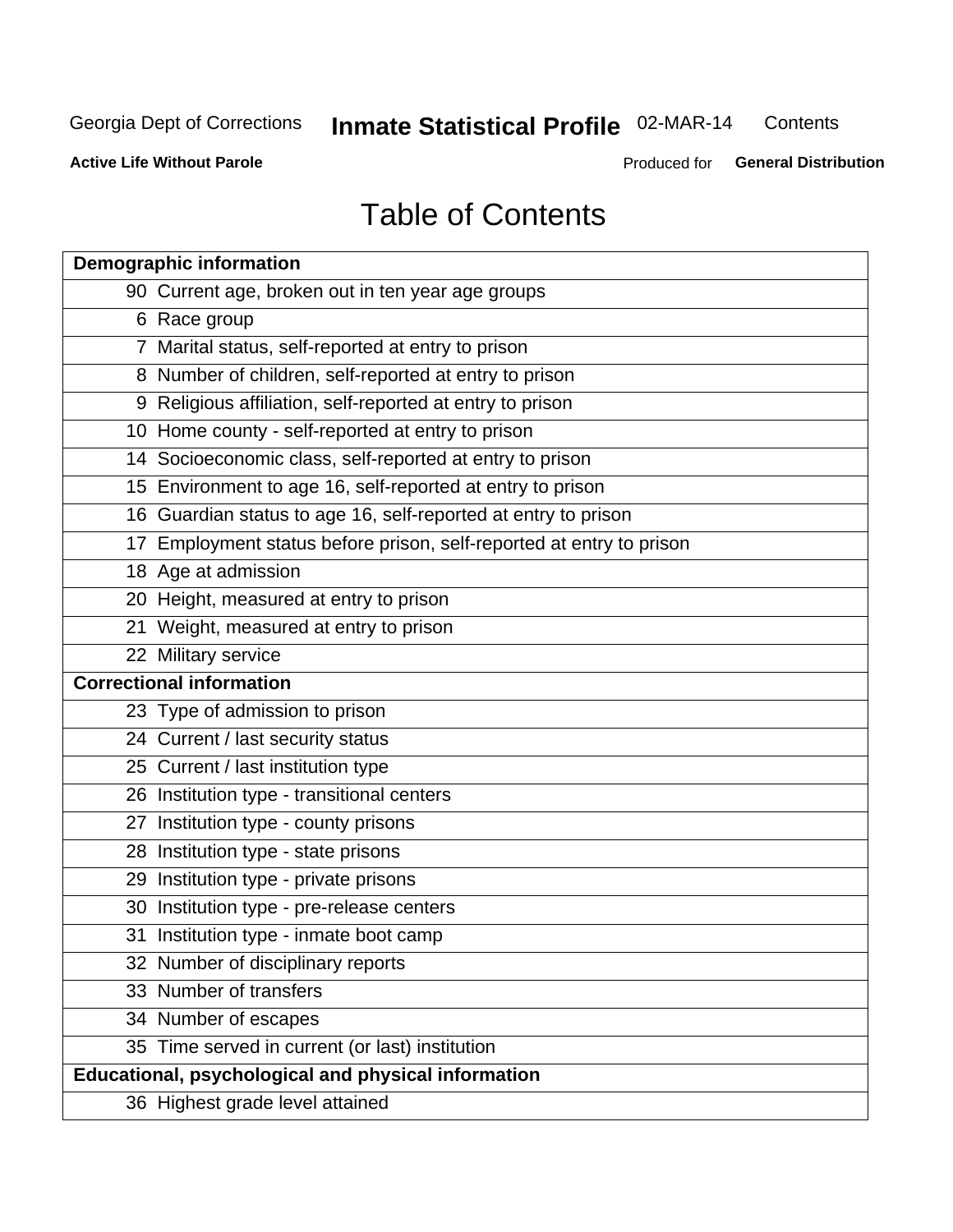# Inmate Statistical Profile 02-MAR-14

Contents

**Active Life Without Parole** 

Produced for General Distribution

# **Table of Contents**

| <b>Educational, psychological and physical information</b>       |
|------------------------------------------------------------------|
| 37 Culture fair IQ scores                                        |
| 38 Wide Range Achievement Test (WRAT) reading score              |
| 39 Wide Range Achievement Test (WRAT) math score                 |
| 40 Wide Range Achievement Test (WRAT) spelling score             |
| 41 Scope of substance abuse - summary                            |
| 42 Scope of substance abuse - detail                             |
| 43 Current / last mental health treatment level                  |
| 44 PULHESDWIT medical scale - 'P' overall condition ('P'hysical) |
| 45 PULHESDWIT medical scale - 'U' upper body                     |
| 46 PULHESDWIT medical scale - 'L' lower body                     |
| 47 PULHESDWIT medical scale - 'H' hearing                        |
| 48 PULHESDWIT medical scale - 'E' vision                         |
| 49 PULHESDWIT medical scale -'S' psychiatric                     |
| 50 PULHESDWIT medical scale - 'D' dental                         |
| 51 PULHESDWIT medical scale - 'W' work ability                   |
| 52 PULHESDWIT medical scale - 'I' impairment                     |
| 53 PULHESDWIT medical scale - 'T' transportability               |
| 54 Criminality in family, self-reported                          |
| 55 Alcoholism in family, self-reported                           |
| 56 Drug abuse in family, self-reported                           |
| 57 Subjected to frequent beatings, self-reported                 |
| 58 Father absent during inmate's childhood                       |
| 59 Mother absent during inmate's childhood                       |
| 60 Inmate diagnosed as manipulative                              |
| 61 Inmate diagnosed as assaultive                                |
| <b>Crimes and criminal history information</b>                   |
| 62 Number of prior Georgia incarcerations                        |
| 63 Prison sentence in years                                      |
| 64 Primary offense, broken out into felonies vs misdemeanors     |
| 65 Primary offense, broken out into six broad crime categories   |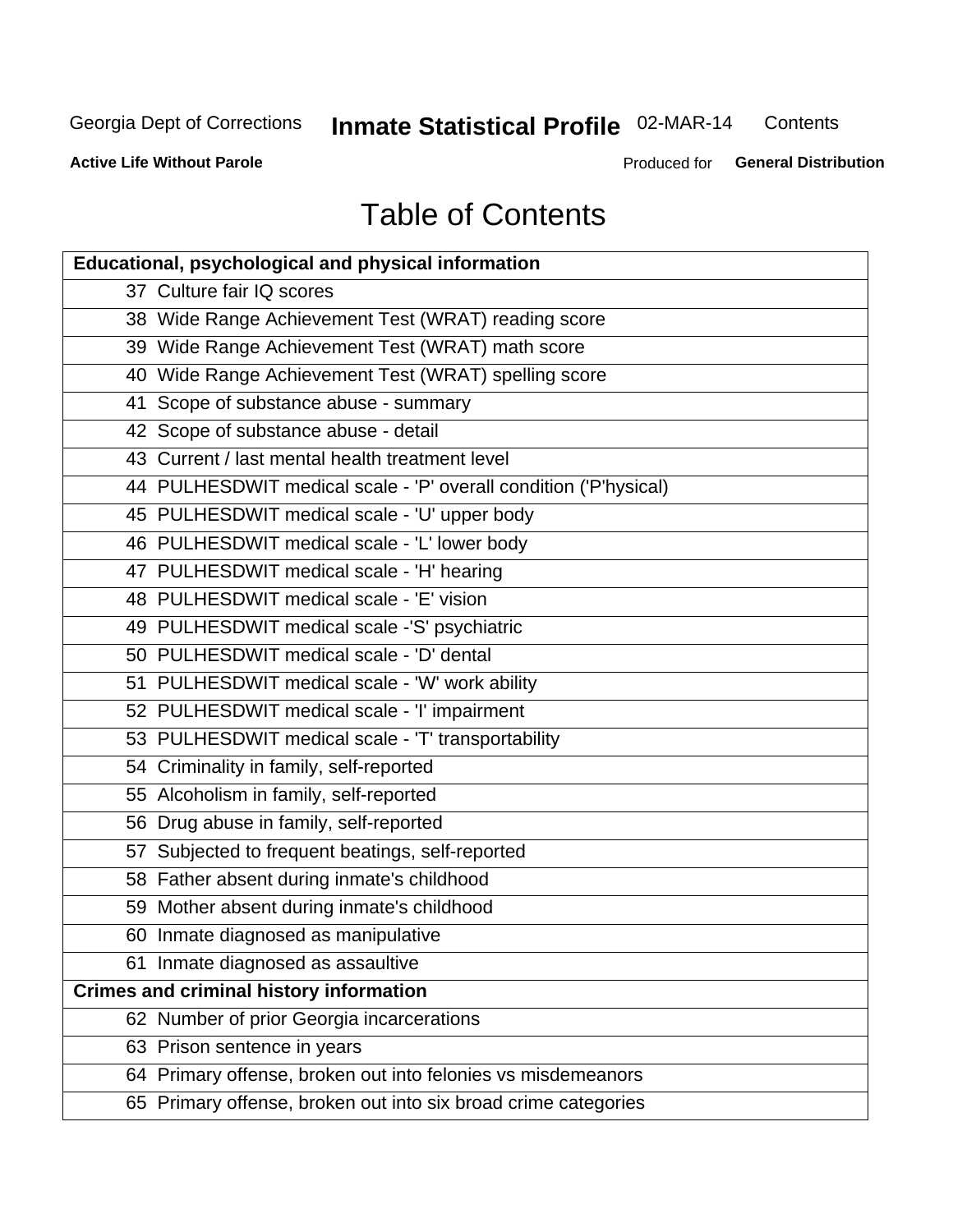#### Inmate Statistical Profile 02-MAR-14 Contents

**Active Life Without Parole** 

Produced for General Distribution

# **Table of Contents**

| <b>Crimes and criminal history information</b>        |
|-------------------------------------------------------|
| 66 Primary offense, detailed offense code             |
| 67 County of conviction of primary offense            |
| 71 Circuit of conviction of primary offense           |
| 73 Years served (jail + prison) in this incarceration |
| <b>Medical information</b>                            |
| 74 Results of most recent HIV test                    |
| 75 Results of most recent tuberculosis test           |
| 76 Results of most recent syphilis test               |
| 77 Results of most recent Hepatitis-C test            |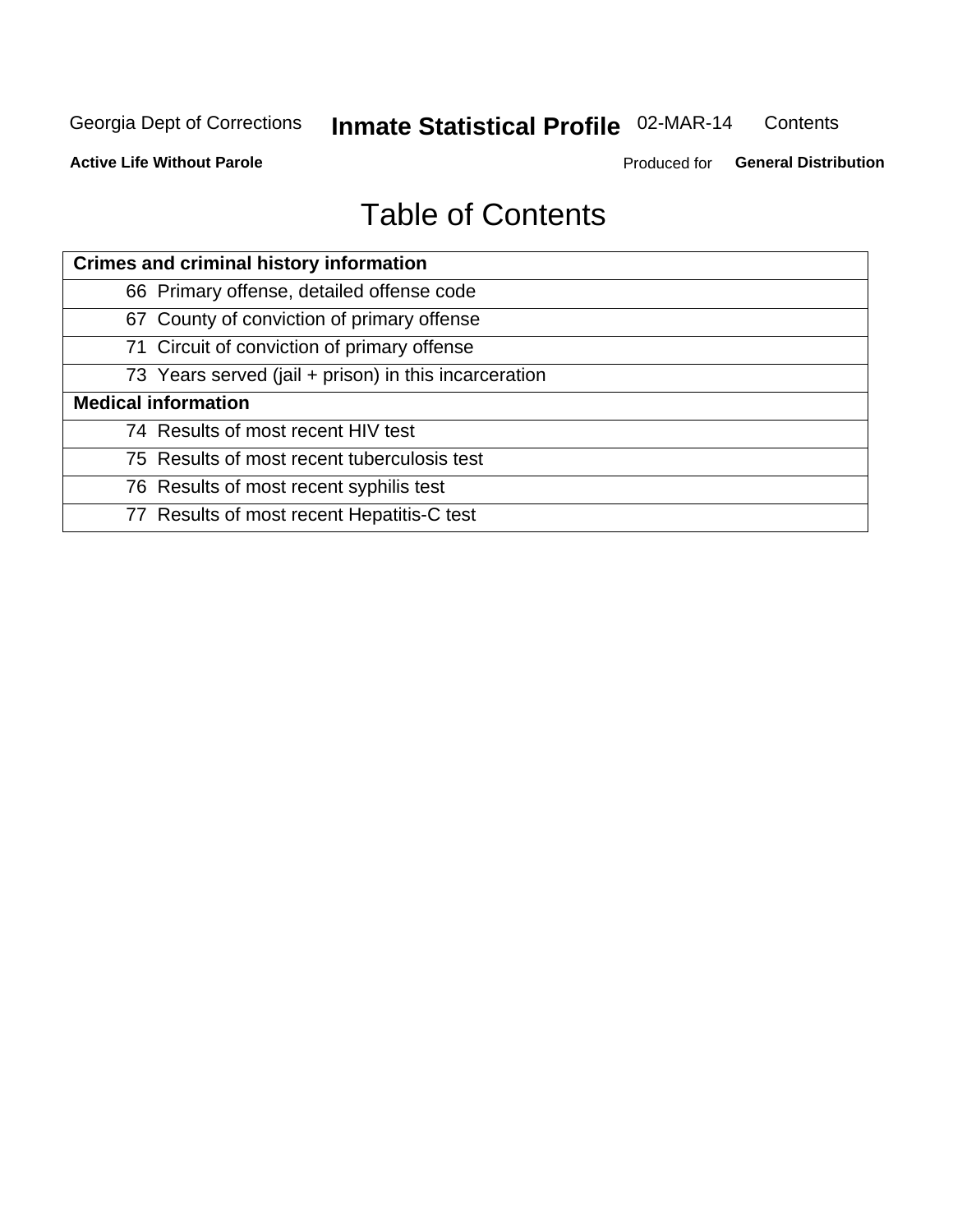# Inmate Statistical Profile 02-MAR-14 Page 90

### **Inmates Released During Fy 2013**

#### Produced for General Distribution

### Current age, broken out in ten-year age groups

COL % - percent each COUNT is of its particular column

|                          |              | <b>Male</b> |         |                 | <b>Female</b> |       |              | <b>Total</b> |
|--------------------------|--------------|-------------|---------|-----------------|---------------|-------|--------------|--------------|
| <b>Current Age</b>       | <b>Count</b> | Col %       | Row %   | <b>Count</b>    | Col %         | Row % | <b>Total</b> | Col %        |
| <b>Teens (1-19)</b>      | 8            | $0.86\%$    | 100.00% |                 |               |       | 8            | 0.83%        |
| <b>Twenties (20-29)</b>  | 131          | 14.03%      | 95.62%  | 6               | 23.08%        | 4.38% | 137          | 14.27%       |
| Thirties (30-39)         | 252          | 26.98%      | 97.30%  |                 | 26.92%        | 2.70% | 259          | 26.98%       |
| <b>Forties (40-49)</b>   | 276          | 29.55%      | 97.87%  | 6               | 23.08%        | 2.13% | 282          | 29.38%       |
| <b>Fifties (50-59)</b>   | 190          | 20.34%      | 96.45%  |                 | 26.92%        | 3.55% | 197          | 20.52%       |
| <b>Sixties (60-69)</b>   | 58           | 6.21%       | 100.00% |                 |               |       | 58           | 6.04%        |
| Seventy + (70 and above) | 19           | 2.03%       | 100.00% |                 |               |       | 19           | 1.98%        |
| <b>Total Reported</b>    | 934          | 100%        | 97.29%  | 26 <sub>1</sub> | 100%          | 2.71% | 960          | 100%         |

| _____ | $\sim$<br>ວບ∙<br>$ -$ | $\overline{\phantom{a}}$<br>ΔV | 960 |
|-------|-----------------------|--------------------------------|-----|

| Mean<br>(average)    | 42.48    | 40.5 | 42.42 |
|----------------------|----------|------|-------|
| Median (middle)      |          |      |       |
| Mode (most frequent) | ^^<br>◡▴ | 39   | 44    |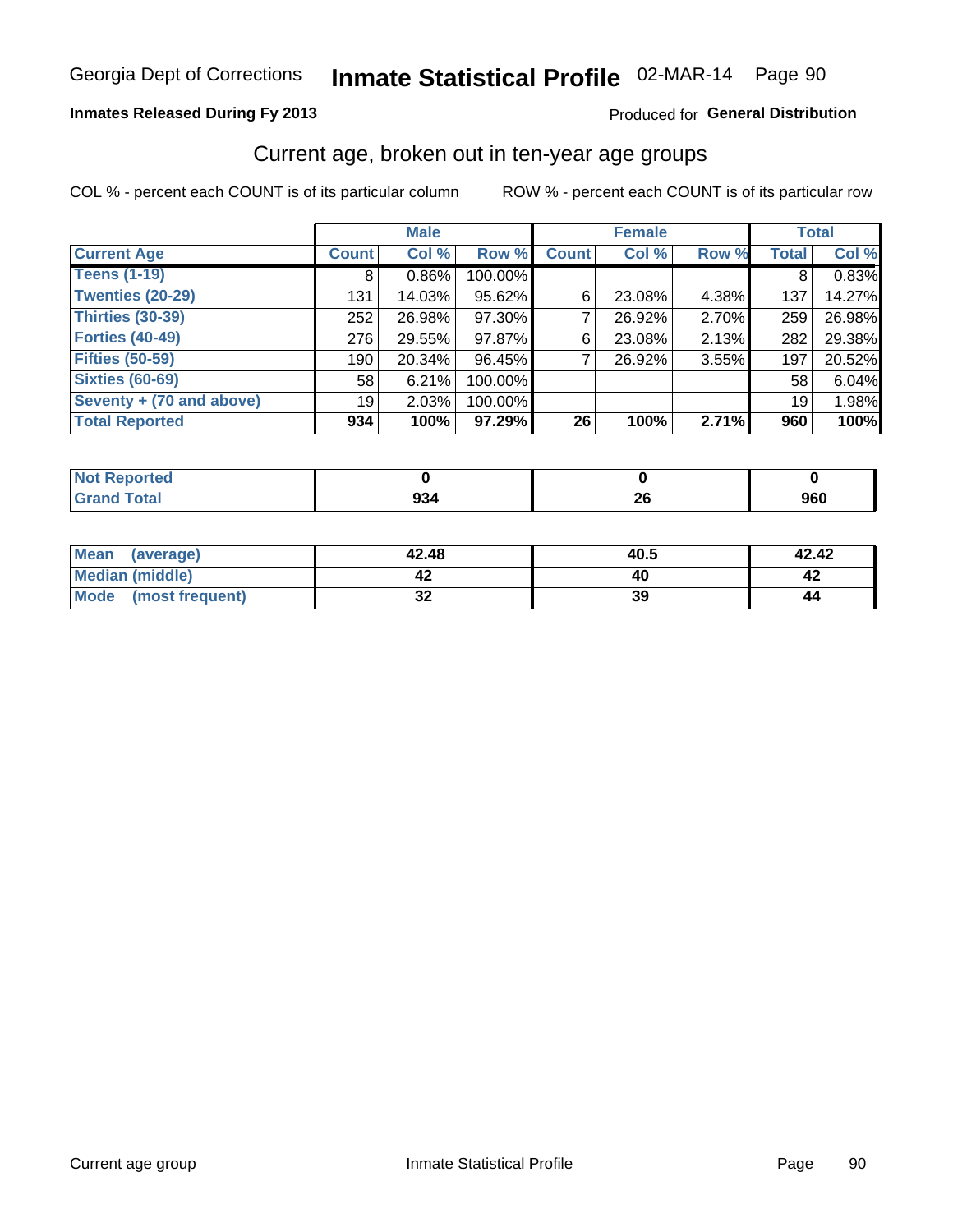# Inmate Statistical Profile 02-MAR-14 Page 91

### **Active Life Without Parole**

**Produced for General Distribution** 

### Race group

COL % - percent each COUNT is of its particular column

|                              |              | <b>Male</b> |                    |                 | <b>Female</b> |       |              | <b>Total</b> |
|------------------------------|--------------|-------------|--------------------|-----------------|---------------|-------|--------------|--------------|
| <b>Race Group</b>            | <b>Count</b> | Col %       | <b>Row % Count</b> |                 | Col %         | Row % | <b>Total</b> | Col %        |
| <b>White</b>                 | 215          | 23.02%      | 95.13%             | 11              | 42.31%        | 4.87% | 226          | 23.54%       |
| <b>Black</b><br>$\mathbf{2}$ | 693          | 74.20%      | 98.02%             | 14 <sub>1</sub> | 53.85%        | 1.98% | 707          | 73.65%       |
| <b>Other</b><br>5.           |              | $.11\%$     | 100.00%            |                 |               |       |              | .10%         |
| <b>Asian</b><br>6            | 4            | .43%        | 100.00%            |                 |               |       | 4            | .42%         |
| <b>Hispanic</b><br>10        | 21           | 2.25%       | 95.45%             |                 | 3.85%         | 4.55% | 22           | 2.29%        |
| <b>Total Reported</b>        | 934          | 100%        | 97.29%             | 26              | 100%          | 2.71% | 960          | 100%         |

| <b>orted</b> |                  |           |     |
|--------------|------------------|-----------|-----|
| <b>Total</b> | --<br>934<br>- - | ne.<br>ΔU | 960 |

| M | - - - | Piavn |
|---|-------|-------|
|   |       |       |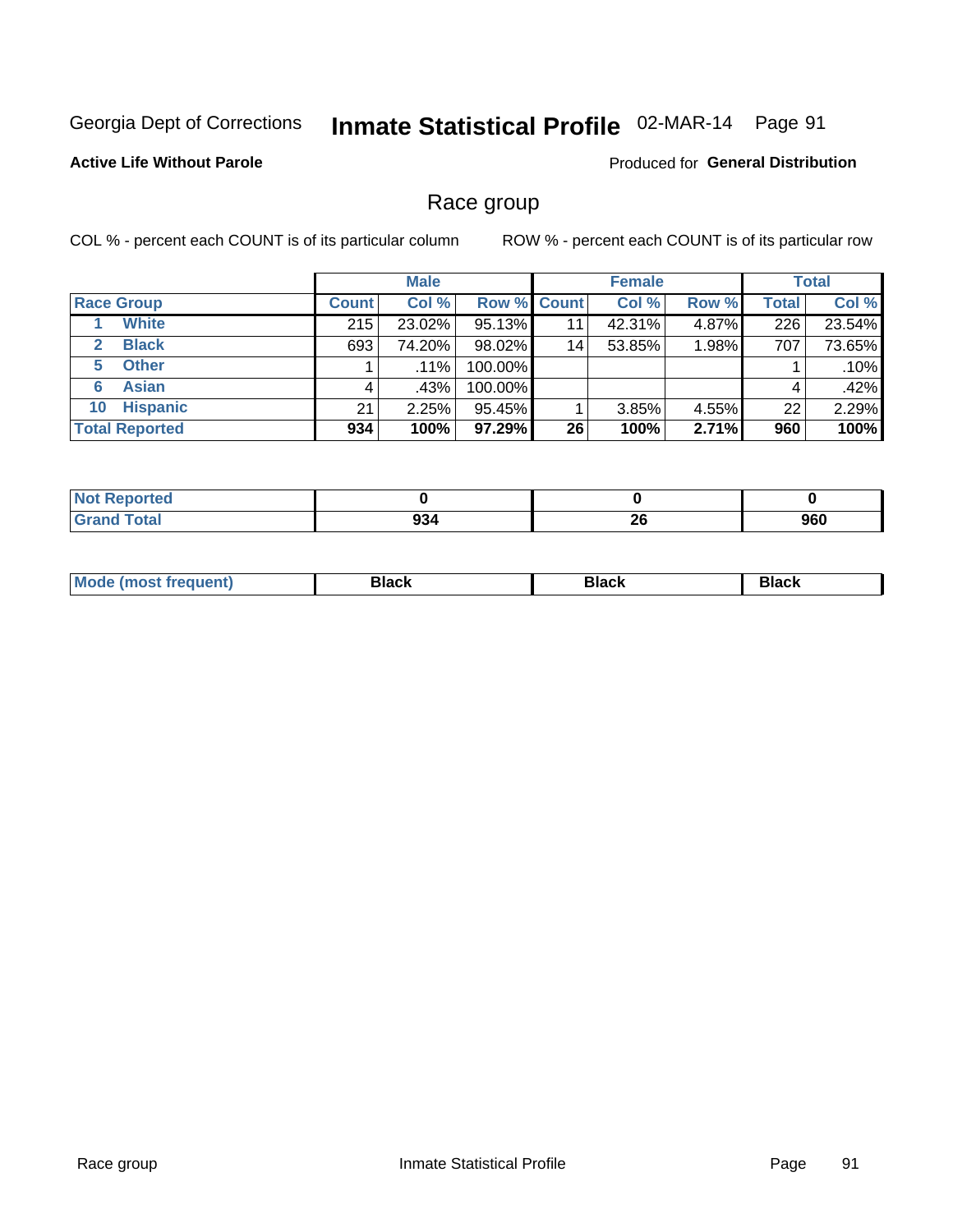# Inmate Statistical Profile 02-MAR-14 Page 7

#### **Active Life Without Parole**

#### Produced for General Distribution

### Marital status, self-reported at entry to prison

COL % - percent each COUNT is of its particular column

|                            |              | <b>Male</b> |         |              | <b>Female</b> |        |              | <b>Total</b> |
|----------------------------|--------------|-------------|---------|--------------|---------------|--------|--------------|--------------|
| <b>Marital Status</b>      | <b>Count</b> | Col %       | Row %   | <b>Count</b> | Col %         | Row %  | <b>Total</b> | Col %        |
| <b>Unknown</b><br>$\bf{0}$ |              | .21%        | 100.00% |              |               |        | 2            | .21%         |
| <b>Divorced</b><br>D       | 74           | 7.92%       | 97.37%  | 2            | 7.69%         | 2.63%  | 76           | 7.92%        |
| <b>Married</b><br>М        | 135          | 14.45%      | 95.74%  | 6            | 23.08%        | 4.26%  | 141          | 14.69%       |
| <b>Separated</b><br>S      | 231          | 2.46%       | 92.00%  | 2            | 7.69%         | 8.00%  | 25           | 2.60%        |
| <b>Unmarried</b><br>U      | 681          | 72.91%      | 98.27%  | 12           | 46.15%        | 1.73%  | 693          | 72.19%       |
| <b>Widow</b><br>W          | 19           | 2.03%       | 82.61%  | 4            | 15.38%        | 17.39% | 23           | 2.40%        |
| <b>Total Reported</b>      | 934          | 100%        | 97.29%  | 26           | 100%          | 2.71%  | 960          | 100%         |

| orted<br><b>NOT REDO</b> |                |                                               |            |
|--------------------------|----------------|-----------------------------------------------|------------|
|                          | $\sim$<br>JJ-. | n,<br>ZV<br>and the control of the control of | ner<br>ฮบบ |

|--|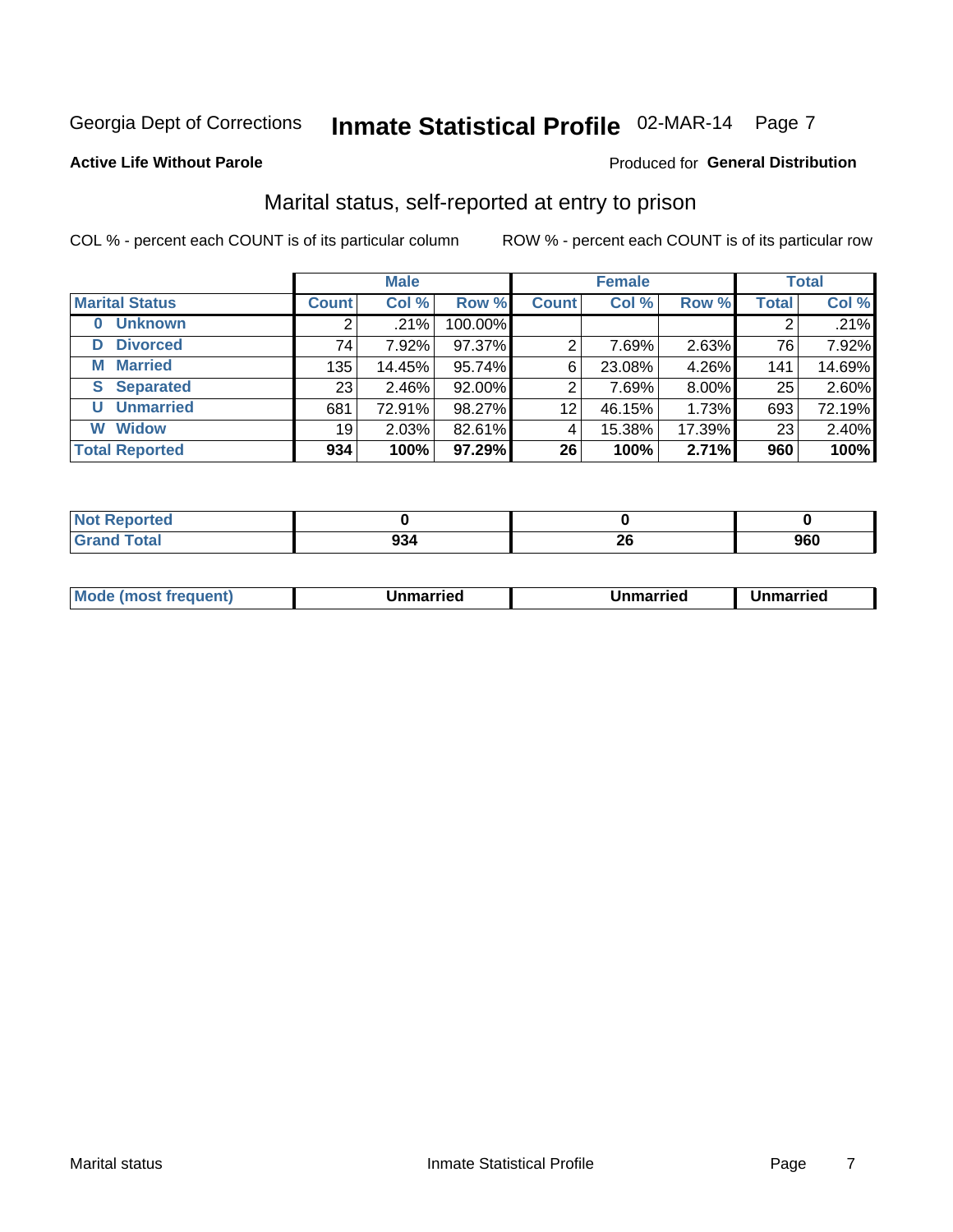# Inmate Statistical Profile 02-MAR-14 Page 8

**Active Life Without Parole** 

### **Produced for General Distribution**

# Number of children, self reported at entry to prison

COL % - percent each COUNT is of its particular column

|                           |              | <b>Male</b> |         |              | <b>Female</b> |       |                | <b>Total</b> |
|---------------------------|--------------|-------------|---------|--------------|---------------|-------|----------------|--------------|
| <b>Number of Children</b> | <b>Count</b> | Col %       | Row %   | <b>Count</b> | Col %         | Row % | <b>Total</b>   | Col %        |
| $\bf{0}$                  | 350          | 37.84%      | 97.49%  | 9            | 34.62%        | 2.51% | 359            | 37.75%       |
|                           | 220          | 23.78%      | 96.92%  |              | 26.92%        | 3.08% | 227            | 23.87%       |
| $\overline{2}$            | 154          | 16.65%      | 98.09%  | 3            | 11.54%        | 1.91% | 157            | 16.51%       |
| 3                         | 89           | 9.62%       | 96.74%  | 3            | 11.54%        | 3.26% | 92             | 9.67%        |
| 4                         | 65           | 7.03%       | 98.48%  |              | 3.85%         | 1.52% | 66             | 6.94%        |
| 5                         | 29           | 3.14%       | 90.63%  | 3            | 11.54%        | 9.38% | 32             | 3.36%        |
| 6                         | 7            | 0.76%       | 100.00% |              |               |       | 7              | 0.74%        |
|                           | 3            | 0.32%       | 100.00% |              |               |       | 3              | 0.32%        |
| 8                         |              | 0.11%       | 100.00% |              |               |       |                | 0.11%        |
| $\boldsymbol{9}$          | 2            | 0.22%       | 100.00% |              |               |       | $\overline{2}$ | 0.21%        |
| 10                        | 2            | 0.22%       | 100.00% |              |               |       | 2              | 0.21%        |
| Over 10                   | 3            | 0.32%       | 100.00% |              |               |       | 3              | 0.32%        |
| <b>Total Reported</b>     | 925          | 100%        | 97.27%  | 26           | 100%          | 2.73% | 951            | 100.0%       |

| A (20  |              |                               |     |
|--------|--------------|-------------------------------|-----|
| $\sim$ | $ -$<br>- 14 | $\sim$ $\sim$<br>$\sim$<br>Δv | 960 |

| <b>Mean</b><br>(average) | 1.46 | 1.58 | 1.46 |
|--------------------------|------|------|------|
| Median (middle)          |      |      |      |
| Mode (most frequent)     |      |      |      |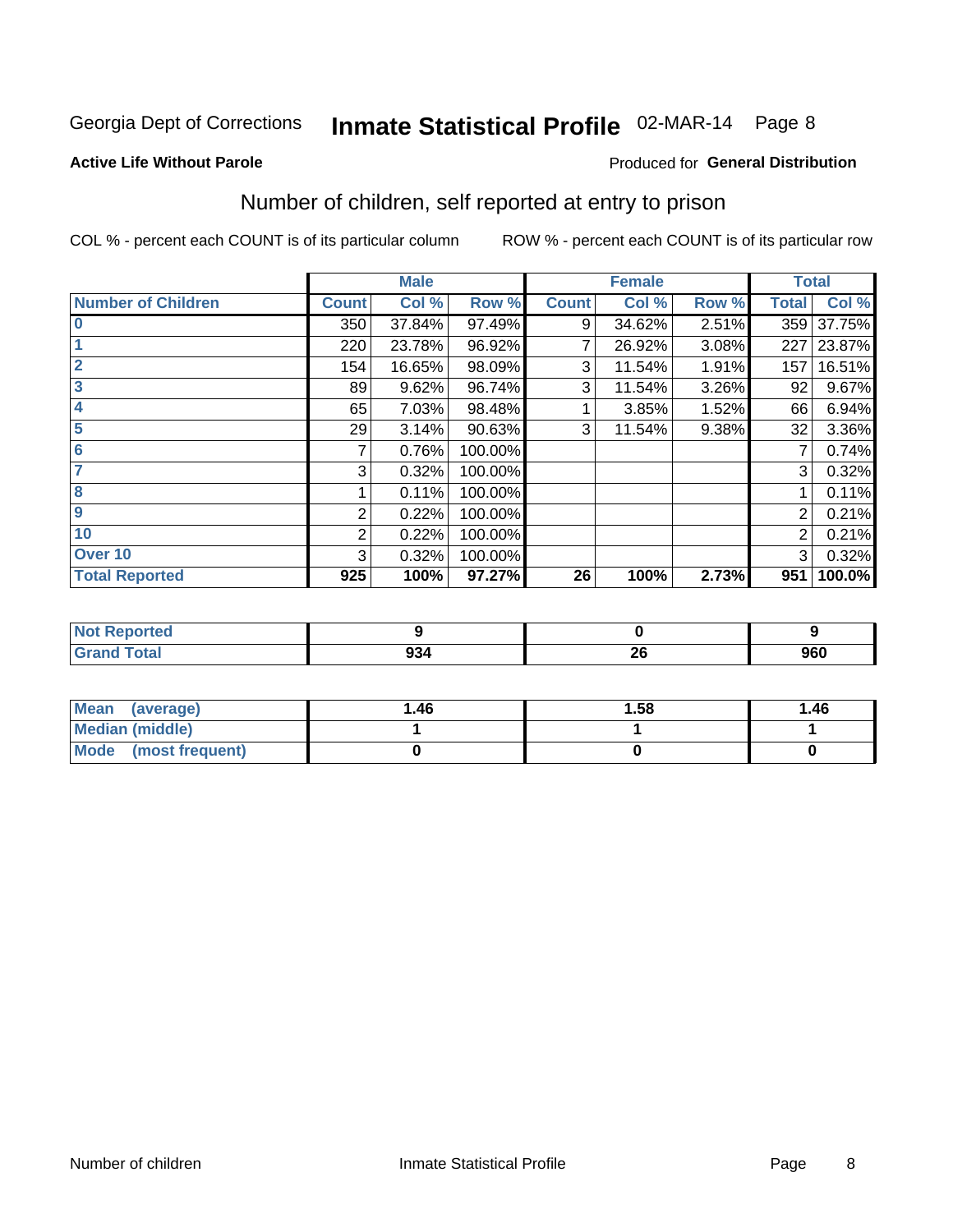# Inmate Statistical Profile 02-MAR-14 Page 9

**Active Life Without Parole** 

### **Produced for General Distribution**

### Religious affiliation, self-reported at entry to prison

COL % - percent each COUNT is of its particular column

|              |                              |                | <b>Male</b> |         |              | <b>Female</b> |       |                | <b>Total</b> |
|--------------|------------------------------|----------------|-------------|---------|--------------|---------------|-------|----------------|--------------|
|              | <b>Religious Affiliation</b> | <b>Count</b>   | Col %       | Row %   | <b>Count</b> | Col %         | Row % | <b>Total</b>   | Col %        |
|              | Islam                        | 45             | 8.02%       | 95.74%  | 2            | 11.76%        | 4.26% | 47             | 8.13%        |
| $\mathbf{2}$ | <b>Catholic</b>              | 22             | 3.92%       | 95.65%  |              | 5.88%         | 4.35% | 23             | 3.98%        |
| 3            | <b>Baptist</b>               | 259            | 46.17%      | 95.93%  | 11           | 64.71%        | 4.07% | 270            | 46.71%       |
| 4            | <b>Methodist</b>             | 10             | 1.78%       | 100.00% |              |               |       | 10             | 1.73%        |
| 7            | <b>Chc Of God</b>            |                | .18%        | 100.00% |              |               |       |                | .17%         |
| 8            | <b>Holiness</b>              | 21             | 3.74%       | 95.45%  |              | 5.88%         | 4.55% | 22             | 3.81%        |
| 9            | <b>Jewish</b>                |                | .18%        | 100.00% |              |               |       |                | .17%         |
| 10           | <b>Anglican</b>              |                | .18%        | 100.00% |              |               |       |                | .17%         |
| 12           | <b>Hindu</b>                 | $\overline{2}$ | .36%        | 100.00% |              |               |       | $\overline{2}$ | .35%         |
| 16           | <b>Seven D Ad</b>            | 4              | .71%        | 100.00% |              |               |       | 4              | .69%         |
| 17           | <b>Jehovah Wt</b>            | 9              | 1.60%       | 100.00% |              |               |       | 9              | 1.56%        |
| 18           | <b>Latr Day S</b>            |                | .18%        | 100.00% |              |               |       |                | .17%         |
| 20           | <b>Other Prot</b>            | 77             | 13.73%      | 97.47%  | 2            | 11.76%        | 2.53% | 79             | 13.67%       |
| 96           | <b>None</b>                  | 108            | 19.25%      | 100.00% |              |               |       | 108            | 18.69%       |
|              | <b>Total Reported</b>        | 561            | 100%        | 97.06%  | 17           | 100%          | 2.94% | 578            | 100%         |

| <b>Reported</b><br>. | 272<br>ט וע |           | 382 |
|----------------------|-------------|-----------|-----|
|                      | 934         | nr.<br>ΔU | 960 |

| <b>Mode (most frequent)</b> | եaptist | 3aptisเ | aptist |
|-----------------------------|---------|---------|--------|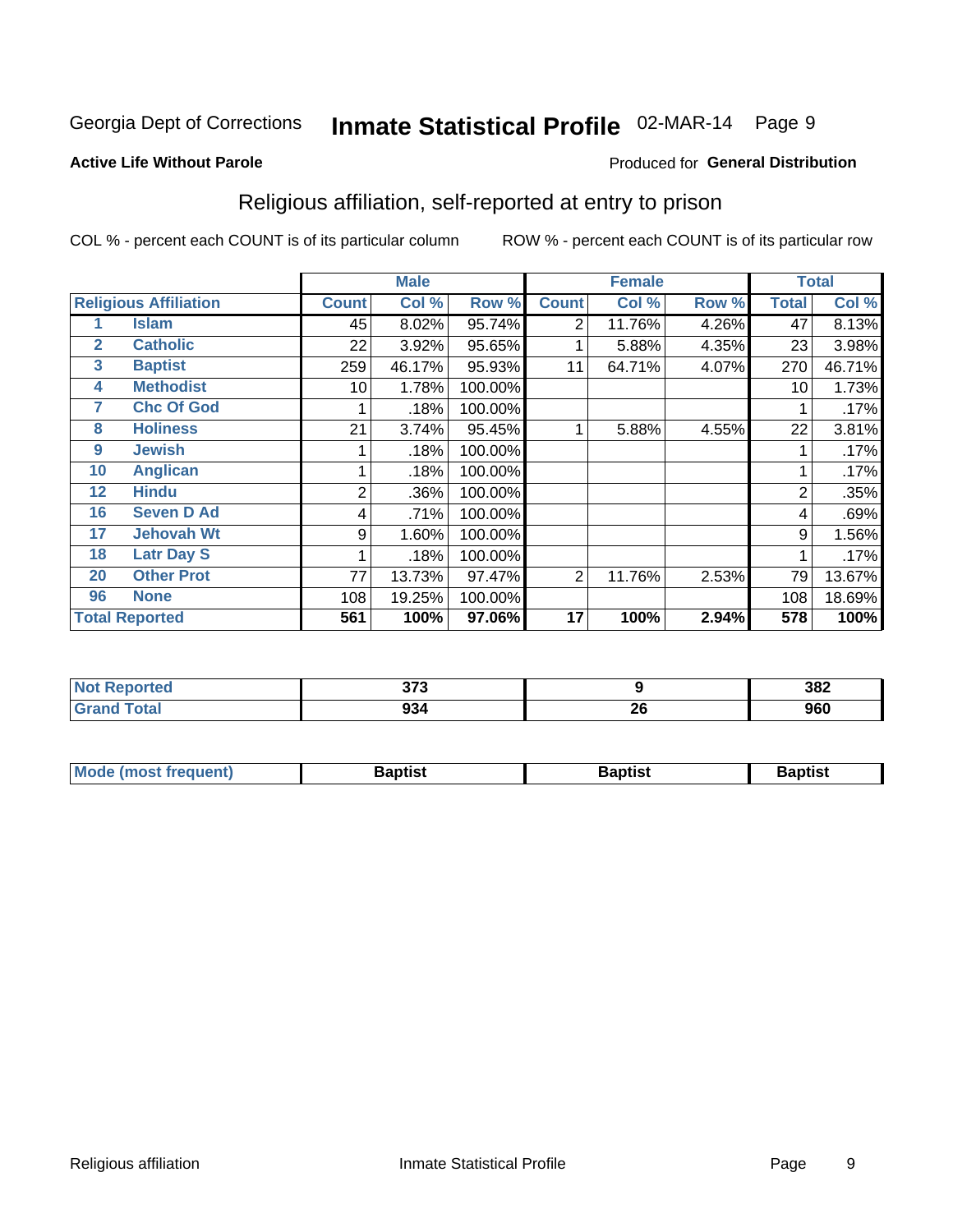# Inmate Statistical Profile 02-MAR-14 Page 10

#### **Active Life Without Parole**

#### Produced for General Distribution

### Home county, self-reported at entry to prison

COL % - percent each COUNT is of its particular column

|     |                             |                         | <b>Male</b> |         |              | <b>Female</b> |        | <b>Total</b>   |                     |
|-----|-----------------------------|-------------------------|-------------|---------|--------------|---------------|--------|----------------|---------------------|
|     | <b>Home County</b>          | <b>Count</b>            | Col %       | Row %   | <b>Count</b> | Col %         | Row %  | <b>Total</b>   | Col %               |
| 000 | <b>Unknown</b>              | 162                     | 17.34%      | 95.86%  | 7            | 26.92%        | 4.14%  | 169            | 17.60%              |
| 001 | <b>Appling County</b>       | 5                       | .54%        | 100.00% |              |               |        | 5              | .52%                |
| 002 | <b>Atkinson County</b>      | $\mathbf 1$             | .11%        | 100.00% |              |               |        | 1              | .10%                |
| 003 | <b>Bacon County</b>         | $\mathbf 1$             | .11%        | 100.00% |              |               |        | 1              | .10%                |
| 005 | <b>Baldwin County</b>       | 3                       | .32%        | 100.00% |              |               |        | 3              | .31%                |
| 007 | <b>Barrow County</b>        | $\overline{7}$          | .75%        | 100.00% |              |               |        | 7              | .73%                |
| 008 | <b>Bartow County</b>        | $\overline{7}$          | .75%        | 100.00% |              |               |        | 7              | .73%                |
| 009 | <b>Ben Hill County</b>      | 4                       | .43%        | 100.00% |              |               |        | 4              | .42%                |
| 010 | <b>Berrien County</b>       | $\overline{2}$          | .21%        | 100.00% |              |               |        | $\overline{2}$ | .21%                |
| 011 | <b>Bibb County</b>          | 18                      | 1.93%       | 94.74%  | 1            | 3.85%         | 5.26%  | 19             | 1.98%               |
| 012 | <b>Bleckley County</b>      | $\overline{c}$          | .21%        | 100.00% |              |               |        | $\overline{2}$ | .21%                |
| 014 | <b>Brooks County</b>        | $\mathbf 1$             | .11%        | 100.00% |              |               |        | 1              | .10%                |
| 016 | <b>Bulloch County</b>       | 4                       | .43%        | 100.00% |              |               |        | 4              | .42%                |
| 017 | <b>Burke County</b>         | 9                       | .96%        | 100.00% |              |               |        | 9              | .94%                |
| 018 | <b>Butts County</b>         | $\mathbf 1$             | .11%        | 100.00% |              |               |        | 1              | .10%                |
| 020 | <b>Camden County</b>        | 5                       | .54%        | 83.33%  | 1            | 3.85%         | 16.67% | 6              | .63%                |
| 021 | <b>Candler County</b>       | $\mathbf 1$             | .11%        | 100.00% |              |               |        | 1              | .10%                |
| 022 | <b>Carroll County</b>       | $\overline{\mathbf{c}}$ | .21%        | 100.00% |              |               |        | $\overline{2}$ | .21%                |
| 023 | <b>Catoosa County</b>       | 3                       | .32%        | 100.00% |              |               |        | 3              | .31%                |
| 025 | <b>Chatham County</b>       | 37                      | 3.96%       | 100.00% |              |               |        | 37             | 3.85%               |
| 026 | <b>Chattahoochee County</b> | $\mathbf 1$             | .11%        | 100.00% |              |               |        | 1              | .10%                |
| 027 | <b>Chattooga County</b>     | $\mathbf 1$             | .11%        | 100.00% |              |               |        | 1              | .10%                |
| 028 | <b>Cherokee County</b>      | $\overline{2}$          | .21%        | 100.00% |              |               |        | $\overline{2}$ | .21%                |
| 029 | <b>Clarke County</b>        | 17                      | 1.82%       | 100.00% |              |               |        | 17             | 1.77%               |
| 031 | <b>Clayton County</b>       | 24                      | 2.57%       | 100.00% |              |               |        | 24             | 2.50%               |
| 033 | <b>Cobb County</b>          | 32                      | 3.43%       | 100.00% |              |               |        | 32             | 3.33%               |
| 034 | <b>Coffee County</b>        | 3                       | .32%        | 100.00% |              |               |        | 3              | .31%                |
| 035 | <b>Colquitt County</b>      | 4                       | .43%        | 100.00% |              |               |        | 4              | .42%                |
| 036 | <b>Columbia County</b>      | 6                       | .64%        | 85.71%  | 1            | 3.85%         | 14.29% | $\overline{7}$ | .73%                |
| 037 | <b>Cook County</b>          | 3                       | .32%        | 100.00% |              |               |        | 3              | .31%                |
| 038 | <b>Coweta County</b>        | $\overline{\mathbf{4}}$ | .43%        | 100.00% |              |               |        | 4              | .42%                |
| 040 | <b>Crisp County</b>         | 4                       | .43%        | 100.00% |              |               |        | 4              | .42%                |
| 043 | <b>Decatur County</b>       | $\overline{2}$          | .21%        | 100.00% |              |               |        | $\overline{2}$ | .21%                |
| 044 | <b>Dekalb County</b>        | 68                      | 7.28%       | 100.00% |              |               |        | 68             | 7.08%               |
| 045 | <b>Dodge County</b>         | 1                       | .11%        | 100.00% |              |               |        | 1              | .10%                |
| 046 | <b>Dooly County</b>         | 1                       | .11%        | 50.00%  | 1            | 3.85%         | 50.00% | $\overline{2}$ | .21%                |
| 047 | <b>Dougherty County</b>     | 25                      | 2.68%       | 96.15%  | 1            | 3.85%         | 3.85%  | 26             | 2.71%               |
| 048 | <b>Douglas County</b>       | 12                      | 1.28%       | 92.31%  | 1            | 3.85%         | 7.69%  | 13             | $\overline{1.35\%}$ |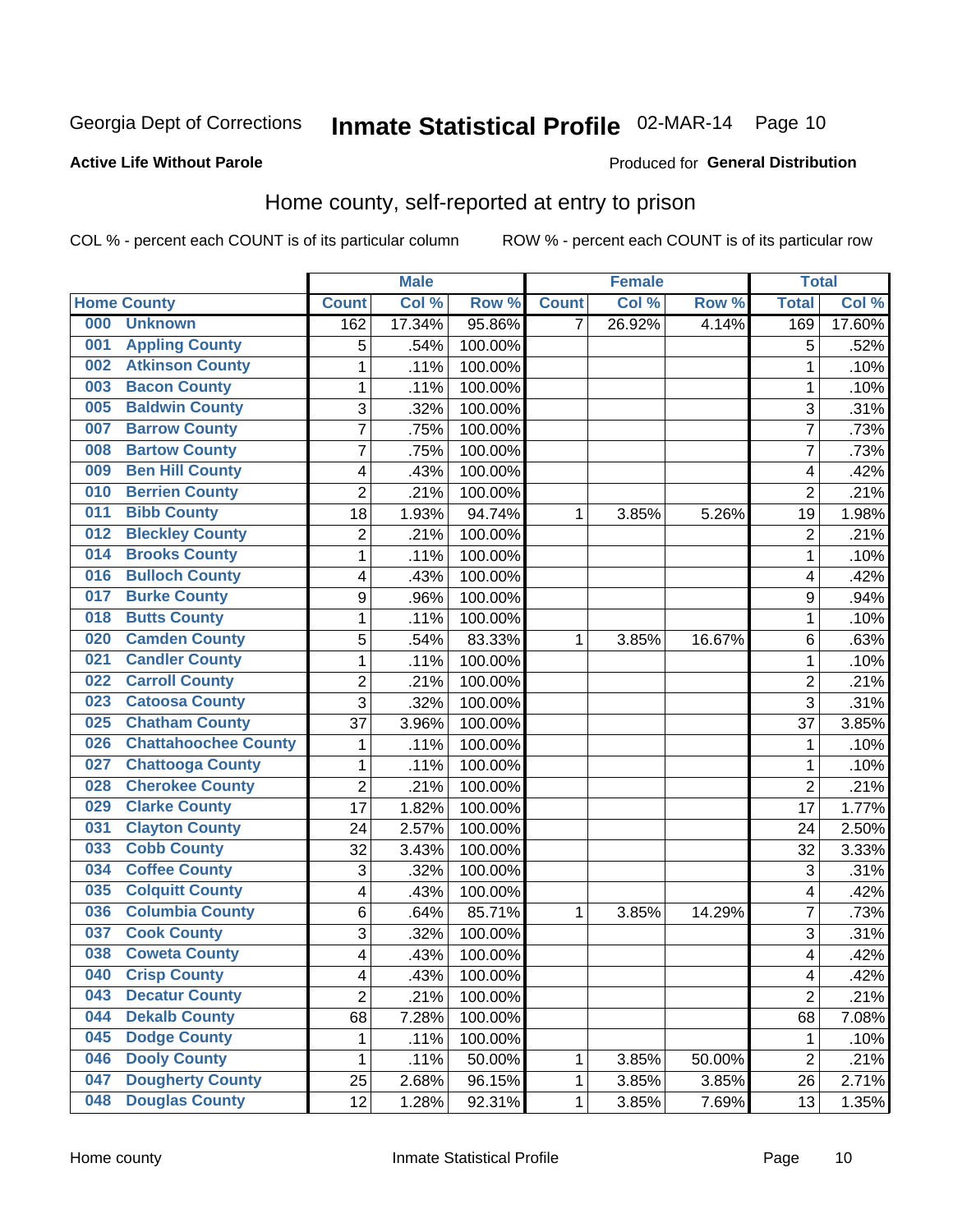# Inmate Statistical Profile 02-MAR-14 Page 11

#### **Active Life Without Parole**

### **Produced for General Distribution**

### Home county, self-reported at entry to prison

COL % - percent each COUNT is of its particular column

|     |                          |                          | <b>Male</b> |                  |              | <b>Female</b> |        | <b>Total</b>   |        |
|-----|--------------------------|--------------------------|-------------|------------------|--------------|---------------|--------|----------------|--------|
|     | <b>Home County</b>       | <b>Count</b>             | Col %       | Row <sup>%</sup> | <b>Count</b> | Col %         | Row %  | <b>Total</b>   | Col %  |
| 049 | <b>Early County</b>      | 1                        | .11%        | 100.00%          |              |               |        | 1              | .10%   |
| 051 | <b>Effingham County</b>  | $\overline{2}$           | .21%        | 100.00%          |              |               |        | $\overline{2}$ | .21%   |
| 052 | <b>Elbert County</b>     | $\overline{\mathbf{4}}$  | .43%        | 100.00%          |              |               |        | 4              | .42%   |
| 053 | <b>Emanuel County</b>    | $\overline{\mathbf{4}}$  | .43%        | 100.00%          |              |               |        | 4              | .42%   |
| 056 | <b>Fayette County</b>    | $\overline{\mathcal{A}}$ | .43%        | 100.00%          |              |               |        | 4              | .42%   |
| 057 | <b>Floyd County</b>      | 11                       | 1.18%       | 100.00%          |              |               |        | 11             | 1.15%  |
| 058 | <b>Forsyth County</b>    | 3                        | .32%        | 100.00%          |              |               |        | 3              | .31%   |
| 059 | <b>Franklin County</b>   | $\overline{2}$           | .21%        | 66.67%           | 1            | 3.85%         | 33.33% | 3              | .31%   |
| 060 | <b>Fulton County</b>     | 135                      | 14.45%      | 99.26%           | 1            | 3.85%         | .74%   | 136            | 14.17% |
| 061 | <b>Gilmer County</b>     | 1                        | .11%        | 100.00%          |              |               |        | 1              | .10%   |
| 063 | <b>Glynn County</b>      | $\overline{7}$           | .75%        | 100.00%          |              |               |        | 7              | .73%   |
| 064 | <b>Gordon County</b>     | $\overline{2}$           | .21%        | 100.00%          |              |               |        | $\overline{2}$ | .21%   |
| 066 | <b>Greene County</b>     | $\mathbf{1}$             | .11%        | 100.00%          |              |               |        | 1              | .10%   |
| 067 | <b>Gwinnett County</b>   | 20                       | 2.14%       | 95.24%           | 1            | 3.85%         | 4.76%  | 21             | 2.19%  |
| 068 | <b>Habersham County</b>  | 1                        | .11%        | 100.00%          |              |               |        | 1              | .10%   |
| 069 | <b>Hall County</b>       | 11                       | 1.18%       | 100.00%          |              |               |        | 11             | 1.15%  |
| 070 | <b>Hancock County</b>    | $\boldsymbol{2}$         | .21%        | 100.00%          |              |               |        | $\overline{2}$ | .21%   |
| 071 | <b>Haralson County</b>   | $\overline{2}$           | .21%        | 100.00%          |              |               |        | $\overline{2}$ | .21%   |
| 072 | <b>Harris County</b>     | $\overline{2}$           | .21%        | 100.00%          |              |               |        | $\overline{c}$ | .21%   |
| 073 | <b>Hart County</b>       | $\overline{2}$           | .21%        | 100.00%          |              |               |        | $\overline{2}$ | .21%   |
| 074 | <b>Heard County</b>      | 1                        | .11%        | 100.00%          |              |               |        | 1              | .10%   |
| 075 | <b>Henry County</b>      | 6                        | .64%        | 100.00%          |              |               |        | 6              | .63%   |
| 076 | <b>Houston County</b>    | 15                       | 1.61%       | 100.00%          |              |               |        | 15             | 1.56%  |
| 078 | <b>Jackson County</b>    | 3                        | .32%        | 100.00%          |              |               |        | 3              | .31%   |
| 080 | <b>Jeff Davis County</b> | 1                        | .11%        | 100.00%          |              |               |        | 1              | .10%   |
| 081 | <b>Jefferson County</b>  | 3                        | .32%        | 100.00%          |              |               |        | 3              | .31%   |
| 082 | <b>Jenkins County</b>    | $\overline{c}$           | .21%        | 100.00%          |              |               |        | $\overline{c}$ | .21%   |
| 087 | <b>Laurens County</b>    | 5                        | .54%        | 100.00%          |              |               |        | 5              | .52%   |
| 088 | <b>Lee County</b>        | 1                        | .11%        | 100.00%          |              |               |        | 1              | .10%   |
| 089 | <b>Liberty County</b>    | $\overline{7}$           | .75%        | 87.50%           | 1            | 3.85%         | 12.50% | 8              | .83%   |
| 090 | <b>Lincoln County</b>    | $\mathbf{1}$             | .11%        | 100.00%          |              |               |        | 1              | .10%   |
| 091 | <b>Long County</b>       | 1                        | .11%        | 100.00%          |              |               |        | 1              | .10%   |
| 092 | <b>Lowndes County</b>    | $\overline{7}$           | .75%        | 100.00%          |              |               |        | $\overline{7}$ | .73%   |
| 093 | <b>Lumpkin County</b>    | $\mathbf 1$              | .11%        | 100.00%          |              |               |        | 1              | .10%   |
| 095 | <b>Madison County</b>    | $\overline{2}$           | .21%        | 100.00%          |              |               |        | 2              | .21%   |
| 096 | <b>Marion County</b>     | 1                        | .11%        | 100.00%          |              |               |        | 1              | .10%   |
| 097 | <b>Mcduffie County</b>   | $\overline{2}$           | .21%        | 100.00%          |              |               |        | 2              | .21%   |
| 098 | <b>Mcintosh County</b>   | $\overline{2}$           | .21%        | 100.00%          |              |               |        | $\overline{2}$ | .21%   |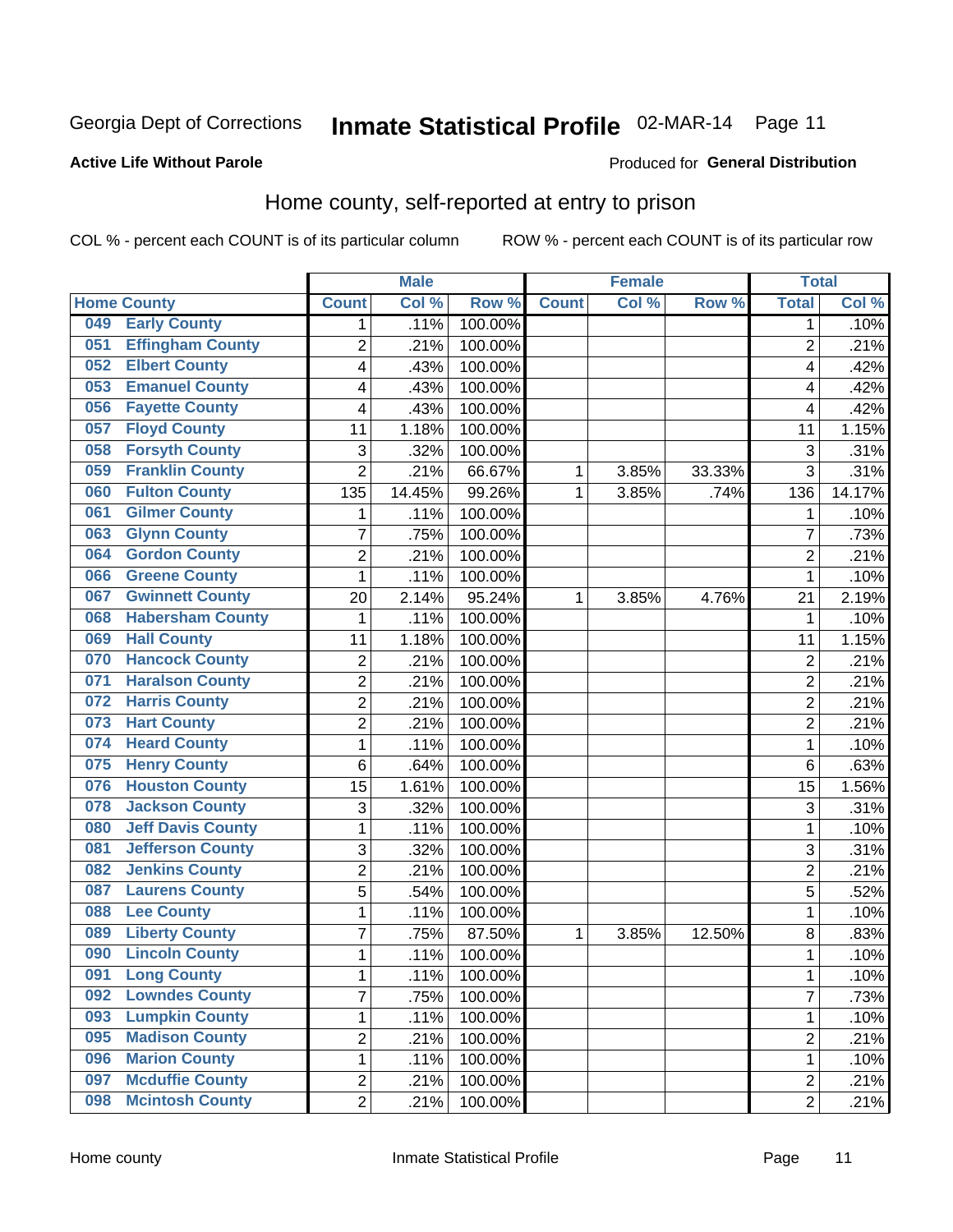# Inmate Statistical Profile 02-MAR-14 Page 12

#### **Active Life Without Parole**

#### Produced for General Distribution

### Home county, self-reported at entry to prison

COL % - percent each COUNT is of its particular column

|                  |                          |                         | <b>Male</b> |         |                | <b>Female</b> |        | <b>Total</b>   |       |
|------------------|--------------------------|-------------------------|-------------|---------|----------------|---------------|--------|----------------|-------|
|                  | <b>Home County</b>       | <b>Count</b>            | Col %       | Row %   | <b>Count</b>   | Col %         | Row %  | <b>Total</b>   | Col % |
| 100              | <b>Miller County</b>     | 1                       | .11%        | 100.00% |                |               |        | 1              | .10%  |
| 102              | <b>Monroe County</b>     | 4                       | .43%        | 100.00% |                |               |        | 4              | .42%  |
| 103              | <b>Montgomery County</b> | $\mathbf 1$             | .11%        | 100.00% |                |               |        | 1              | .10%  |
| 104              | <b>Morgan County</b>     | 1                       | .11%        | 100.00% |                |               |        | 1              | .10%  |
| 106              | <b>Muscogee County</b>   | 27                      | 2.89%       | 100.00% |                |               |        | 27             | 2.81% |
| 107              | <b>Newton County</b>     | 3                       | .32%        | 60.00%  | $\overline{2}$ | 7.69%         | 40.00% | 5              | .52%  |
| 109              | <b>Oglethorpe County</b> | 4                       | .43%        | 100.00% |                |               |        | 4              | .42%  |
| 110              | <b>Paulding County</b>   | 3                       | .32%        | 100.00% |                |               |        | 3              | .31%  |
| 111              | <b>Peach County</b>      | $\mathbf 1$             | .11%        | 100.00% |                |               |        | 1              | .10%  |
| $\overline{113}$ | <b>Pierce County</b>     | $\overline{c}$          | .21%        | 100.00% |                |               |        | $\overline{2}$ | .21%  |
| 114              | <b>Pike County</b>       | 3                       | .32%        | 75.00%  | 1              | 3.85%         | 25.00% | 4              | .42%  |
| $\overline{115}$ | <b>Polk County</b>       | $\overline{c}$          | .21%        | 100.00% |                |               |        | $\overline{2}$ | .21%  |
| 117              | <b>Putnam County</b>     | 5                       | .54%        | 100.00% |                |               |        | 5              | .52%  |
| 119              | <b>Rabun County</b>      | 1                       | .11%        | 100.00% |                |               |        | 1              | .10%  |
| 120              | <b>Randolph County</b>   | $\overline{2}$          | .21%        | 100.00% |                |               |        | $\overline{2}$ | .21%  |
| 121              | <b>Richmond County</b>   | 32                      | 3.43%       | 91.43%  | 3              | 11.54%        | 8.57%  | 35             | 3.65% |
| 122              | <b>Rockdale County</b>   | 5                       | .54%        | 100.00% |                |               |        | 5              | .52%  |
| 125              | <b>Seminole County</b>   | $\overline{c}$          | .21%        | 100.00% |                |               |        | $\overline{2}$ | .21%  |
| 126              | <b>Spalding County</b>   | $\overline{7}$          | .75%        | 100.00% |                |               |        | 7              | .73%  |
| 127              | <b>Stephens County</b>   | $\mathbf 1$             | $.11\%$     | 50.00%  | 1              | 3.85%         | 50.00% | $\overline{2}$ | .21%  |
| 128              | <b>Stewart County</b>    | $\mathbf 1$             | .11%        | 100.00% |                |               |        | 1              | .10%  |
| 129              | <b>Sumter County</b>     | $\mathbf 1$             | .11%        | 100.00% |                |               |        | 1              | .10%  |
| 132              | <b>Tattnall County</b>   | $\mathbf 1$             | .11%        | 100.00% |                |               |        | 1              | .10%  |
| 133              | <b>Taylor County</b>     | $\mathbf 1$             | .11%        | 100.00% |                |               |        | 1              | .10%  |
| 134              | <b>Telfair County</b>    | $\mathbf 1$             | .11%        | 100.00% |                |               |        | 1              | .10%  |
| 136              | <b>Thomas County</b>     | 5                       | .54%        | 100.00% |                |               |        | 5              | .52%  |
| 137              | <b>Tift County</b>       | 5                       | .54%        | 100.00% |                |               |        | 5              | .52%  |
| 138              | <b>Toombs County</b>     | 10                      | 1.07%       | 100.00% |                |               |        | 10             | 1.04% |
| 140              | <b>Treutlen County</b>   | $\mathbf 1$             | .11%        | 100.00% |                |               |        | 1              | .10%  |
| 145              | <b>Upson County</b>      | 3                       | .32%        | 100.00% |                |               |        | 3              | .31%  |
| 146              | <b>Walker County</b>     | 5                       | .54%        | 83.33%  | 1              | 3.85%         | 16.67% | 6              | .63%  |
| 147              | <b>Walton County</b>     | 4                       | .43%        | 100.00% |                |               |        | 4              | .42%  |
| 148              | <b>Ware County</b>       | 6                       | .64%        | 100.00% |                |               |        | 6              | .63%  |
| 149              | <b>Warren County</b>     | 1                       | .11%        | 100.00% |                |               |        | 1              | .10%  |
| 150              | <b>Washington County</b> | $\overline{\mathbf{4}}$ | .43%        | 100.00% |                |               |        | 4              | .42%  |
| 151              | <b>Wayne County</b>      | 3                       | .32%        | 100.00% |                |               |        | 3              | .31%  |
| 154              | <b>White County</b>      | $\mathbf{1}$            | .11%        | 100.00% |                |               |        | 1              | .10%  |
| 155              | <b>Whitfield County</b>  | $\overline{\mathbf{4}}$ | .43%        | 100.00% |                |               |        | 4              | .42%  |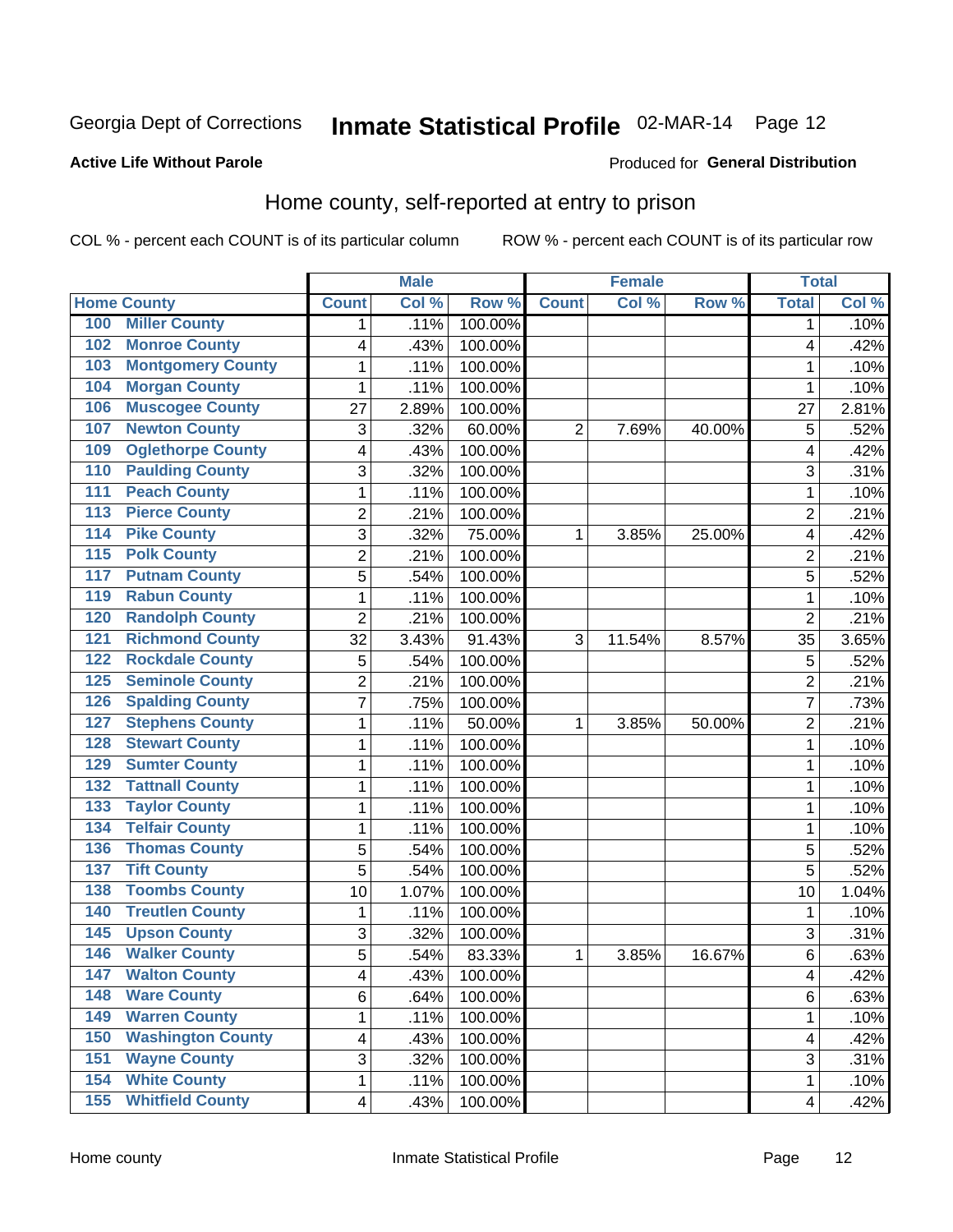# Inmate Statistical Profile 02-MAR-14 Page 13

#### **Active Life Without Parole**

#### Produced for General Distribution

### Home county, self-reported at entry to prison

COL % - percent each COUNT is of its particular column

|                                    |              | <b>Male</b> |         |              | <b>Female</b> |        | <b>Total</b> |       |
|------------------------------------|--------------|-------------|---------|--------------|---------------|--------|--------------|-------|
| <b>Home County</b>                 | <b>Count</b> | Col %       | Row %   | <b>Count</b> | Col %         | Row %  | <b>Total</b> | Col % |
| <b>Wilkes County</b><br>157        |              | $.11\%$     | 100.00% |              |               |        |              | .10%  |
| <b>Wilkinson County</b><br>158     | 2            | .21%        | 100.00% |              |               |        |              | .21%  |
| <b>Worth County</b><br>159         |              | $.11\%$     | 100.00% |              |               |        |              | .10%  |
| <b>Other Custody/Out Of</b><br>999 | 3            | .32%        | 75.00%  |              | 3.85%         | 25.00% |              | .42%  |
| <b>State</b>                       |              |             |         |              |               |        |              |       |
| <b>Total Rported</b>               | 934          | 100%        | 97.29%  | 26           | 100%          | 2.71%  | 960          | 100%  |

| N<br>וני <sup>.</sup><br>$\sim$ . The set of $\sim$ |     |          |     |
|-----------------------------------------------------|-----|----------|-----|
| _____                                               | 934 | ^^<br>ΔV | 960 |

|  | Mode | owr | owr | nowr |
|--|------|-----|-----|------|
|--|------|-----|-----|------|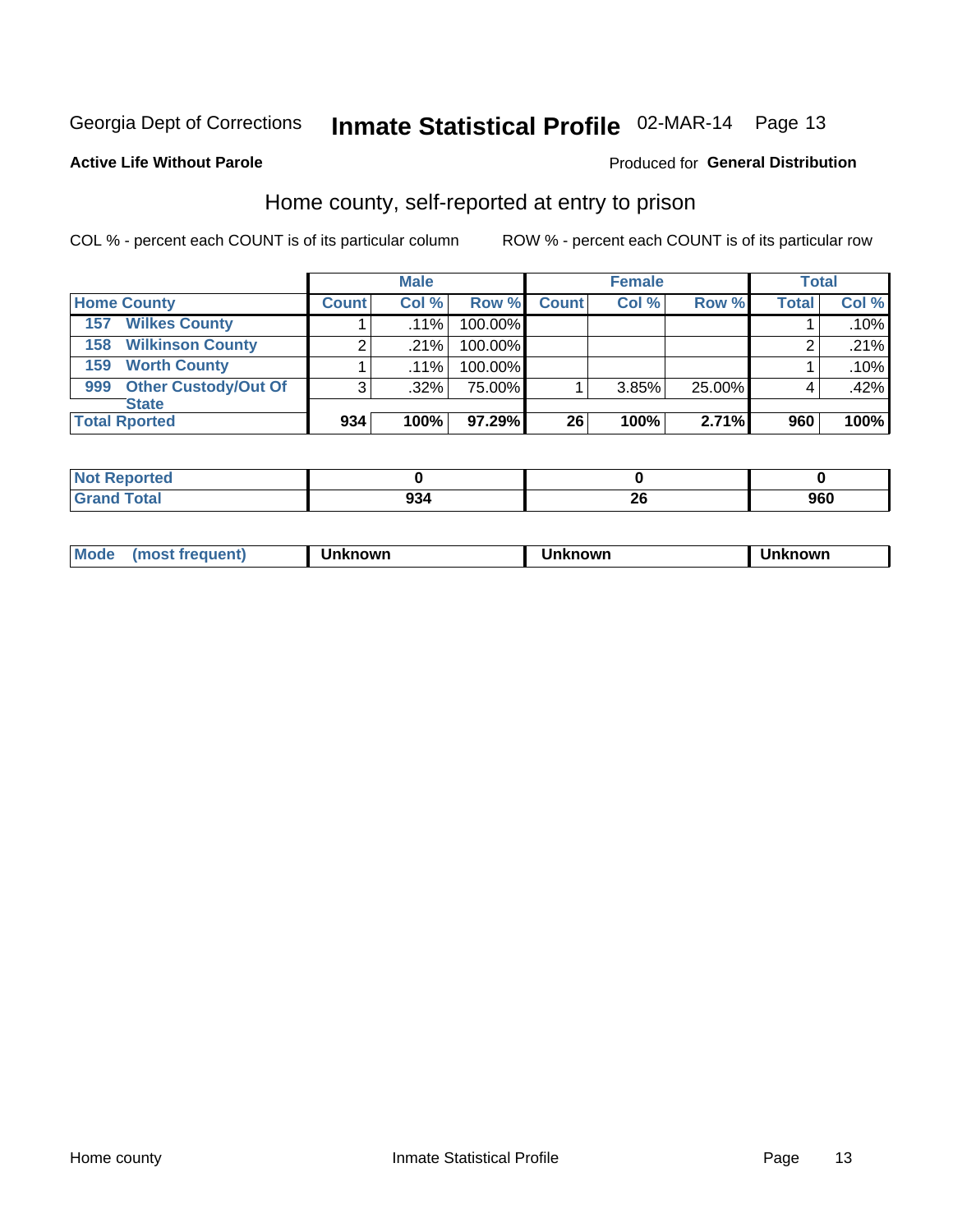# Inmate Statistical Profile 02-MAR-14 Page 14

#### **Active Life Without Parole**

#### Produced for General Distribution

### Socioeconomic class, self-reported at entry to prison

COL % - percent each COUNT is of its particular column

|                       |              | <b>Male</b> |            |              | <b>Female</b> |       |       | <b>Total</b> |
|-----------------------|--------------|-------------|------------|--------------|---------------|-------|-------|--------------|
| Socioeconomic Class   | <b>Count</b> | Col %       | Row %      | <b>Count</b> | Col %         | Row % | Total | Col %        |
| <b>Welfare</b>        | 38           | 6.76%       | 100.00%    |              |               |       | 38    | 6.65%        |
| <b>Occ Employ</b>     | 25           | 4.45%       | $100.00\%$ |              |               |       | 25    | 4.38%        |
| <b>Minimum Std</b>    | 281          | 50.00%      | $99.29\%$  |              | $22.22\%$     | .71%  | 283   | 49.56%       |
| <b>Middle</b>         | 218          | 38.79%      | 96.89%     |              | 77.78%        | 3.11% | 225   | 39.40%       |
| <b>Total Reported</b> | 562          | 100%        | 98.42%     |              | 100%          | 1.58% | 571   | 100%         |

|       | $- - -$                                   | --            | 200 |
|-------|-------------------------------------------|---------------|-----|
|       | $\sim$ $\sim$ $\sim$ $\sim$ $\sim$ $\sim$ | $\sim$ $\sim$ | JUJ |
| _____ | $\sim$                                    | n,            | nen |
|       | 934                                       | Δv            | JUU |

|  | <b>Mode</b><br>œ | <b>Minimum</b><br>Std | <b>Middle</b> | Mir<br>ا Std<br>. <b>.</b> .<br>шш |
|--|------------------|-----------------------|---------------|------------------------------------|
|--|------------------|-----------------------|---------------|------------------------------------|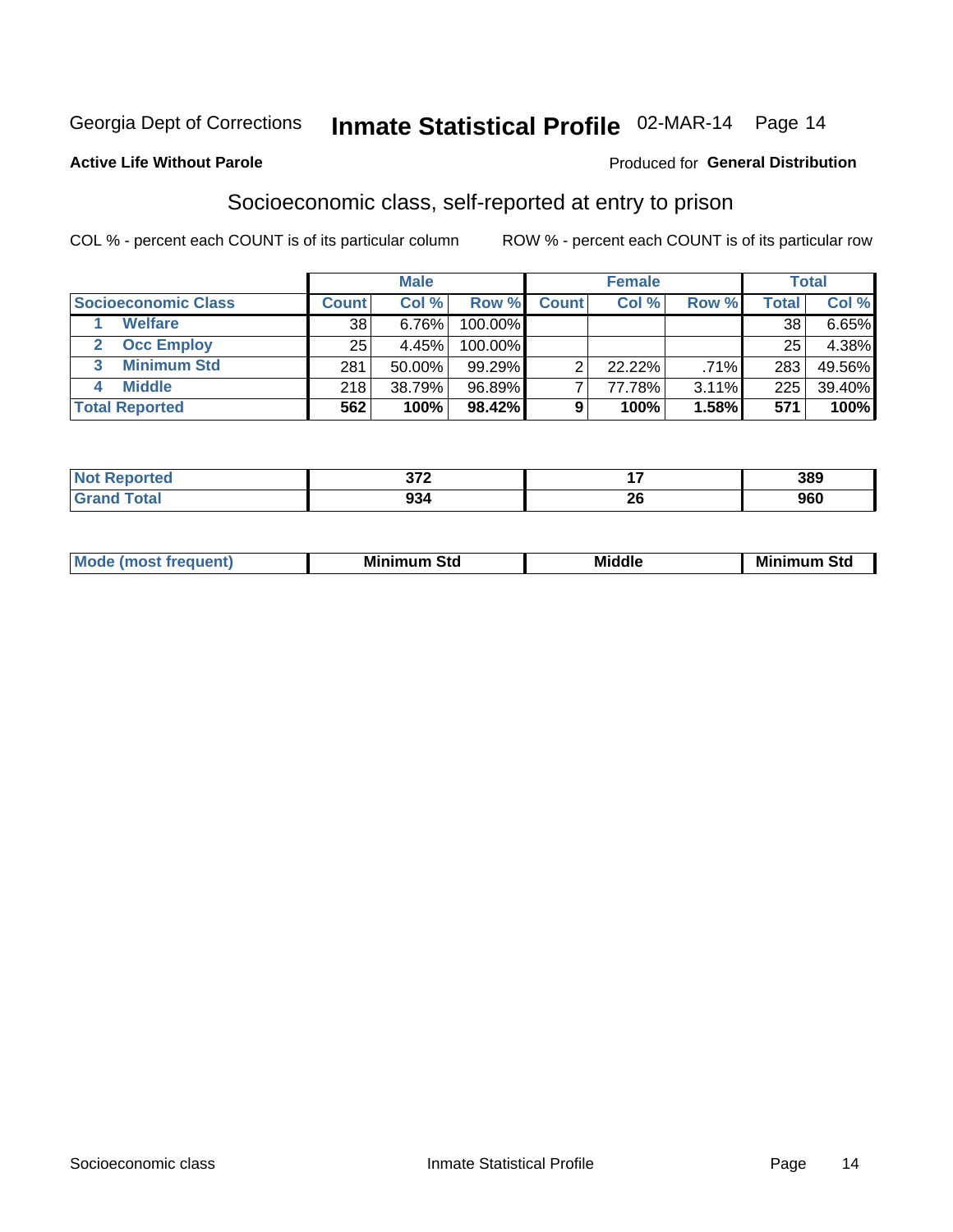# Inmate Statistical Profile 02-MAR-14 Page 15

#### **Active Life Without Parole**

#### Produced for General Distribution

### Environment to age 16, self-reported at entry to prison

COL % - percent each COUNT is of its particular column

|                                      |              | <b>Male</b> |         |                | <b>Female</b> |        |              | <b>Total</b> |
|--------------------------------------|--------------|-------------|---------|----------------|---------------|--------|--------------|--------------|
| <b>Environment to age 16</b>         | <b>Count</b> | Col %       | Row %   | <b>Count</b>   | Col %         | Row %  | <b>Total</b> | Col %        |
| <b>Rural/Farm</b>                    | 11           | 1.93%       | 100.00% |                |               |        |              | 1.89%        |
| <b>Rural/Nfarm</b><br>$\overline{2}$ | 25           | 4.38%       | 89.29%  | 3 <sub>1</sub> | 30.00%        | 10.71% | 28           | 4.82%        |
| 3 S.M.S.A                            | 236          | 41.33%      | 99.58%  |                | 10.00%        | .42%   | 237          | 40.79%       |
| <b>Urban</b><br>4                    | 128          | 22.42%      | 96.97%  |                | 40.00%        | 3.03%  | 132          | 22.72%       |
| <b>Small Town</b><br>5               | 171          | 29.95%      | 98.84%  | 2              | 20.00%        | 1.16%  | 173          | 29.78%       |
| <b>Total Reported</b>                | 571          | 100%        | 98.28%  | 10             | 100%          | 1.72%  | 581          | 100%         |

| <b>orted</b><br><b>NOT</b><br>neuu | 363     | 16       | $\sim$<br>ט וע |
|------------------------------------|---------|----------|----------------|
|                                    | <br>934 | 01<br>ZU | 960            |

| Mo | M | lulaam<br>Ua.<br>_____ | M |
|----|---|------------------------|---|
|    |   |                        |   |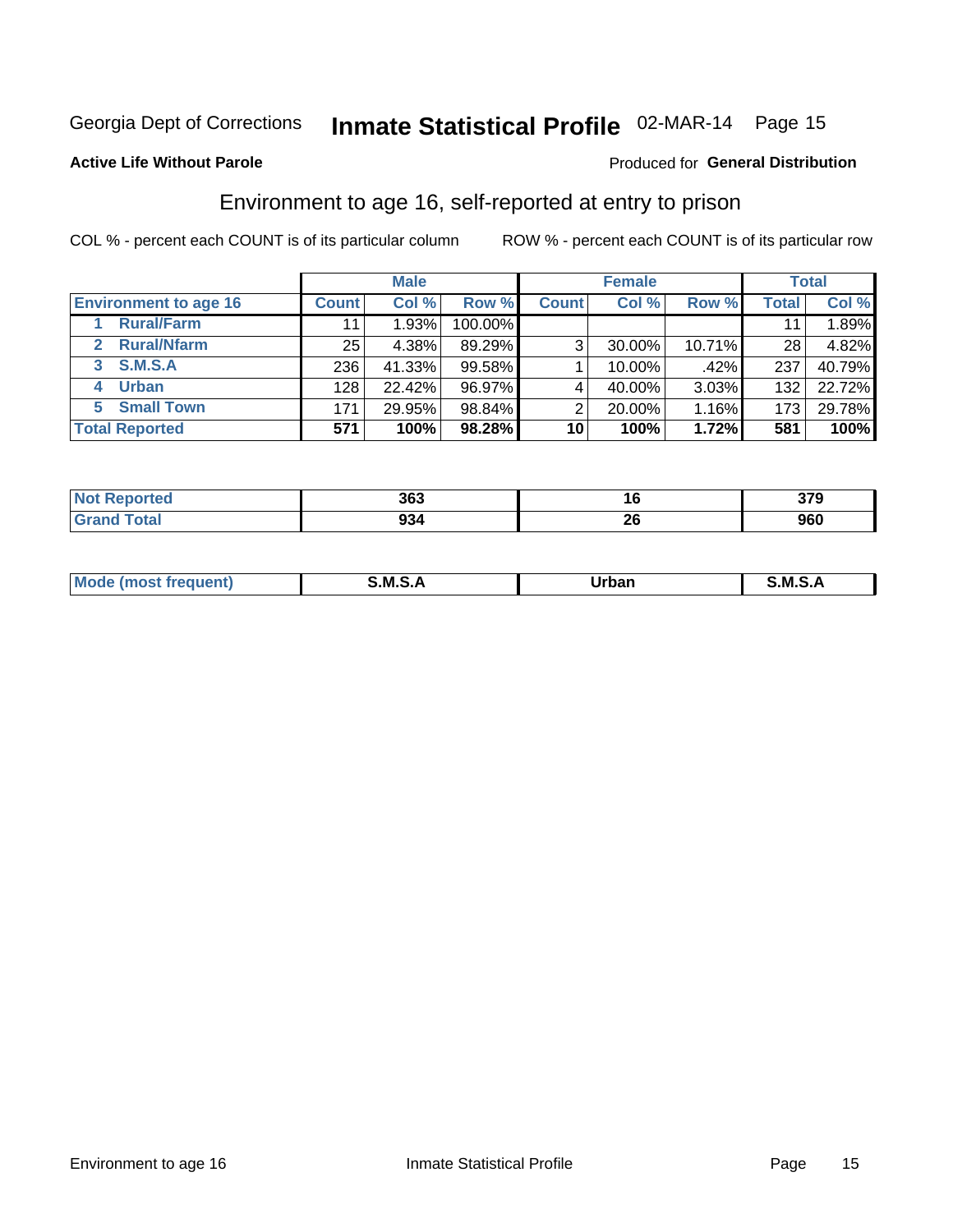# Inmate Statistical Profile 02-MAR-14 Page 16

#### **Active Life Without Parole**

#### Produced for General Distribution

### Guardian status to age 16, self-reported at entry to prison

COL % - percent each COUNT is of its particular column

|                                  |                 | <b>Male</b> |           |              | <b>Female</b> |       |              | <b>Total</b> |
|----------------------------------|-----------------|-------------|-----------|--------------|---------------|-------|--------------|--------------|
| <b>Guardian Status To Age 16</b> | <b>Count</b>    | Col %       | Row %     | <b>Count</b> | Col %         | Row % | <b>Total</b> | Col %        |
| 2 Father Only                    | 12 <sub>1</sub> | 2.35%       | 100.00%   |              |               |       | 12           | 2.32%        |
| <b>3 Both Parents</b>            | 210             | 41.10%      | 98.13%    | 4            | 66.67%        | 1.87% | 214          | 41.39%       |
| <b>4 Mother Only</b>             | 206             | 40.31%      | $99.52\%$ |              | 16.67%        | .48%  | 207          | 40.04%       |
| <b>6 Oth Female</b>              | 14 <sub>1</sub> | 2.74%       | 100.00%   |              |               |       | 14           | 2.71%        |
| <b>7 Oth Male</b>                | 5               | .98%        | 100.00%   |              |               |       | 5            | .97%         |
| 8 Step-Parents                   | 12              | 2.35%       | 100.00%   |              |               |       | 12           | 2.32%        |
| 9 Foster Home                    | 10              | 1.96%       | 100.00%   |              |               |       | 10           | 1.93%        |
| <b>10 Grand Parents</b>          | 42              | 8.22%       | 97.67%    |              | 16.67%        | 2.33% | 43           | 8.32%        |
| <b>Total Reported</b>            | 511             | 100%        | 98.84%    | 6            | 100%          | 1.16% | 517          | 100%         |

| rted        | $\ddot{\bullet}$ | ົາດ | .   |
|-------------|------------------|-----|-----|
|             | 440              | ZV  | 443 |
| <b>otal</b> | $\sim$<br>934    | ZV  | 960 |

| <b>Mode (most frequent)</b> | <b>Both Parents</b> | <b>Both Parents</b> | <b>Both Parents</b> |
|-----------------------------|---------------------|---------------------|---------------------|
|                             |                     |                     |                     |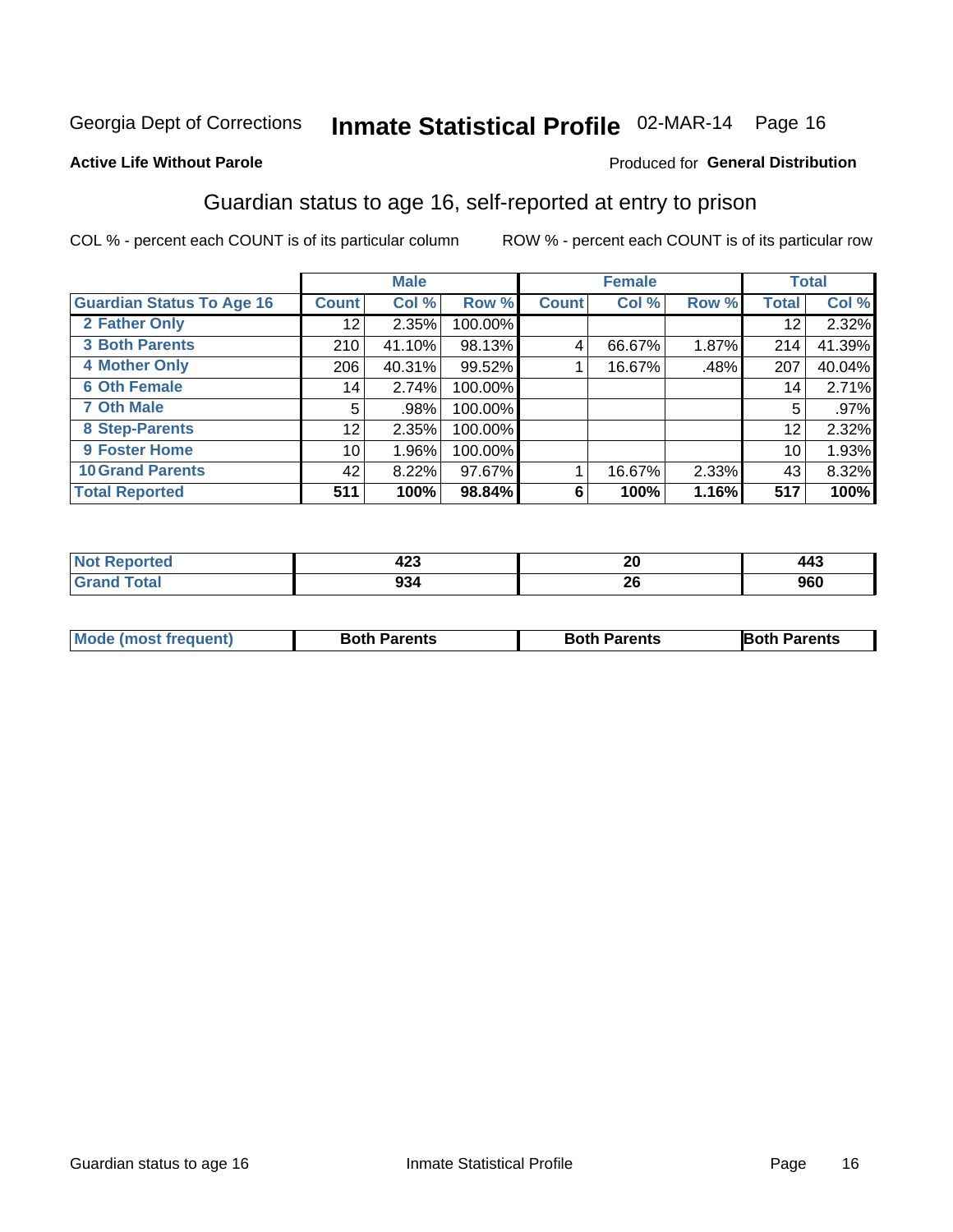# Inmate Statistical Profile 02-MAR-14 Page 17

### **Active Life Without Parole**

### Produced for General Distribution

### Employment status before prison, self-reported at entry to prison

COL % - percent each COUNT is of its particular column

|                                  |              | <b>Male</b> |         |              | <b>Female</b> |       |              | <b>Total</b> |
|----------------------------------|--------------|-------------|---------|--------------|---------------|-------|--------------|--------------|
| <b>Employment Status</b>         | <b>Count</b> | Col %       | Row %   | <b>Count</b> | Col %         | Row % | <b>Total</b> | Col %        |
| <b>Full Time</b>                 | 392          | 49.81%      | 97.51%  | 10           | 45.45%        | 2.49% | 402          | 49.69%       |
| <b>Part Time</b><br>$\mathbf{2}$ | 60           | 7.62%       | 100.00% |              |               |       | 60           | 7.42%        |
| Unempl $<$ 6m<br>3               | 69           | 8.77%       | 98.57%  |              | 4.55%         | 1.43% | 70           | 8.65%        |
| $U$ nempl > 6m<br>4              | 146          | 18.55%      | 94.19%  | 9            | 40.91%        | 5.81% | 155          | 19.16%       |
| <b>Never Workd</b><br>5          | 69           | 8.77%       | 100.00% |              |               |       | 69           | 8.53%        |
| <b>Student</b><br>6              | 21           | 2.67%       | 100.00% |              |               |       | 21           | 2.60%        |
| <b>Incapable</b><br>7            | 30           | 3.81%       | 93.75%  | 2            | $9.09\%$      | 6.25% | 32           | 3.96%        |
| <b>Total Reported</b>            | 787          | 100%        | 97.28%  | 22           | 100%          | 2.72% | 809          | 100%         |

| ш | $\overline{\phantom{a}}$<br>. /<br><u>т,</u> |         | 4 E .<br>1 J I |
|---|----------------------------------------------|---------|----------------|
|   | ົດ <sub>ລ</sub><br>934                       | ີ<br>49 | 960            |

| Mc | ∴ull | ----<br>ıme<br>w |
|----|------|------------------|
|    |      |                  |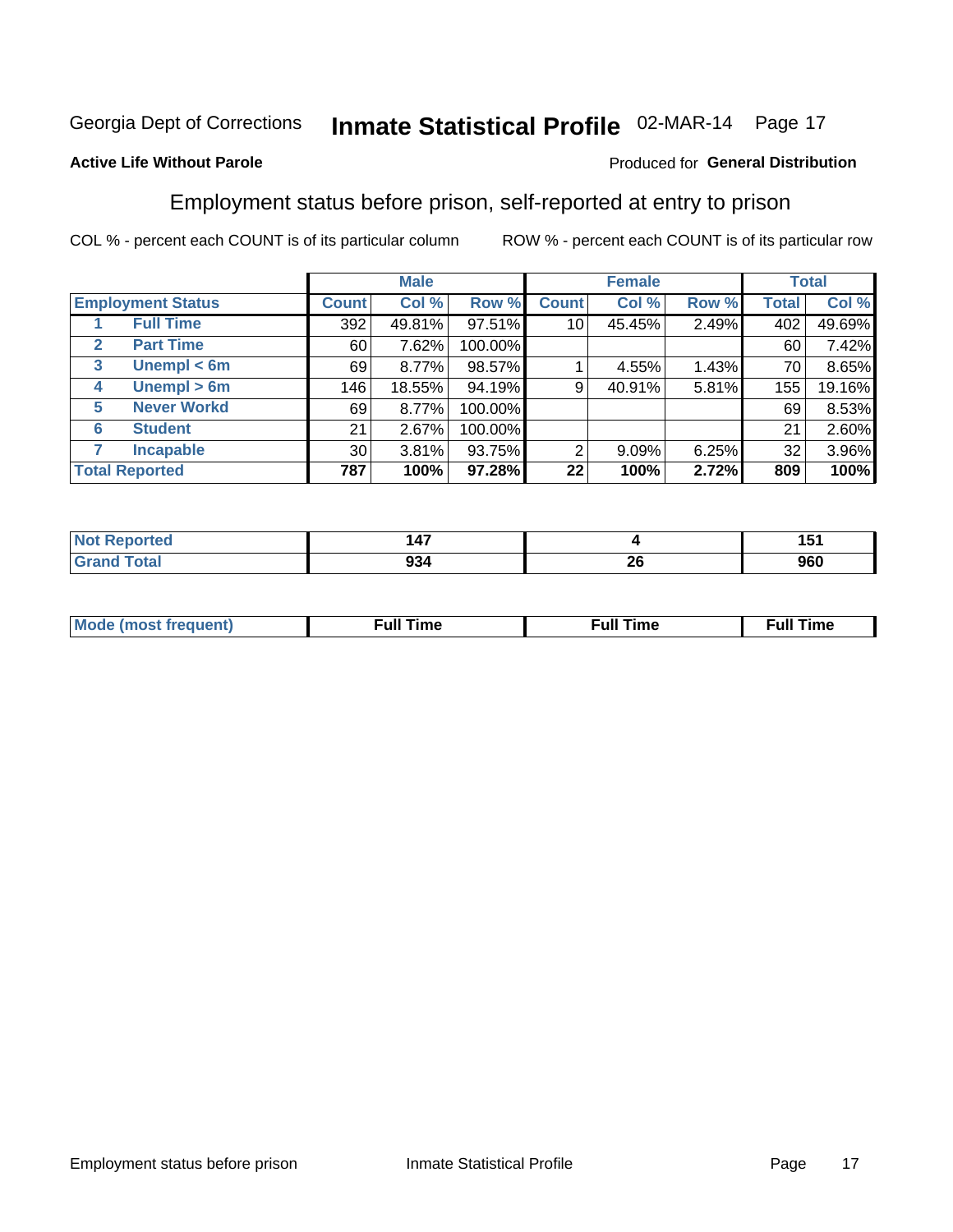# Inmate Statistical Profile 02-MAR-14 Page 18

### **Active Life Without Parole**

Produced for General Distribution

### Age at admission

COL % - percent each COUNT is of its particular column

|                         |                          | <b>Male</b> |         |                | <b>Female</b> |        |                         | <b>Total</b>        |
|-------------------------|--------------------------|-------------|---------|----------------|---------------|--------|-------------------------|---------------------|
| <b>Age At Admission</b> | <b>Count</b>             | Col %       | Row %   | <b>Count</b>   | Col %         | Row %  | <b>Total</b>            | Col %               |
| 15                      | 2                        | 0.21%       | 100.00% |                |               |        | 2                       | 0.21%               |
| 16                      | $\overline{c}$           | 0.21%       | 100.00% |                |               |        | $\overline{2}$          | 0.21%               |
| $\overline{17}$         | 4                        | 0.43%       | 100.00% |                |               |        | 4                       | 0.42%               |
| 18                      | 12                       | 1.28%       | 100.00% |                |               |        | 12                      | 1.25%               |
| $\overline{19}$         | 22                       | 2.36%       | 100.00% |                |               |        | 22                      | 2.29%               |
| $\overline{20}$         | 21                       | 2.25%       | 95.45%  | 1              | 3.85%         | 4.55%  | 22                      | 2.29%               |
| $\overline{21}$         | 25                       | 2.68%       | 100.00% |                |               |        | 25                      | 2.60%               |
| $\overline{22}$         | 46                       | 4.93%       | 100.00% |                |               |        | 46                      | 4.79%               |
| 23                      | 35                       | 3.75%       | 94.59%  | $\overline{2}$ | 7.69%         | 5.41%  | 37                      | 3.85%               |
| $\overline{24}$         | 36                       | 3.85%       | 97.30%  | 1              | 3.85%         | 2.70%  | 37                      | 3.85%               |
| $\overline{25}$         | 30                       | 3.21%       | 93.75%  | $\overline{2}$ | 7.69%         | 6.25%  | 32                      | 3.33%               |
| 26                      | 36                       | 3.85%       | 100.00% |                |               |        | 36                      | 3.75%               |
| $\overline{27}$         | 33                       | 3.53%       | 94.29%  | $\overline{2}$ | 7.69%         | 5.71%  | 35                      | 3.65%               |
| 28                      | 42                       | 4.50%       | 97.67%  | 1              | 3.85%         | 2.33%  | 43                      | 4.48%               |
| 29                      | 42                       | 4.50%       | 100.00% |                |               |        | 42                      | 4.38%               |
| 30                      | 33                       | 3.53%       | 100.00% |                |               |        | 33                      | 3.44%               |
| 31                      | 38                       | 4.07%       | 100.00% |                |               |        | 38                      | 3.96%               |
| 32                      | 39                       | 4.18%       | 95.12%  | $\overline{2}$ | 7.69%         | 4.88%  | 41                      | 4.27%               |
| 33                      | 24                       | 2.57%       | 100.00% |                |               |        | 24                      | 2.50%               |
| 34                      | 20                       | 2.14%       | 95.24%  | 1              | 3.85%         | 4.76%  | 21                      | 2.19%               |
| 35                      | 23                       | 2.46%       | 95.83%  | 1              | 3.85%         | 4.17%  | 24                      | 2.50%               |
| 36                      | 37                       | 3.96%       | 100.00% |                |               |        | 37                      | 3.85%               |
| $\overline{37}$         | 24                       | 2.57%       | 100.00% |                |               |        | 24                      | 2.50%               |
| 38                      | 23                       | 2.46%       | 100.00% |                |               |        | 23                      | 2.40%               |
| 39                      | 23                       | 2.46%       | 92.00%  | $\overline{2}$ | 7.69%         | 8.00%  | 25                      | 2.60%               |
| 40                      | 18                       | 1.93%       | 94.74%  | 1              | 3.85%         | 5.26%  | 19                      | 1.98%               |
| 41                      | 31                       | 3.32%       | 96.88%  | 1              | 3.85%         | 3.13%  | 32                      | 3.33%               |
| 42                      | 25                       | 2.68%       | 100.00% |                |               |        | 25                      | 2.60%               |
| 43                      | 21                       | 2.25%       | 95.45%  | 1              | 3.85%         | 4.55%  | 22                      | 2.29%               |
| 44                      | 16                       | 1.71%       | 88.89%  | $\overline{2}$ | 7.69%         | 11.11% | 18                      | 1.88%               |
| 45                      | 22                       | 2.36%       | 100.00% |                |               |        | 22                      | 2.29%               |
| 46                      | 19                       | 2.03%       | 90.48%  | $\overline{c}$ | 7.69%         | 9.52%  | 21                      | 2.19%               |
| 47                      | 13                       | 1.39%       | 100.00% |                |               |        | 13                      | $\overline{1.35\%}$ |
| 48                      | 13                       | 1.39%       | 81.25%  | 3              | 11.54%        | 18.75% | 16                      | 1.67%               |
| 49                      | 14                       | 1.50%       | 100.00% |                |               |        | 14                      | 1.46%               |
| 50                      | 9                        | 0.96%       | 100.00% |                |               |        | $\boldsymbol{9}$        | $\overline{0.94\%}$ |
| $\overline{51}$         | 7                        | 0.75%       | 100.00% |                |               |        | 7                       | $\overline{0.73\%}$ |
| 52                      | 8                        | 0.86%       | 100.00% |                |               |        | 8                       | 0.83%               |
| 53                      | $\overline{7}$           | 0.75%       | 100.00% |                |               |        | $\overline{7}$          | 0.73%               |
| 54                      | $\overline{\mathcal{A}}$ | 0.43%       | 100.00% |                |               |        | $\overline{\mathbf{4}}$ | 0.42%               |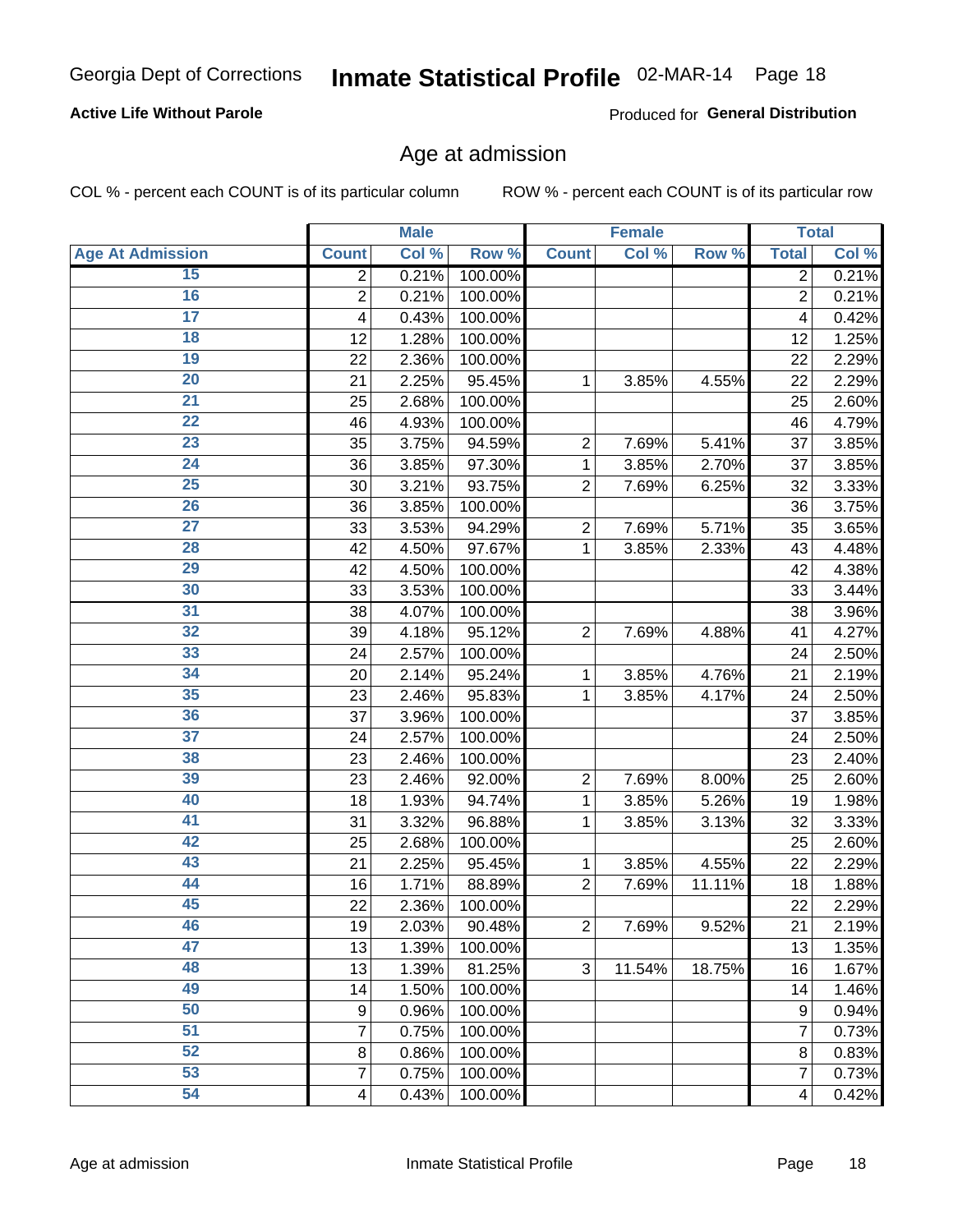# Inmate Statistical Profile 02-MAR-14 Page 19

### **Active Life Without Parole**

Produced for General Distribution

### Age at admission

COL % - percent each COUNT is of its particular column

|                         |              | <b>Male</b> |         |              | <b>Female</b> |        |                | <b>Total</b> |
|-------------------------|--------------|-------------|---------|--------------|---------------|--------|----------------|--------------|
| <b>Age At Admission</b> | <b>Count</b> | Col %       | Row %   | <b>Count</b> | Col %         | Row %  | <b>Total</b>   | Col %        |
| 55                      | 5            | 0.54%       | 83.33%  |              | 3.85%         | 16.67% | 6              | 0.63%        |
| 56                      | 7            | 0.75%       | 100.00% |              |               |        | 7              | 0.73%        |
| 57                      | 5.           | 0.54%       | 100.00% |              |               |        | 5              | 0.52%        |
| 58                      | 6            | 0.64%       | 100.00% |              |               |        | 6              | 0.63%        |
| 60                      | 2            | 0.21%       | 100.00% |              |               |        | $\overline{2}$ | 0.21%        |
| 62                      |              | 0.11%       | 100.00% |              |               |        |                | 0.10%        |
| 64                      | 3            | 0.32%       | 100.00% |              |               |        | 3              | 0.31%        |
| 65                      | 2            | 0.21%       | 100.00% |              |               |        | 2              | 0.21%        |
| 66                      |              | 0.11%       | 100.00% |              |               |        |                | 0.10%        |
| 69                      | 2            | 0.21%       | 100.00% |              |               |        | 2              | 0.21%        |
| 71                      |              | 0.11%       | 100.00% |              |               |        |                | 0.10%        |
| <b>Total Reported</b>   | 934          | 100%        | 97.29%  | 26           | 100%          | 2.71%  | 960            | 100%         |

| eported |               |          |     |
|---------|---------------|----------|-----|
|         | $\sim$<br>994 | ^^<br>Zu | 960 |

| <b>Mean</b><br>(average)       | 33.58   | 36 | 33.65    |
|--------------------------------|---------|----|----------|
| <b>Median (middle)</b>         | ົ<br>◡▵ |    | ົາ<br>⊾ت |
| <b>Mode</b><br>(most frequent) | --      | 48 | n.<br>44 |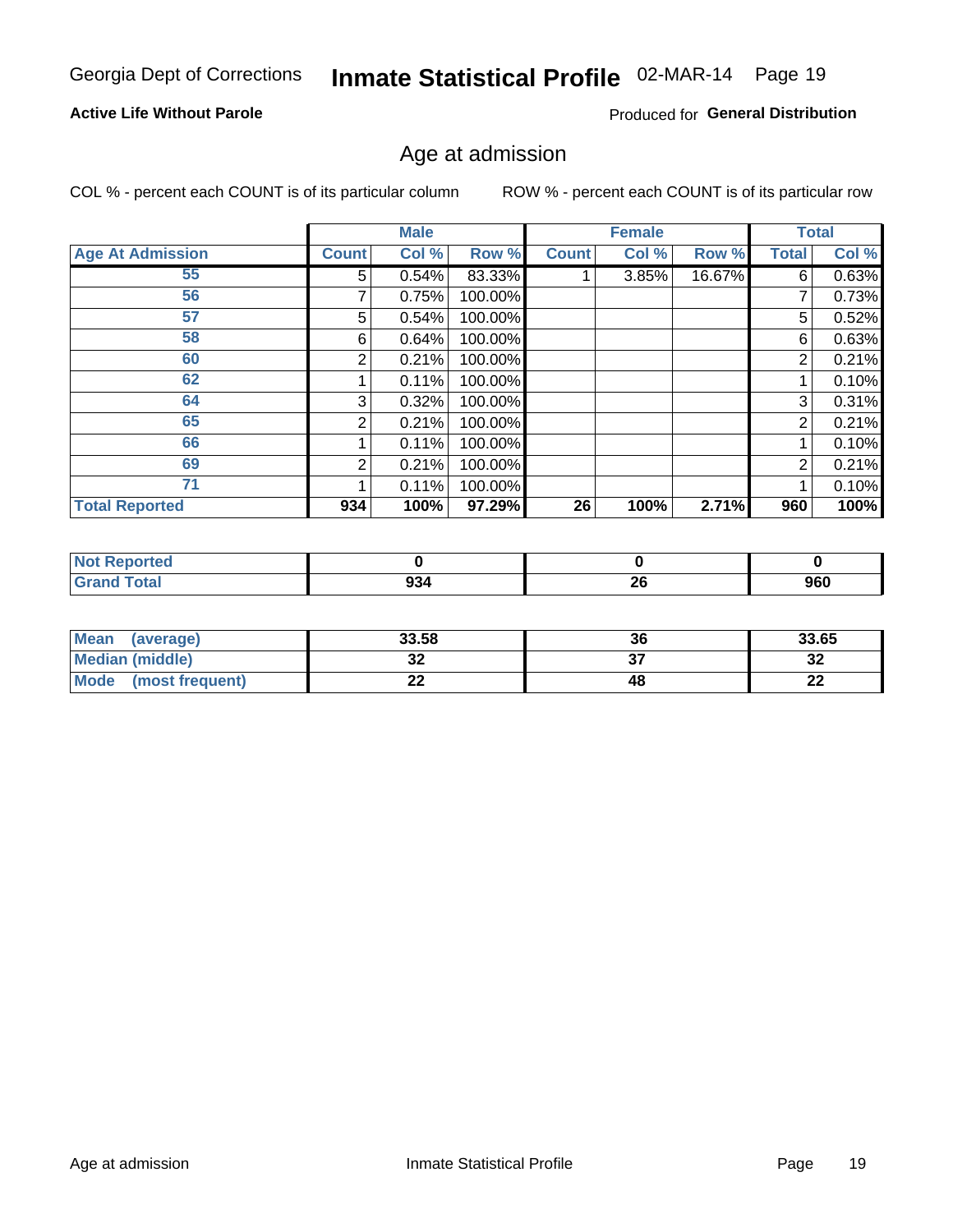# Inmate Statistical Profile 02-MAR-14 Page 20

### **Active Life Without Parole**

Produced for General Distribution

### Height, measured at entry to prison

COL % - percent each COUNT is of its particular column

|                       |              | <b>Male</b> |         |              | <b>Female</b> |         |       | Total      |
|-----------------------|--------------|-------------|---------|--------------|---------------|---------|-------|------------|
| <b>Height</b>         | <b>Count</b> | Col %       | Row %   | <b>Count</b> | Col %         | Row %   | Total | Col %      |
| 4'10"                 |              |             |         |              | 100.00%       | 100.00% |       | 0.43%      |
| 5'10''                | 118          | 50.43%      | 100.00% |              |               |         |       | 118 50.21% |
| 5'11''                | 116          | 49.57%      | 100.00% |              |               |         |       | 116 49.36% |
| <b>Total Reported</b> | 234          | 100%        | 99.57%  |              | 100%          | 0.43%   | 235   | 100%       |

| <b>Not</b>   | 700 | . .    | フヘビ    |
|--------------|-----|--------|--------|
| orted        |     | ~      | ∼      |
| ем           |     | $\sim$ | $\sim$ |
| <b>Total</b> | 934 | oc     | nen    |
| ' Grano      |     | 44     | JOU    |

| <b>Mean</b><br>(average)       | 5'10" | 4'10" | 5'10"  |
|--------------------------------|-------|-------|--------|
| <b>Median (middle)</b>         | 5'10" | 4'10" | 5'10"  |
| <b>Mode</b><br>(most frequent) | 5'10" | 4'10" | 5'10'' |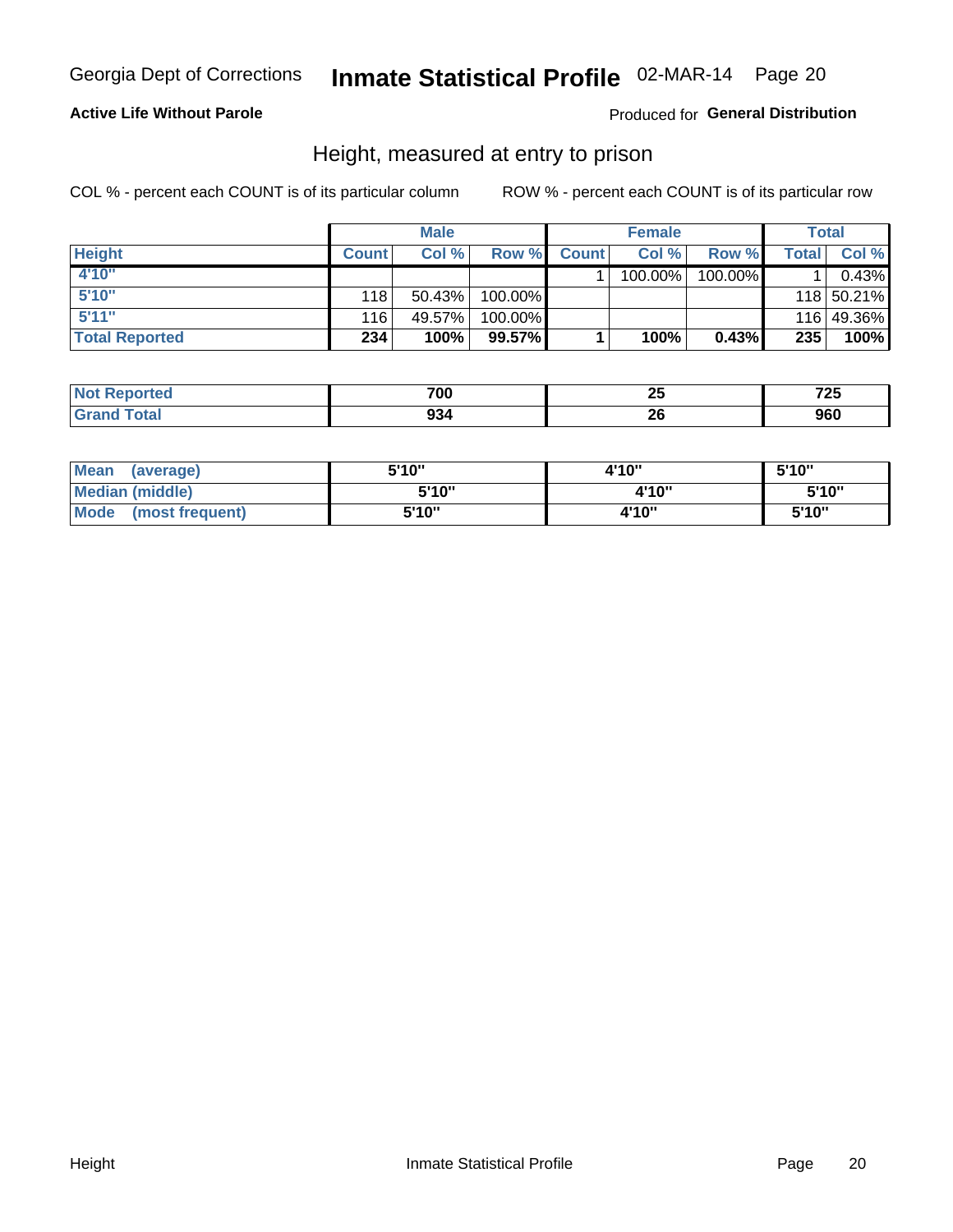# Inmate Statistical Profile 02-MAR-14 Page 21

### **Active Life Without Parole**

Produced for General Distribution

# Weight, measured at entry to prison

COL % - percent each COUNT is of its particular column

|                       |                | <b>Male</b> |         |                         | <b>Female</b> |         |                | <b>Total</b> |
|-----------------------|----------------|-------------|---------|-------------------------|---------------|---------|----------------|--------------|
| <b>Weight</b>         | <b>Count</b>   | Col %       | Row %   | <b>Count</b>            | Col %         | Row %   | <b>Total</b>   | Col %        |
| 90 - 99 pounds        |                |             |         | 1                       | 3.85%         | 100.00% | 1 <sup>1</sup> | 0.10%        |
| 110 - 119 pounds      |                |             |         | $\overline{2}$          | 7.69%         | 100.00% | $\overline{2}$ | 0.21%        |
| 120 - 129 pounds      | 4              | 0.43%       | 80.00%  | 1                       | 3.85%         | 20.00%  | 5              | 0.52%        |
| 130 - 139 pounds      | 22             | 2.36%       | 88.00%  | 3                       | 11.54%        | 12.00%  | 25             | 2.60%        |
| 140 - 149 pounds      | 57             | 6.10%       | 98.28%  | 1                       | 3.85%         | 1.72%   | 58             | 6.04%        |
| 150 - 159 pounds      | 98             | 10.49%      | 100.00% |                         |               |         | 98             | 10.21%       |
| 160 - 169 pounds      | 106            | 11.35%      | 96.36%  | 4                       | 15.38%        | 3.64%   | 110            | 11.46%       |
| 170 - 179 pounds      | 135            | 14.45%      | 98.54%  | $\overline{2}$          | 7.69%         | 1.46%   | 137            | 14.27%       |
| 180 - 189 pounds      | 113            | 12.10%      | 97.41%  | 3                       | 11.54%        | 2.59%   | 116            | 12.08%       |
| 190 - 199 pounds      | 82             | 8.78%       | 100.00% |                         |               |         | 82             | 8.54%        |
| 200 - 209 pounds      | 79             | 8.46%       | 97.53%  | 2                       | 7.69%         | 2.47%   | 81             | 8.44%        |
| 210 - 219 pounds      | 60             | 6.42%       | 93.75%  | $\overline{\mathbf{4}}$ | 15.38%        | 6.25%   | 64             | 6.67%        |
| 220 - 229 pounds      | 54             | 5.78%       | 98.18%  | 1                       | 3.85%         | 1.82%   | 55             | 5.73%        |
| 230 - 239 pounds      | 34             | 3.64%       | 100.00% |                         |               |         | 34             | 3.54%        |
| 240 - 249 pounds      | 25             | 2.68%       | 100.00% |                         |               |         | 25             | 2.60%        |
| 250 - 259 pounds      | 19             | 2.03%       | 100.00% |                         |               |         | 19             | 1.98%        |
| 260 - 269 pounds      | 12             | 1.28%       | 100.00% |                         |               |         | 12             | 1.25%        |
| 270 - 279 pounds      | 12             | 1.28%       | 100.00% |                         |               |         | 12             | 1.25%        |
| 280 - 289 pounds      | $\overline{7}$ | 0.75%       | 77.78%  | $\overline{2}$          | 7.69%         | 22.22%  | 9              | 0.94%        |
| 290 - 299 pounds      | 4              | 0.43%       | 100.00% |                         |               |         | 4              | 0.42%        |
| 300 - 309 pounds      | $\overline{2}$ | 0.21%       | 100.00% |                         |               |         | $\overline{2}$ | 0.21%        |
| 310 - 319 pounds      | 1              | 0.11%       | 100.00% |                         |               |         | $\mathbf 1$    | 0.10%        |
| 320 - 329 pounds      | 4              | 0.43%       | 100.00% |                         |               |         | $\overline{4}$ | 0.42%        |
| 330 - 339 pounds      | 3              | 0.32%       | 100.00% |                         |               |         | 3              | 0.31%        |
| 400 pounds and over   | 1              | 0.11%       | 100.00% |                         |               |         | $\mathbf{1}$   | 0.10%        |
| <b>Total Reported</b> | 934            | 100%        | 97.29%  | $\overline{26}$         | 100%          | 2.71%   | 960            | 100%         |

| ported<br><b>NO</b> |     |          |     |
|---------------------|-----|----------|-----|
| <b>otal</b>         | 934 | ኅረ<br>ΔU | 960 |

| Mean (average)                 | 189 | 175 | 189 |
|--------------------------------|-----|-----|-----|
| <b>Median (middle)</b>         | 180 | 170 | 180 |
| <b>Mode</b><br>(most frequent) | 170 | 210 | 170 |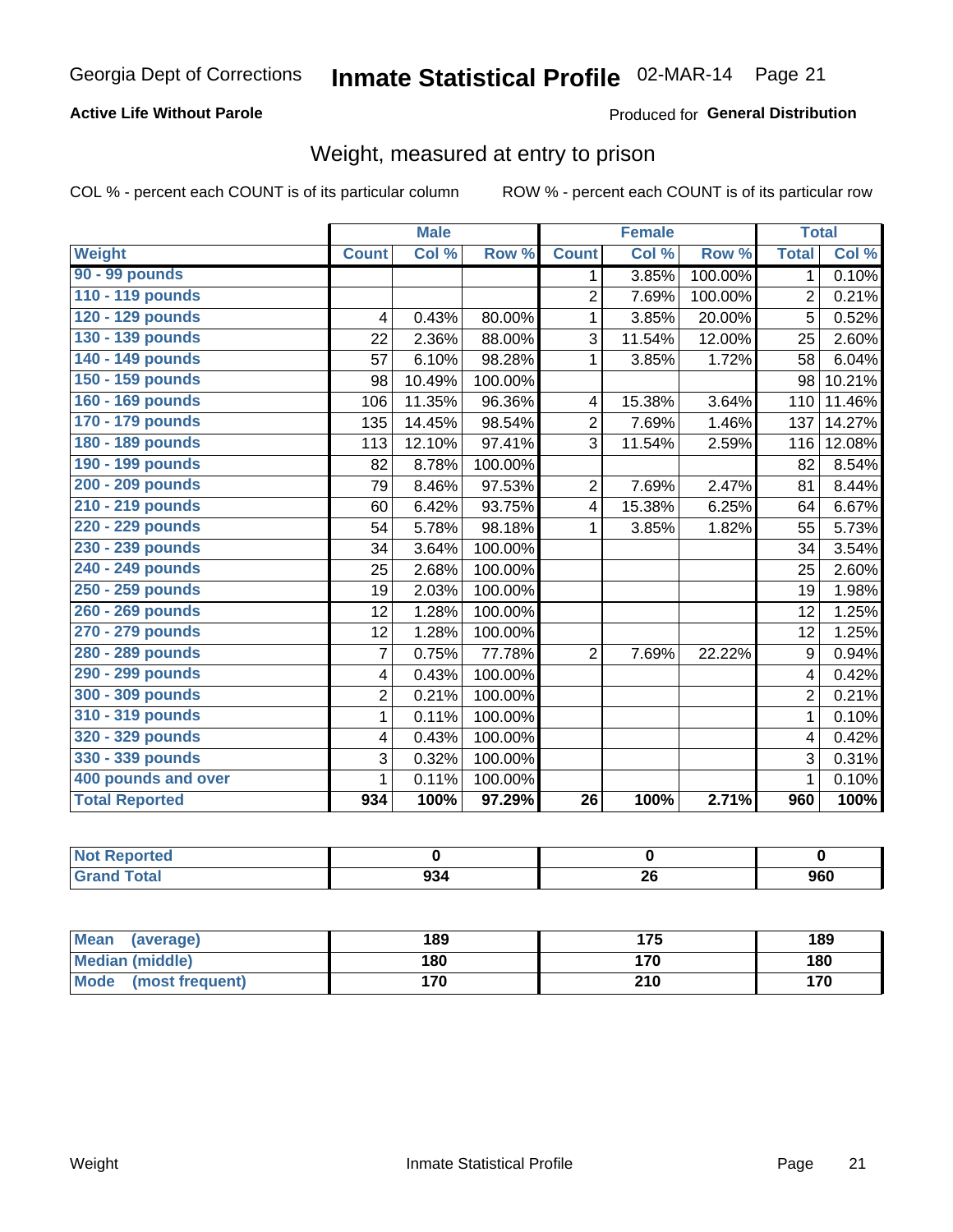# Inmate Statistical Profile 02-MAR-14 Page 22

#### **Active Life Without Parole**

#### Produced for General Distribution

# Veterans validated by Veteran's Administration

COL % - percent each COUNT is of its particular column

|                         |                 | <b>Male</b> |             | <b>Female</b> |         |              | <b>Total</b> |
|-------------------------|-----------------|-------------|-------------|---------------|---------|--------------|--------------|
| <b>Military service</b> | <b>Count</b>    | Col %       | Row % Count | Col %         | Row %   | <b>Total</b> | Col %        |
| <b>Others</b><br>0      | 29 <sup>1</sup> | 46.77%      | 100.00%     |               |         | 29           | 46.77%       |
| <b>Air Force</b>        | 25              | 40.32%      | 100.00%     |               |         | 25           | 40.32%       |
| Army                    | 4               | 6.45%       | 100.00%     |               |         | 4            | 6.45%        |
| <b>Navy</b><br>3        |                 | 1.61%       | 100.00%     |               |         |              | 1.61%        |
| <b>Coast Guard</b><br>5 |                 | $4.84\%$    | 100.00%     |               |         | 3            | 4.84%        |
| <b>Total Reported</b>   | 62              | 100%        | $100.00\%$  |               | $.00\%$ | 62           | 100%         |

| A CO    | 070<br><u>.</u> | ኅር<br>ZU | 898 |
|---------|-----------------|----------|-----|
| المقماد | 934             | ኅር<br>ZU | 960 |

| <b>Mo</b><br><u> treauent)</u><br>. | <b>\thers</b> | <b>Null</b> | <b>Dthers</b> |
|-------------------------------------|---------------|-------------|---------------|
|                                     |               |             |               |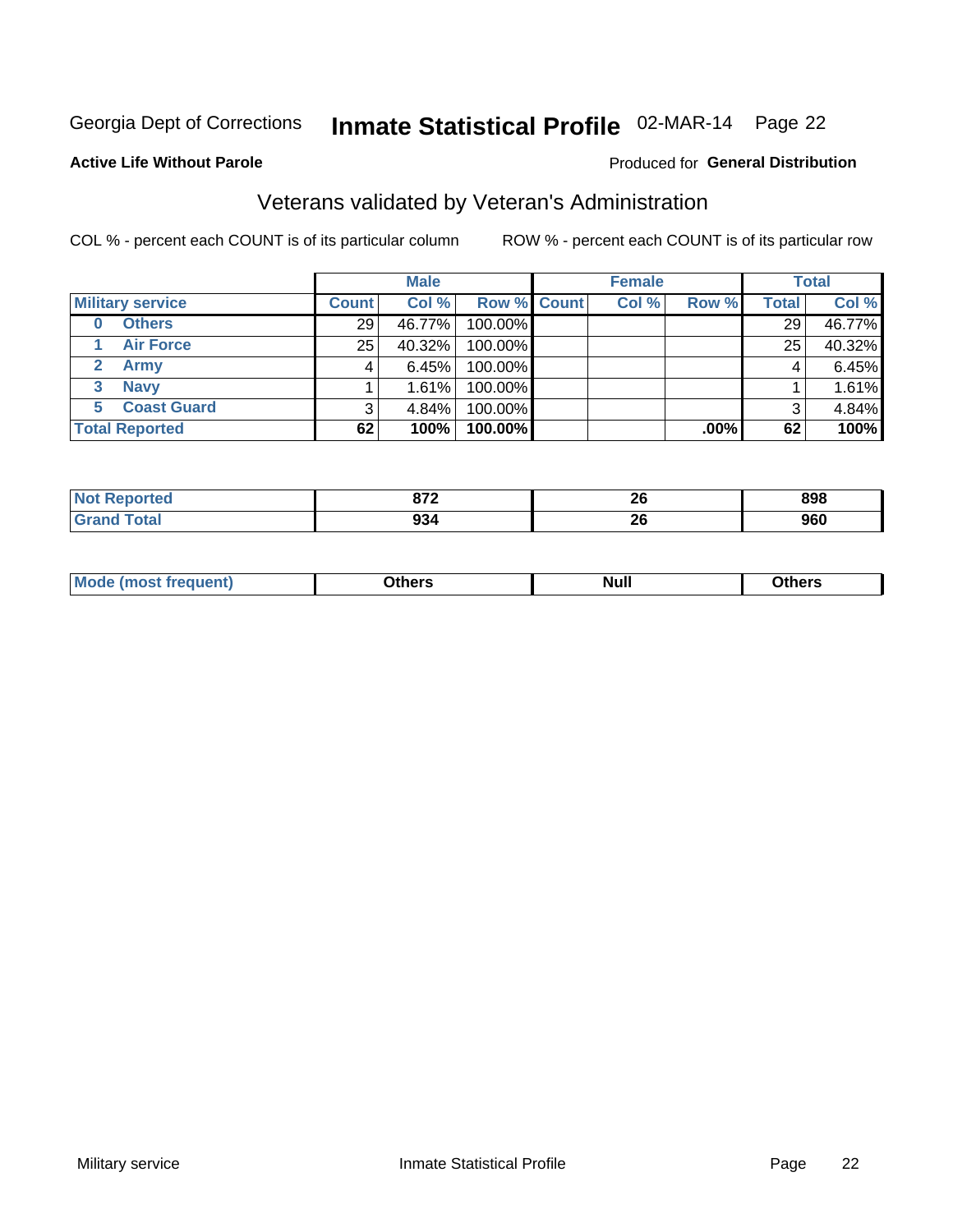# Inmate Statistical Profile 02-MAR-14 Page 23

**Active Life Without Parole** 

Produced for General Distribution

### Type of admission to prison

COL % - percent each COUNT is of its particular column

|                                      |              | <b>Male</b> |                    |    | <b>Female</b> |       |              | <b>Total</b> |
|--------------------------------------|--------------|-------------|--------------------|----|---------------|-------|--------------|--------------|
| <b>Type of Admission</b>             | <b>Count</b> | Col %       | <b>Row % Count</b> |    | Col %         | Row % | <b>Total</b> | Col %        |
| <b>New Sentence</b><br>52            | 898          | 96.15%      | 97.19%             | 26 | 100.00%       | 2.81% | 924          | 96.25%       |
| <b>Probation Rev Partial</b><br>53   |              | $.11\%$     | 100.00%            |    |               |       |              | .10%         |
| <b>Probation Rev Remainder</b><br>54 | 6            | .64%        | 100.00%            |    |               |       | 6            | .63%         |
| <b>Parole Rev New Sentence</b><br>55 | 9            | .96%        | 100.00%            |    |               |       | 9            | .94%         |
| 56 Parole Rev No New                 |              | .75%        | 100.00%            |    |               |       |              | .73%         |
| <b>Sentence</b>                      |              |             |                    |    |               |       |              |              |
| <b>Life W/O Parole</b><br>70         | 13           | 1.39%       | 100.00%            |    |               |       | 13           | 1.35%        |
| <b>Total Reported</b>                | 934          | 100%        | $97.29\%$          | 26 | 100%          | 2.71% | 960          | 100%         |

| Reported<br>Nt |            |    |     |
|----------------|------------|----|-----|
| <b>Total</b>   | nn.<br>YJ4 | 26 | 960 |

| <b>Mode (most frequent)</b> | <b>New Sentence</b> | <b>New Sentence</b> | <b>New Sentence</b> |  |
|-----------------------------|---------------------|---------------------|---------------------|--|
|                             |                     |                     |                     |  |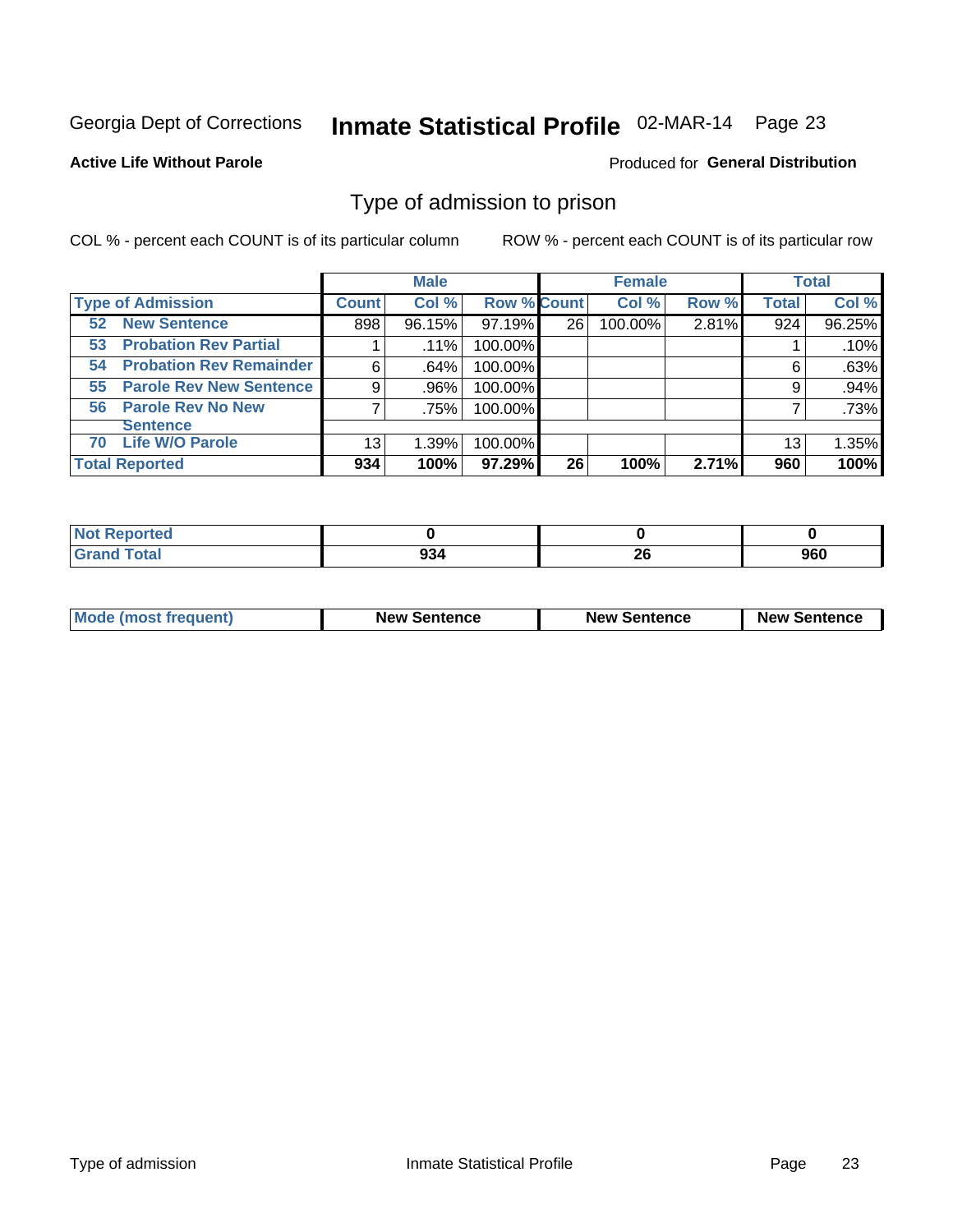# Inmate Statistical Profile 02-MAR-14 Page 24

**Active Life Without Parole** 

#### Produced for General Distribution

### Current / last security status

COL % - percent each COUNT is of its particular column

|                        |              | <b>Male</b> |                    |                 | <b>Female</b> |           |       | <b>Total</b> |
|------------------------|--------------|-------------|--------------------|-----------------|---------------|-----------|-------|--------------|
| <b>Security Status</b> | <b>Count</b> | Col%        | <b>Row % Count</b> |                 | Col %         | Row %     | Total | Col %        |
| 3 Minimum              |              | $.11\%$     | 100.00%            |                 | $.00\%$       |           |       | $.10\%$      |
| 4 Medium               | 57           | 6.15%       | $87.69\%$          | 8               | 30.77%        | $12.31\%$ | 65    | 6.82%        |
| 5 Close                | 868          | 93.64%      | 97.97%             | 18 <sub>1</sub> | 69.23%        | 2.03%     | 886   | 92.97%       |
| 6 Maximum              |              | .11%        | 100.00%            |                 | .00%          |           |       | .10%         |
| <b>Total Reported</b>  | 927          | 100%        | 97.27%             | 26              | 100%          | 2.73%     | 953   | 100%         |

| <b>Still being diagnosed</b> |     |    |     |
|------------------------------|-----|----|-----|
| <b>Not Reported</b>          |     |    |     |
| <b>Grand Total</b>           | 934 | 26 | 960 |

| <b>Mode</b><br>'requent)<br>۔lose<br>Close<br>Close<br>n iması .<br>- - - -<br>- - - -<br>- - - - |  |
|---------------------------------------------------------------------------------------------------|--|
|---------------------------------------------------------------------------------------------------|--|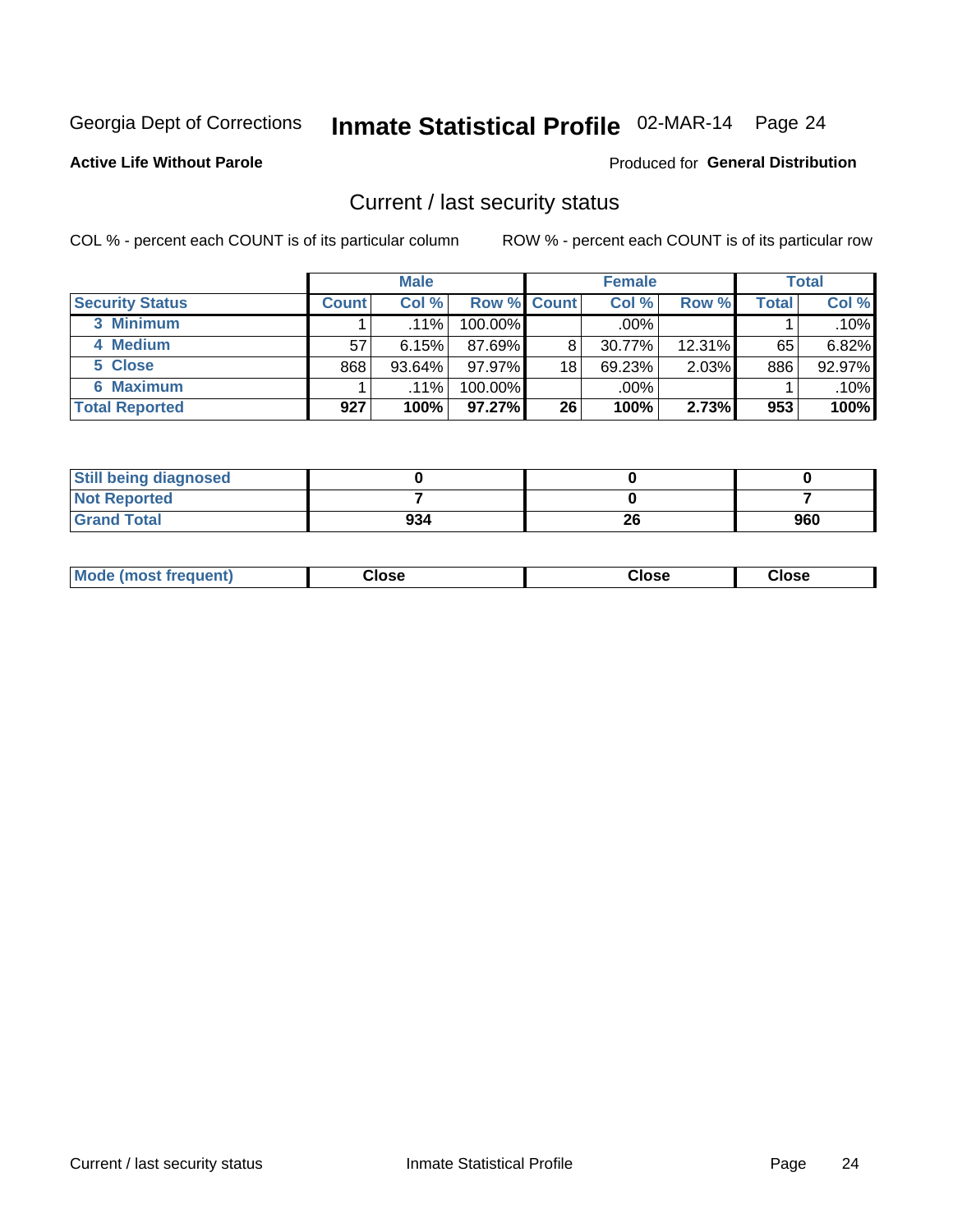# Inmate Statistical Profile 02-MAR-14 Page 25

**Active Life Without Parole** 

#### Produced for General Distribution

# Current / last type of institution

COL % - percent each COUNT is of its particular column

|                            |              | <b>Male</b> |                    |    | <b>Female</b> |       |       | <b>Total</b> |
|----------------------------|--------------|-------------|--------------------|----|---------------|-------|-------|--------------|
| <b>Type of Institution</b> | <b>Count</b> | Col %       | <b>Row % Count</b> |    | Col %         | Row % | Total | Col %        |
| <b>State Prison</b>        | 928          | $99.36\%$   | $97.27\%$          | 26 | 100.00%       | 2.73% | 954   | 99.38%       |
| <b>Transitional Center</b> |              | $.11\%$     | 100.00%            |    |               |       |       | $.10\%$      |
| <b>Private Prison</b>      | 5            | .54%        | 100.00%            |    |               |       |       | .52%         |
| <b>Total Reported</b>      | 934          | 100%        | $97.29\%$          | 26 | 100%          | 2.71% | 960   | 100%         |

| າorted<br><b>NI</b>    |     |          |     |
|------------------------|-----|----------|-----|
| $\sim$ $\sim$<br>_____ | 934 | ጎር<br>ZU | 960 |

| <b>Mode (most frequent)</b> | <b>State Prison</b> | <b>State Prison</b> | <b>State Prison</b> |
|-----------------------------|---------------------|---------------------|---------------------|
|                             |                     |                     |                     |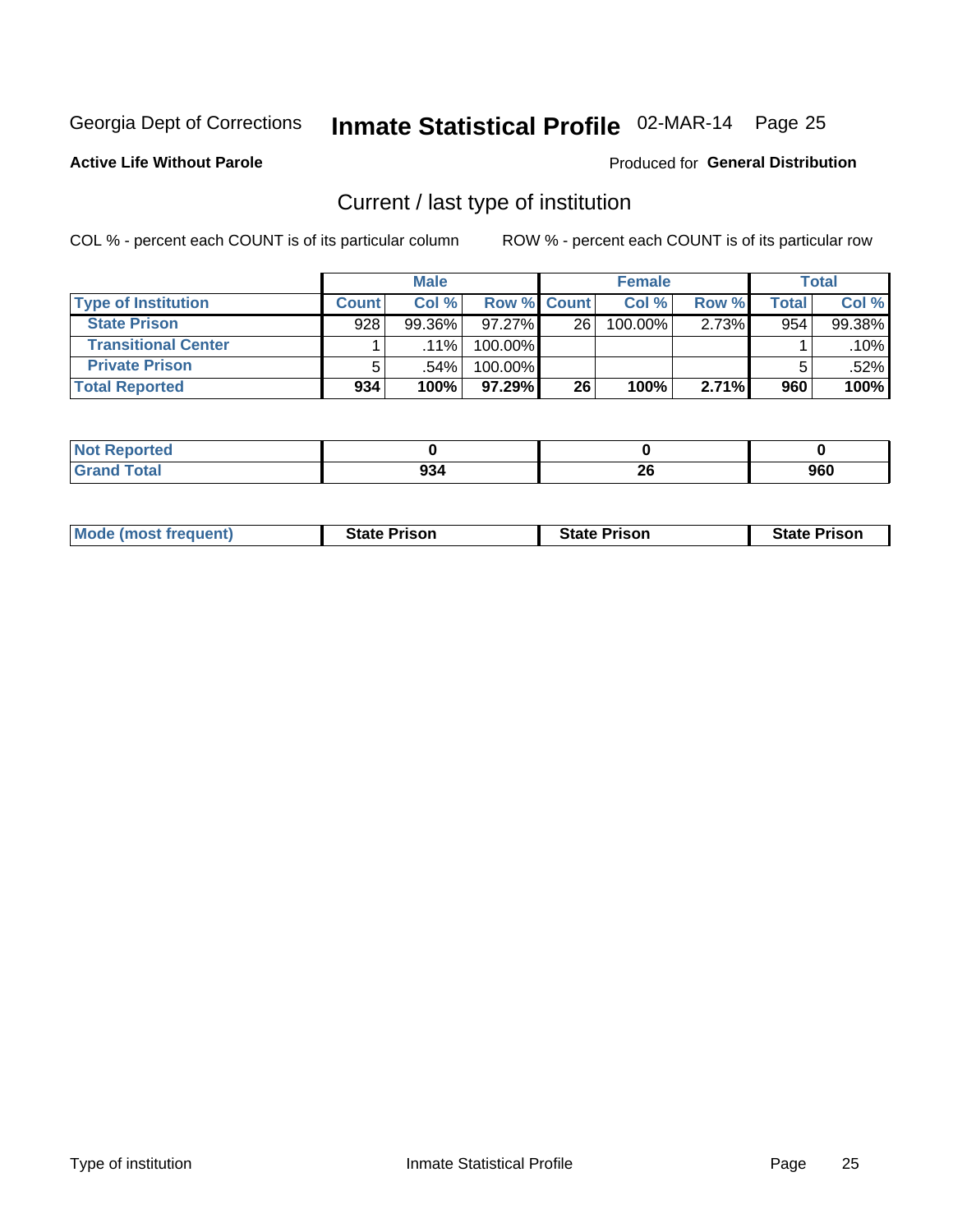# Inmate Statistical Profile 02-MAR-14 Page 26

**Active Life Without Parole** 

### **Produced for General Distribution**

### Institution type - transitional centers

COL % - percent each COUNT is of its particular column

|                                          |              | Male       |                    | <b>Female</b> |       |              | Total   |
|------------------------------------------|--------------|------------|--------------------|---------------|-------|--------------|---------|
| <b>Institution Type - Trans. Centers</b> | <b>Count</b> | Col%       | <b>Row % Count</b> | Col%          | Row % | <b>Total</b> | Col %   |
| <b>Macon Transitional Ctr (M)</b>        |              | $100.00\%$ | 100.00%            |               |       |              | 100.00% |
| <b>Total Reported</b>                    |              | $100\%$ .  | 100%               |               | %     |              | 100%    |

| <b>Not Reported</b>  |  |  |
|----------------------|--|--|
| <b>Total</b><br>r va |  |  |

| Mode (most frequent) | Macon Transitional Ctr (M) | <b>Null</b> | <b>Macon</b>            |
|----------------------|----------------------------|-------------|-------------------------|
|                      |                            |             | <b>Transitional Ctr</b> |
|                      |                            |             | (M)                     |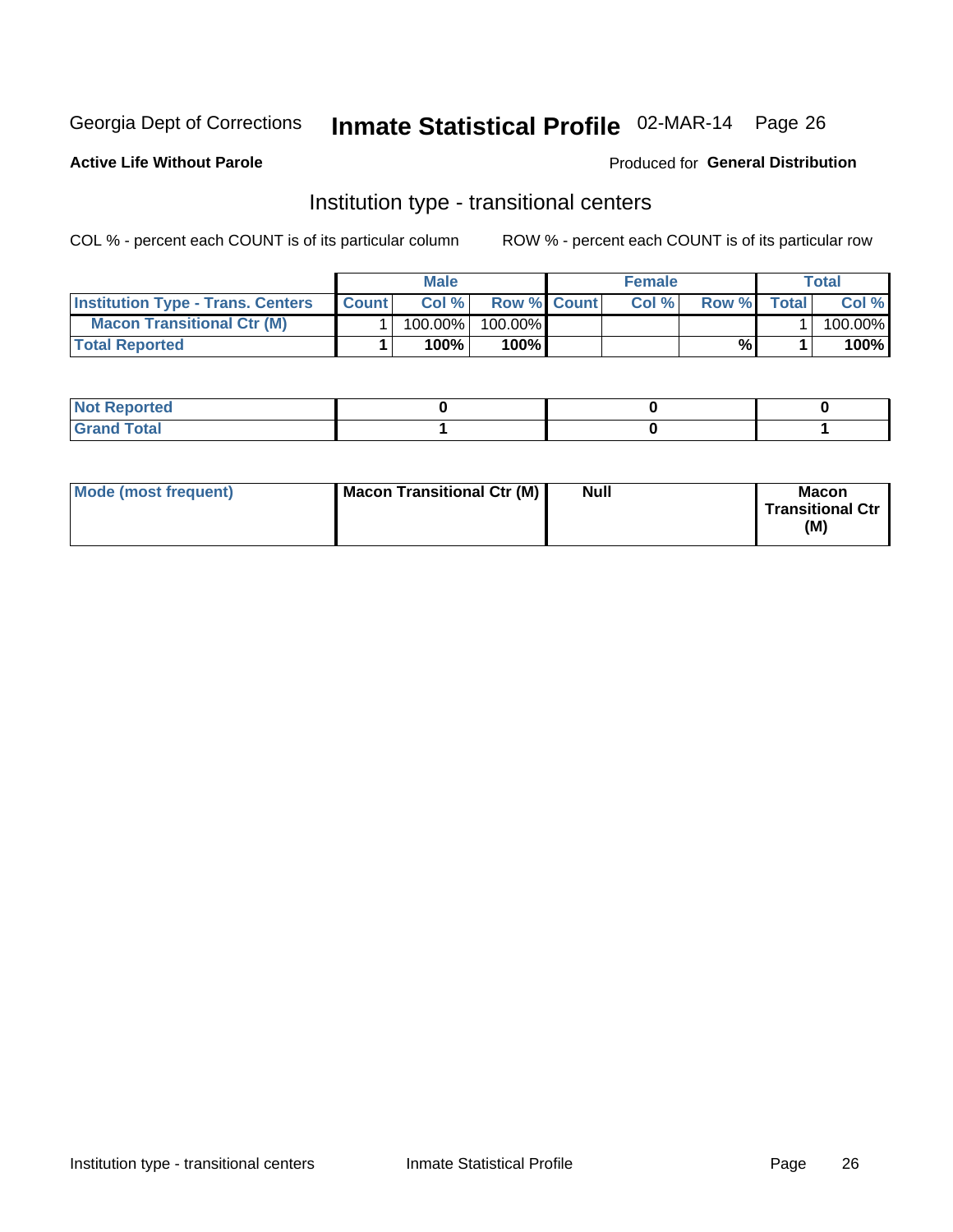# Inmate Statistical Profile 02-MAR-14 Page 27

**Active Life Without Parole** 

**Produced for General Distribution** 

### Institution type - county prisons

COL % - percent each COUNT is of its particular column

|                                                    | <b>Male</b> |  | <b>Female</b>            |             | <b>Total</b> |
|----------------------------------------------------|-------------|--|--------------------------|-------------|--------------|
| <b>Institution Type - County Prisons   Count  </b> | Col %       |  | <b>Row % Count Col %</b> | Row % Total | Col %        |
| <b>Total Reported</b>                              |             |  |                          |             |              |

| <b>Not Reported</b>         |  |  |
|-----------------------------|--|--|
| <b>Total</b><br>-<br>______ |  |  |

| <b>Mode</b>      | <b>Null</b> | <b>Null</b> | <b>Null</b> |
|------------------|-------------|-------------|-------------|
| (most freauent). |             |             |             |
|                  |             |             |             |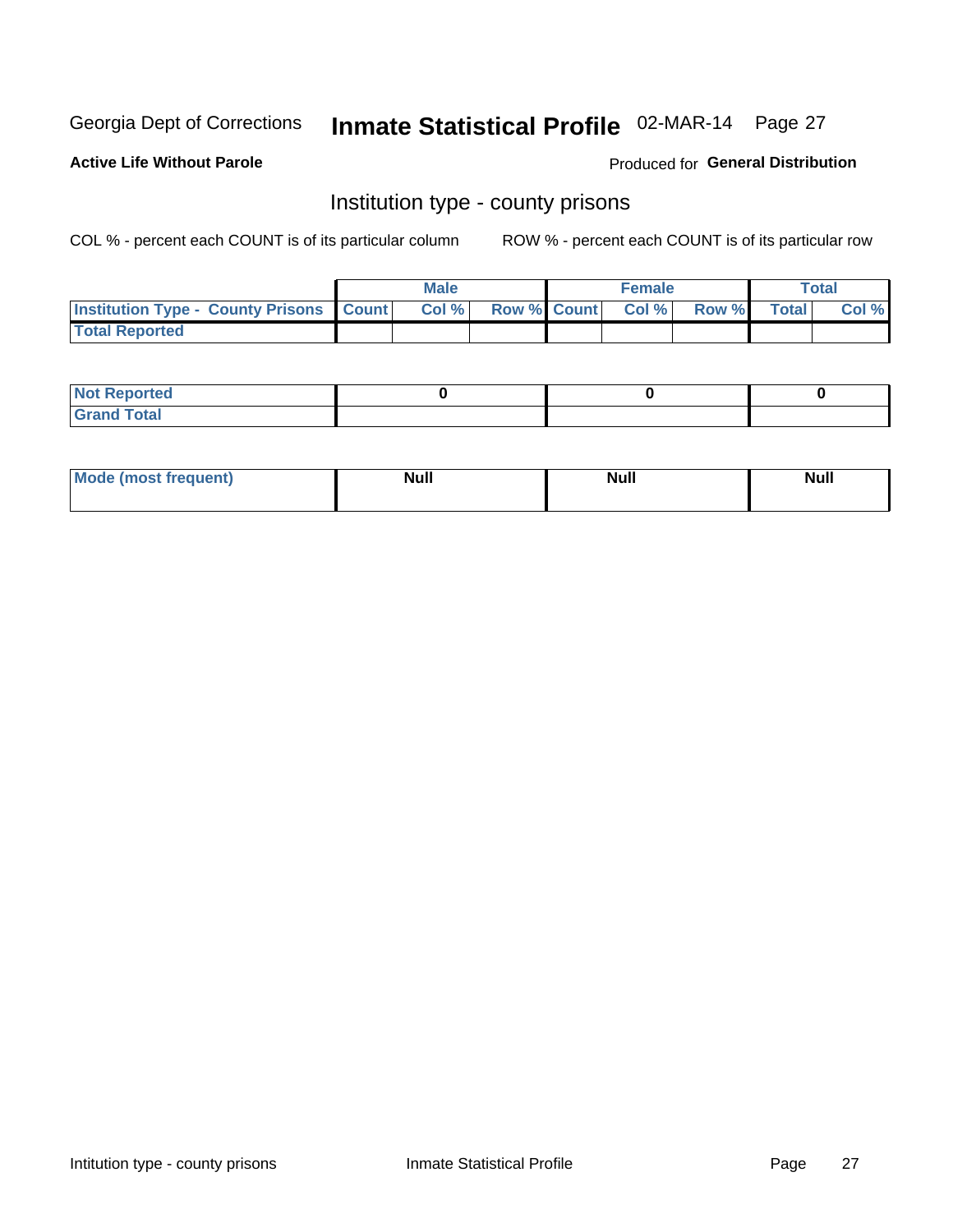# Inmate Statistical Profile 02-MAR-14 Page 28

### **Active Life Without Parole**

#### Produced for General Distribution

### Institution type - state prisons

COL % - percent each COUNT is of its particular column

|                                         |                | <b>Male</b>               |         |                 | <b>Female</b> |         | <b>Total</b>   |        |
|-----------------------------------------|----------------|---------------------------|---------|-----------------|---------------|---------|----------------|--------|
| <b>Institution Type - State Prisons</b> | <b>Count</b>   | $\overline{\text{Col}}$ % | Row %   | <b>Count</b>    | Col %         | Row %   | <b>Total</b>   | Col %  |
| <b>Arrendale State Prison</b>           |                |                           |         | 13              | 50.00%        | 100.00% | 13             | 1.36%  |
| <b>Augusta State Med. Prison</b>        | 61             | 6.57%                     | 100.00% |                 |               |         | 61             | 6.39%  |
| <b>Autry State Prison</b>               | 1              | .11%                      | 100.00% |                 |               |         | 1              | .10%   |
| <b>Baldwin State Prison</b>             | 51             | 5.50%                     | 100.00% |                 |               |         | 51             | 5.35%  |
| <b>Burrus Corr Trn Cntr</b>             | 1              | .11%                      | 100.00% |                 |               |         | 1              | .10%   |
| <b>Calhoun State Prison</b>             | $\overline{2}$ | .22%                      | 100.00% |                 |               |         | $\overline{2}$ | .21%   |
| <b>Central State Prison</b>             | 6              | .65%                      | 100.00% |                 |               |         | 6              | .63%   |
| <b>Coastal State Prison</b>             | 1              | .11%                      | 100.00% |                 |               |         | 1              | .10%   |
| <b>Dooly State Prison</b>               | 4              | .43%                      | 100.00% |                 |               |         | 4              | .42%   |
| <b>Ga Diag Class Prison</b>             | 61             | 6.57%                     | 100.00% |                 |               |         | 61             | 6.39%  |
| <b>Ga State Prison</b>                  | 27             | 2.91%                     | 100.00% |                 |               |         | 27             | 2.83%  |
| <b>Hancock State Prison</b>             | 93             | 10.02%                    | 100.00% |                 |               |         | 93             | 9.75%  |
| <b>Hays State Prison</b>                | 92             | 9.91%                     | 100.00% |                 |               |         | 92             | 9.64%  |
| <b>Johnson State Prison</b>             | 1              | .11%                      | 100.00% |                 |               |         | 1              | .10%   |
| <b>Macon State Prison</b>               | 144            | 15.52%                    | 100.00% |                 |               |         | 144            | 15.09% |
| <b>Phillips State Prison</b>            | 15             | 1.62%                     | 100.00% |                 |               |         | 15             | 1.57%  |
| <b>Pulaski State Prison</b>             |                |                           |         | 13              | 50.00%        | 100.00% | 13             | 1.36%  |
| <b>Rogers State Prison</b>              | 1              | .11%                      | 100.00% |                 |               |         | 1              | .10%   |
| <b>Smith State Prison</b>               | 97             | 10.45%                    | 100.00% |                 |               |         | 97             | 10.17% |
| <b>Telfair State Prison</b>             | 94             | 10.13%                    | 100.00% |                 |               |         | 94             | 9.85%  |
| <b>Valdosta Sp</b>                      | 93             | 10.02%                    | 100.00% |                 |               |         | 93             | 9.75%  |
| <b>Ware State Prison</b>                | 82             | 8.84%                     | 100.00% |                 |               |         | 82             | 8.60%  |
| <b>Wilcox State Prison</b>              |                | .11%                      | 100.00% |                 |               |         |                | .10%   |
| <b>Total Reported</b>                   | 928            | 100%                      | 97.27%  | $\overline{26}$ | 100%          | 2.73%   | 954            | 100%   |
| <b>Not Reported</b>                     |                | $\mathbf 0$               |         |                 | $\pmb{0}$     |         | $\mathbf 0$    |        |

| <b>I</b> NOT Reported |                           |                               |                              |
|-----------------------|---------------------------|-------------------------------|------------------------------|
| <b>Grand Total</b>    | 928                       | 26                            | 954                          |
| Mode (most frequent)  | <b>Macon State Prison</b> | <b>Arrendale State Prison</b> | <b>Macon State</b><br>Prison |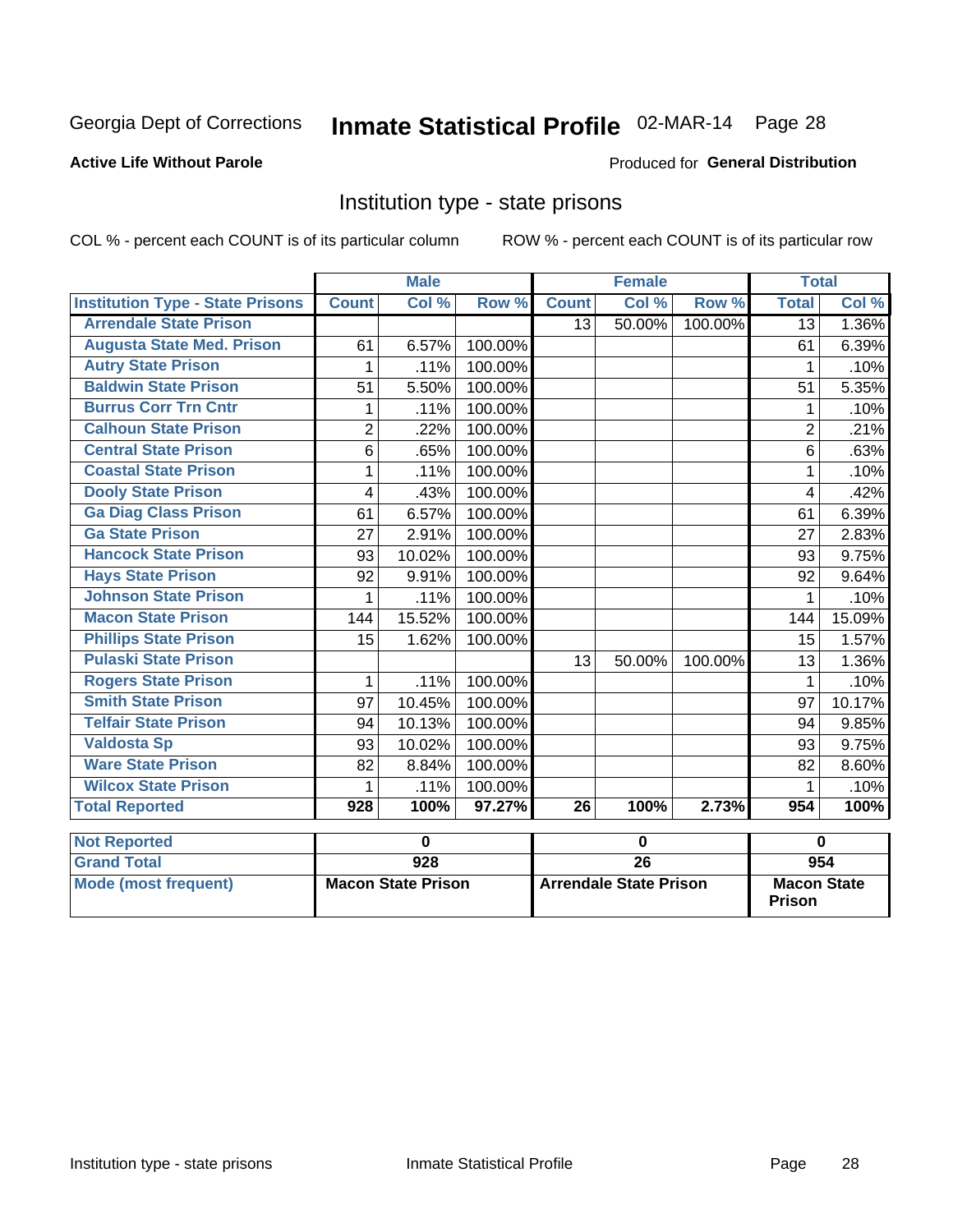# Inmate Statistical Profile 02-MAR-14 Page 29

### **Active Life Without Parole**

### **Produced for General Distribution**

### Institution type - private prisons

COL % - percent each COUNT is of its particular column

|                                           |              | <b>Male</b> |                    | <b>Female</b> |       |              | <b>Total</b> |
|-------------------------------------------|--------------|-------------|--------------------|---------------|-------|--------------|--------------|
| <b>Institution Type - Private Prisons</b> | <b>Count</b> | Col%        | <b>Row % Count</b> | Col %         | Row % | <b>Total</b> | Col %        |
| <b>Coffee Corr Facility</b>               |              | $40.00\%$   | $100.00\%$         |               |       |              | 40.00%       |
| <b>Riverbend Corr Facility</b>            |              | $20.00\%$   | $100.00\%$         |               |       |              | 20.00%       |
| <b>Wheeler Corr Facility</b>              |              | $40.00\%$   | $100.00\%$         |               |       |              | 40.00%       |
| <b>Total Reported</b>                     |              | 100%        | 100%               |               | %     |              | 100%         |

| <b>Not Reported</b> |  |  |
|---------------------|--|--|
| <b>Total</b>        |  |  |

| Mode (most frequent) | <b>Coffee Corr Facility</b> | Null | <b>Coffee Corr</b><br>Facility |
|----------------------|-----------------------------|------|--------------------------------|
|----------------------|-----------------------------|------|--------------------------------|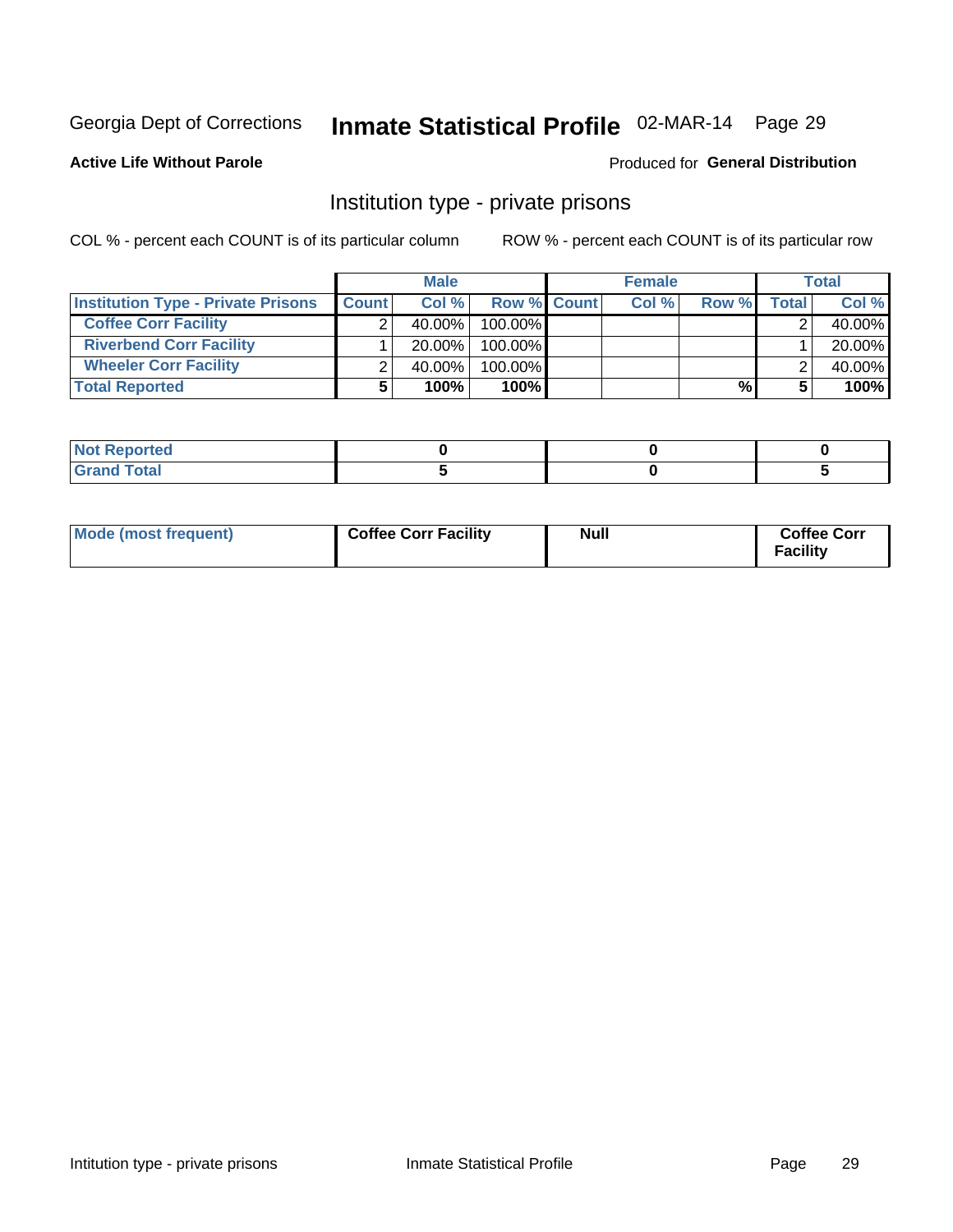# Inmate Statistical Profile 02-MAR-14 Page 30

**Active Life Without Parole** 

Produced for General Distribution

# Institution type - pre-release centers

COL % - percent each COUNT is of its particular column

|                                                   | <b>Male</b> |              |       | <b>Female</b> |                    | <b>Total</b> |
|---------------------------------------------------|-------------|--------------|-------|---------------|--------------------|--------------|
| <b>Institution Type - Prison Annexe   Count  </b> | Col %       | <b>Row %</b> | Count | Col %         | <b>Row %</b> Total | Col %        |
| <b>Total Reported</b>                             |             |              |       |               |                    |              |

| <b>Reported</b><br>I NOT |  |  |
|--------------------------|--|--|
| <b>Total</b><br>$C$ ren  |  |  |

| <b>Mo</b><br>frequent)<br>(most | <b>Null</b> | <b>Null</b> | <b>Null</b> |
|---------------------------------|-------------|-------------|-------------|
|                                 |             |             |             |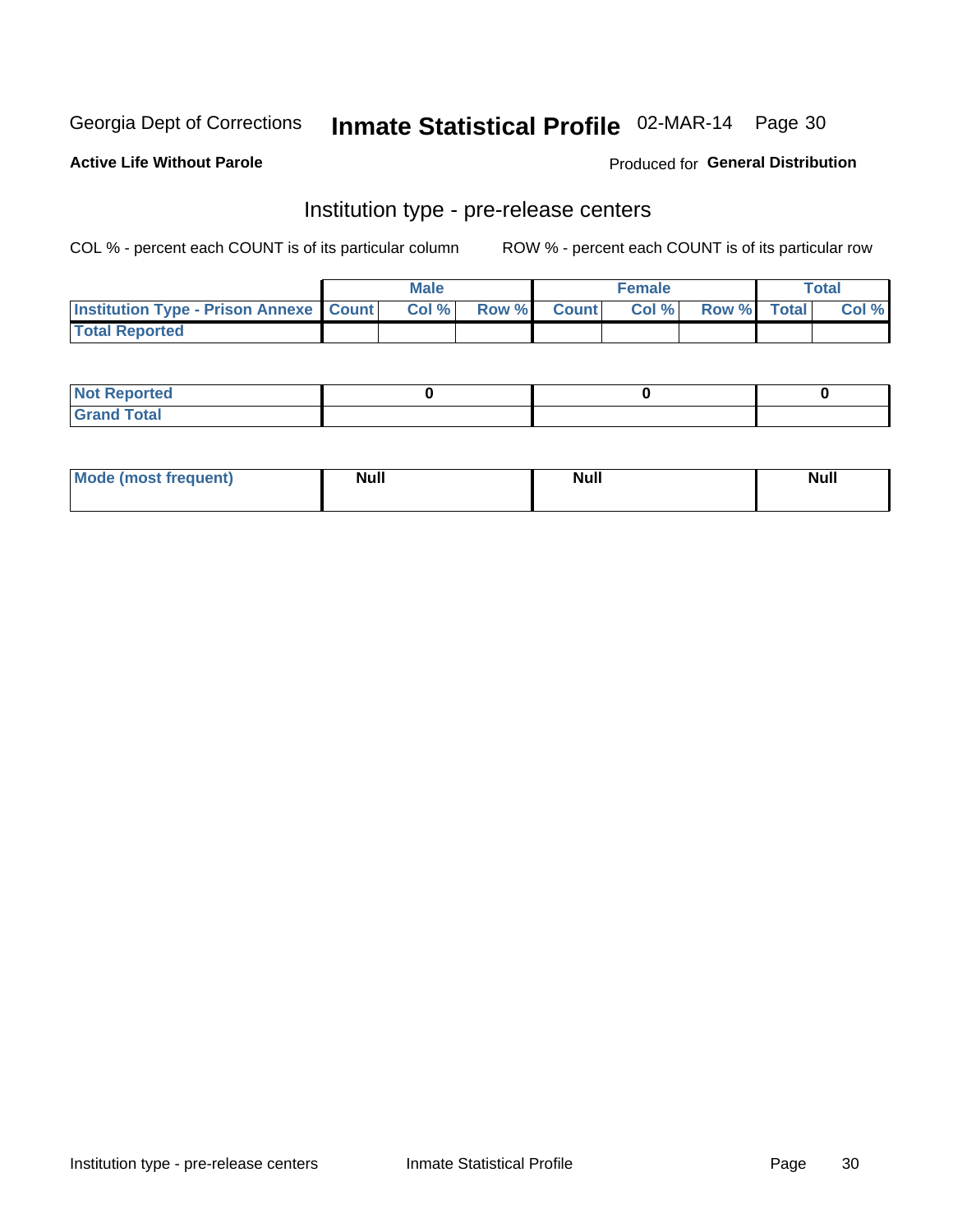# Inmate Statistical Profile 02-MAR-14 Page 31

#### **Active Life Without Parole**

#### Produced for General Distribution

### Institution type - inmate boot camp

COL % - percent each COUNT is of its particular column

|                                      |              | <b>Male</b> |             | <b>Female</b> |             | Total |
|--------------------------------------|--------------|-------------|-------------|---------------|-------------|-------|
| <b>Institution Type - Boot Camps</b> | <b>Count</b> | Col %       | Row % Count | Col%          | Row % Total | Col % |
| <b>Total Rported</b>                 |              |             |             |               |             |       |

| <b>Not Reported</b>            |  |  |
|--------------------------------|--|--|
| <b>Total</b><br>C <sub>r</sub> |  |  |

| <b>I Mode (most frequent)</b> | <b>Null</b> | <b>Null</b> | <b>Null</b> |
|-------------------------------|-------------|-------------|-------------|
|                               |             |             |             |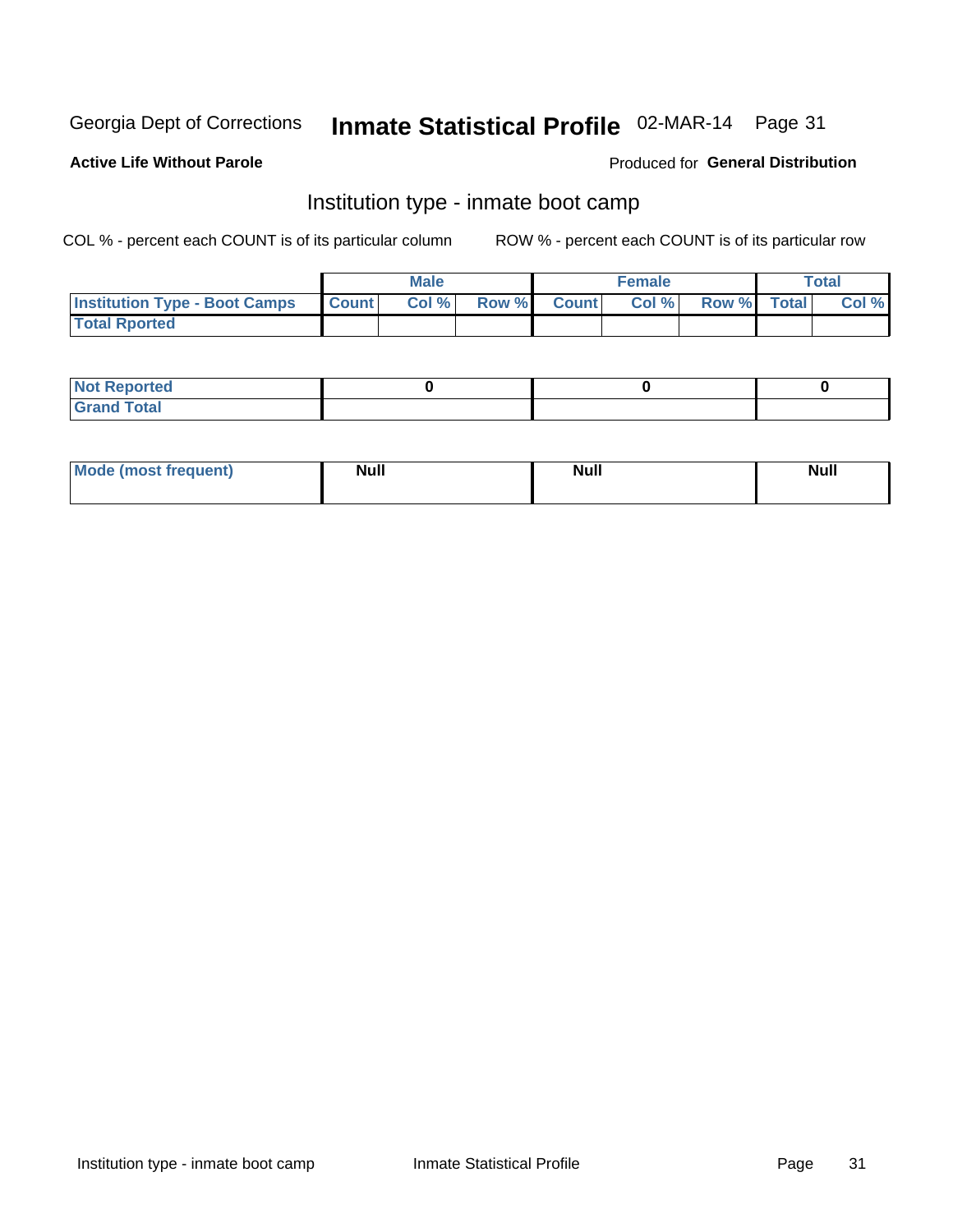# Inmate Statistical Profile 02-MAR-14 Page 32

**Active Life Without Parole** 

#### **Produced for General Distribution**

### Number of disciplinary reports

COL % - percent each COUNT is of its particular column

|                                       |              | <b>Male</b> |         |              | <b>Female</b> |          |              | <b>Total</b> |
|---------------------------------------|--------------|-------------|---------|--------------|---------------|----------|--------------|--------------|
| <b>Number of Disciplinary Reports</b> | <b>Count</b> | Col %       | Row %   | <b>Count</b> | Col %         | Row %    | <b>Total</b> | Col %        |
|                                       | 258          | 27.62%      | 95.91%  | 11           | 42.31%        | 4.09%    | 269          | 28.02%       |
|                                       | 123          | 13.17%      | 96.85%  | 4            | 15.38%        | 3.15%    | 127          | 13.23%       |
| $\mathbf{2}$                          | 82           | 8.78%       | 96.47%  | 3            | 11.54%        | $3.53\%$ | 85           | 8.85%        |
| 3                                     | 43           | $4.60\%$    | 95.56%  | 2            | 7.69%         | 4.44%    | 45           | 4.69%        |
|                                       | 52           | 5.57%       | 98.11%  |              | 3.85%         | 1.89%    | 53           | 5.52%        |
| 5                                     | 55           | 5.89%       | 100.00% |              |               |          | 55           | 5.73%        |
| <b>More Than 5</b>                    | 321          | 34.37%      | 98.47%  | 5            | 19.23%        | $1.53\%$ | 326          | 33.96%       |
| <b>Total Reported</b>                 | 934          | 100%        | 97.29%  | 26           | 100%          | 2.71%    | 960          | 100%         |

| <b>Not Reported</b> |     |           |     |
|---------------------|-----|-----------|-----|
| <sup>-</sup> otal   | 994 | ne.<br>ZV | 960 |

| Mean (average)       | 8.07 | 4.73 | 7.98 |
|----------------------|------|------|------|
| Median (middle)      |      |      |      |
| Mode (most frequent) |      |      |      |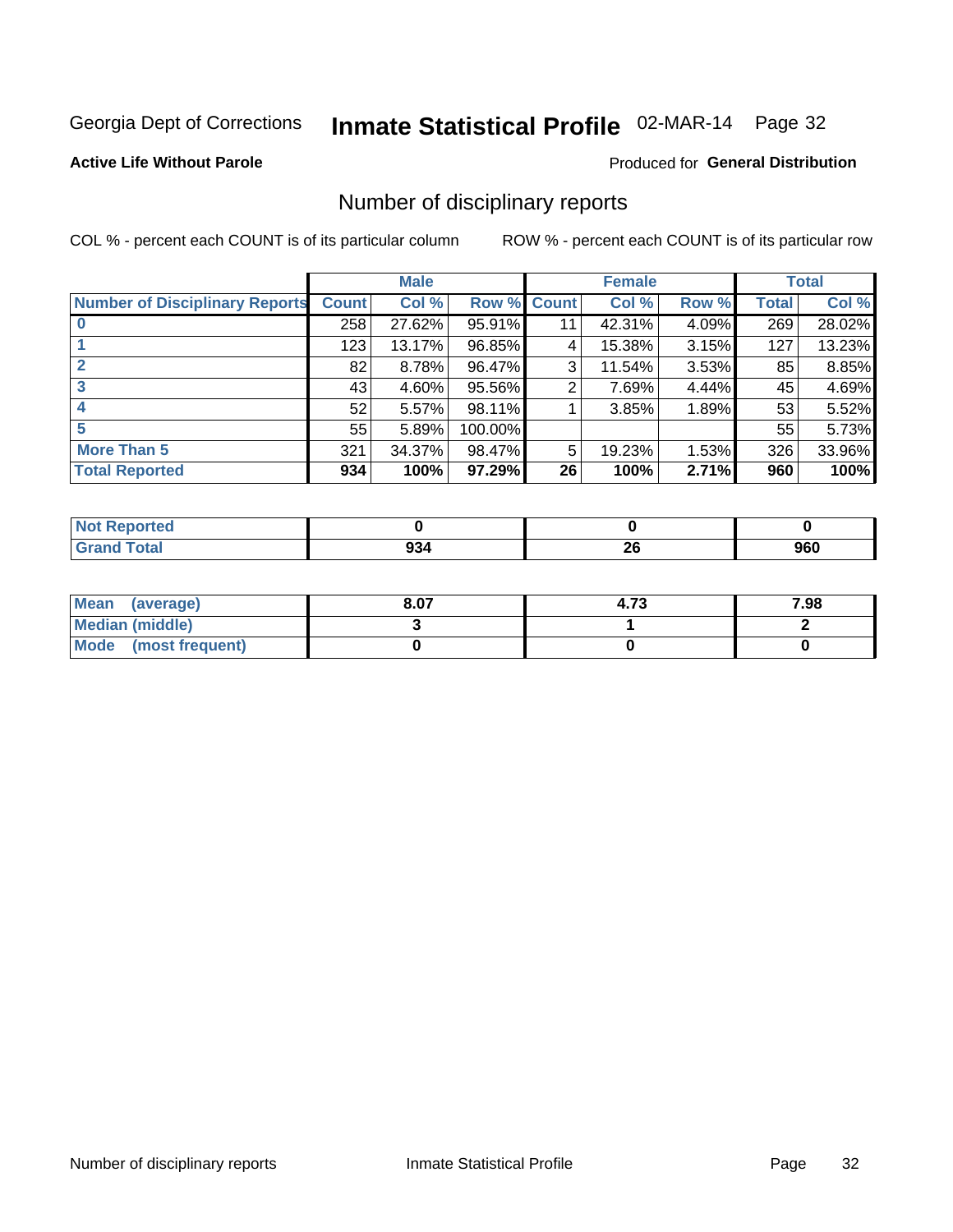# Inmate Statistical Profile 02-MAR-14 Page 33

### **Active Life Without Parole**

### **Produced for General Distribution**

### Number of transfers

COL % - percent each COUNT is of its particular column

|                            |         | <b>Male</b> |         |              | <b>Female</b> |        |              | <b>Total</b> |
|----------------------------|---------|-------------|---------|--------------|---------------|--------|--------------|--------------|
| <b>Number of Transfers</b> | Count l | Col %       | Row %   | <b>Count</b> | Col %         | Row %  | <b>Total</b> | Col %        |
|                            | 43      | $4.60\%$    | 89.58%  | 5            | 19.23%        | 10.42% | 48           | 5.00%        |
|                            | 14      | 1.50%       | 100.00% |              |               |        | 14           | 1.46%        |
|                            | 190     | 20.34%      | 93.14%  | 14           | 53.85%        | 6.86%  | 204          | 21.25%       |
| 3                          | 62      | 6.64%       | 100.00% |              |               |        | 62           | 6.46%        |
|                            | 106     | 11.35%      | 99.07%  |              | 3.85%         | 0.93%  | 107          | 11.15%       |
| 5                          | 59      | 6.32%       | 98.33%  |              | 3.85%         | 1.67%  | 60           | 6.25%        |
| <b>More Than 5</b>         | 460     | 49.25%      | 98.92%  | 5            | 19.23%        | 1.08%  | 465          | 48.44%       |
| <b>Total Reported</b>      | 934     | 100%        | 97.29%  | 26           | 100.0%        | 2.71%  | 960          | 100.0%       |

| <b>Not Reported</b> |     |           |     |
|---------------------|-----|-----------|-----|
| <sup>-</sup> otal   | 994 | ne.<br>ZV | 960 |

| Mean (average)       | 7.82 | 2.92 | 7.69 |
|----------------------|------|------|------|
| Median (middle)      |      |      |      |
| Mode (most frequent) |      |      |      |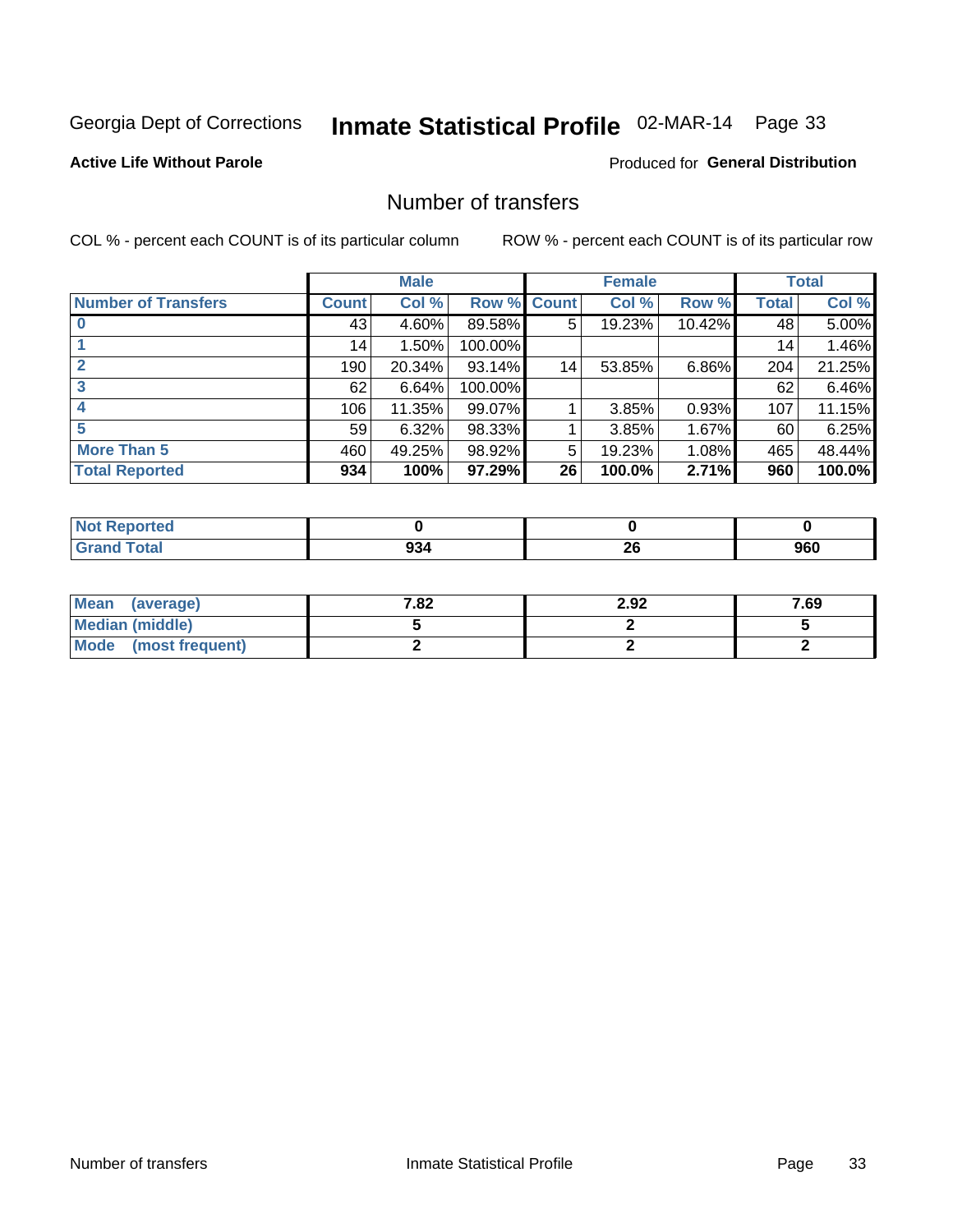# Inmate Statistical Profile 02-MAR-14 Page 34

**Active Life Without Parole** 

**Produced for General Distribution** 

# Number of escapes

COL % - percent each COUNT is of its particular column

|                          |              | <b>Male</b> |                    |    | <b>Female</b> |          |       | Total  |
|--------------------------|--------------|-------------|--------------------|----|---------------|----------|-------|--------|
| <b>Number of Escapes</b> | <b>Count</b> | Col%        | <b>Row % Count</b> |    | Col %         | Row %    | Total | Col %  |
|                          | 928          | $99.36\%$   | $97.27\%$          | 26 | $100.00\%$    | $2.73\%$ | 954   | 99.38% |
|                          |              | 0.32%       | 100.00%            |    |               |          |       | 0.31%  |
|                          |              | 0.32%       | $100.00\%$         |    |               |          |       | 0.31%  |
| <b>Total Reported</b>    | 934          | 100%        | $97.29\%$          | 26 | 100%          | 2.71%    | 960   | 100%   |

| <b>Not Reported</b> |     |           |     |
|---------------------|-----|-----------|-----|
| <b>Grand Total</b>  | 934 | oc.<br>ZU | 960 |

| Mean (average)       |  | .01 |
|----------------------|--|-----|
| Median (middle)      |  |     |
| Mode (most frequent) |  |     |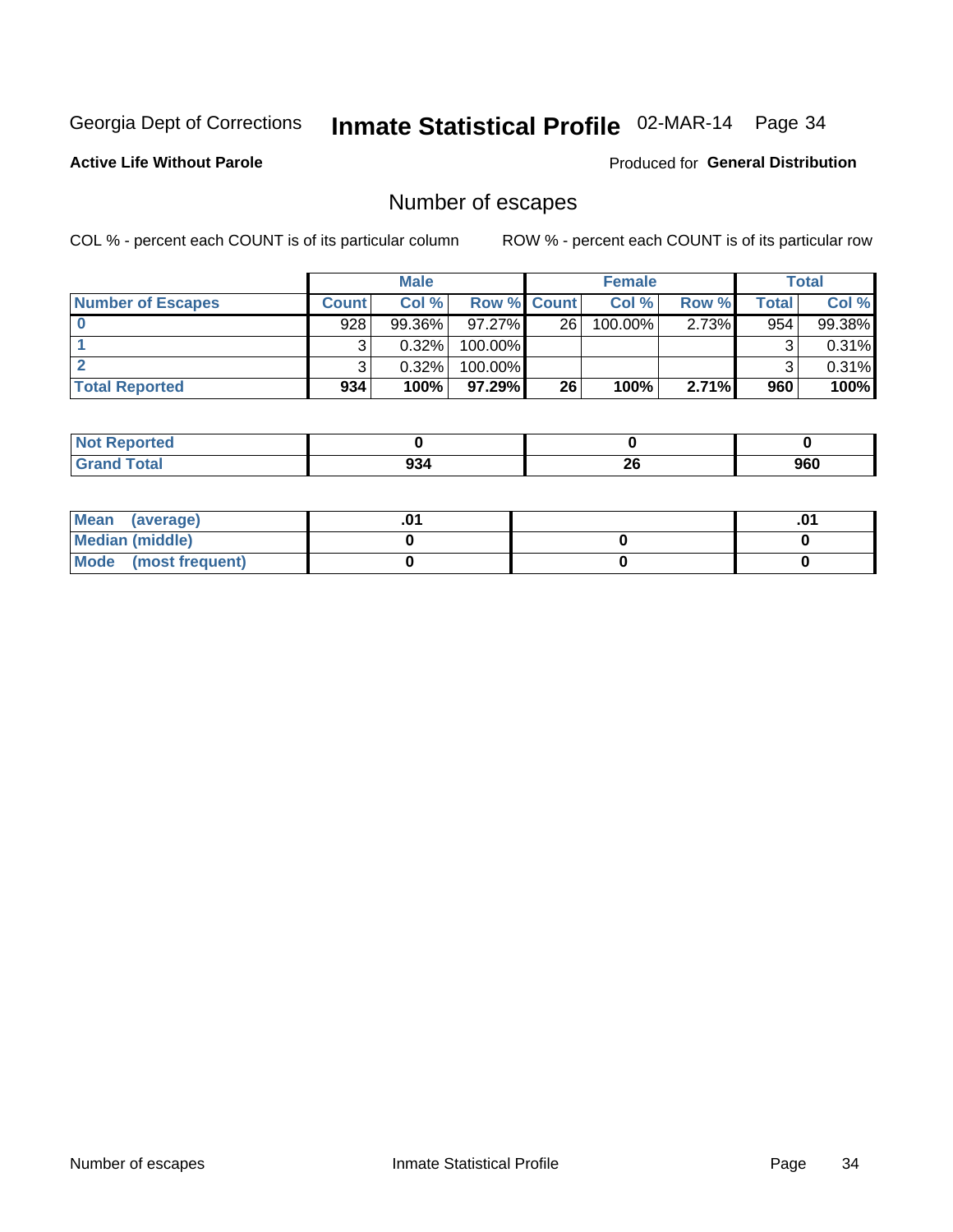# Inmate Statistical Profile 02-MAR-14 Page 35

### **Active Life Without Parole**

### **Produced for General Distribution**

### Time served in current (or last) institution

COL % - percent each COUNT is of its particular column

|                            | <b>Male</b>  |        | <b>Female</b> |                 |        | <b>Total</b> |              |           |
|----------------------------|--------------|--------|---------------|-----------------|--------|--------------|--------------|-----------|
| <b>Time In Institution</b> | <b>Count</b> | Col %  | Row %         | <b>Count</b>    | Col %  | Row %        | <b>Total</b> | Col %     |
| 0 to 3 months              | 104          | 11.13% | 99.05%        | 1               | 3.85%  | 0.95%        | 105          | 10.94%    |
| 3.01 to 6 months           | 68           | 7.28%  | 97.14%        | 2               | 7.69%  | 2.86%        | 70           | 7.29%     |
| 6.01 to 9 months           | 94           | 10.06% | 96.91%        | 3               | 11.54% | 3.09%        | 97           | 10.10%    |
| 9.01 to 12 months          | 69           | 7.39%  | 95.83%        | 3               | 11.54% | 4.17%        | 72           | 7.50%     |
| 12.01 to 18 months         | 108          | 11.56% | 96.43%        | 4               | 15.38% | 3.57%        | 112          | 11.67%    |
| <b>18.01 to 24 months</b>  | 88           | 9.42%  | 98.88%        | 1               | 3.85%  | 1.12%        | 89           | 9.27%     |
| $2.01$ to 3 years          | 123          | 13.17% | 92.48%        | 10 <sup>1</sup> | 38.46% | 7.52%        | 133          | 13.85%    |
| $3.01$ to 4 years          | 76           | 8.14%  | 100.00%       |                 |        |              | 76           | 7.92%     |
| $4.01$ to 5 years          | 54           | 5.78%  | 100.00%       |                 |        |              | 54           | 5.63%     |
| 5.01 to 6 years            | 43           | 4.60%  | 100.00%       |                 |        |              | 43           | 4.48%     |
| $6.01$ to 7 years          | 18           | 1.93%  | 100.00%       |                 |        |              | 18           | 1.88%     |
| 7.01 to 8 years            | 24           | 2.57%  | 100.00%       |                 |        |              | 24           | 2.50%     |
| 8.01 to 9 years            | 15           | 1.61%  | 100.00%       |                 |        |              | 15           | 1.56%     |
| 9.01 to 10 years           | 12           | 1.28%  | 85.71%        | 2               | 7.69%  | 14.29%       | 14           | 1.46%     |
| Over 10 years              | 38           | 4.07%  | 100.00%       |                 |        |              | 38           | 3.96%     |
| <b>Total Reported</b>      | 934          | 100%   | 97.29%        | 26              | 100%   | 2.71%        | 960          | $100.0\%$ |

| <b>Not Reported</b> |     |          |     |
|---------------------|-----|----------|-----|
| <b>Grand Total</b>  | 934 | ጎር<br>ΔU | 960 |

| <b>Mean</b><br>(average) | 32 months | 27 months | 32 months |
|--------------------------|-----------|-----------|-----------|
| Median (middle)          | 20 months | 17 months | 20 months |
| Mode (most frequent)     | 0 months  | 2 months  | 1 months  |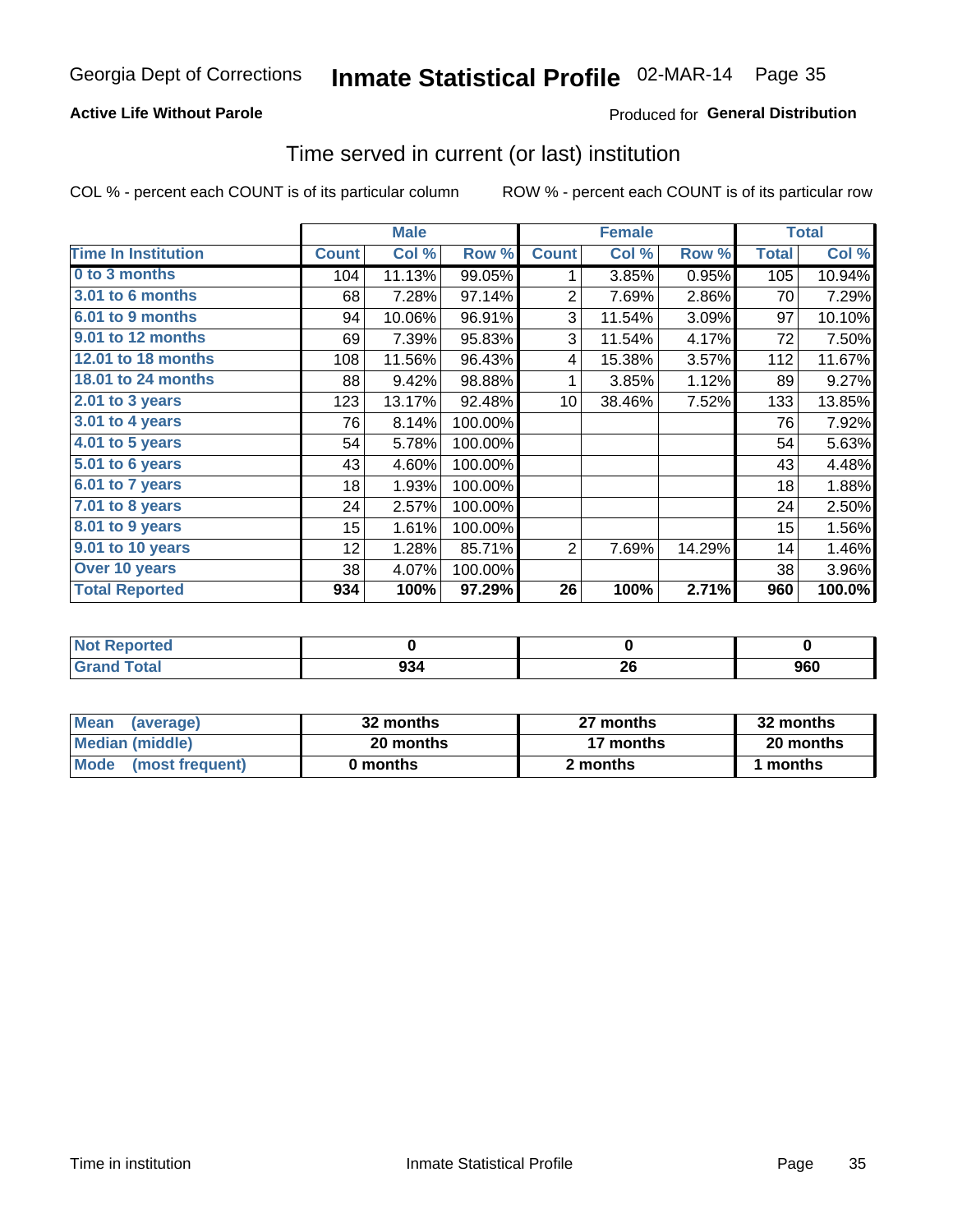# Inmate Statistical Profile 02-MAR-14 Page 36

#### **Active Life Without Parole**

#### Produced for General Distribution

### Highest grade level attained

COL % - percent each COUNT is of its particular column

|                              |                | <b>Male</b> |         |                 | <b>Female</b> |        |                  | <b>Total</b> |
|------------------------------|----------------|-------------|---------|-----------------|---------------|--------|------------------|--------------|
| <b>Grade Level</b>           | <b>Count</b>   | Col %       | Row %   | <b>Count</b>    | Col %         | Row %  | <b>Total</b>     | Col %        |
| No school at all             | 1              | 0.11%       | 100.00% |                 |               |        | 1                | 0.11%        |
| Grade 1                      | $\overline{2}$ | 0.22%       | 100.00% |                 |               |        | $\overline{2}$   | 0.22%        |
| <b>Grade 2</b>               | 1              | 0.11%       | 100.00% |                 |               |        | $\mathbf{1}$     | 0.11%        |
| Grade 3                      | $\overline{2}$ | 0.22%       | 100.00% |                 |               |        | $\overline{c}$   | 0.22%        |
| Grade 4                      | 5              | 0.56%       | 100.00% |                 |               |        | 5                | 0.54%        |
| Grade 5                      | $\overline{2}$ | 0.22%       | 100.00% |                 |               |        | $\overline{2}$   | 0.22%        |
| Grade 6                      | 7              | 0.78%       | 100.00% |                 |               |        | $\overline{7}$   | 0.76%        |
| Grade 7                      | 26             | 2.90%       | 100.00% |                 |               |        | 26               | 2.82%        |
| Grade 8                      | 55             | 6.14%       | 100.00% |                 |               |        | 55               | 5.97%        |
| Grade 9                      | 102            | 11.38%      | 97.14%  | 3               | 12.00%        | 2.86%  | 105              | 11.40%       |
| Grade 10                     | 152            | 16.96%      | 98.70%  | 2               | 8.00%         | 1.30%  | 154              | 16.72%       |
| Grade 11                     | 132            | 14.73%      | 98.51%  | $\overline{2}$  | 8.00%         | 1.49%  | 134              | 14.55%       |
| <b>Grade 12 or GED</b>       | 279            | 31.14%      | 96.54%  | 10              | 40.00%        | 3.46%  | 289              | 31.38%       |
| Some tech school             | 7              | 0.78%       | 87.50%  | 1               | 4.00%         | 12.50% | 8                | 0.87%        |
| <b>Completed tech school</b> | 10             | 1.12%       | 90.91%  | 1               | 4.00%         | 9.09%  | 11               | 1.19%        |
| College, 1 year              | 28             | 3.13%       | 96.55%  | 1               | 4.00%         | 3.45%  | 29               | 3.15%        |
| College, 2 year              | 44             | 4.91%       | 93.62%  | 3               | 12.00%        | 6.38%  | 47               | 5.10%        |
| College, 3 year              | 14             | 1.56%       | 100.00% |                 |               |        | 14               | 1.52%        |
| <b>Bachelor's degree</b>     | 17             | 1.90%       | 89.47%  | $\overline{2}$  | 8.00%         | 10.53% | 19               | 2.06%        |
| <b>Master's degree</b>       | 6              | 0.67%       | 100.00% |                 |               |        | 6                | 0.65%        |
| Ph.D. degree                 | 1              | 0.11%       | 100.00% |                 |               |        | 1                | 0.11%        |
| Law degree                   | $\overline{2}$ | 0.22%       | 100.00% |                 |               |        | $\overline{2}$   | 0.22%        |
| <b>Medical degree</b>        |                | 0.11%       | 100.00% |                 |               |        | 1                | 0.11%        |
| <b>Total Reported</b>        | 896            | 100%        | 97.29%  | $\overline{25}$ | 100%          | 2.71%  | $\overline{921}$ | 100%         |

| orred      | ົ<br>၁၀     |            | າເ<br>ು |
|------------|-------------|------------|---------|
| <b>ota</b> | റാ ⁄<br>ນວະ | - 20<br>ZV | 960     |

| <b>Mean</b><br>(average) | 10.96           | 12.12           | 10.99             |
|--------------------------|-----------------|-----------------|-------------------|
| Median (middle)          | Grade 11        | Grade 12 or GED | Grade 11          |
| Mode<br>(most frequent)  | Grade 12 or GED | Grade 12 or GED | I Grade 12 or GED |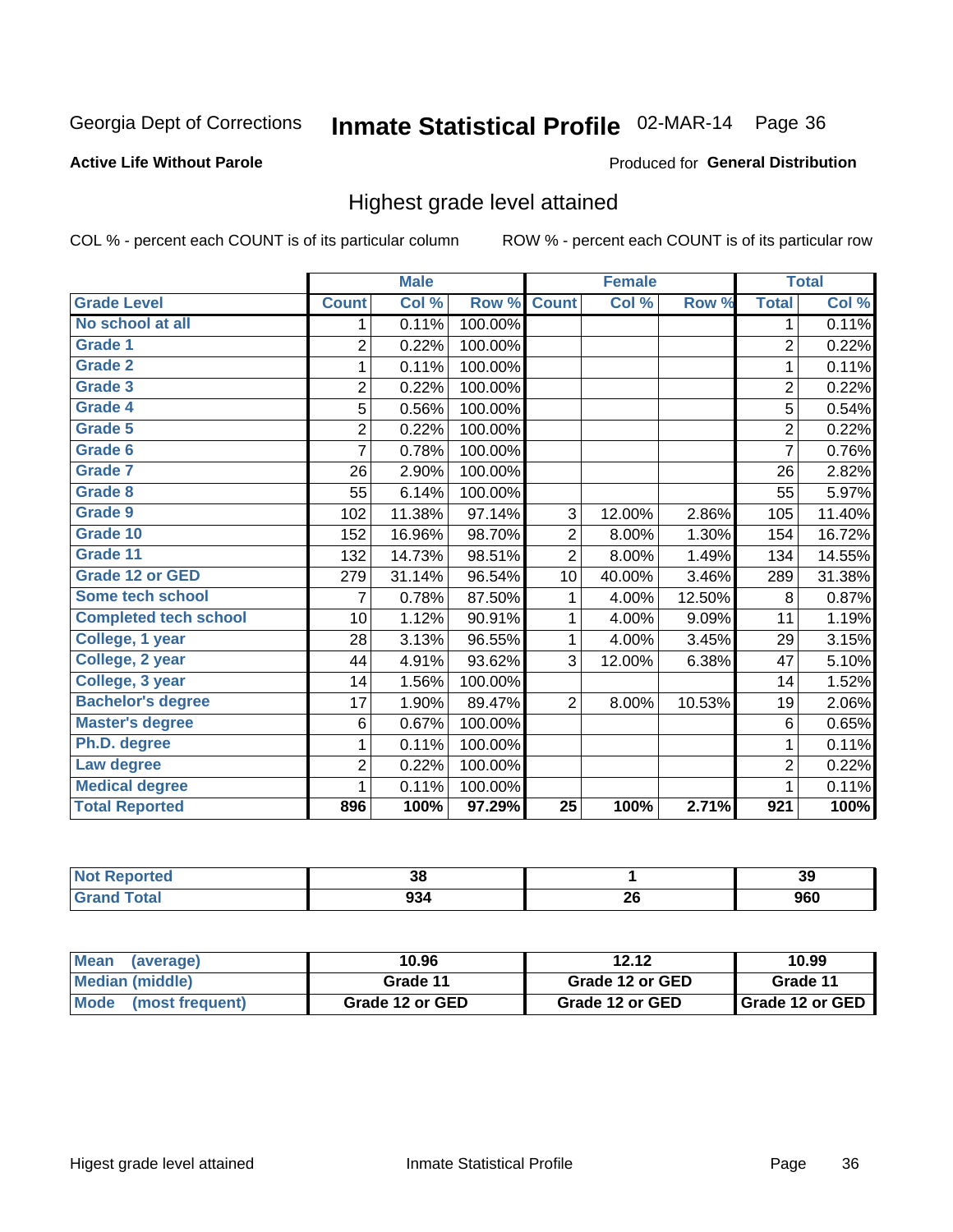# Inmate Statistical Profile 02-MAR-14 Page 37

**Active Life Without Parole** 

**Produced for General Distribution** 

### Culture fair IQ scores

COL % - percent each COUNT is of its particular column

|                       |              | <b>Male</b> |                    |                | <b>Female</b> |        |              | <b>Total</b> |
|-----------------------|--------------|-------------|--------------------|----------------|---------------|--------|--------------|--------------|
| <b>IQ Scores</b>      | <b>Count</b> | Col %       | <b>Row % Count</b> |                | Col %         | Row %  | <b>Total</b> | Col %        |
| $60 - 69$             | 11           | 2.85%       | 100.00%            |                |               |        | 11           | 2.74%        |
| $70 - 79$             | 27           | 6.99%       | 100.00%            |                |               |        | 27           | 6.72%        |
| $80 - 89$             | 49           | 12.69%      | 96.08%             | $\overline{2}$ | 12.50%        | 3.92%  | 51           | 12.69%       |
| $90 - 99$             | 112          | 29.02%      | 94.12%             | 7              | 43.75%        | 5.88%  | 119          | 29.60%       |
| $100 - 109$           | 107          | 27.72%      | 98.17%             | $\overline{2}$ | 12.50%        | 1.83%  | 109          | 27.11%       |
| $110 - 119$           | 69           | 17.88%      | 95.83%             | 3              | 18.75%        | 4.17%  | 72           | 17.91%       |
| $120 - 129$           | 11           | 2.85%       | 84.62%             | $\overline{2}$ | 12.50%        | 15.38% | 13           | 3.23%        |
| <b>Total Reported</b> | 386          | 100%        | 96.02%             | 16             | 100%          | 3.98%  | 402          | 100%         |

| <b>Not Reported</b>         | 544 |    | 551 |
|-----------------------------|-----|----|-----|
| <b>Not Valid (under 60)</b> |     |    |     |
| <b>Grand Total</b>          | 934 | 26 | 960 |

| <b>Mean</b><br>(average)       | 98  | 102  | 98 |
|--------------------------------|-----|------|----|
| <b>Median (middle)</b>         | 99  | 97.5 | 99 |
| <b>Mode</b><br>(most frequent) | 101 |      | 99 |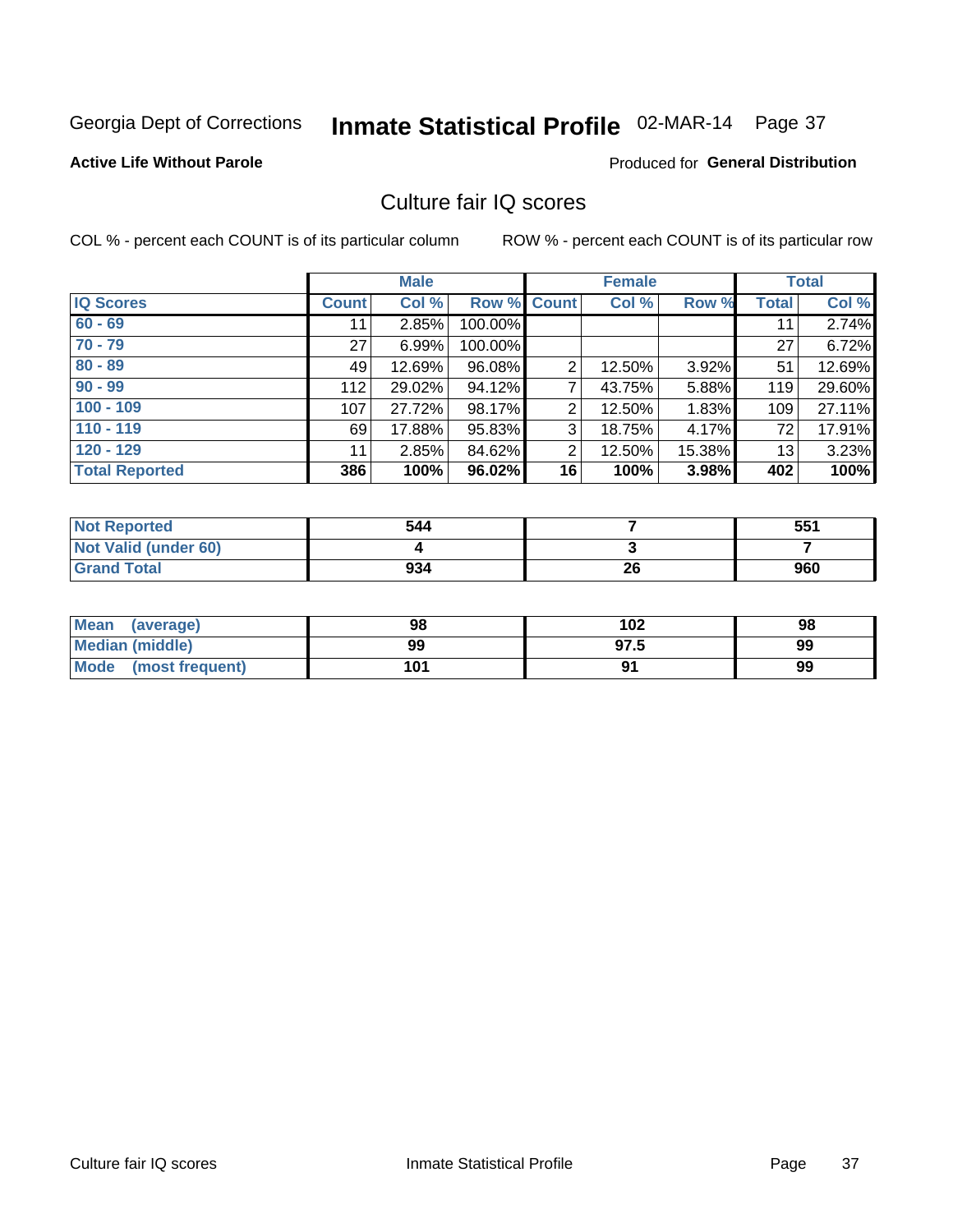# Inmate Statistical Profile 02-MAR-14 Page 38

Produced for General Distribution

#### **Active Life Without Parole**

### Wide Range Achievement Test (WRAT) reading score

COL % - percent each COUNT is of its particular column

ROW % - percent each COUNT is of its particular row

 $\overline{26}$ 

|                           |              | <b>Male</b> |         |                | <b>Female</b> |       |                | <b>Total</b> |
|---------------------------|--------------|-------------|---------|----------------|---------------|-------|----------------|--------------|
| <b>WRAT Reading Score</b> | <b>Count</b> | Col %       | Row %   | <b>Count</b>   | Col %         | Row % | <b>Total</b>   | Col %        |
| $0.1$ to $0.9$            | 12           | 3.08%       | 100.00% |                |               |       | 12             | 2.93%        |
| 1.0 to 1.9                | 3            | 0.77%       | 100.00% |                |               |       | 3              | 0.73%        |
| 2.0 to 2.9                | 8            | 2.05%       | 100.00% |                |               |       | 8              | 1.96%        |
| 3.0 to 3.9                | 22           | 5.64%       | 91.67%  | $\overline{2}$ | 10.53%        | 8.33% | 24             | 5.87%        |
| 4.0 to 4.9                | 29           | 7.44%       | 90.63%  | 3              | 15.79%        | 9.38% | 32             | 7.82%        |
| 5.0 to 5.9                | 28           | 7.18%       | 100.00% |                |               |       | 28             | 6.85%        |
| 6.0 to 6.9                | 46           | 11.79%      | 97.87%  | 1              | 5.26%         | 2.13% | 47             | 11.49%       |
| 7.0 to 7.9                | 9            | 2.31%       | 100.00% |                |               |       | 9              | 2.20%        |
| 8.0 to 8.9                | 30           | 7.69%       | 100.00% |                |               |       | 30             | 7.33%        |
| 9.0 to 9.9                | 19           | 4.87%       | 100.00% |                |               |       | 19             | 4.65%        |
| 10.0 to 10.9              | 18           | 4.62%       | 94.74%  | 1              | 5.26%         | 5.26% | 19             | 4.65%        |
| 11.0 to 11.9              | 53           | 13.59%      | 92.98%  | 4              | 21.05%        | 7.02% | 57             | 13.94%       |
| 12.0 to 12.9              | 111          | 28.46%      | 93.28%  | 8              | 42.11%        | 6.72% | 119            | 29.10%       |
| 13                        | 2            | 0.51%       | 100.00% |                |               |       | $\overline{2}$ | 0.49%        |
| <b>Total Reported</b>     | 390          | 100%        | 95.35%  | 19             | 100%          | 4.65% | 409            | 100.0%       |
|                           |              |             |         |                |               |       |                |              |
| <b>Not Reported</b>       |              | 544         |         |                | 7             |       |                | 551          |

| <b>Mean</b><br>(average)       | 8.79 | 9.8  | 8.84 |
|--------------------------------|------|------|------|
| <b>Median (middle)</b>         | 9.6  | 11.6 | 9.6  |
| <b>Mode</b><br>(most frequent) | 12.9 | 12.9 | 12.9 |

 $934$ 

**Grand Total** 

 $960$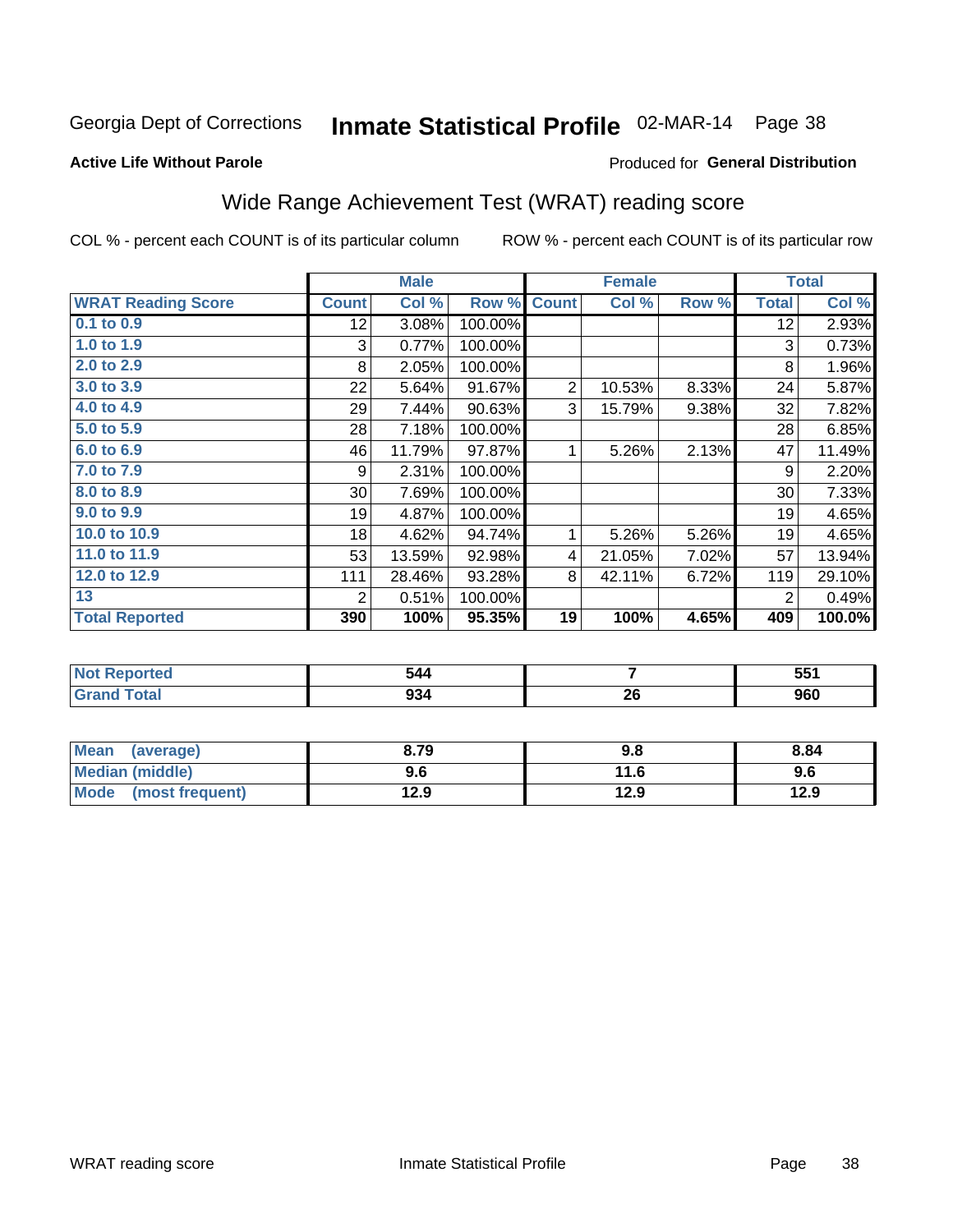# Inmate Statistical Profile 02-MAR-14 Page 39

**Produced for General Distribution** 

### **Active Life Without Parole**

## Wide Range Achievement Test (WRAT) math score

COL % - percent each COUNT is of its particular column

|                              |              | <b>Male</b> |         |                | <b>Female</b> |        |              | <b>Total</b> |
|------------------------------|--------------|-------------|---------|----------------|---------------|--------|--------------|--------------|
| <b>WRAT Mathematic Score</b> | <b>Count</b> | Col %       | Row %   | <b>Count</b>   | Col %         | Row %  | <b>Total</b> | Col %        |
| 0.1 to 0.9                   |              | 0.26%       | 100.00% |                |               |        |              | 0.24%        |
| 1.0 to 1.9                   | 3            | 0.77%       | 100.00% |                |               |        | 3            | 0.73%        |
| 2.0 to 2.9                   | 6            | 1.54%       | 100.00% |                |               |        | 6            | 1.47%        |
| 3.0 to 3.9                   | 13           | 3.33%       | 86.67%  | 2              | 10.53%        | 13.33% | 15           | 3.67%        |
| 4.0 to 4.9                   | 46           | 11.79%      | 95.83%  | $\overline{2}$ | 10.53%        | 4.17%  | 48           | 11.74%       |
| 5.0 to 5.9                   | 52           | 13.33%      | 98.11%  |                | 5.26%         | 1.89%  | 53           | 12.96%       |
| 6.0 to 6.9                   | 88           | 22.56%      | 95.65%  | 4              | 21.05%        | 4.35%  | 92           | 22.49%       |
| 7.0 to 7.9                   | 31           | 7.95%       | 93.94%  | 2              | 10.53%        | 6.06%  | 33           | 8.07%        |
| 8.0 to 8.9                   | 46           | 11.79%      | 97.87%  | 1              | 5.26%         | 2.13%  | 47           | 11.49%       |
| 9.0 to 9.9                   | 22           | 5.64%       | 100.00% |                |               |        | 22           | 5.38%        |
| 11.0 to 11.9                 | 11           | 2.82%       | 100.00% |                |               |        | 11           | 2.69%        |
| 12.0 to 12.9                 | 71           | 18.21%      | 91.03%  | $\overline{7}$ | 36.84%        | 8.97%  | 78           | 19.07%       |
| <b>Total Reported</b>        | 390          | 100%        | 95.35%  | 19             | 100%          | 4.65%  | 409          | 100%         |

| тео         |              |         | EE4<br>JJ I |
|-------------|--------------|---------|-------------|
| <b>otal</b> | $\sim$<br>JJ | ^^<br>∼ | 960         |

| <b>Mean</b><br>(average)       | 7.66 | 8.38 | 7.70 |
|--------------------------------|------|------|------|
| <b>Median (middle)</b>         | 6.9  | ٠.   | 6.9  |
| <b>Mode</b><br>(most frequent) | 12.9 | 12.9 | 12.9 |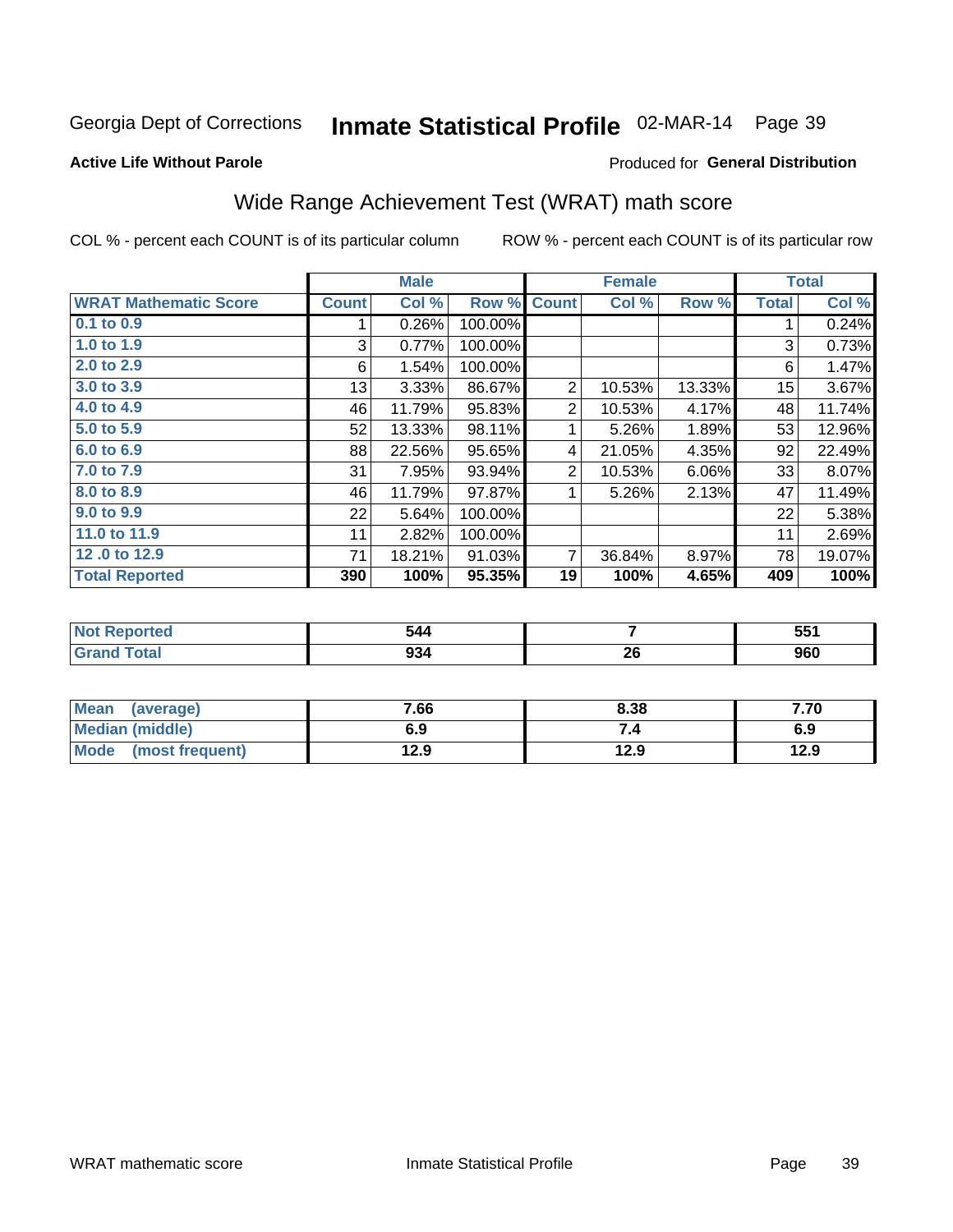#### Inmate Statistical Profile 02-MAR-14 Page 40

#### **Active Life Without Parole**

#### Produced for General Distribution

### Wide Range Achievement Test (WRAT) spelling score

COL % - percent each COUNT is of its particular column

|                                              |                 | <b>Male</b> |         |                | <b>Female</b> |       |              | <b>Total</b> |
|----------------------------------------------|-----------------|-------------|---------|----------------|---------------|-------|--------------|--------------|
| <b>WRAT Spelling Score</b>                   | <b>Count</b>    | Col %       | Row %   | <b>Count</b>   | Col %         | Row % | <b>Total</b> | Col %        |
| $0.1$ to $0.9$                               | 10 <sup>1</sup> | 2.56%       | 100.00% |                |               |       | 10           | 2.44%        |
| 1.0 to 1.9                                   | 6               | 1.54%       | 100.00% |                |               |       | 6            | 1.47%        |
| 2.0 to 2.9                                   | 11              | 2.82%       | 91.67%  | 1              | 5.26%         | 8.33% | 12           | 2.93%        |
| 3.0 to 3.9                                   | 18              | 4.62%       | 94.74%  | 1              | 5.26%         | 5.26% | 19           | 4.65%        |
| 4.0 to 4.9                                   | 22              | 5.64%       | 100.00% |                |               |       | 22           | 5.38%        |
| 5.0 to 5.9                                   | 50              | 12.82%      | 100.00% |                |               |       | 50           | 12.22%       |
| 6.0 to 6.9                                   | 34              | 8.72%       | 100.00% |                |               |       | 34           | 8.31%        |
| 7.0 to 7.9                                   | 32              | 8.21%       | 91.43%  | 3              | 15.79%        | 8.57% | 35           | 8.56%        |
| 8.0 to 8.9                                   | 37              | 9.49%       | 97.37%  | 1              | 5.26%         | 2.63% | 38           | 9.29%        |
| 9.0 to 9.9                                   | 16              | 4.10%       | 100.00% |                |               |       | 16           | 3.91%        |
| 10.0 to 10.9                                 | 14              | 3.59%       | 100.00% |                |               |       | 14           | 3.42%        |
| 11.0 to 11.9                                 | $30$            | 7.69%       | 93.75%  | $\overline{2}$ | 10.53%        | 6.25% | 32           | 7.82%        |
| 12.0 to 12.9                                 | 109             | 27.95%      | 90.83%  | 11             | 57.89%        | 9.17% | 120          | 29.34%       |
| 13                                           |                 | 0.26%       | 100.00% |                |               |       |              | 0.24%        |
| <b>Total Reported</b>                        | 390             | 100%        | 95.35%  | 19             | 100%          | 4.65% | 409          | 100%         |
|                                              |                 |             |         |                |               |       |              |              |
| <b>START AND START AND START AND INCOME.</b> |                 | - - -       |         |                | -             |       |              | -- -         |

| $\frac{1}{2}$ | м1.<br>$\sim$ $\sim$ |    | -- -<br>JJ.<br>$ -$ |
|---------------|----------------------|----|---------------------|
| ______        | --                   | ^^ | nen                 |
| _____         | YJ4                  | 49 | JUU                 |

| <b>Mean</b><br>(average) | 8.48 | 10.55 | 8.57 |
|--------------------------|------|-------|------|
| Median (middle)          | 8.3  | 12.7  | 8.9  |
| Mode<br>(most frequent)  | 12.9 | 12.9  | 12.9 |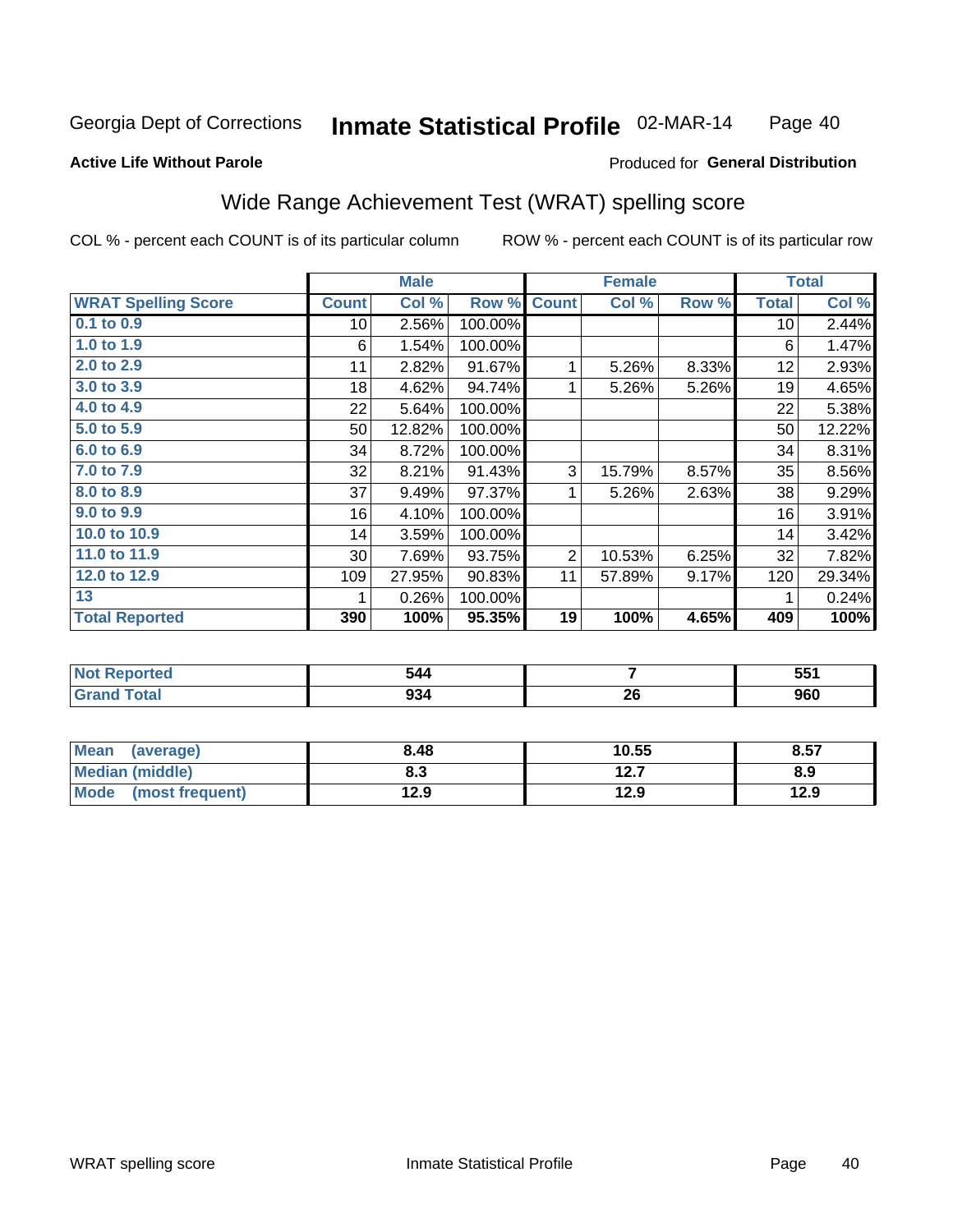#### **Active Life Without Parole**

### Produced for General Distribution

### Scope of substance abuse - summary

COL % - percent each COUNT is of its particular column

|                        |              | <b>Male</b> |         |              | <b>Female</b> |          |              | <b>Total</b> |
|------------------------|--------------|-------------|---------|--------------|---------------|----------|--------------|--------------|
| <b>Substance Abuse</b> | <b>Count</b> | Col %       | Row %   | <b>Count</b> | Col %         | Row %    | <b>Total</b> | Col %        |
| <b>None</b>            | 552          | 59.10%      | 96.50%  | 20           | 76.92%        | $3.50\%$ | 572          | 59.58%       |
| <b>Drugs only</b>      | 211          | 22.59%      | 98.60%  |              | 11.54%        | 1.40%    | 214          | 22.29%       |
| <b>Alcohol only</b>    | 39           | 4.18%       | 100.00% |              |               |          | 39           | 4.06%        |
| Drugs and alcohol      | 132          | 14.13%      | 97.78%  |              | 11.54%        | $2.22\%$ | 135          | 14.06%       |
| <b>Total Reported</b>  | 934          | 100%        | 97.29%  | 26           | 100%          | 2.71%    | 960          | 100%         |

| <b>Not</b><br><b>Reported</b> |    |    |     |
|-------------------------------|----|----|-----|
| <b>Total</b>                  | ົ  | ^^ | חמח |
| <b>Grand</b>                  | JЈ | ΔV | วงบ |

| nuem | <b>Mo</b> | None | <b>None</b> | None |
|------|-----------|------|-------------|------|
|------|-----------|------|-------------|------|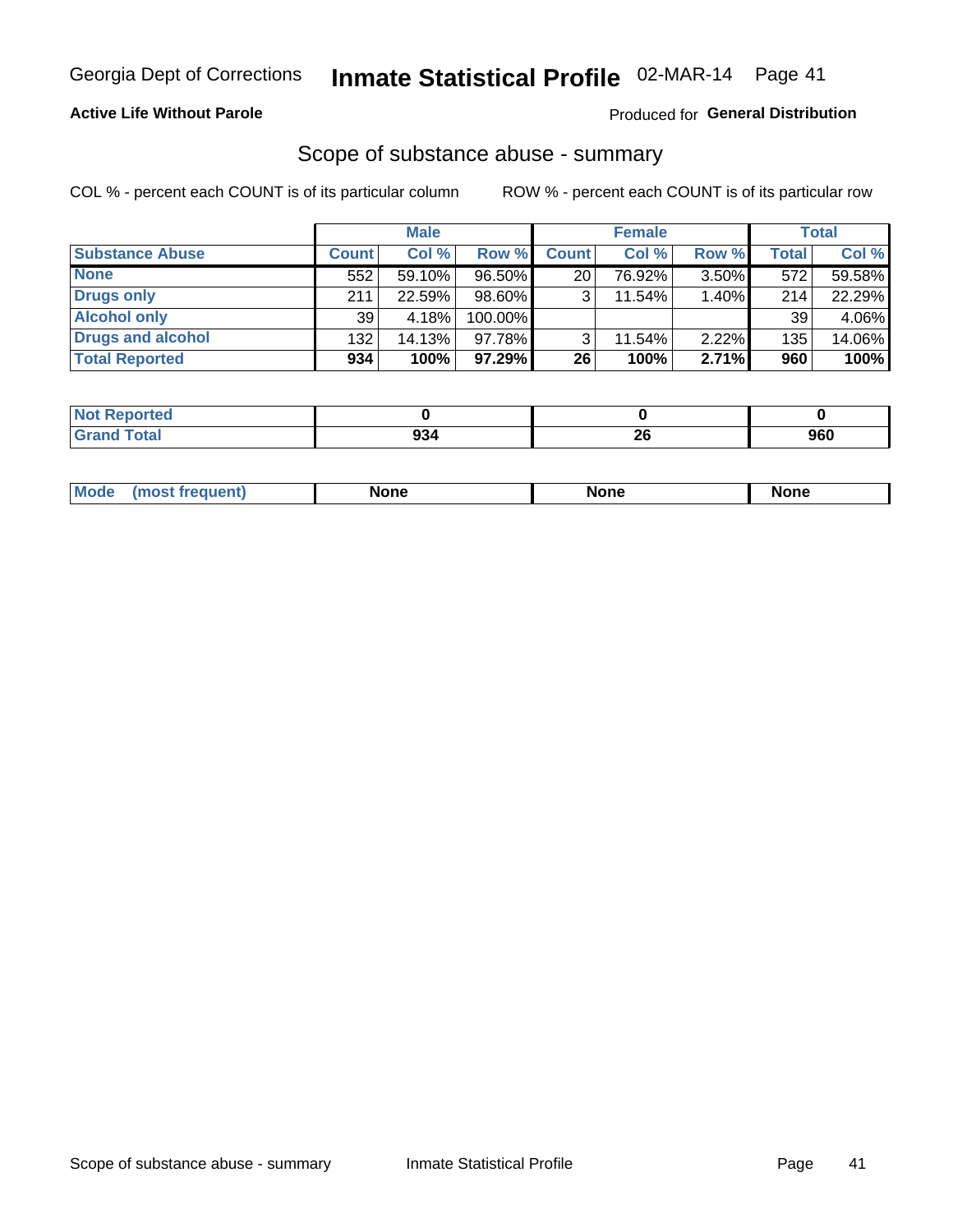#### **Active Life Without Parole**

#### Produced for General Distribution

### Scope of substance abuse - detail

COL % - percent each COUNT is of its particular column

|                                         |              | <b>Male</b> |         |              | <b>Female</b> |        |              | <b>Total</b> |
|-----------------------------------------|--------------|-------------|---------|--------------|---------------|--------|--------------|--------------|
| <b>Substance Abuse</b>                  | <b>Count</b> | Col %       | Row %   | <b>Count</b> | Col %         | Row %  | <b>Total</b> | Col %        |
| No drug or alcohol problems             | 552          | 59.10%      | 96.50%  | 20           | 76.92%        | 3.50%  | 572          | 59.58%       |
| Drug addiction but no alcohol           | 3            | 0.32%       | 100.00% |              |               |        | 3            | 0.31%        |
| <b>Drug addiction and alcohol</b>       | 3            | 0.32%       | 100.00% |              |               |        | 3            | 0.31%        |
| abuse                                   |              |             |         |              |               |        |              |              |
| <b>Drug addiction and alcoholism</b>    |              | 0.11%       | 100.00% |              |               |        |              | 0.10%        |
| No drug problem but alcohol             | 34           | 3.64%       | 100.00% |              |               |        | 34           | 3.54%        |
| abuse                                   |              |             |         |              |               |        |              |              |
| No drug problem but alcoholism          | 5            | 0.54%       | 100.00% |              |               |        | 5            | 0.52%        |
| Drug experiment but no alcohol          | 120          | 12.85%      | 99.17%  |              | 3.85%         | 0.83%  | 121          | 12.60%       |
| <b>Drug experiment &amp; alcohol</b>    | 18           | 1.93%       | 100.00% |              |               |        | 18           | 1.88%        |
| abuse                                   |              |             |         |              |               |        |              |              |
| <b>Drug experiment &amp; alcoholism</b> | 12           | 1.28%       | 100.00% |              |               |        | 12           | 1.25%        |
| Drug abuse but no alcohol               | 88           | 9.42%       | 97.78%  | 2            | 7.69%         | 2.22%  | 90           | 9.38%        |
| Drug abuse and alcohol abuse            | 84           | 8.99%       | 98.82%  |              | 3.85%         | 1.18%  | 85           | 8.85%        |
| <b>Drug abuse and alcoholism</b>        | 14           | 1.50%       | 87.50%  | 2            | 7.69%         | 12.50% | 16           | 1.67%        |
| <b>Total Reported</b>                   | 934          | 100%        | 97.29%  | 26           | 100%          | 2.71%  | 960          | 100%         |

| ported<br><b>NOT</b> |     |          |     |
|----------------------|-----|----------|-----|
| $\sim$<br>_____      | 934 | ኅር<br>ZO | 960 |

| Mode (most frequent) | No drug or alcohol problems No drug or alcohol problems No drug or alcohol |          |
|----------------------|----------------------------------------------------------------------------|----------|
|                      |                                                                            | problems |
|                      |                                                                            |          |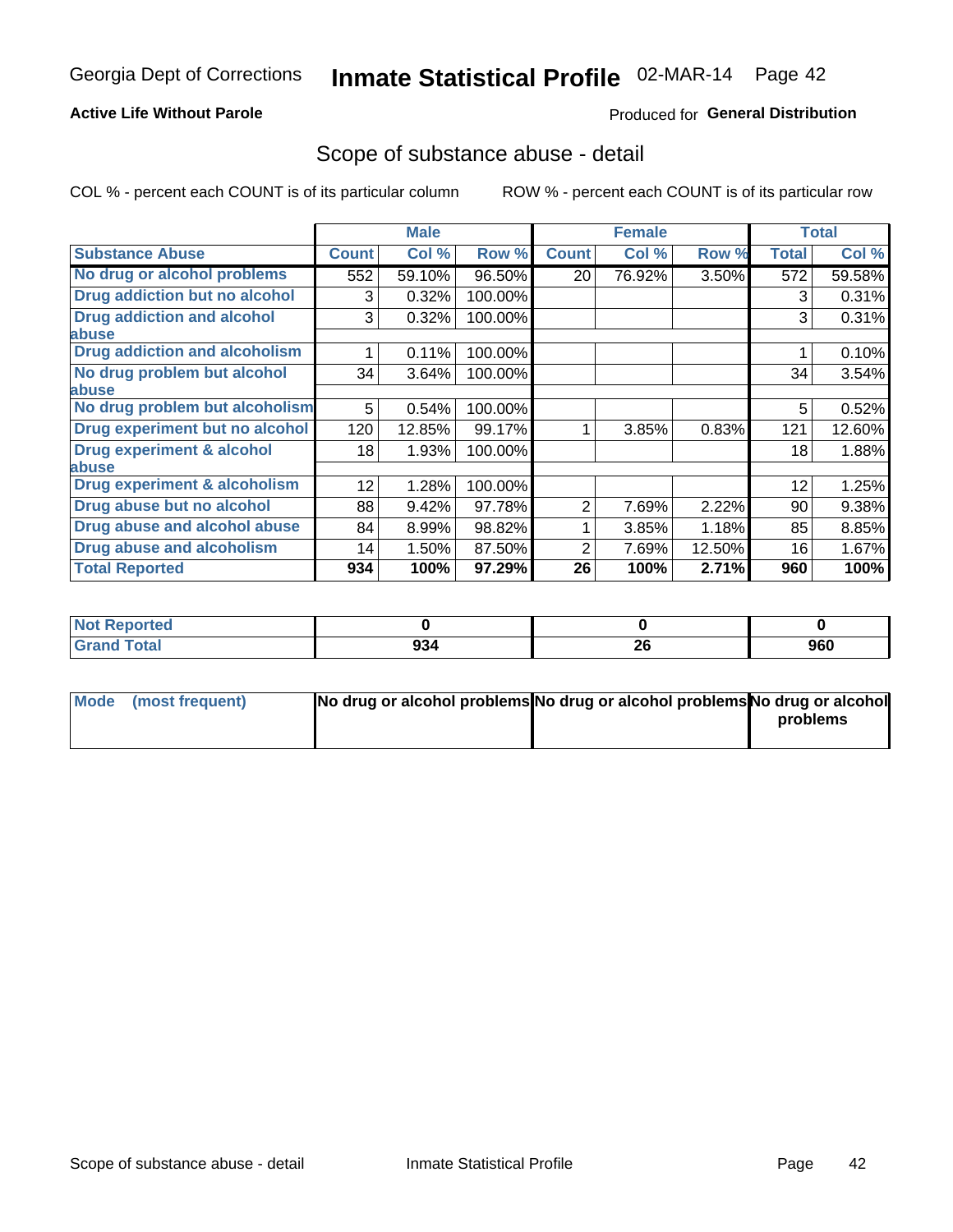# Inmate Statistical Profile 02-MAR-14 Page 43

#### **Active Life Without Parole**

#### **Produced for General Distribution**

## Current / last mental health treatment level

COL % - percent each COUNT is of its particular column

|                                    |              | <b>Male</b> |           |              | <b>Female</b> |       |                  | <b>Total</b> |
|------------------------------------|--------------|-------------|-----------|--------------|---------------|-------|------------------|--------------|
| <b>Mental Health Treatment Lev</b> | <b>Count</b> | Col %       | Row %     | <b>Count</b> | Col%          | Row % | <b>Total</b>     | Col %        |
| 1 No problem at current time       | 181          | 45.14%      | 97.31%    | 5            | 23.81%        | 2.69% | 186 <sub>1</sub> | 44.08%       |
| 2 Receiving outpatient             | 152          | 37.91%      | $91.02\%$ | 15           | 71.43%        | 8.98% | 167              | 39.57%       |
| <b>Treatment</b>                   |              |             |           |              |               |       |                  |              |
| 3 Inpatient, moderate              | 57           | 14.21%      | 98.28%    |              | 4.76%         | 1.72% | 58               | 13.74%       |
| <b>Treatment</b>                   |              |             |           |              |               |       |                  |              |
| 4 Inpatient, intensive             | 11           | 2.74%       | 100.00%   |              |               |       | 11               | 2.61%        |
| <b>Treatment</b>                   |              |             |           |              |               |       |                  |              |
| <b>Total Evaluated</b>             | 401          | 100%        | 95.02%    | 21           | 100%          | 4.98% | 422              | 100%         |

| Never had MH evaluation | につつ<br>უაა | 538 |
|-------------------------|------------|-----|
| Total                   | 934        | 960 |

| <b>Median (middle)</b> | <b>Receiving outpatient</b><br>treatment | <b>Receiving outpatient</b><br>treatment | <b>Receiving</b><br>outpatient<br>treatment |  |  |
|------------------------|------------------------------------------|------------------------------------------|---------------------------------------------|--|--|
| <b>Mode</b>            | No problem at current time               | <b>Receiving outpatient</b>              | No problem at                               |  |  |
| (most frequent)        |                                          | treatment                                | current time                                |  |  |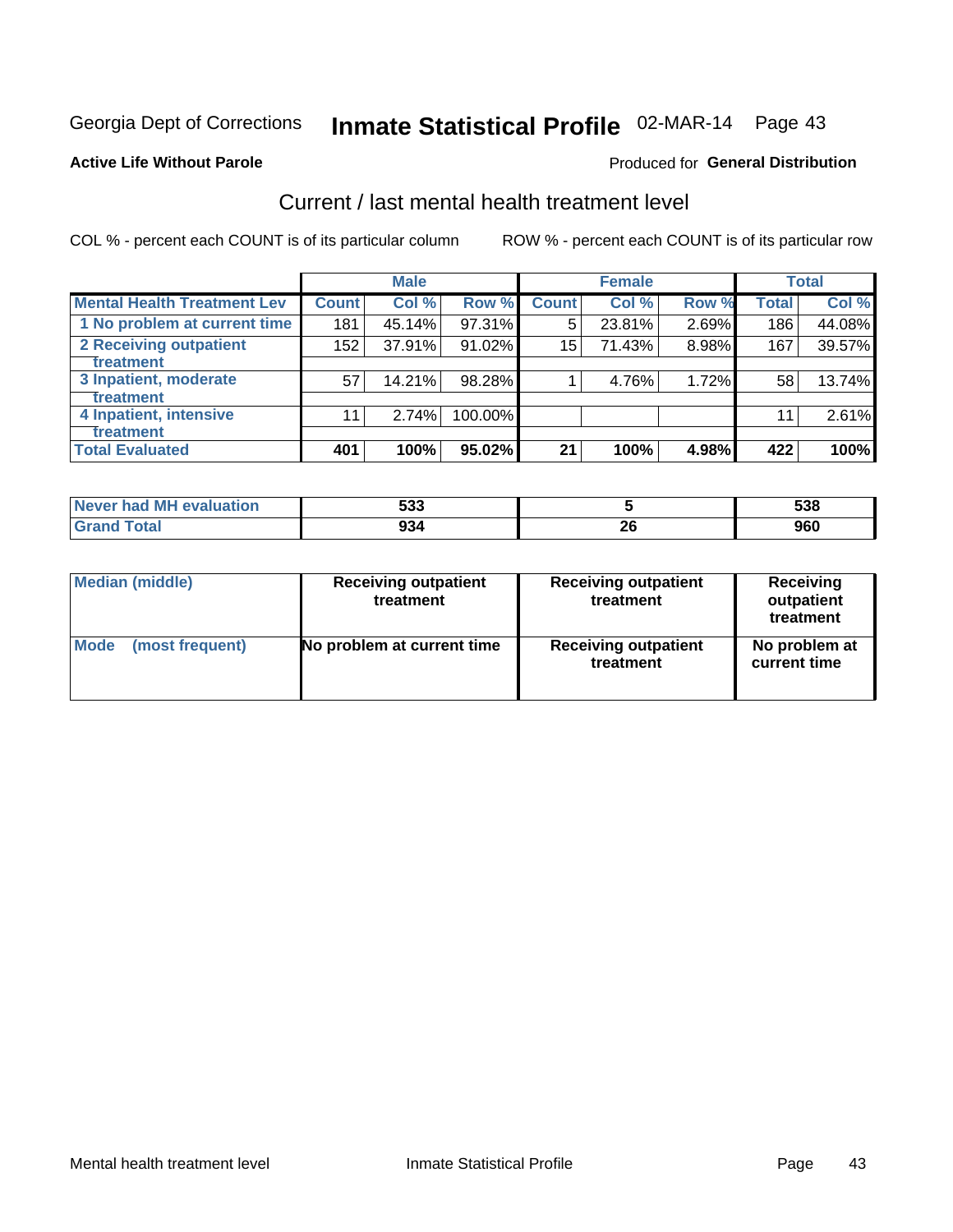#### Inmate Statistical Profile 02-MAR-14 Page 44

### **Active Life Without Parole**

#### Produced for General Distribution

## PULHESDWIT medical scale - 'P' overall condition ('P'hysical)

COL % - percent each COUNT is of its particular column

|                                  |         | <b>Male</b> |             |    | <b>Female</b> |       |              | <b>Total</b> |
|----------------------------------|---------|-------------|-------------|----|---------------|-------|--------------|--------------|
| 'P' Overall Condition            | Count l | Col %       | Row % Count |    | Col %         | Row % | <b>Total</b> | Col %        |
| 1 No medical illness             | 628     | 73.36%      | 98.28%      | 11 | 42.31%        | 1.72% | 639          | 72.45%       |
| 2 Well-controlled chronic        | 202     | 23.60%      | 93.09%      | 15 | 57.69%        | 6.91% | 217          | 24.60%       |
| <b>illness</b>                   |         |             |             |    |               |       |              |              |
| 3 Poorly-controlled chronic      | 23      | 2.69%       | 100.00%     |    |               |       | 23           | 2.61%        |
| <b>illness</b>                   |         |             |             |    |               |       |              |              |
| 4 Significant problems requiring | 3       | 0.35%       | 100.00%     |    |               |       | 3            | 0.34%        |
| special housing                  |         |             |             |    |               |       |              |              |
| <b>Total Reported</b>            | 856     | 100%        | 97.05%      | 26 | 100%          | 2.95% | 882          | 100%         |

| тео    | $\mathbf{z}$ |                          | --    |
|--------|--------------|--------------------------|-------|
| ı ulal | ^^           |                          | nen   |
|        | ココー          | $\overline{\phantom{0}}$ | ิ ยอบ |

| <b>Mode</b> | (most frequent) | 1 No medical illness | 2 Well-controlled chronic<br>illness | 1 No medical<br>illness |
|-------------|-----------------|----------------------|--------------------------------------|-------------------------|
|-------------|-----------------|----------------------|--------------------------------------|-------------------------|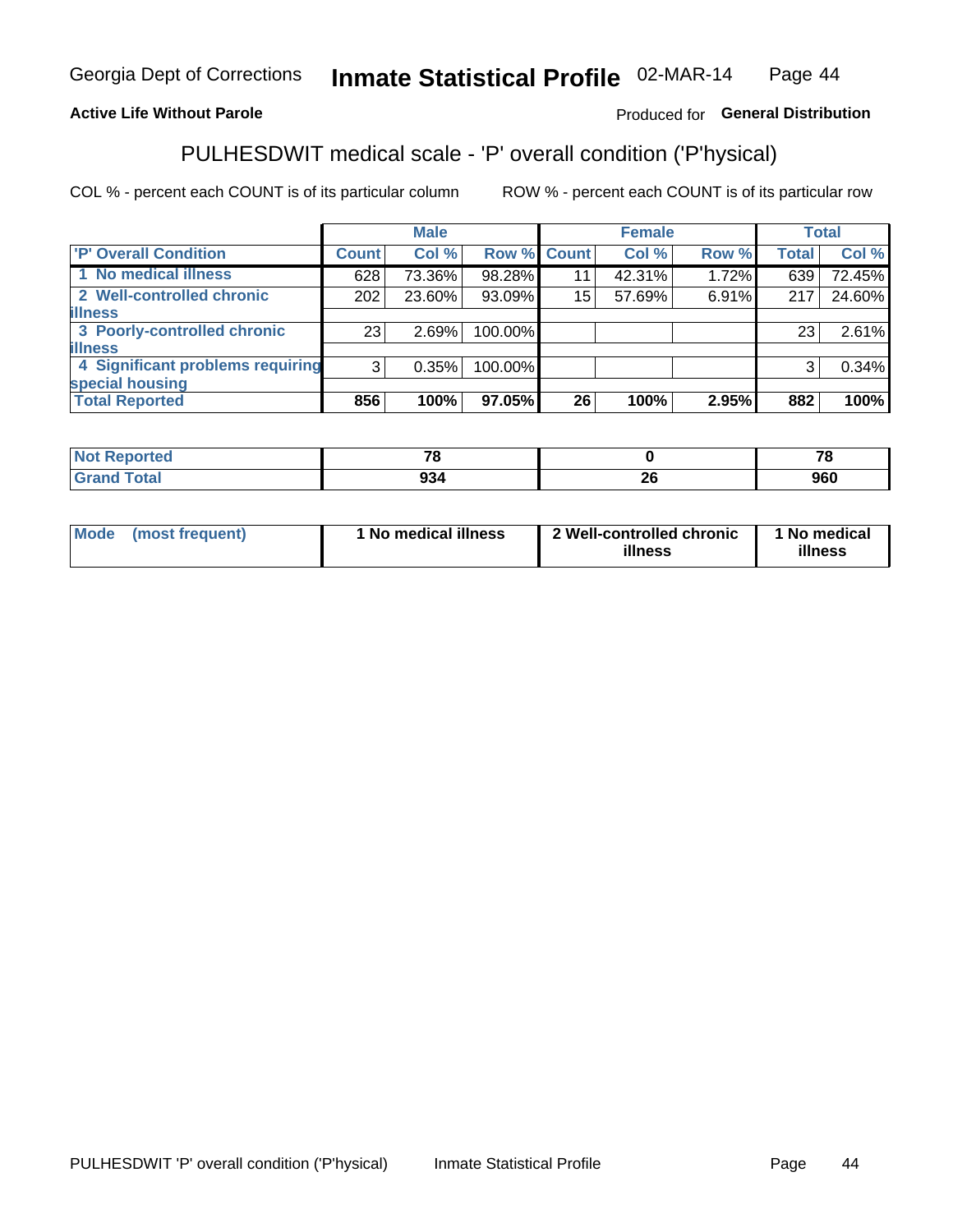#### **Active Life Without Parole**

#### Produced for General Distribution

# PULHESDWIT medical scale - 'U' upper body

COL % - percent each COUNT is of its particular column

|                              |              | <b>Male</b> |         |              | <b>Female</b> |       |              | <b>Total</b> |
|------------------------------|--------------|-------------|---------|--------------|---------------|-------|--------------|--------------|
| <b>U' Upper Body</b>         | <b>Count</b> | Col %       | Row %   | <b>Count</b> | Col %         | Row % | <b>Total</b> | Col %        |
| 1 Upper bones, joints,       | 808          | 94.61%      | 97.23%  | 23           | 88.46%        | 2.77% | 831          | 94.43%       |
| muscles all OK               |              |             |         |              |               |       |              |              |
| 2 One or both arms minimally | 37           | 4.33%       | 92.50%  | 3            | 11.54%        | 7.50% | 40           | 4.55%        |
| limited                      |              |             |         |              |               |       |              |              |
| 3 One or both arms           | 8            | 0.94%       | 100.00% |              |               |       | 8            | 0.91%        |
| <b>moderately limited</b>    |              |             |         |              |               |       |              |              |
| 4 One arm disabled,          |              | 0.12%       | 100.00% |              |               |       |              | 0.11%        |
| paralyzed, or amputated      |              |             |         |              |               |       |              |              |
| <b>Total Reported</b>        | 854          | 100%        | 97.05%  | 26           | 100%          | 2.95% | 880          | 100%         |

| <b>Not Reported</b>   | n,<br>ou |         | 80  |
|-----------------------|----------|---------|-----|
| <b>Total</b><br>Grand | 934      | ^^<br>£ | 960 |

| Mode | (most frequent) | 1 Upper bones, joints,<br>muscles all OK | 1 Upper bones, joints,<br>muscles all OK | 1 Upper bones,<br>ljoints, muscles all<br>ΟK |
|------|-----------------|------------------------------------------|------------------------------------------|----------------------------------------------|
|------|-----------------|------------------------------------------|------------------------------------------|----------------------------------------------|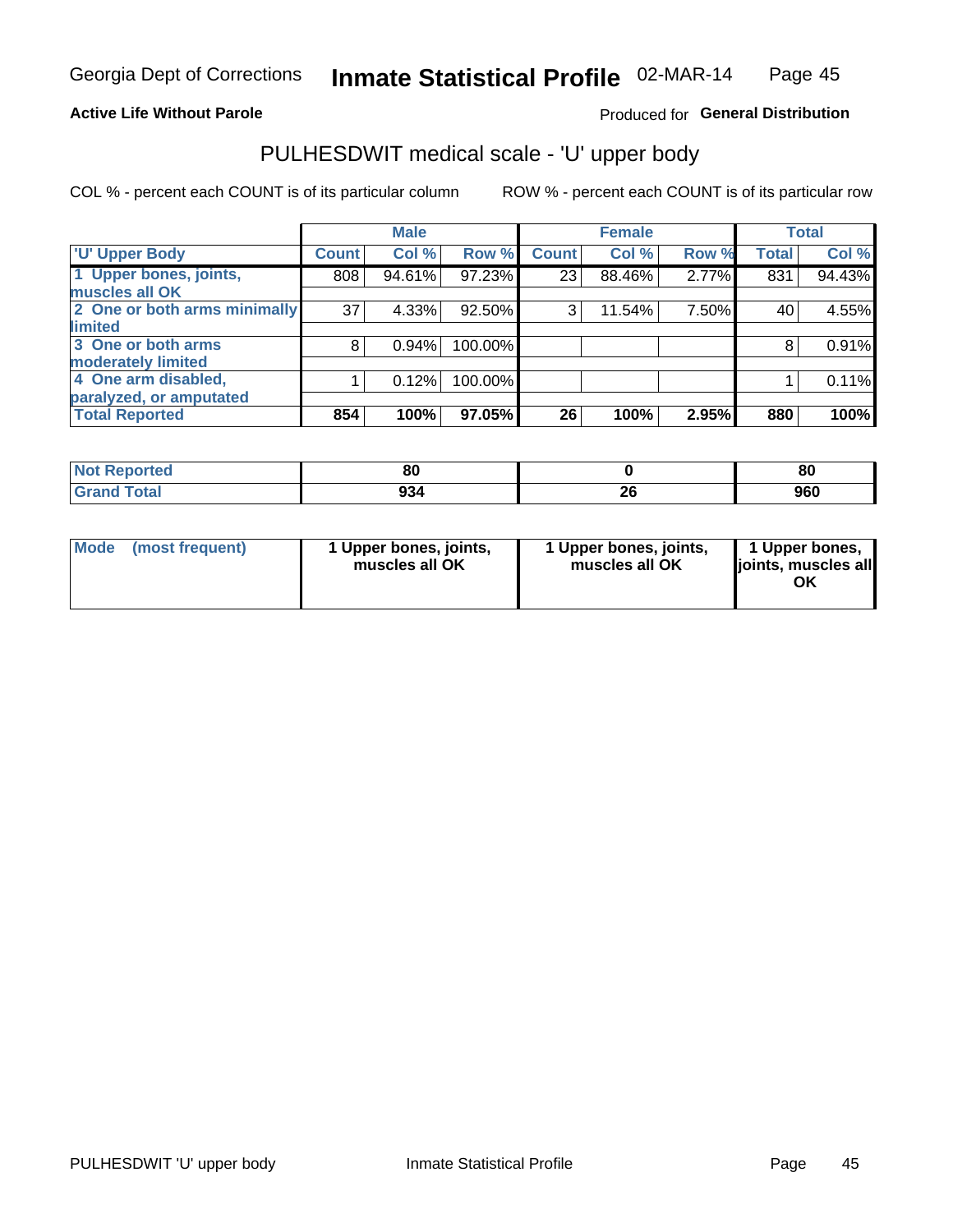#### **Active Life Without Parole**

### Produced for General Distribution

### PULHESDWIT medical scale - 'L' lower body

COL % - percent each COUNT is of its particular column

|                                    | <b>Male</b> |              | <b>Female</b>                                                |       |                 | <b>Total</b>   |
|------------------------------------|-------------|--------------|--------------------------------------------------------------|-------|-----------------|----------------|
| Count <sup>1</sup>                 | Col %       | <b>Count</b> | Col %                                                        | Row % | <b>Total</b>    | Col %          |
| 739                                | 86.64%      | 24           | 92.31%                                                       |       | 763             | 86.80%         |
|                                    |             |              |                                                              |       |                 |                |
| 2 One or both legs minimally<br>98 | 11.49%      | 2            | 7.69%                                                        |       | 100             | 11.38%         |
|                                    |             |              |                                                              |       |                 |                |
| $15\,$                             | 1.76%       |              |                                                              |       | 15 <sub>1</sub> | 1.71%          |
|                                    |             |              |                                                              |       |                 |                |
| 4 One leg disabled, paralyzed,     | 0.12%       |              |                                                              |       |                 | 0.11%          |
|                                    |             |              |                                                              |       |                 |                |
| 853                                | 100%        | 26           | 100%                                                         | 2.96% | 879             | 100%           |
|                                    |             |              | Row %<br>$96.85\%$<br>98.00%<br>100.00%<br>100.00%<br>97.04% |       |                 | 3.15%<br>2.00% |

| <b>Not Reported</b>   |     |         | о.  |
|-----------------------|-----|---------|-----|
| <b>Total</b><br>Grand | 934 | ^^<br>£ | 960 |

| Mode | (most frequent) | 1 Lower bones, joints,<br>muscles all OK | 1 Lower bones, joints,<br>muscles all OK | 1 Lower bones,<br>ljoints, muscles all<br>OK |
|------|-----------------|------------------------------------------|------------------------------------------|----------------------------------------------|
|------|-----------------|------------------------------------------|------------------------------------------|----------------------------------------------|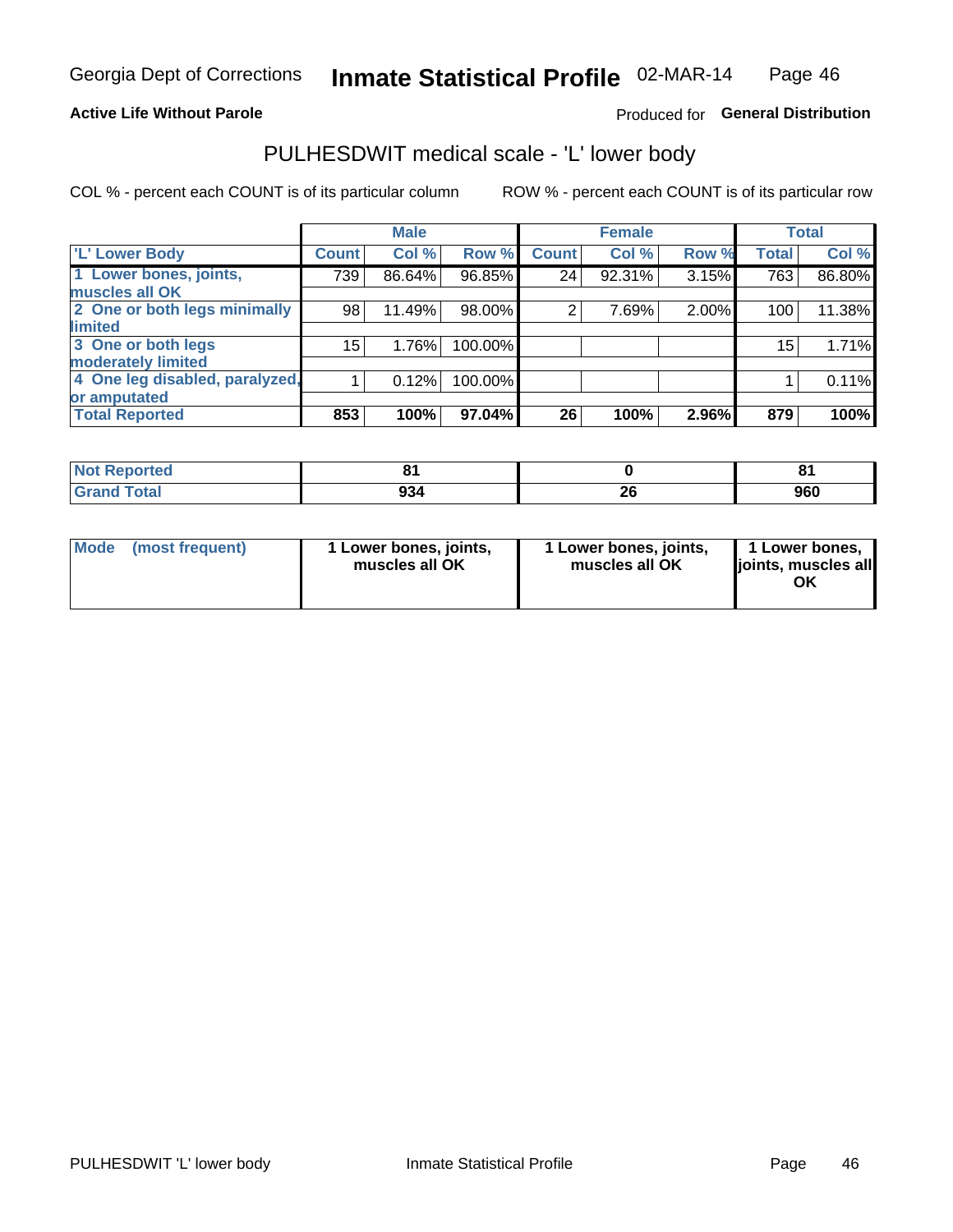#### **Active Life Without Parole**

### Produced for General Distribution

### PULHESDWIT medical scale - 'H' hearing

COL % - percent each COUNT is of its particular column

|                                                               |              | <b>Male</b> |             |    | <b>Female</b> |       | <b>Total</b> |        |
|---------------------------------------------------------------|--------------|-------------|-------------|----|---------------|-------|--------------|--------|
| <b>H'</b> Hearing                                             | <b>Count</b> | Col %       | Row % Count |    | Col%          | Row % | <b>Total</b> | Col %  |
| 1 Normal hearing both ears                                    | 835          | 98.12%      | 96.98%      | 26 | 100.00%       | 3.02% | 861          | 98.18% |
| 2 Some loss in one ear with<br>other OK, or mild loss in both | 13           | 1.53%       | 100.00%     |    |               |       | 13           | 1.48%  |
| 3 Total loss in one ear with<br>mild loss in other            | 3            | 0.35%       | 100.00%     |    |               |       | 3            | 0.34%  |
| <b>Total Reported</b>                                         | 851          | 100%        | 97.04%      | 26 | 100%          | 2.96% | 877          | 100%   |

| ported<br><b>NOT</b> | w           |         | ne.<br>υJ |
|----------------------|-------------|---------|-----------|
| <b>Total</b>         | 00 E<br>594 | …<br>44 | 960       |

| Mode (most frequent) | 1 Normal hearing both ears 1 Normal hearing both ears 1 Normal hearing |           |
|----------------------|------------------------------------------------------------------------|-----------|
|                      |                                                                        | both ears |
|                      |                                                                        |           |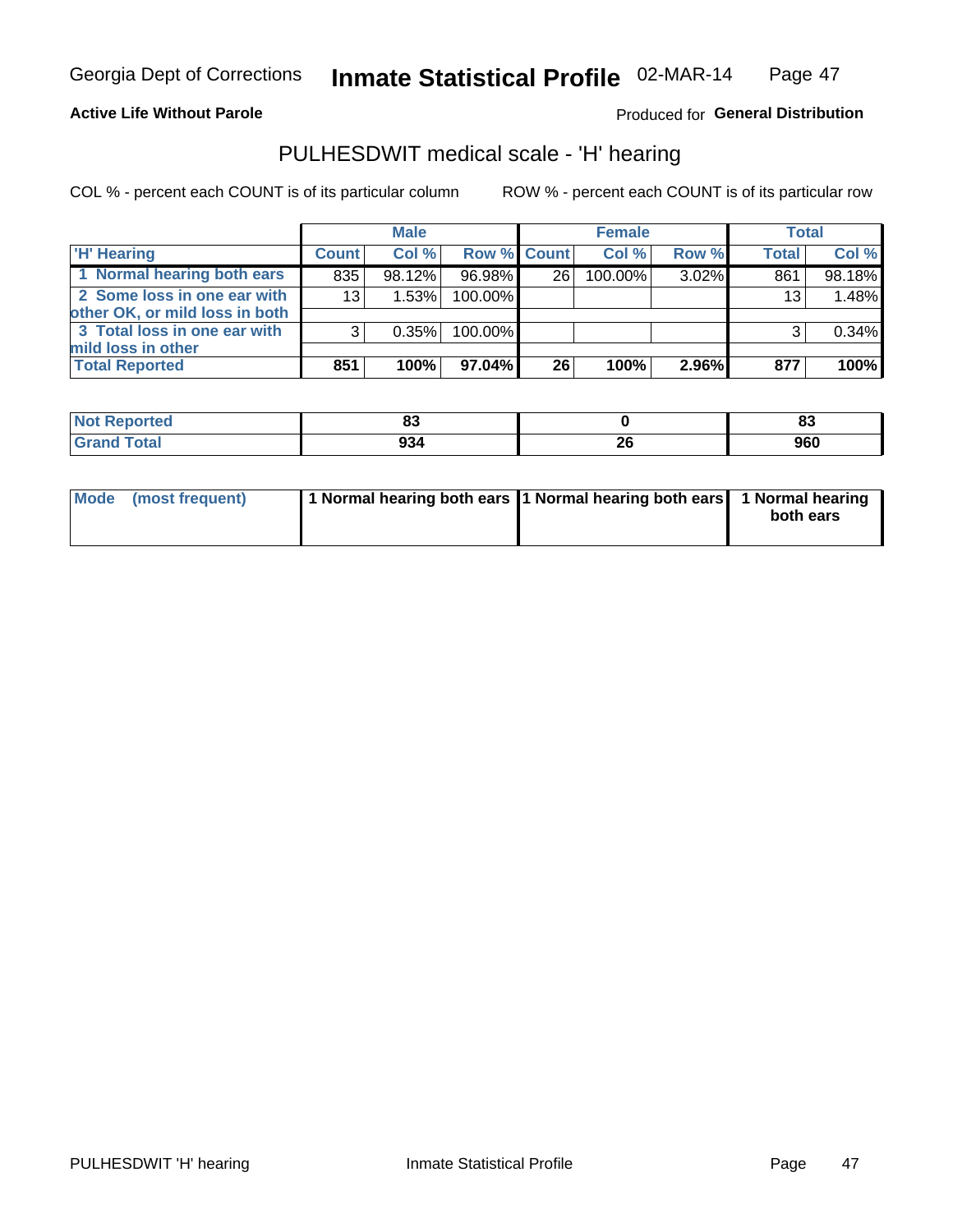#### **Active Life Without Parole**

#### Produced for General Distribution

### PULHESDWIT medical scale - 'E' vision

COL % - percent each COUNT is of its particular column

|                                |              | <b>Male</b> |        |                 | <b>Female</b> |        |              | <b>Total</b> |
|--------------------------------|--------------|-------------|--------|-----------------|---------------|--------|--------------|--------------|
| 'E' Vision                     | <b>Count</b> | Col %       |        | Row % Count     | Col %         | Row %  | <b>Total</b> | Col %        |
| 1 Correctable to 20/40 in both | 595          | 73.91%      | 98.18% | 11              | 42.31%        | 1.82%  | 606          | 72.92%       |
| eyes                           |              |             |        |                 |               |        |              |              |
| 2 Correctable to 20/70 in one  | 177          | 21.99%      | 94.65% | 10 <sub>1</sub> | 38.46%        | 5.35%  | 187          | 22.50%       |
| eye, may be blind in other     |              |             |        |                 |               |        |              |              |
| 3 Correctable to 20/200 in one | 27           | 3.35%       | 87.10% |                 | 15.38%        | 12.90% | 31           | 3.73%        |
| eye, may be blind in other     |              |             |        |                 |               |        |              |              |
| 4 One eye not correctable to   | 6            | 0.75%       | 85.71% |                 | 3.85%         | 14.29% |              | 0.84%        |
| 20/200, other may be blind     |              |             |        |                 |               |        |              |              |
| <b>Total Reported</b>          | 805          | 100%        | 96.87% | 26              | 100%          | 3.13%  | 831          | 100%         |

| <b>Not Reported</b> | 190<br>ै∽∸ |                                             | ספי<br>14J |
|---------------------|------------|---------------------------------------------|------------|
| Total               | 934        | ኅር<br>ZV<br>the contract of the contract of | 960        |

| Mode (most frequent) | <sup>1</sup> Correctable to 20/40 in both 1 Correctable to 20/40 in 1 Correctable to<br>eves | both eyes | 20/40 in both eyes |  |
|----------------------|----------------------------------------------------------------------------------------------|-----------|--------------------|--|
|                      |                                                                                              |           |                    |  |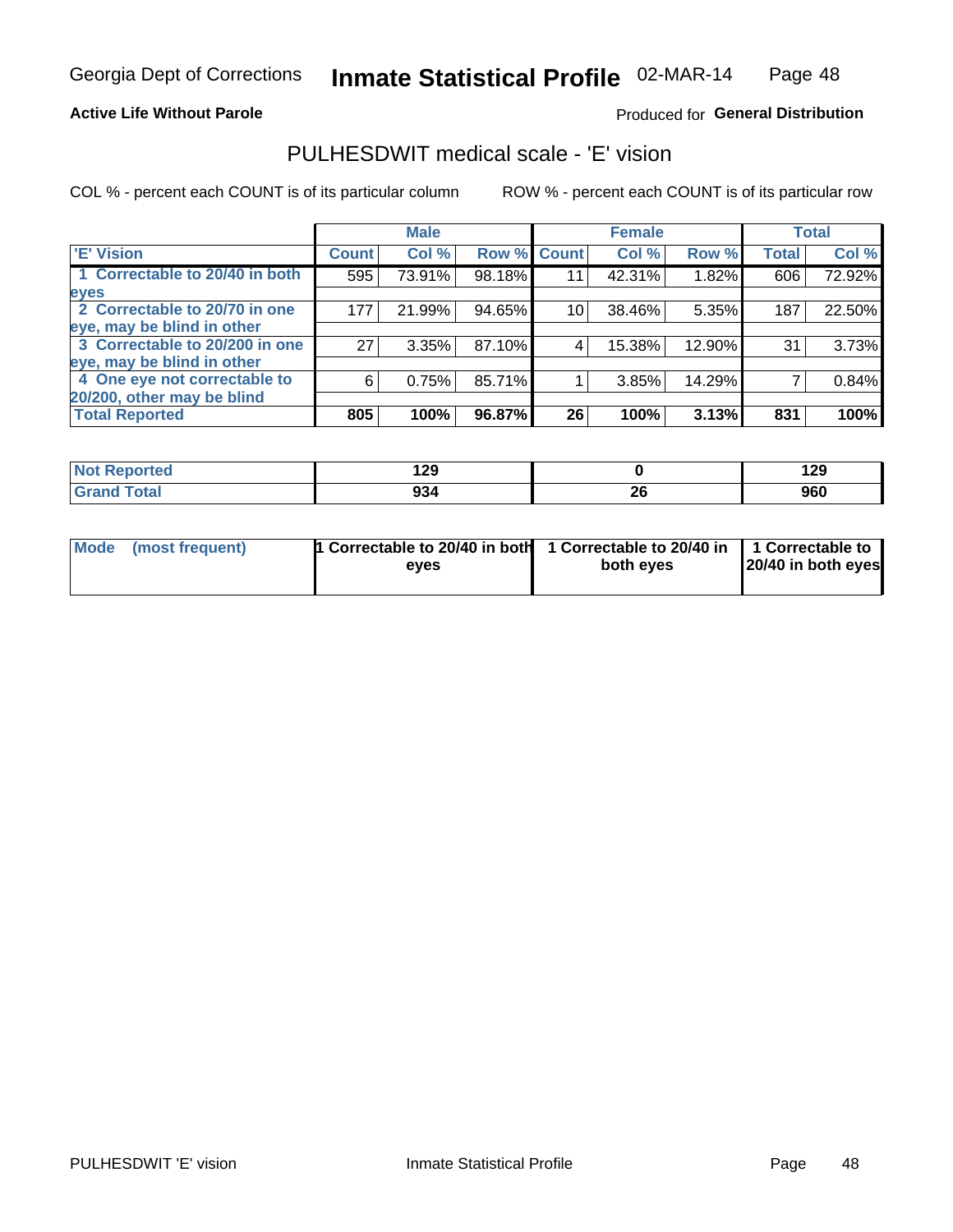#### **Active Life Without Parole**

### Produced for General Distribution

## PULHESDWIT medical scale - 'S' pSychiatric

COL % - percent each COUNT is of its particular column

|                                |              | <b>Male</b> |             |    | <b>Female</b> |       |              | <b>Total</b> |
|--------------------------------|--------------|-------------|-------------|----|---------------|-------|--------------|--------------|
| 'S' pSychiatric                | <b>Count</b> | Col %       | Row % Count |    | Col %         | Row % | <b>Total</b> | Col %        |
| 1 No impairment or disorders   | 692          | 81.89%      | 98.58%      | 10 | 47.62%        | 1.42% | 702          | 81.06%       |
| 2 Stable, or in remission, or  | 109          | 12.90%      | 91.60%      | 10 | 47.62%        | 8.40% | 119          | 13.74%       |
| mild impairment or retardation |              |             |             |    |               |       |              |              |
| 3 Requires moderate inpatient  | 37           | 4.38%       | 97.37%      |    | 4.76%         | 2.63% | 38           | 4.39%        |
| <b>treatment</b>               |              |             |             |    |               |       |              |              |
| 4 Requires intensive inpatient |              | 0.83%       | 100.00%     |    |               |       |              | 0.81%        |
| <b>treatment</b>               |              |             |             |    |               |       |              |              |
| <b>Total Reported</b>          | 845          | 100%        | 97.58%      | 21 | 100%          | 2.42% | 866          | 100%         |

| тес | 0C<br>oz    |          | 94  |
|-----|-------------|----------|-----|
|     | י פס<br>J30 | n,<br>ΔU | 960 |

| Mode | (most frequent) | 1 No impairment or disorders | 1 No impairment or<br>disorders | 1 No impairment or<br>disorders |
|------|-----------------|------------------------------|---------------------------------|---------------------------------|
|------|-----------------|------------------------------|---------------------------------|---------------------------------|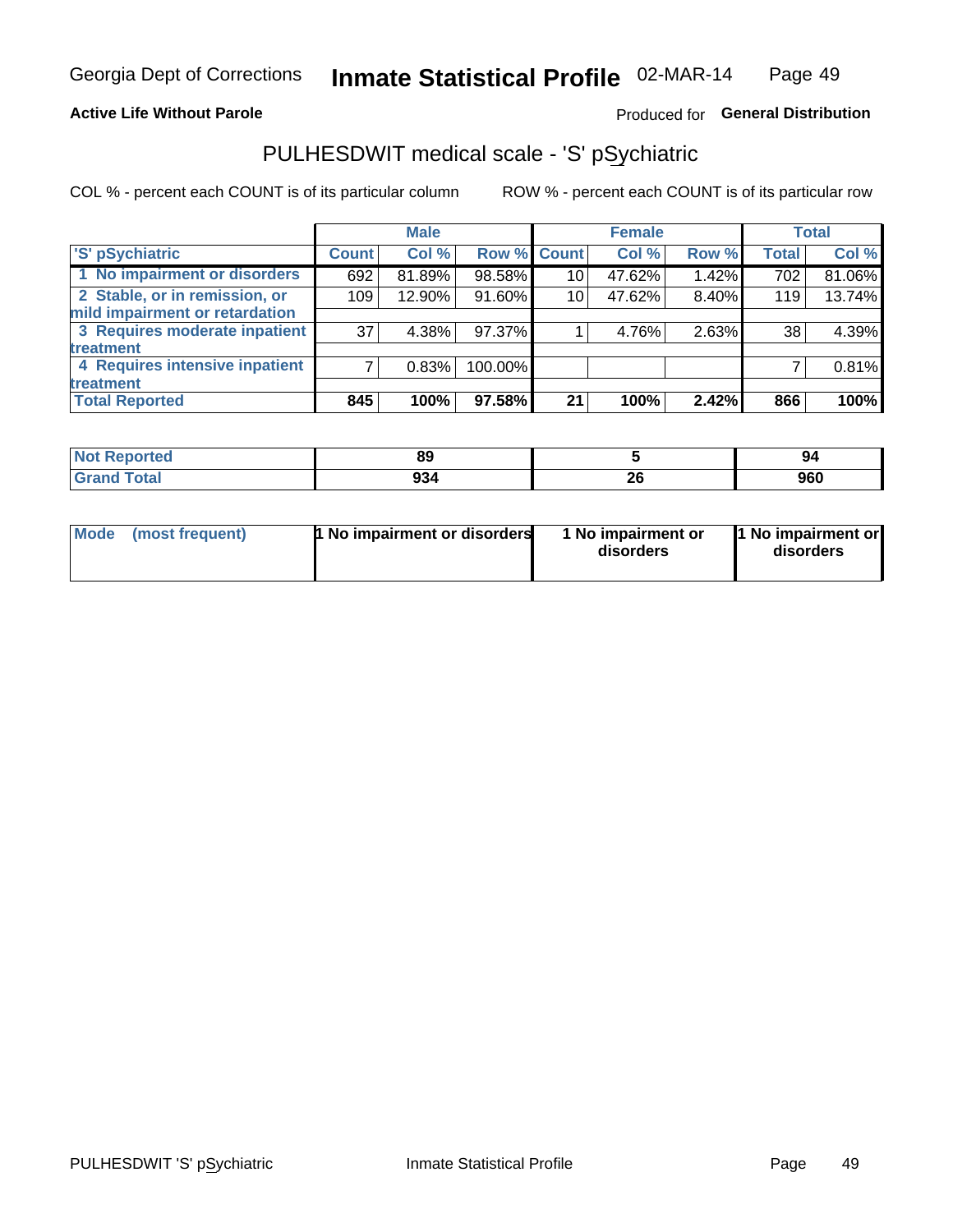#### **Active Life Without Parole**

Produced for General Distribution

### PULHESDWIT medical scale - 'D' dental

COL % - percent each COUNT is of its particular column

|                                 |              | <b>Male</b> |                    |    | <b>Female</b> |       |              | Total  |
|---------------------------------|--------------|-------------|--------------------|----|---------------|-------|--------------|--------|
| 'D' Dental                      | <b>Count</b> | Col %       | <b>Row % Count</b> |    | Col %         | Row % | <b>Total</b> | Col %  |
| 1 Minimal routine dental health | 594          | 74.34%      | 96.90%             | 19 | 86.36%        | 3.10% | 613          | 74.67% |
| <b>needs</b>                    |              |             |                    |    |               |       |              |        |
| 2 Moderate cavities and/or gum  | 176          | 22.03%      | 98.32%             | 3  | 13.64%        | 1.68% | 179          | 21.80% |
| <b>disease</b>                  |              |             |                    |    |               |       |              |        |
| 3 Extensive gum disease         | 29           | 3.63%       | 100.00%            |    |               |       | 29           | 3.53%  |
| and/or widespread decay         |              |             |                    |    |               |       |              |        |
| <b>Total Reported</b>           | 799          | 100%        | 97.32%             | 22 | 100%          | 2.68% | 821          | 100%   |

| $\blacksquare$ NOT REDOLTEQ | ィっこ<br>טטו |          | 139 |
|-----------------------------|------------|----------|-----|
| <b>Total</b>                | 934        | ኅረ<br>ZQ | 960 |

| <b>Mode</b>     | Minimal routine dental | 1 Minimal routine dental 1 Minimal routine | dental health |
|-----------------|------------------------|--------------------------------------------|---------------|
| (most frequent) | health needs           | health needs                               | needs         |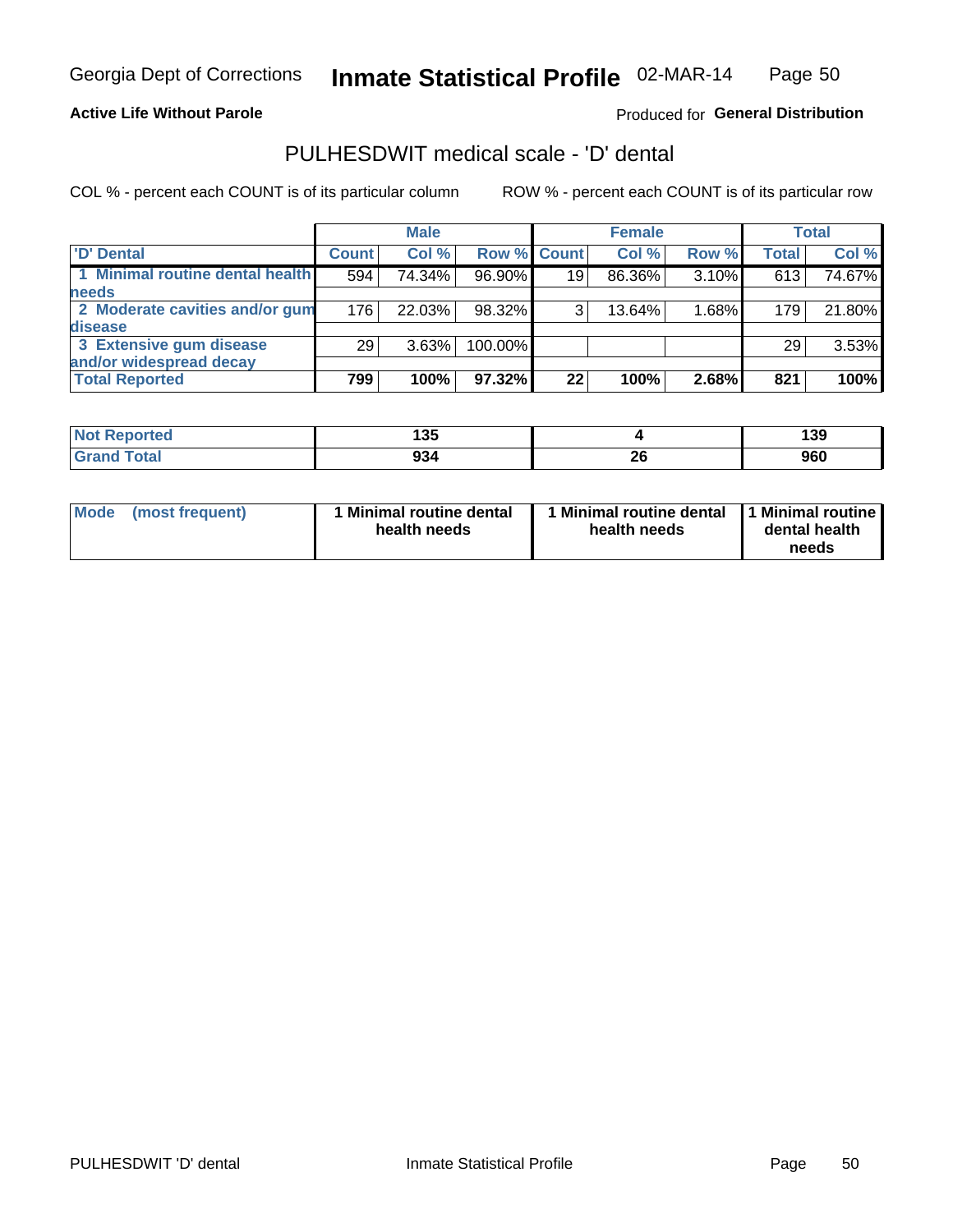#### **Active Life Without Parole**

### Produced for General Distribution

### PULHESDWIT medical scale - 'W' work ability

COL % - percent each COUNT is of its particular column

|                                 |              | <b>Male</b> |         |             | <b>Female</b> |       |              | <b>Total</b> |
|---------------------------------|--------------|-------------|---------|-------------|---------------|-------|--------------|--------------|
| <b>W' work ability</b>          | <b>Count</b> | Col %       |         | Row % Count | Col %         | Row % | <b>Total</b> | Col %        |
| 1 Unrestricted work or activity | 691          | 81.01%      | 97.19%  | 20          | 76.92%        | 2.81% | 711          | 80.89%       |
| 2 Minor restrictions on type of | 125          | 14.65%      | 95.42%  | 6           | 23.08%        | 4.58% | 131          | 14.90%       |
| <b>work</b>                     |              |             |         |             |               |       |              |              |
| 3 Moderate restrictions on type | 23           | 2.70%       | 100.00% |             |               |       | 23           | 2.62%        |
| of work                         |              |             |         |             |               |       |              |              |
| 4 Major restrictions on type of | 10           | 1.17%       | 100.00% |             |               |       | 10           | 1.14%        |
| <b>work</b>                     |              |             |         |             |               |       |              |              |
| 5 Cannot work under any         | 4            | 0.47%       | 100.00% |             |               |       | 4            | 0.46%        |
| <b>circumstances</b>            |              |             |         |             |               |       |              |              |
| <b>Total Reported</b>           | 853          | 100%        | 97.04%  | 26          | 100%          | 2.96% | 879          | 100.0%       |

| <b>Not Reported</b> | o.  |          | о.  |
|---------------------|-----|----------|-----|
| <b>Grand Total</b>  | 934 | ^^<br>Zu | 960 |

| <b>Mode</b> | (most frequent) | 1 Unrestricted work or<br>activity | 1 Unrestricted work or<br>activity | 1 Unrestricted<br>work or activity |
|-------------|-----------------|------------------------------------|------------------------------------|------------------------------------|
|-------------|-----------------|------------------------------------|------------------------------------|------------------------------------|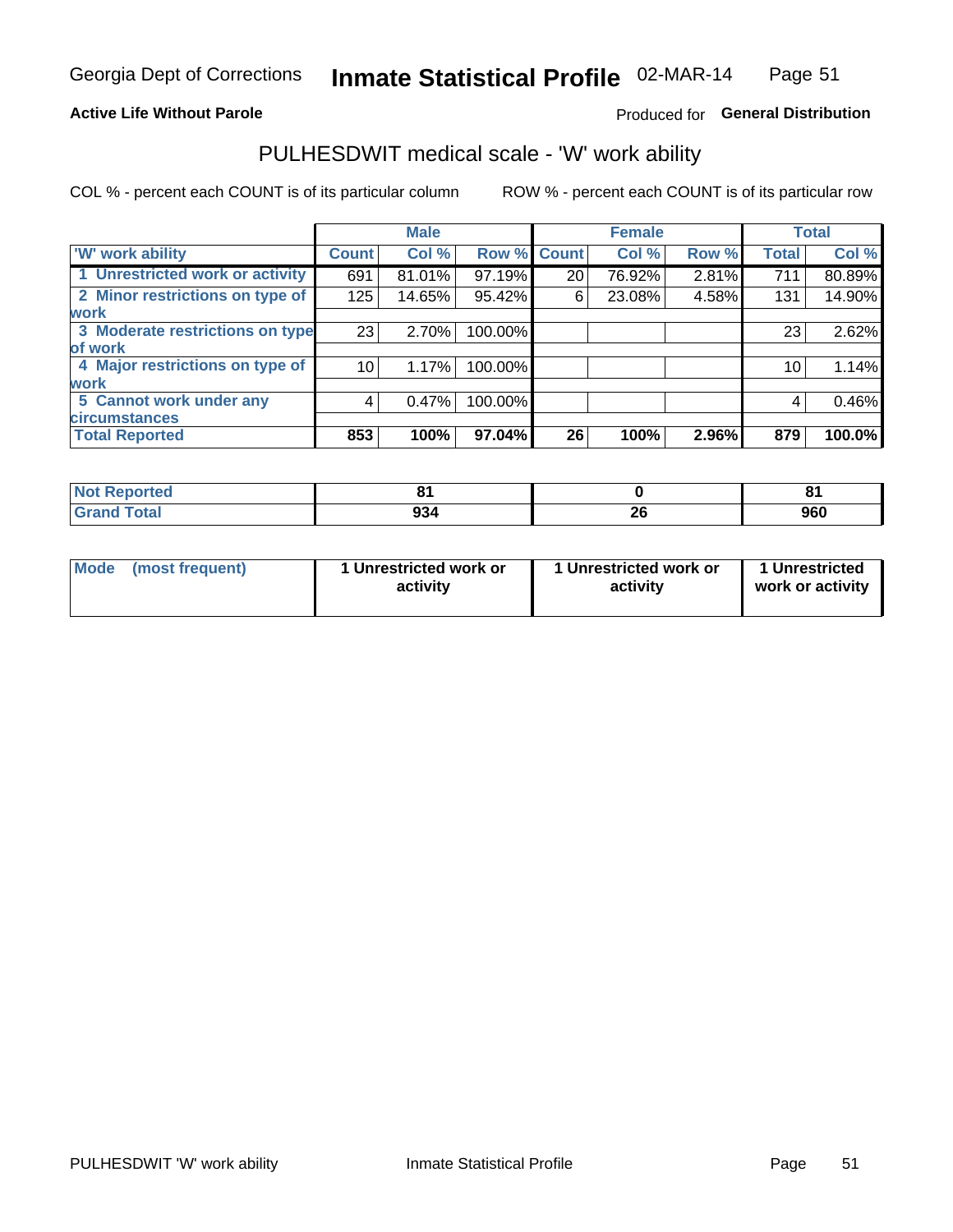#### **Active Life Without Parole**

#### Produced for General Distribution

## PULHESDWIT medical scale - 'I' impairment

|                                   |              | <b>Male</b> |             |    | <b>Female</b> |       |              | <b>Total</b> |
|-----------------------------------|--------------|-------------|-------------|----|---------------|-------|--------------|--------------|
| <b>T' Impairment</b>              | <b>Count</b> | Col %       | Row % Count |    | Col %         | Row % | <b>Total</b> | Col %        |
| 1 No impairments or               | 845          | 99.06%      | 97.01%      | 26 | 100.00%       | 2.99% | 871          | 99.09%       |
| <b>disabilities</b>               |              |             |             |    |               |       |              |              |
| 2 Wheelchair-bound but            | 4            | 0.47%       | 100.00%     |    |               |       | 4            | 0.46%        |
| otherwise OK                      |              |             |             |    |               |       |              |              |
| <b>3 Needs low-level Assisted</b> | 2            | 0.23%       | 100.00%     |    |               |       | 2            | 0.23%        |
| Living (level I)                  |              |             |             |    |               |       |              |              |
| 4 Needs moderate Assisted         |              | 0.12%       | 100.00%     |    |               |       |              | 0.11%        |
| <b>Living (level II)</b>          |              |             |             |    |               |       |              |              |
| 5 Needs maximal Assisted          |              | 0.12%       | 100.00%     |    |               |       |              | 0.11%        |
| <b>Living (level III)</b>         |              |             |             |    |               |       |              |              |
| <b>Total Reported</b>             | 853          | 100%        | 97.04%      | 26 | 100%          | 2.96% | 879          | 100%         |

| Reported     | $\sim$      |          | п.  |
|--------------|-------------|----------|-----|
| <b>Total</b> | ດາ 4<br>934 | ^^<br>ZV | 960 |

| Mode | (most frequent) | 1 No impairments or<br>disabilities | 1 No impairments or<br>disabilities | 1 No impairments<br>or disabilities |
|------|-----------------|-------------------------------------|-------------------------------------|-------------------------------------|
|------|-----------------|-------------------------------------|-------------------------------------|-------------------------------------|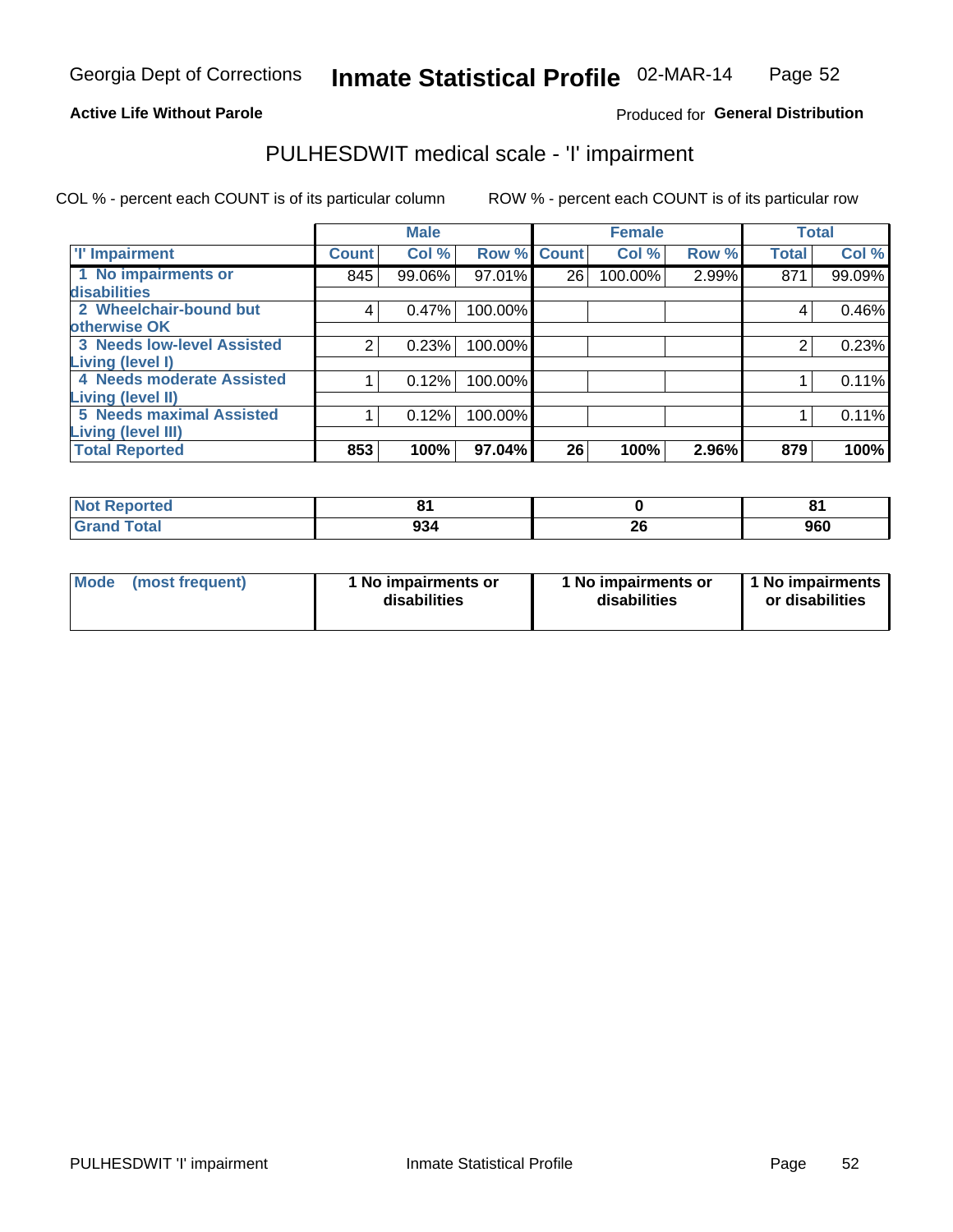#### **Active Life Without Parole**

#### Produced fo General Distribution

## PULHESDWIT medical scale - 'T' transportability

COL % - percent each COUNT is of its particular column

|                             |              | <b>Male</b> |             |    | <b>Female</b> |       |              | <b>Total</b> |
|-----------------------------|--------------|-------------|-------------|----|---------------|-------|--------------|--------------|
| <b>T' Transportability</b>  | <b>Count</b> | Col %       | Row % Count |    | Col %         | Row % | <b>Total</b> | Col %        |
| 1 Can be transported in any | 851          | 99.30%      | 97.04%      | 26 | 100.00%       | 2.96% | 877          | 99.32%       |
| ordinary approved vehicle   |              |             |             |    |               |       |              |              |
| 2 Wheelchair-bound, not     |              | 0.12%       | 100.00%     |    |               |       |              | 0.11%        |
| needing special vehicle     |              |             |             |    |               |       |              |              |
| 5 Requires ambulance        | 5            | 0.58%       | 100.00%     |    |               |       |              | 0.57%        |
| transport                   |              |             |             |    |               |       |              |              |
| <b>Total Reported</b>       | 857          | 100%        | 97.06%      | 26 | 100%          | 2.94% | 883          | 100%         |

| .eported     | --  |    | --                |
|--------------|-----|----|-------------------|
| <b>Total</b> | 934 | ZV | ner<br><b>JOU</b> |

| Mode | (most frequent) | 1 Can be transported in any 1 Can be transported in any | ordinary approved vehicle   ordinary approved vehicle   transported in any | 1 Can be<br>  ordinary approved<br>vehicle |
|------|-----------------|---------------------------------------------------------|----------------------------------------------------------------------------|--------------------------------------------|
|      |                 |                                                         |                                                                            |                                            |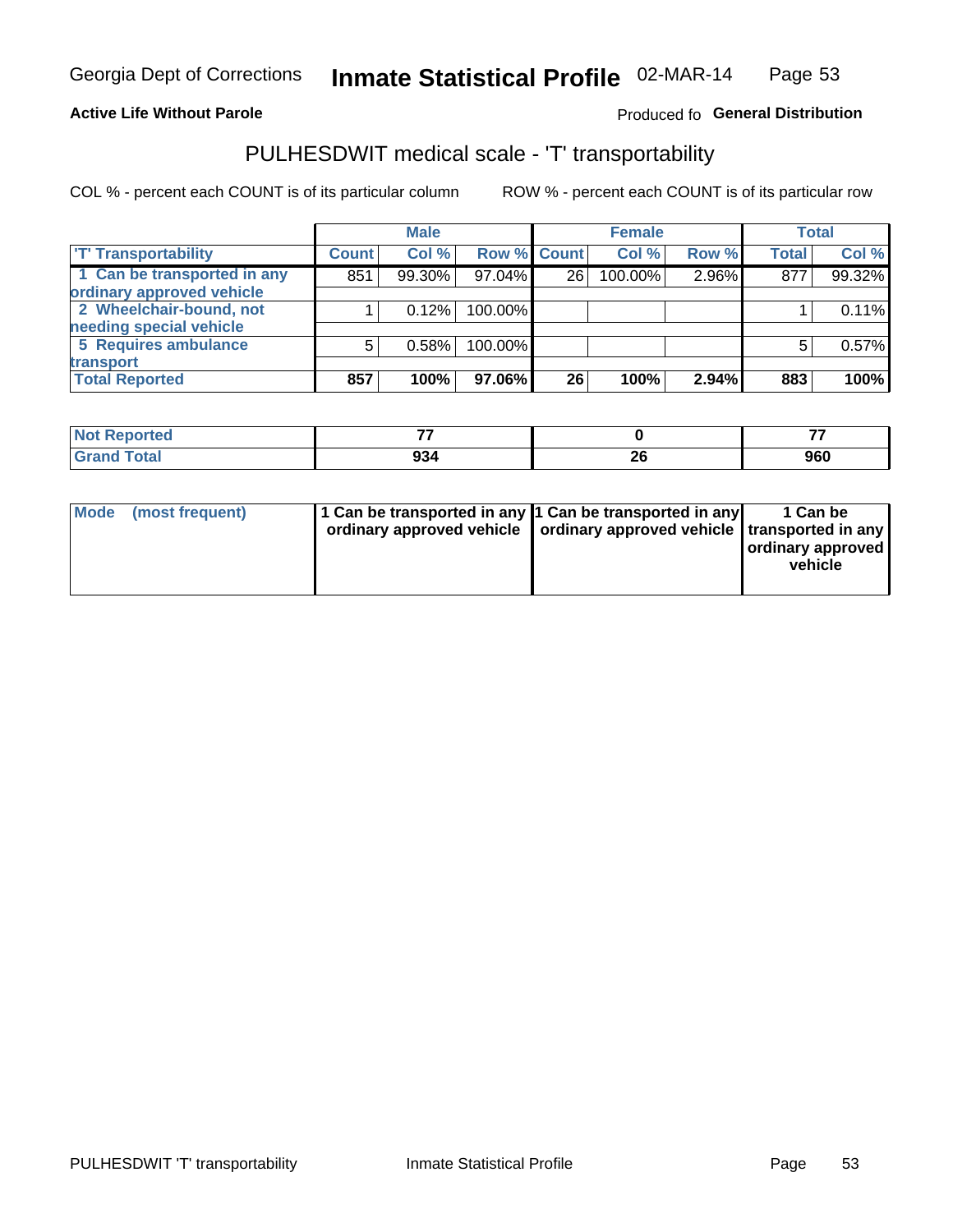#### **Active Life Without Parole**

#### Produced for General Distribution

### Criminality in family, self-reported

COL % - percent each COUNT is of its particular column

|                              | <b>Male</b>  |        | <b>Female</b> |                 |           | Total    |              |        |
|------------------------------|--------------|--------|---------------|-----------------|-----------|----------|--------------|--------|
| <b>Criminality In Family</b> | <b>Count</b> | Col %  | Row %         | <b>Count</b>    | Col %     | Row %    | <b>Total</b> | Col %  |
| Yes, criminality in family   | 167          | 28.21% | 97.09%        | 5               | 50.00%    | $2.91\%$ | 172          | 28.57% |
| No criminality in family     | 425          | 71.79% | 98.84%        | 5               | $50.00\%$ | 1.16%    | 430          | 71.43% |
| <b>Total Reported</b>        | 592          | 100%   | $98.34\%$     | 10 <sup>1</sup> | 100%      | $1.66\%$ | 602          | 100%   |

| <b>Not Reported</b>       | つれつ<br>一 | ı. | nca<br>ააი |
|---------------------------|----------|----|------------|
| `otal<br>$^{\circ}$ Grano | 934      | 4V | nrr<br>JUU |

|  | Mode (most frequent) | No criminality in family | Yes, criminality in family | No criminality in<br>family |
|--|----------------------|--------------------------|----------------------------|-----------------------------|
|--|----------------------|--------------------------|----------------------------|-----------------------------|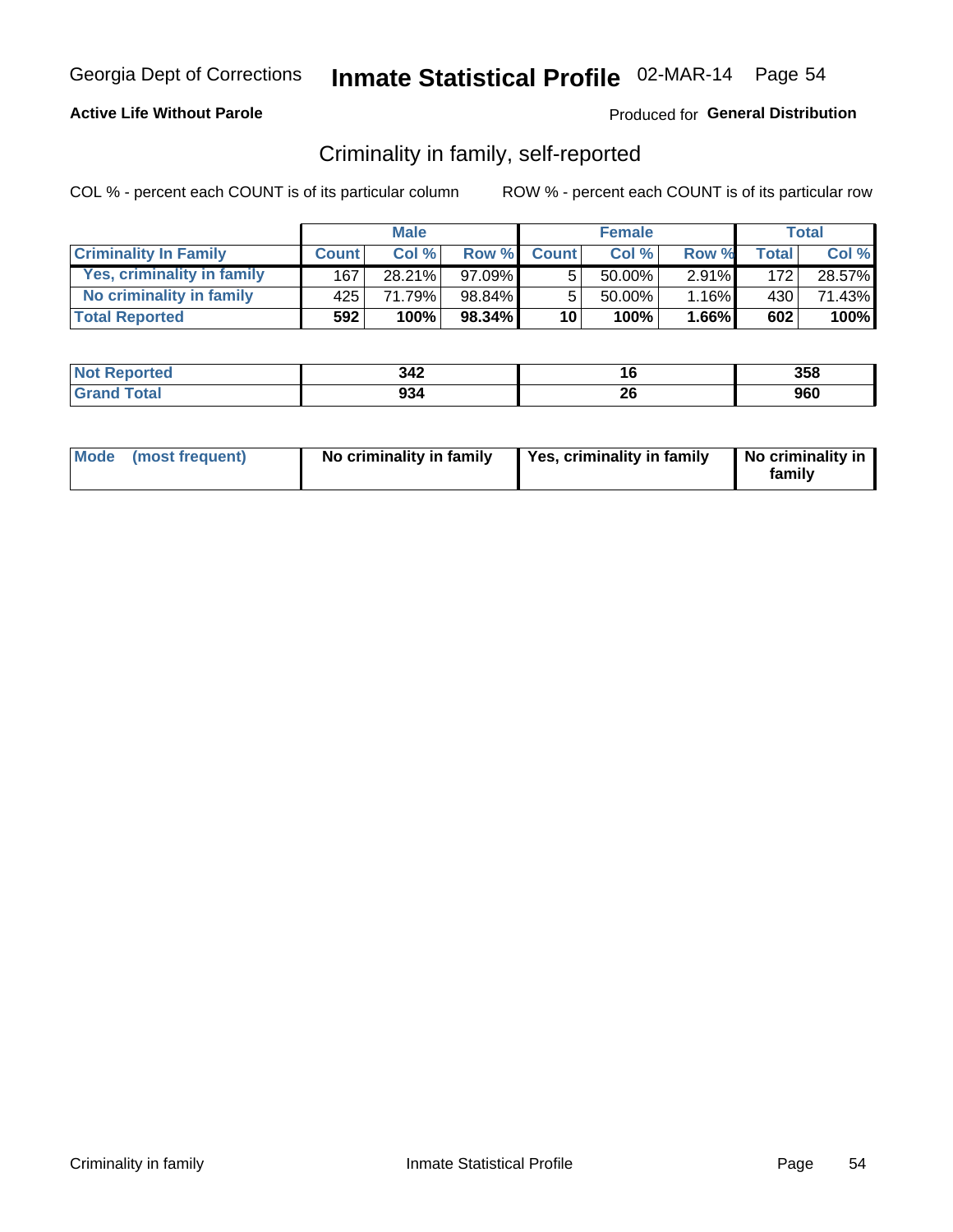#### **Active Life Without Parole**

#### Produced for General Distribution

### Alcoholism in family, self-reported

COL % - percent each COUNT is of its particular column

|                             | <b>Male</b>  |        | <b>Female</b> |                 |        | Total    |              |           |
|-----------------------------|--------------|--------|---------------|-----------------|--------|----------|--------------|-----------|
| <b>Alcoholism In Family</b> | <b>Count</b> | Col%   | Row %         | <b>Count</b>    | Col %  | Row %    | <b>Total</b> | Col %     |
| Yes, alcoholism in family   | 111          | 18.75% | 97.37%        | 2               | 30.00% | $2.63\%$ | 114          | $18.94\%$ |
| No alcoholism in family     | 481          | 81.25% | 98.57%        |                 | 70.00% | $1.43\%$ | 488          | 81.06%    |
| <b>Total Reported</b>       | 592          | 100%   | $98.34\%$     | 10 <sup>1</sup> | 100%   | $1.66\%$ | 602          | 100%      |

| <b>Not Reported</b>       | つれつ<br>一 | ı. | nca<br>ააი |
|---------------------------|----------|----|------------|
| `otal<br>$^{\circ}$ Grano | 934      | 4V | nrr<br>JUU |

|  | Mode (most frequent) | No alcoholism in family | No alcoholism in family | No alcoholism in<br>family |
|--|----------------------|-------------------------|-------------------------|----------------------------|
|--|----------------------|-------------------------|-------------------------|----------------------------|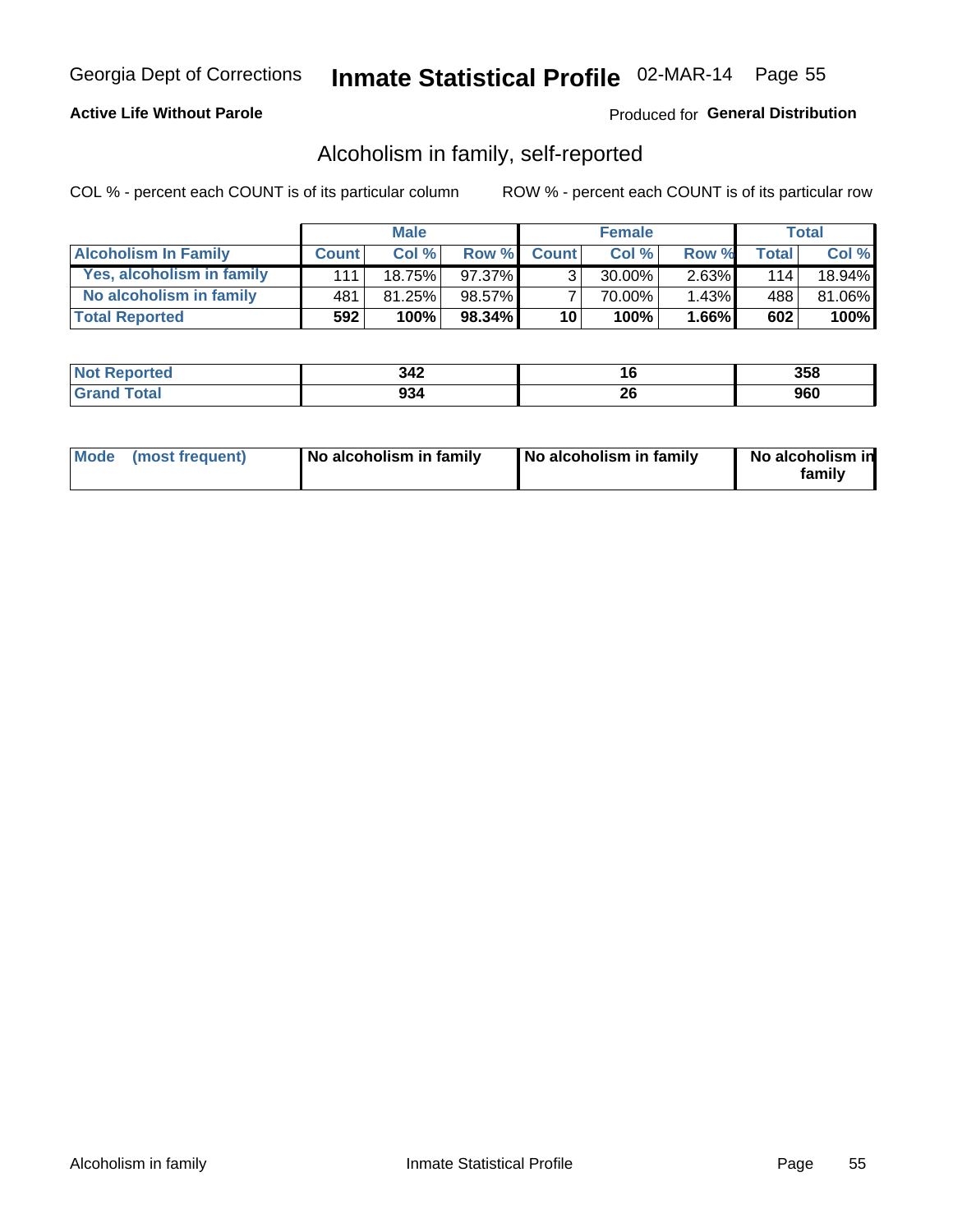#### **Active Life Without Parole**

Produced for General Distribution

### Drug abuse in family, self-reported

COL % - percent each COUNT is of its particular column

|                           | <b>Male</b>  |        | <b>Female</b> |                 |           | <b>Total</b> |         |           |
|---------------------------|--------------|--------|---------------|-----------------|-----------|--------------|---------|-----------|
| Drug Abuse In Family      | <b>Count</b> | Col%   | Row %         | <b>Count</b>    | Col%      | Row %        | Total . | Col %     |
| Yes, drug abuse in family | 61           | 10.30% | $95.31\%$     | 3 <sub>1</sub>  | $30.00\%$ | $4.69\%$     | 64      | $10.63\%$ |
| No drug abuse in family   | 531          | 89.70% | 98.70%        |                 | 70.00%    | $1.30\%$     | 538     | 89.37%    |
| <b>Total Reported</b>     | 592          | 100%   | $98.34\%$     | 10 <sub>1</sub> | 100%      | $1.66\%$     | 602     | 100%      |

| <b>Not</b><br><b>`Reported</b> | 342 | ı u      | 358        |
|--------------------------------|-----|----------|------------|
| <b>Total</b>                   | 934 | n,<br>ZU | ner<br>ฮบบ |

|  | Mode (most frequent) | No drug abuse in family | No drug abuse in family | No drug abuse in<br>familv |
|--|----------------------|-------------------------|-------------------------|----------------------------|
|--|----------------------|-------------------------|-------------------------|----------------------------|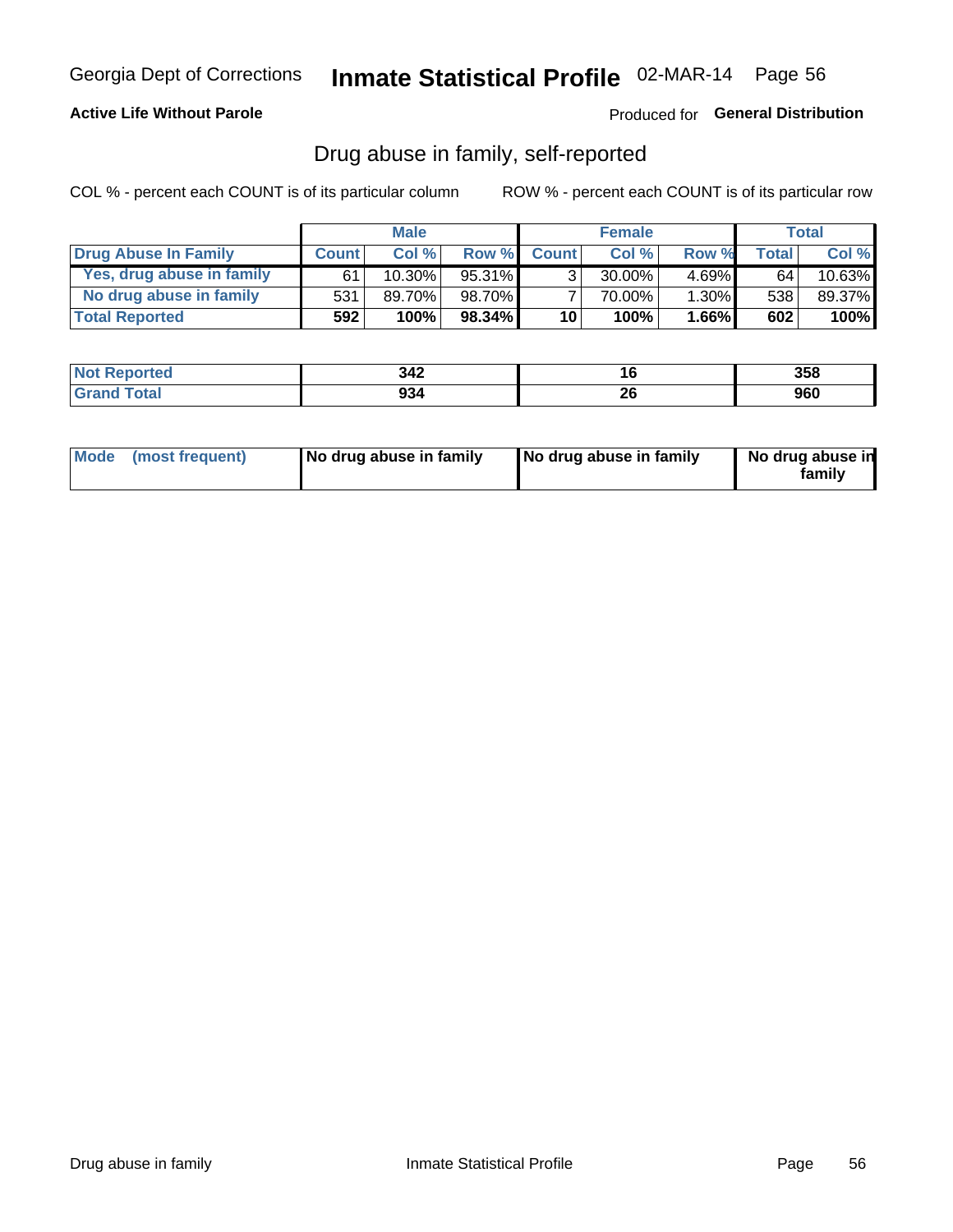#### **Active Life Without Parole**

#### Produced for General Distribution

### Subjected to frequent beatings, self-reported

COL % - percent each COUNT is of its particular column

|                                   |              | <b>Male</b> |           |              | <b>Female</b> |       |       | Total  |
|-----------------------------------|--------------|-------------|-----------|--------------|---------------|-------|-------|--------|
| <b>Frequent beatings</b>          | <b>Count</b> | Col %       | Row %     | <b>Count</b> | Col %         | Row % | Total | Col %  |
| <b>Yes, subjected to frequent</b> | 33           | 5.57%       | 97.06%    |              | 10.00%        | 2.94% | 34    | 5.65%  |
| <b>beatings</b>                   |              |             |           |              |               |       |       |        |
| Not subjected to frequent         | 559          | 94.43%      | 98.42%    | 9            | 90.00%        | 1.58% | 568   | 94.35% |
| <b>beatings</b>                   |              |             |           |              |               |       |       |        |
| <b>Total Reported</b>             | 592          | 100%        | $98.34\%$ | 10           | 100%          | 1.66% | 602   | 100%   |

| <b>Not Reported</b> | 342 | ιu       | 358 |
|---------------------|-----|----------|-----|
| <b>Total</b>        | 934 | ^^<br>zo | 960 |

| Mode (most frequent) | Not subjected to frequent<br>beatings | Not subjected to frequent<br>beatings | Not subjected to<br><b>frequent beatings</b> |
|----------------------|---------------------------------------|---------------------------------------|----------------------------------------------|
|                      |                                       |                                       |                                              |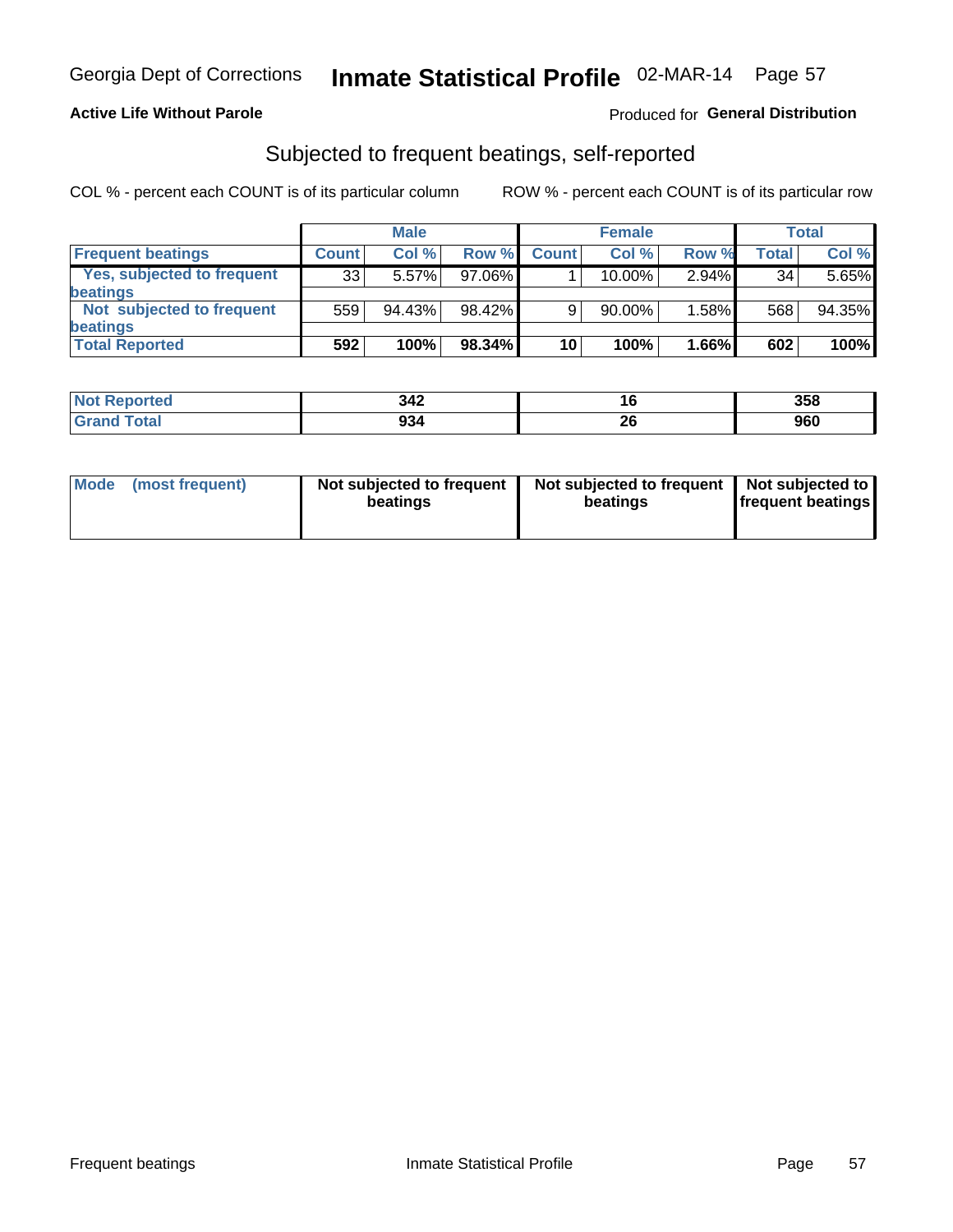#### **Active Life Without Parole**

### Produced for General Distribution

### Father absent during inmate's childhood

COL % - percent each COUNT is of its particular column

|                           | <b>Male</b>  |           | <b>Female</b> |              |           | <b>Total</b> |              |        |
|---------------------------|--------------|-----------|---------------|--------------|-----------|--------------|--------------|--------|
| <b>Father Absent</b>      | <b>Count</b> | Col%      | Row %         | <b>Count</b> | Col%      | Row %        | <b>Total</b> | Col %  |
| Yes, father was absent    | 295          | 49.83%    | $98.99\%$     | 3            | $30.00\%$ | $1.01\%$     | 298          | 49.50% |
| No, father was not absent | 297          | $50.17\%$ | 97.70%I       |              | 70.00%    | $2.30\%$     | 304          | 50.50% |
| <b>Total Reported</b>     | 592          | 100%      | $98.34\%$     | 10           | 100%      | $1.66\%$     | 602          | 100%   |

| <b>Not Reported</b> | 342 |          | 358 |
|---------------------|-----|----------|-----|
| <b>Total</b>        | 934 | ኅር<br>zu | 960 |

|  | Mode (most frequent) | No, father was not absent No, father was not absent |  | No, father was not<br>absent |
|--|----------------------|-----------------------------------------------------|--|------------------------------|
|--|----------------------|-----------------------------------------------------|--|------------------------------|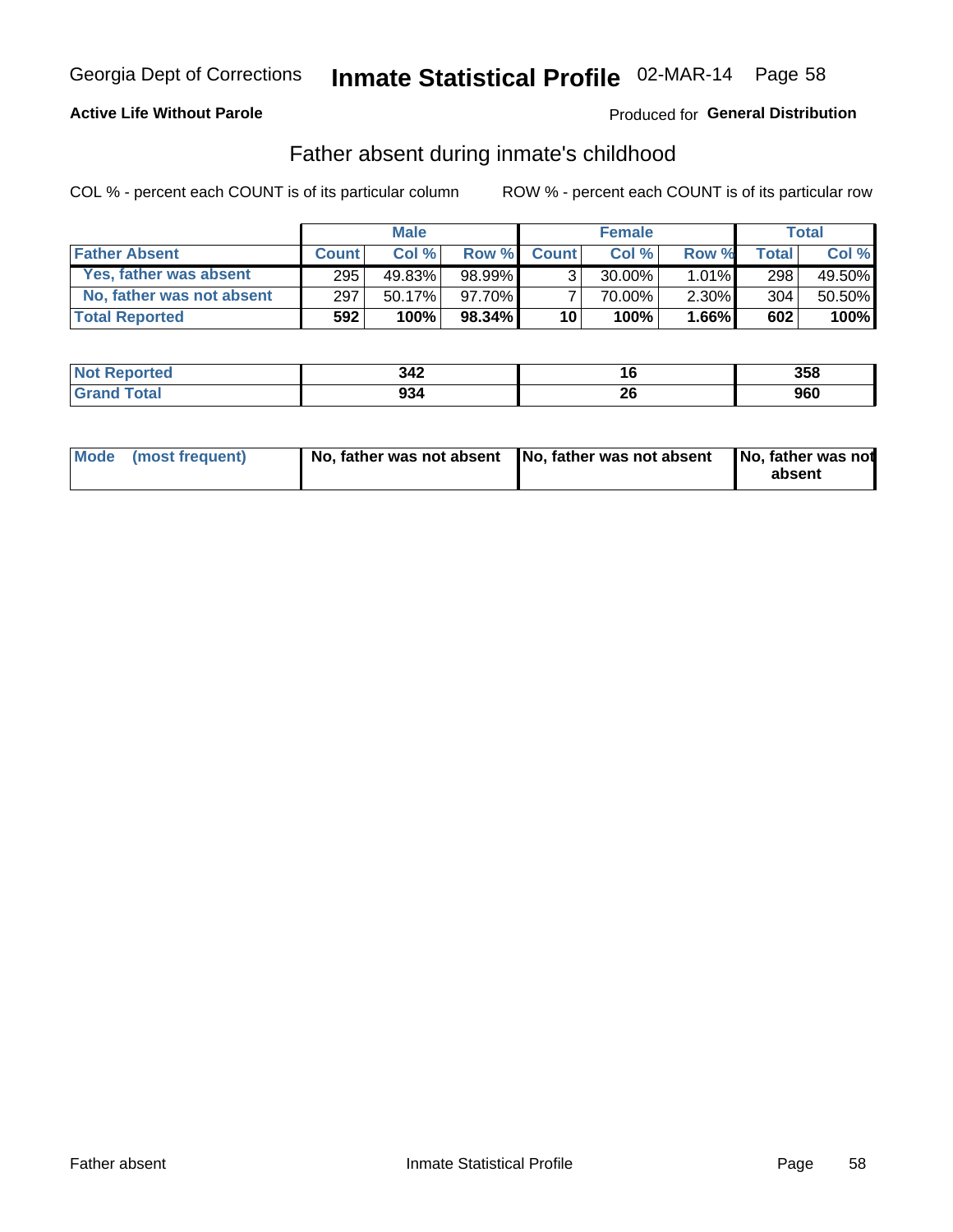#### **Active Life Without Parole**

### Produced for General Distribution

### Mother absent during inmate's childhood

COL % - percent each COUNT is of its particular column

|                           | <b>Male</b>  |           | <b>Female</b> |                 |           | Total    |              |        |
|---------------------------|--------------|-----------|---------------|-----------------|-----------|----------|--------------|--------|
| <b>Mother Absent</b>      | <b>Count</b> | Col%      | Row %         | <b>Count</b>    | Col%      | Row %    | <b>Total</b> | Col %  |
| Yes, mother was absent    | 781          | $13.18\%$ | $97.50\%$     | $\overline{2}$  | $20.00\%$ | $2.50\%$ | 80           | 13.29% |
| No, mother was not absent | 514          | 86.82%    | 98.47%        | 8               | 80.00%    | 1.53%    | 522          | 86.71% |
| <b>Total Reported</b>     | 592          | 100%      | 98.34% 1      | 10 <sup>1</sup> | 100%      | $1.66\%$ | 602          | 100%   |

| <b>Not Reported</b> | 342 | I.O      | 358        |
|---------------------|-----|----------|------------|
| <b>Total</b>        | 934 | ^^<br>ZV | ner<br>ฮบบ |

| Mode (most frequent) | No, mother was not absent   No, mother was not absent   No, mother was | not absent |
|----------------------|------------------------------------------------------------------------|------------|
|                      |                                                                        |            |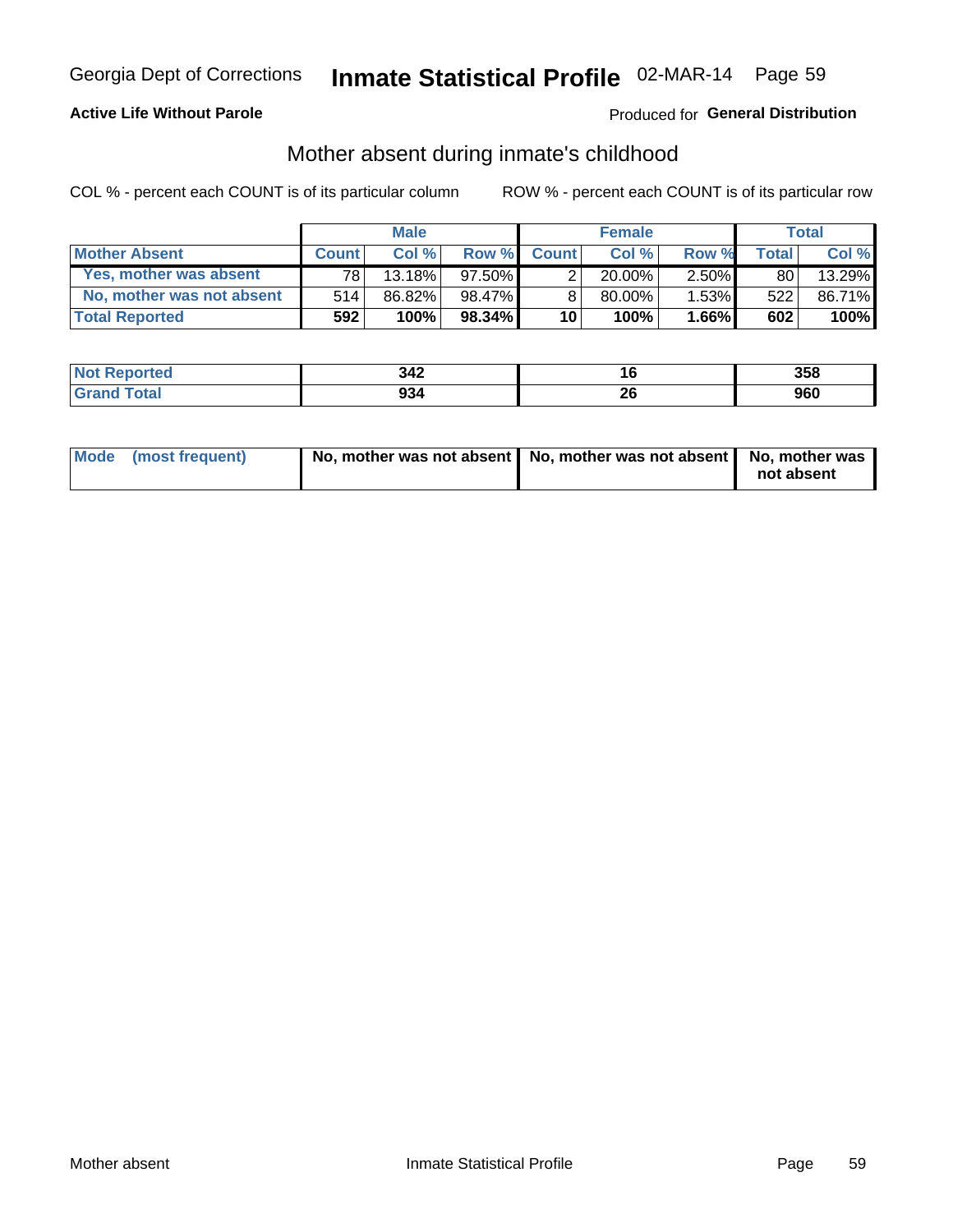#### **Active Life Without Parole**

#### Produced for General Distribution

### Inmate diagnosed as manipulative

COL % - percent each COUNT is of its particular column

|                       | <b>Male</b>  |        | <b>Female</b> |                 |           | Total |                  |        |
|-----------------------|--------------|--------|---------------|-----------------|-----------|-------|------------------|--------|
| <b>Manipulative</b>   | <b>Count</b> | Col%   | Row %         | <b>Count</b>    | Col%      | Row % | <b>Total</b>     | Col %  |
| Yes, manipulative     | 139          | 23.72% | $99.29\%$     |                 | 10.00%    | 0.71% | 140 <sup>1</sup> | 23.49% |
| No, not manipulative  | 447          | 76.28% | 98.03%        | 9               | 90.00%    | 1.97% | 456              | 76.51% |
| <b>Total Reported</b> | 586          | 100%   | $98.32\%$     | 10 <sup>1</sup> | $100\%$ . | 1.68% | 596              | 100%   |

| <b>Not Reported</b> | 348 | l b      | 364 |
|---------------------|-----|----------|-----|
| <b>Total</b>        | 934 | ኅረ<br>ZU | 960 |

|  | Mode (most frequent) | No, not manipulative | No, not manipulative | No. not<br><b>I</b> manipulative |
|--|----------------------|----------------------|----------------------|----------------------------------|
|--|----------------------|----------------------|----------------------|----------------------------------|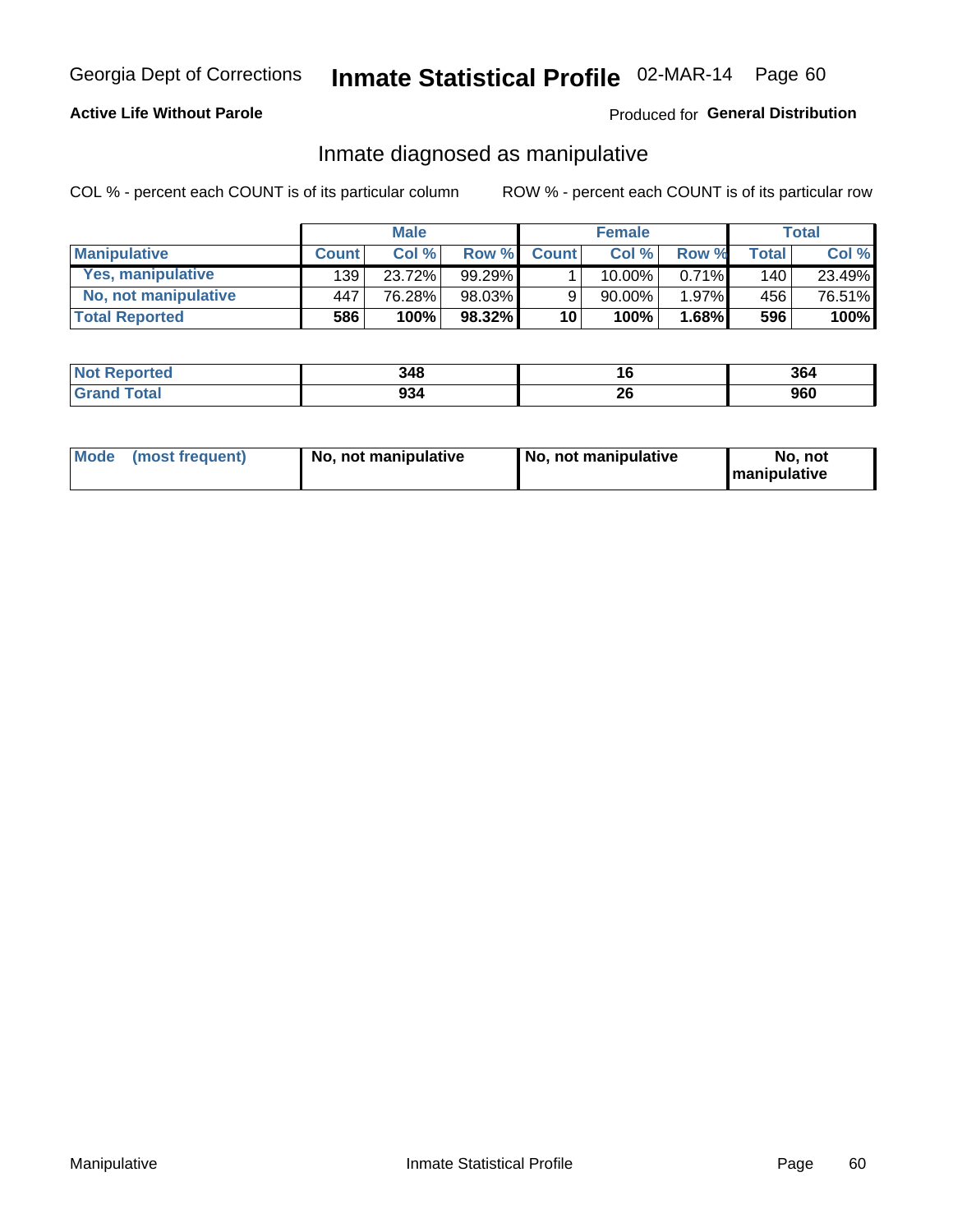## Inmate Statistical Profile 02-MAR-14 Page 61

#### **Active Life Without Parole**

Produced for General Distribution

### Inmate diagnosed as assaultive

COL % - percent each COUNT is of its particular column

|                       | <b>Male</b>  |        | <b>Female</b> |              |        | Total    |       |                 |
|-----------------------|--------------|--------|---------------|--------------|--------|----------|-------|-----------------|
| <b>Assaultive</b>     | <b>Count</b> | Col%   | Row %         | <b>Count</b> | Col %  | Row %    | Total | Col %           |
| Yes, assaultive       | 453          | 77.30% | 98.05%        | 9            | 90.00% | 1.95%    | 462   | 77.52% <b>I</b> |
| No. not assaultive    | 133          | 22.70% | 99.25%        |              | 10.00% | $0.75\%$ | 134   | 22.48%          |
| <b>Total Reported</b> | 586          | 100%   | 98.32%        | 10           | 100%   | $1.68\%$ | 596   | 100%            |

| <b>Not Reported</b> | 348 | ∣ O      | 364        |
|---------------------|-----|----------|------------|
| <b>Total</b>        | 934 | ^^<br>ZQ | ner<br>ฮบบ |

| Mode (most frequent)<br>Yes, assaultive | Yes, assaultive | <b>Yes, assaultive</b> |
|-----------------------------------------|-----------------|------------------------|
|-----------------------------------------|-----------------|------------------------|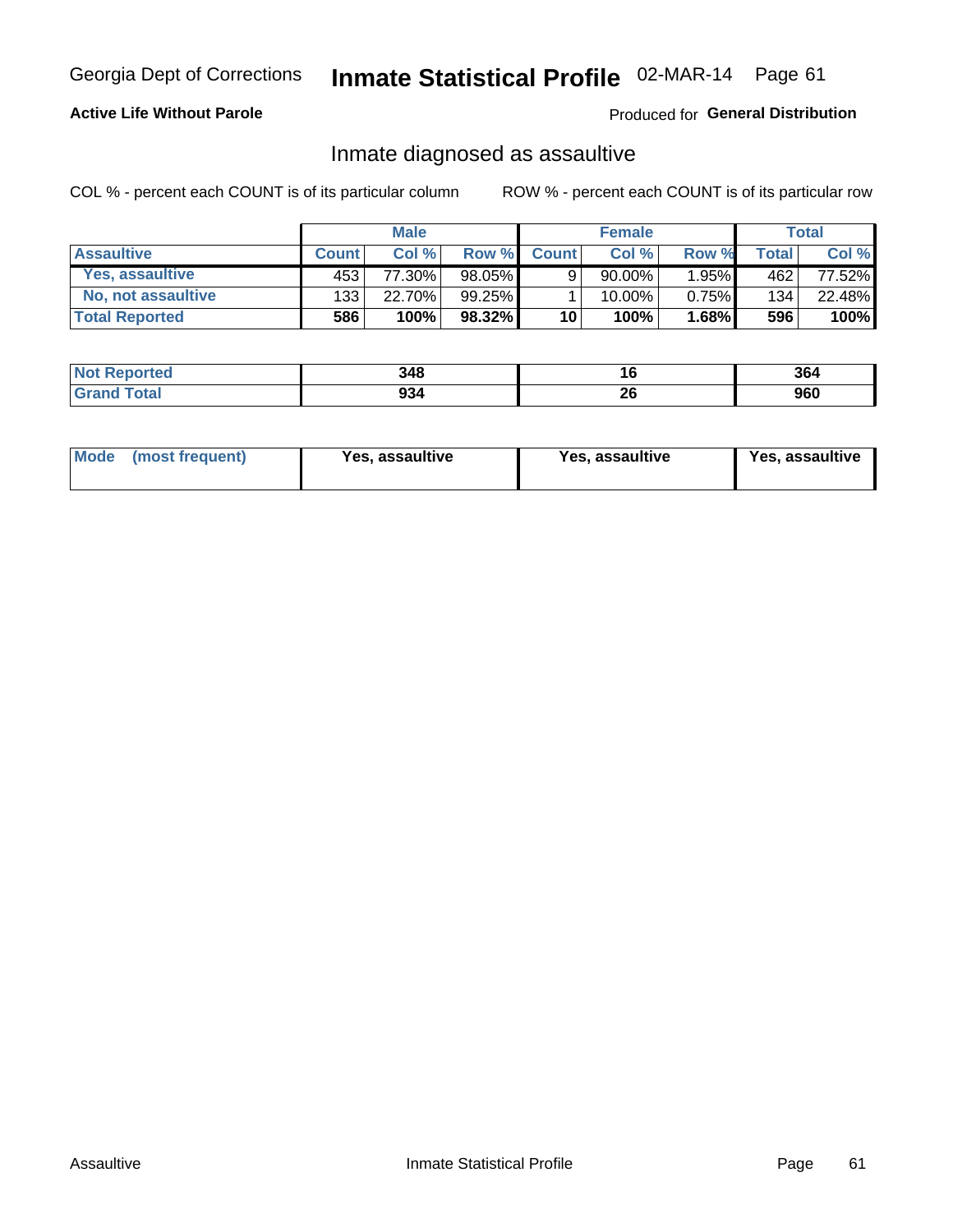## Inmate Statistical Profile 02-MAR-14 Page 62

#### **Active Life Without Parole**

#### Produced for General Distribution

### Number of prior Georgia incarcerations

COL % - percent each COUNT is of its particular column

|                                       |              | <b>Male</b> |             |                 | <b>Female</b> |       |       | <b>Total</b> |
|---------------------------------------|--------------|-------------|-------------|-----------------|---------------|-------|-------|--------------|
| <b>Num of Prior GA Incarcerations</b> | <b>Count</b> | Col %       | Row % Count |                 | Col %         | Row % | Total | Col %        |
|                                       | 469          | 50.21%      | $95.91\%$   | 20 <sub>1</sub> | 76.92%        | 4.09% | 489   | 50.94%       |
|                                       | 177          | 18.95%      | 99.44%      |                 | 3.85%         | 0.56% | 178   | 18.54%       |
|                                       | 113          | 12.10%      | 98.26%      | 2               | 7.69%         | 1.74% | 115   | 11.98%       |
| 3                                     | 82           | 8.78%       | $97.62\%$   | 2               | 7.69%         | 2.38% | 84    | 8.75%        |
| 4                                     | 45           | 4.82%       | 100.00%     |                 |               |       | 45    | 4.69%        |
| 5                                     | 27           | 2.89%       | 100.00%     |                 |               |       | 27    | 2.81%        |
| <b>More Than 5</b>                    | 21           | 2.25%       | 95.45%      |                 | 3.85%         | 4.55% | 22    | 2.29%        |
| <b>Total Reported</b>                 | 934          | 100%        | 97.29%      | 26              | 100%          | 2.71% | 960   | 100%         |

| <b>orteo</b>                    |        |          |     |
|---------------------------------|--------|----------|-----|
| <b>otal</b><br>$\mathbf{v}$ and | . JJ 1 | ^^<br>-- | 960 |

| Mean (average)       | l.18 | .69 | 1.16 |
|----------------------|------|-----|------|
| Median (middle)      |      |     |      |
| Mode (most frequent) |      |     |      |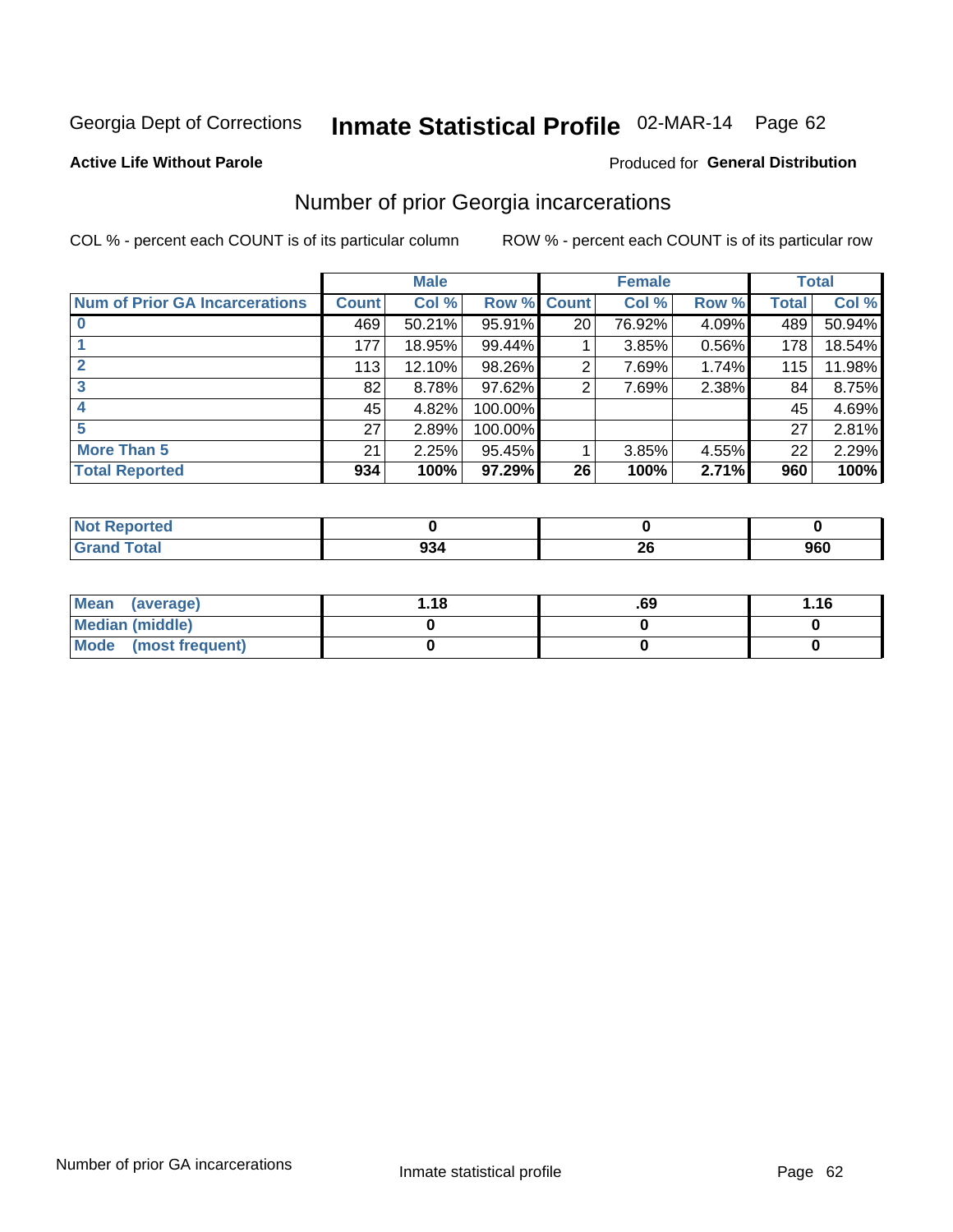## Inmate Statistical Profile 02-MAR-14 Page 63

**Active Life Without Parole** 

Produced for General Distribution

### Prison sentence in years

COL % - percent each COUNT is of its particular column

ROW % - percent each COUNT is of its particular row

|                                 |              | <b>Male</b> |         |                    | <b>Female</b> |       |             | Total  |
|---------------------------------|--------------|-------------|---------|--------------------|---------------|-------|-------------|--------|
| <b>Prison Sentence In Years</b> | <b>Count</b> | Col %       |         | <b>Row % Count</b> | Col %         | Row % | $\tau$ otal | Col %  |
| Life Without Parole             | 930          | 99.57%      | 97.28%  | 26                 | 100.00%       | 2.72% | 956         | 99.58% |
| <b>Death</b>                    | 4            | 0.43%       | 100.00% |                    |               |       |             | 0.42%  |
| <b>Total Reported</b>           | 934          | 100%        | 97.29%  | 26                 | 100%          | 2.71% | 960         | 100%   |

| <b>Not</b><br>Reported |            |          |     |
|------------------------|------------|----------|-----|
| <b>Total</b>           | nn,<br>994 | ^^<br>Zv | 960 |

#### **Determinate (numeric) sentences only**

| ' Mea<br><b>Service</b> A<br>ЯМА. |  |  |  |
|-----------------------------------|--|--|--|
|                                   |  |  |  |

All sentences (including determinate), with life, life without parole, and death sentences figured at 45 years

| l Mea<br>'апе<br>.<br> | ᠇<br>$\sim$ | $\sim$ |  |
|------------------------|-------------|--------|--|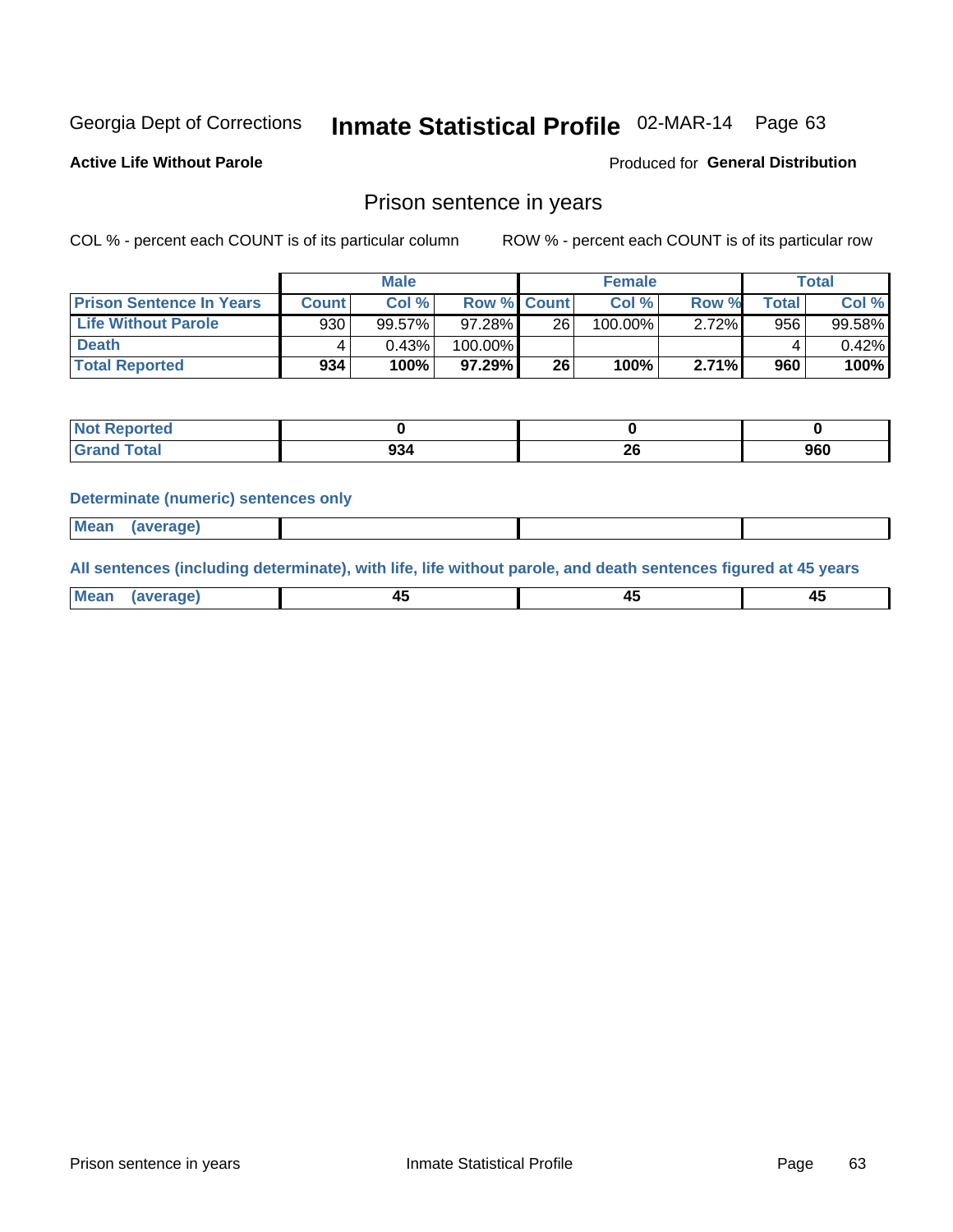#### **Active Life Without Parole**

#### Produced for General Distribution

### Primary offense, broken out into felonies vs misdemeanors

COL % - percent each COUNT is of its particular column

|                                  |              | <b>Male</b> |                    |      | <b>Female</b> |       |                    | Total   |
|----------------------------------|--------------|-------------|--------------------|------|---------------|-------|--------------------|---------|
| <b>Felonies and Misdemeanors</b> | <b>Count</b> | Col%        | <b>Row % Count</b> |      | Col%          | Row % | Total <sub>1</sub> | Col %   |
| <b>Felonies</b>                  | 934          | 100.00%     | 97.29%             | 26 l | $100.00\%$    | 2.71% | 960                | 100.00% |
| <b>Total Reported</b>            | 934          | 100%        | 97.29%             | 26   | 100%          | 2.71% | 960                | 100%    |

| <b>Not Reported</b>          |     |     |
|------------------------------|-----|-----|
| <b>Total</b><br>Grand<br>uuu | 994 | 960 |

| <b>Mode</b><br>frequent)<br>nies<br>≧ (most tr.<br>. | onies<br>. | lonies<br>ею<br>____ |
|------------------------------------------------------|------------|----------------------|
|------------------------------------------------------|------------|----------------------|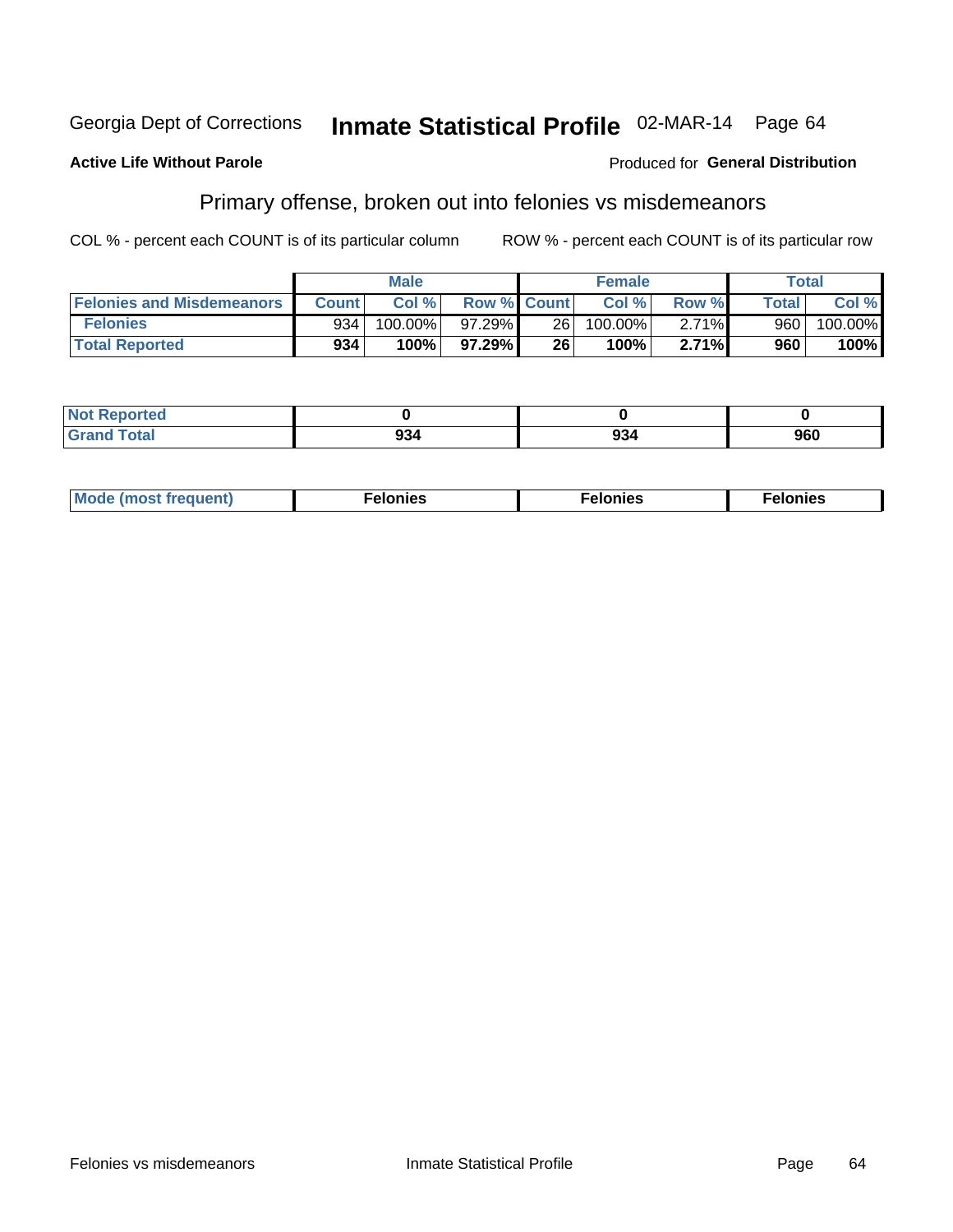# Inmate Statistical Profile 02-MAR-14 Page 65

#### **Active Life Without Parole**

#### Produced for General Distribution

### Primary offense, broken out into six broad crime categories

COL % - percent each COUNT is of its particular column

|                                  |              | <b>Male</b> |                    |    | <b>Female</b> |       |              | <b>Total</b> |
|----------------------------------|--------------|-------------|--------------------|----|---------------|-------|--------------|--------------|
| <b>Crime Categories</b>          | <b>Count</b> | Col %       | <b>Row % Count</b> |    | Col %         | Row % | <b>Total</b> | Col %        |
| <b>Violent</b>                   | 792          | 84.80%      | 96.82%             | 26 | 100.00%       | 3.18% | 818          | 85.21%       |
| <b>Sex Crime</b><br>$\mathbf{2}$ | 123          | 13.17%      | 100.00%            |    | .00%          |       | 123          | 12.81%       |
| 3<br><b>Property</b>             | 3            | $.32\%$     | 100.00%            |    | .00%          |       | 3            | .31%         |
| <b>Drug</b><br>4                 | 14           | $.50\%$     | 100.00%            |    | .00%          |       | 14           | 1.46%        |
| <b>Other</b><br>6                | 2            | .21%        | 100.00%            |    | .00%          |       | 2            | .21%         |
| <b>Total Reported</b>            | 934          | 100%        | 97.29%             | 26 | 100%          | 2.71% | 960          | 100%         |

| <b>Not Reported</b> |         |          |     |
|---------------------|---------|----------|-----|
| Total               | <br>934 | ^^<br>ZU | 960 |

| М | ,,, | - -- -<br>וחו | m |
|---|-----|---------------|---|
|   |     |               |   |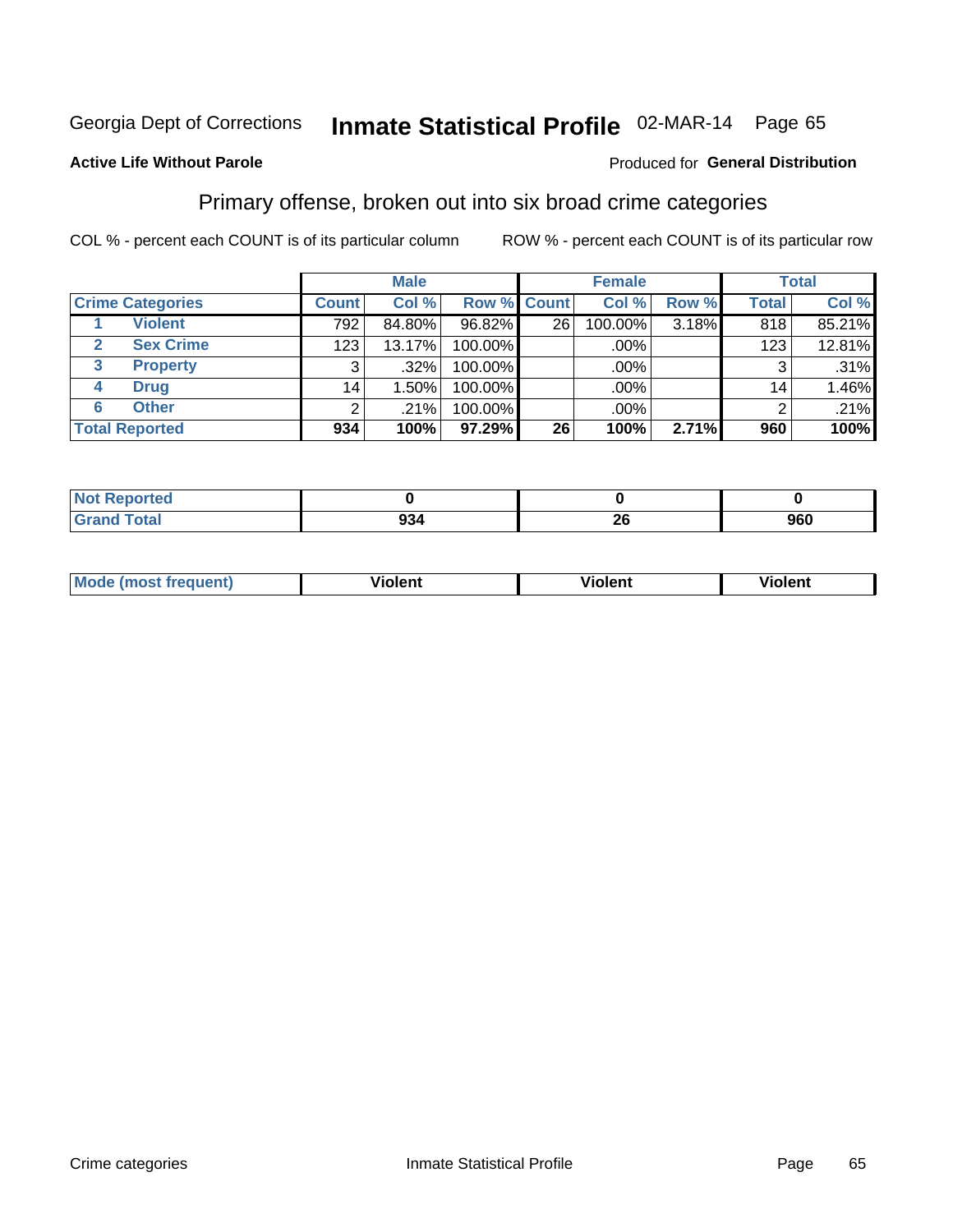# Inmate Statistical Profile 02-MAR-14 Page 66

#### **Active Life Without Parole**

#### Produced for General Distribution

## Primary offense, detailed offense code

COL % - percent each COUNT is of its particular column

|   |                                            |                 | <b>Male</b> |         |                 | <b>Female</b> |         |                 | <b>Total</b> |
|---|--------------------------------------------|-----------------|-------------|---------|-----------------|---------------|---------|-----------------|--------------|
|   | <b>Primary Offense</b>                     | <b>Count</b>    | Col %       | Row %   | <b>Count</b>    | Col %         | Row %   | <b>Total</b>    | Col %        |
| F | <b>Aggrav Child Molestation</b>            | $\overline{16}$ | 1.71%       | 100.00% |                 |               |         | $\overline{16}$ | 1.67%        |
| F | <b>Aggrav Sexual Battery</b>               | 4               | .43%        | 100.00% |                 |               |         | 4               | .42%         |
| F | <b>Aggrav Sodomy</b>                       | 11              | 1.18%       | 100.00% |                 |               |         | 11              | 1.15%        |
| F | <b>Armed Robbery</b>                       | 142             | 15.20%      | 98.61%  | $\overline{2}$  | 7.69%         | 1.39%   | 144             | 15.00%       |
| F | <b>Att/Consprcy Commt</b><br>C/S/Of        | 1               | .11%        | 100.00% |                 |               |         | 1               | .10%         |
| F | <b>Burg Bef 7/1/12</b>                     | 3               | .32%        | 100.00% |                 |               |         | 3               | .31%         |
| F | <b>Child Molestation</b>                   | 4               | .43%        | 100.00% |                 |               |         | 4               | .42%         |
| F | <b>Cruelty To Children</b>                 | 1               | .11%        | 100.00% |                 |               |         | 1               | .10%         |
| F | <b>Feticide</b>                            |                 |             |         | 1               | 3.85%         | 100.00% | 1               | .10%         |
| F | <b>Hijacking Motor Vehicle</b>             | 1               | .11%        | 100.00% |                 |               |         | 1               | .10%         |
| F | <b>Kidnapping</b>                          | 66              | 7.07%       | 100.00% |                 |               |         | 66              | 6.88%        |
| F | <b>Murder</b>                              | 582             | 62.31%      | 96.20%  | 23              | 88.46%        | 3.80%   | 605             | 63.02%       |
| F | <b>Poss Firearm Convct</b><br><b>Felon</b> | 1               | .11%        | 100.00% |                 |               |         |                 | .10%         |
| F | <b>Poss Of Certain</b><br><b>Weapons</b>   | 1               | .11%        | 100.00% |                 |               |         | 1               | .10%         |
| F | <b>Poss Of Cocaine</b>                     | 3               | .32%        | 100.00% |                 |               |         | 3               | .31%         |
| F | <b>Poss W Int Dist Cocaine</b>             |                 | .11%        | 100.00% |                 |               |         | 1               | .10%         |
| F | <b>Rape</b>                                | 88              | 9.42%       | 100.00% |                 |               |         | 88              | 9.17%        |
| F | <b>S/D Cocaine</b>                         | 5               | .54%        | 100.00% |                 |               |         | 5               | .52%         |
| F | <b>Traf Cocaine 401+ Gm</b>                | 1               | .11%        | 100.00% |                 |               |         | 1               | .10%         |
| F | <b>Traf Cocaine Less 200</b><br>Gm         | $\overline{2}$  | .21%        | 100.00% |                 |               |         | $\overline{2}$  | .21%         |
| F | <b>Traf Methamph 28-199</b><br>Gm          | 1.              | .11%        | 100.00% |                 |               |         | $\mathbf 1$     | .10%         |
|   | <b>Total Rported</b>                       | 934             | 100%        | 97.29%  | $\overline{26}$ | 100%          | 2.71%   | 960             | 100%         |

| Reported           |          |          |     |
|--------------------|----------|----------|-----|
| <b>Grand Total</b> | ົ<br>ສວ∗ | 06<br>ZV | 960 |

| <b>Mode (most frequent)</b> | 1101 Murder | 1101 Murder | 1101 Murder |
|-----------------------------|-------------|-------------|-------------|
|                             |             |             |             |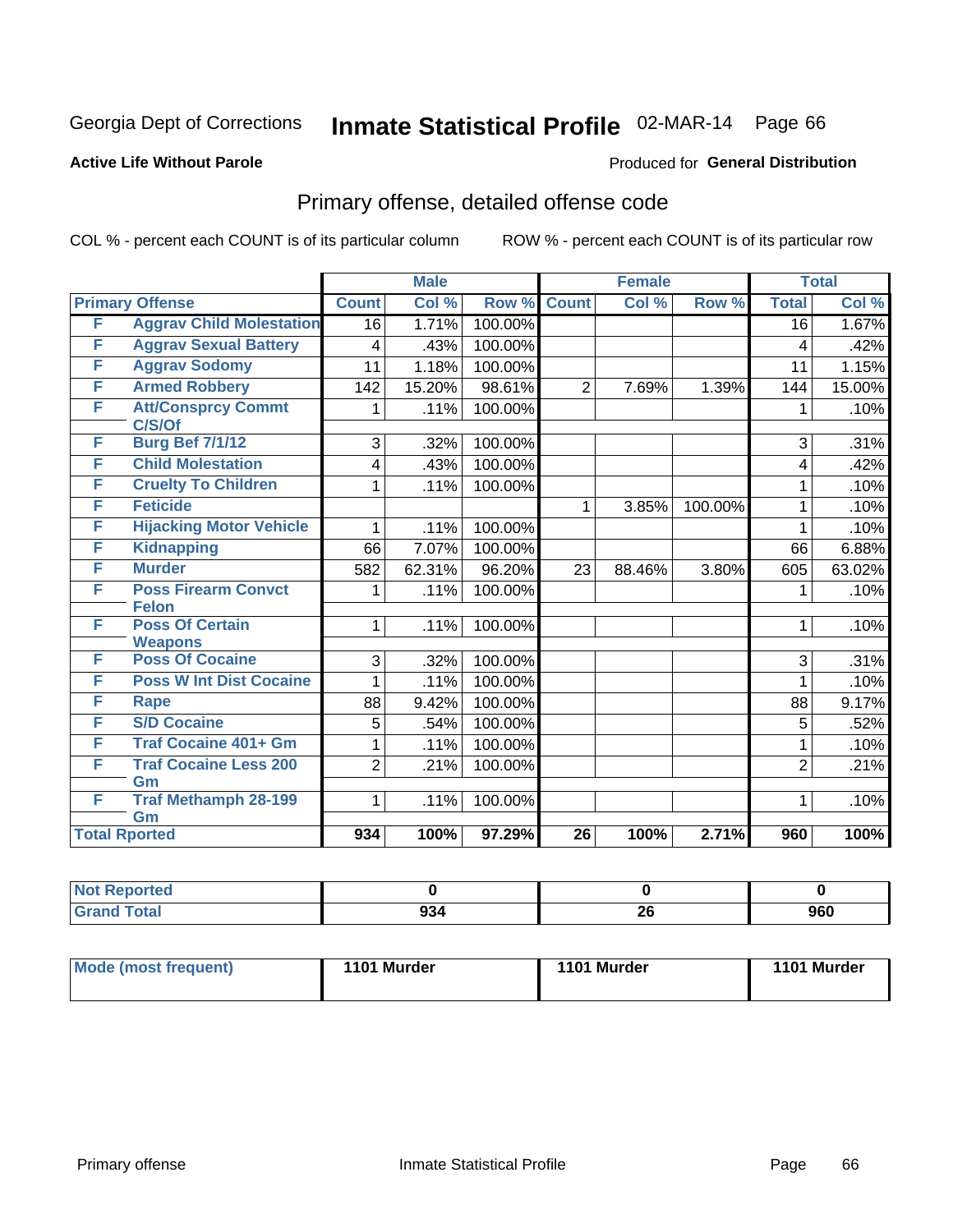#### **Active Life Without Parole**

#### Produced for **General Distribution**

## County of conviction of primary offense

|                                |                         | <b>Male</b> |         |                | <b>Female</b> |           |                         | <b>Total</b> |
|--------------------------------|-------------------------|-------------|---------|----------------|---------------|-----------|-------------------------|--------------|
| <b>County of Conviction</b>    | <b>Count</b>            | Col %       | Row %   | <b>Count</b>   | Col %         | Row %     | <b>Total</b>            | Col %        |
| <b>Appling County</b><br>001   | 3                       | .32%        | 100.00% |                |               |           | $\overline{3}$          | .31%         |
| <b>Atkinson County</b><br>002  | $\overline{2}$          | .21%        | 100.00% |                |               |           | $\overline{2}$          | .21%         |
| <b>Bacon County</b><br>003     | 2                       | .21%        | 100.00% |                |               |           | $\overline{2}$          | .21%         |
| <b>Baldwin County</b><br>005   | 5                       | .54%        | 100.00% |                |               |           | 5                       | .52%         |
| <b>Banks County</b><br>006     | 1                       | .11%        | 100.00% |                |               |           | $\mathbf{1}$            | .10%         |
| <b>Barrow County</b><br>007    | 7                       | .75%        | 100.00% |                |               |           | $\overline{7}$          | .73%         |
| <b>Bartow County</b><br>008    | 5                       | .54%        | 100.00% |                |               |           | 5                       | .52%         |
| <b>Ben Hill County</b><br>009  | 4                       | .43%        | 100.00% |                |               |           | 4                       | .42%         |
| <b>Berrien County</b><br>010   | $\overline{2}$          | .21%        | 100.00% |                |               |           | $\overline{2}$          | .21%         |
| <b>Bibb County</b><br>011      | 28                      | 3.00%       | 96.55%  | 1              | 3.85%         | 3.45%     | 29                      | 3.02%        |
| <b>Bleckley County</b><br>012  | 1                       | .11%        | 100.00% |                |               |           | $\mathbf 1$             | .10%         |
| <b>Brantley County</b><br>013  | 1                       | .11%        | 100.00% |                |               |           | 1                       | .10%         |
| <b>Brooks County</b><br>014    | 2                       | .21%        | 100.00% |                |               |           | $\overline{2}$          | .21%         |
| <b>Bulloch County</b><br>016   | 5                       | .54%        | 83.33%  | 1              | 3.85%         | 16.67%    | 6                       | .63%         |
| <b>Burke County</b><br>017     | $\overline{7}$          | .75%        | 100.00% |                |               |           | $\overline{7}$          | .73%         |
| <b>Butts County</b><br>018     | 5                       | .54%        | 100.00% |                |               |           | 5                       | .52%         |
| <b>Camden County</b><br>020    | 7                       | .75%        | 100.00% |                |               |           | 7                       | .73%         |
| <b>Candler County</b><br>021   | 1                       | .11%        | 100.00% |                |               |           | 1                       | .10%         |
| <b>Carroll County</b><br>022   | 4                       | .43%        | 100.00% |                |               |           | 4                       | .42%         |
| <b>Catoosa County</b><br>023   | 3                       | .32%        | 100.00% |                |               |           | 3                       | .31%         |
| <b>Charlton County</b><br>024  | 1                       | .11%        | 100.00% |                |               |           | $\mathbf{1}$            | .10%         |
| <b>Chatham County</b><br>025   | 32                      | 3.43%       | 100.00% |                |               |           | 32                      | 3.33%        |
| <b>Chattooga County</b><br>027 | 1                       | .11%        | 100.00% |                |               |           | 1                       | .10%         |
| <b>Cherokee County</b><br>028  | 3                       | .32%        | 100.00% |                |               |           | 3                       | .31%         |
| <b>Clarke County</b><br>029    | 17                      | 1.82%       | 100.00% |                |               |           | 17                      | 1.77%        |
| <b>Clay County</b><br>030      | 1                       | .11%        | 100.00% |                |               |           | 1                       | .10%         |
| <b>Clayton County</b><br>031   | 46                      | 4.93%       | 95.83%  | $\overline{2}$ | 7.69%         | 4.17%     | 48                      | 5.00%        |
| <b>Clinch County</b><br>032    | 1                       | .11%        | 100.00% |                |               |           | 1                       | .10%         |
| <b>Cobb County</b><br>033      | 39                      | 4.18%       | 97.50%  | 1              | 3.85%         | 2.50%     | 40                      | 4.17%        |
| <b>Coffee County</b><br>034    | 5                       | .54%        | 100.00% |                |               |           | 5                       | .52%         |
| <b>Colquitt County</b><br>035  | 4                       | .43%        | 100.00% |                |               |           | 4                       | .42%         |
| <b>Columbia County</b><br>036  | <sup>'</sup>            | .75%        | 70.00%  | 3              | 11.54%        | $30.00\%$ | 10                      | 1.04%        |
| <b>Cook County</b><br>037      | $\overline{\mathbf{4}}$ | .43%        | 100.00% |                |               |           | $\overline{\mathbf{4}}$ | .42%         |
| <b>Coweta County</b><br>038    | 7                       | .75%        | 100.00% |                |               |           | $\overline{7}$          | .73%         |
| <b>Crisp County</b><br>040     | 3                       | .32%        | 100.00% |                |               |           | 3                       | .31%         |
| <b>Dade County</b><br>041      | 1                       | .11%        | 100.00% |                |               |           | 1                       | .10%         |
| <b>Dawson County</b><br>042    | 1                       | .11%        | 100.00% |                |               |           | 1                       | .10%         |
| <b>Decatur County</b><br>043   | $\overline{2}$          | .21%        | 100.00% |                |               |           | $\overline{2}$          | .21%         |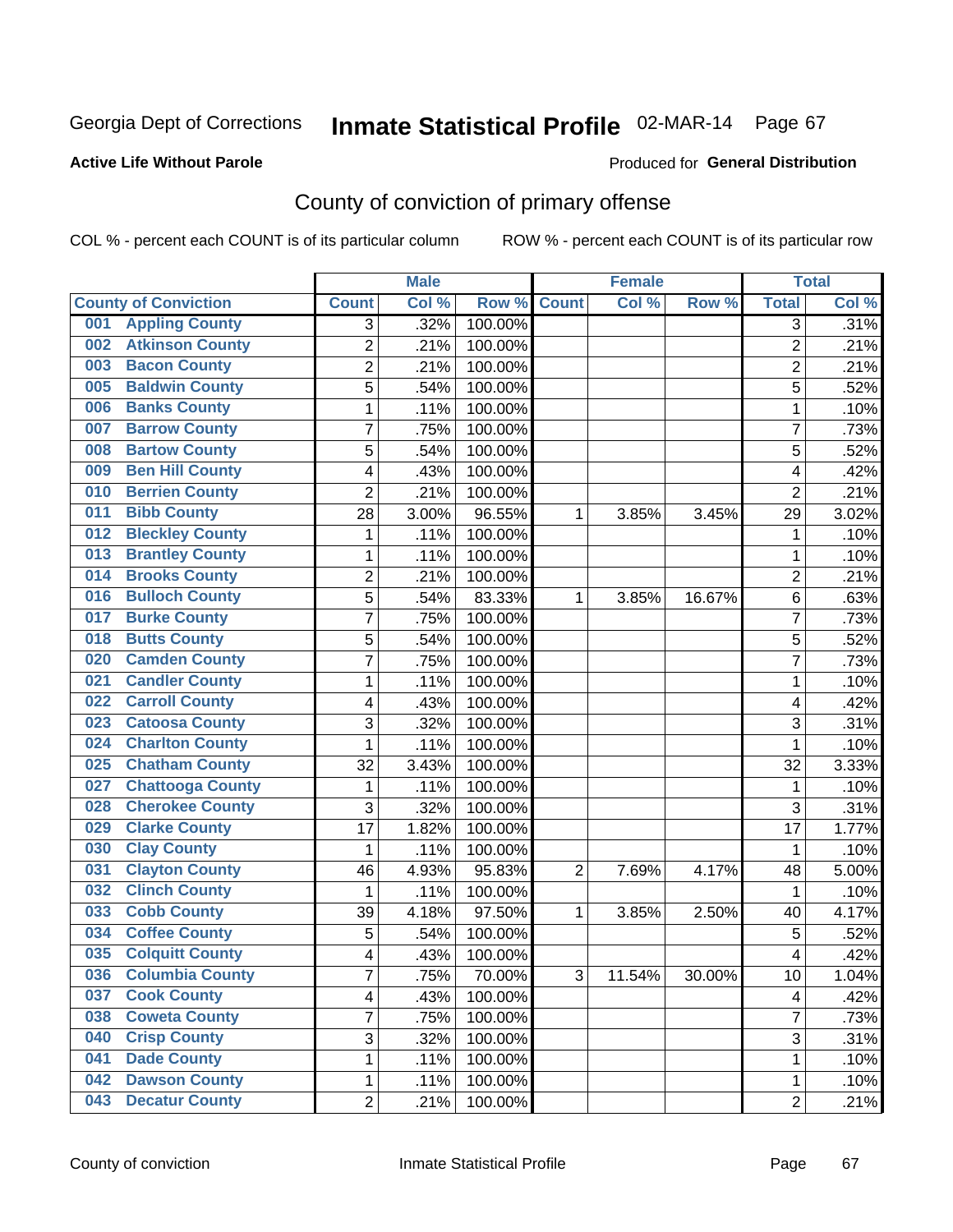#### **Active Life Without Parole**

#### Produced for **General Distribution**

## County of conviction of primary offense

|     |                             |                 | <b>Male</b> |         |                | <b>Female</b> |        |                 | <b>Total</b> |
|-----|-----------------------------|-----------------|-------------|---------|----------------|---------------|--------|-----------------|--------------|
|     | <b>County of Conviction</b> | <b>Count</b>    | Col %       | Row %   | <b>Count</b>   | Col %         | Row %  | <b>Total</b>    | Col %        |
| 044 | <b>Dekalb County</b>        | $\overline{76}$ | 8.14%       | 98.70%  | 1              | 3.85%         | 1.30%  | $\overline{77}$ | 8.02%        |
| 045 | <b>Dodge County</b>         | $\mathbf{1}$    | .11%        | 100.00% |                |               |        | 1               | .10%         |
| 046 | <b>Dooly County</b>         | $\overline{2}$  | .21%        | 100.00% |                |               |        | $\overline{2}$  | .21%         |
| 047 | <b>Dougherty County</b>     | 27              | 2.89%       | 96.43%  | 1              | 3.85%         | 3.57%  | 28              | 2.92%        |
| 048 | <b>Douglas County</b>       | 27              | 2.89%       | 96.43%  | $\mathbf{1}$   | 3.85%         | 3.57%  | 28              | 2.92%        |
| 049 | <b>Early County</b>         | 1               | .11%        | 100.00% |                |               |        | 1               | .10%         |
| 051 | <b>Effingham County</b>     | 4               | .43%        | 100.00% |                |               |        | 4               | .42%         |
| 052 | <b>Elbert County</b>        | 4               | .43%        | 100.00% |                |               |        | 4               | .42%         |
| 053 | <b>Emanuel County</b>       | 8               | .86%        | 100.00% |                |               |        | 8               | .83%         |
| 056 | <b>Fayette County</b>       | 5               | .54%        | 100.00% |                |               |        | 5               | .52%         |
| 057 | <b>Floyd County</b>         | 11              | 1.18%       | 100.00% |                |               |        | 11              | 1.15%        |
| 058 | <b>Forsyth County</b>       | 4               | .43%        | 100.00% |                |               |        | 4               | .42%         |
| 059 | <b>Franklin County</b>      | 3               | .32%        | 75.00%  | $\mathbf{1}$   | 3.85%         | 25.00% | 4               | .42%         |
| 060 | <b>Fulton County</b>        | 124             | 13.28%      | 99.20%  | 1              | 3.85%         | .80%   | 125             | 13.02%       |
| 061 | <b>Gilmer County</b>        | $\overline{2}$  | .21%        | 100.00% |                |               |        | $\overline{2}$  | .21%         |
| 063 | <b>Glynn County</b>         | 14              | 1.50%       | 93.33%  | 1              | 3.85%         | 6.67%  | 15              | 1.56%        |
| 064 | <b>Gordon County</b>        | 3               | .32%        | 100.00% |                |               |        | 3               | .31%         |
| 066 | <b>Greene County</b>        | $\mathbf{1}$    | .11%        | 100.00% |                |               |        | $\mathbf{1}$    | .10%         |
| 067 | <b>Gwinnett County</b>      | 12              | 1.28%       | 92.31%  | 1              | 3.85%         | 7.69%  | 13              | 1.35%        |
| 068 | <b>Habersham County</b>     | 5               | .54%        | 100.00% |                |               |        | 5               | .52%         |
| 069 | <b>Hall County</b>          | 16              | 1.71%       | 88.89%  | $\overline{2}$ | 7.69%         | 11.11% | 18              | 1.88%        |
| 070 | <b>Hancock County</b>       | $\mathbf{1}$    | .11%        | 100.00% |                |               |        | $\mathbf{1}$    | .10%         |
| 071 | <b>Haralson County</b>      | 3               | .32%        | 100.00% |                |               |        | 3               | .31%         |
| 072 | <b>Harris County</b>        | $\overline{2}$  | .21%        | 100.00% |                |               |        | $\overline{2}$  | .21%         |
| 073 | <b>Hart County</b>          | 3               | .32%        | 100.00% |                |               |        | 3               | .31%         |
| 075 | <b>Henry County</b>         | 11              | 1.18%       | 100.00% |                |               |        | 11              | 1.15%        |
| 076 | <b>Houston County</b>       | 16              | 1.71%       | 100.00% |                |               |        | 16              | 1.67%        |
| 077 | <b>Irwin County</b>         | 1               | .11%        | 100.00% |                |               |        | 1               | .10%         |
| 078 | <b>Jackson County</b>       | 11              | 1.18%       | 100.00% |                |               |        | 11              | 1.15%        |
| 079 | <b>Jasper County</b>        | 1               | .11%        | 100.00% |                |               |        | $\mathbf{1}$    | .10%         |
| 080 | <b>Jeff Davis County</b>    | $\mathbf{1}$    | .11%        | 100.00% |                |               |        | 1               | .10%         |
| 081 | <b>Jefferson County</b>     | 3               | .32%        | 100.00% |                |               |        | 3               | .31%         |
| 082 | <b>Jenkins County</b>       | 1               | .11%        | 100.00% |                |               |        | $\mathbf{1}$    | .10%         |
| 083 | <b>Johnson County</b>       | 1               | .11%        | 100.00% |                |               |        | $\mathbf{1}$    | .10%         |
| 084 | <b>Jones County</b>         | $\overline{2}$  | .21%        | 66.67%  | 1              | 3.85%         | 33.33% | $\overline{3}$  | .31%         |
| 086 | <b>Lanier County</b>        | 1               | .11%        | 100.00% |                |               |        | 1               | .10%         |
| 087 | <b>Laurens County</b>       | 3               | .32%        | 100.00% |                |               |        | 3               | .31%         |
| 088 | <b>Lee County</b>           | $\overline{2}$  | .21%        | 100.00% |                |               |        | $\overline{2}$  | .21%         |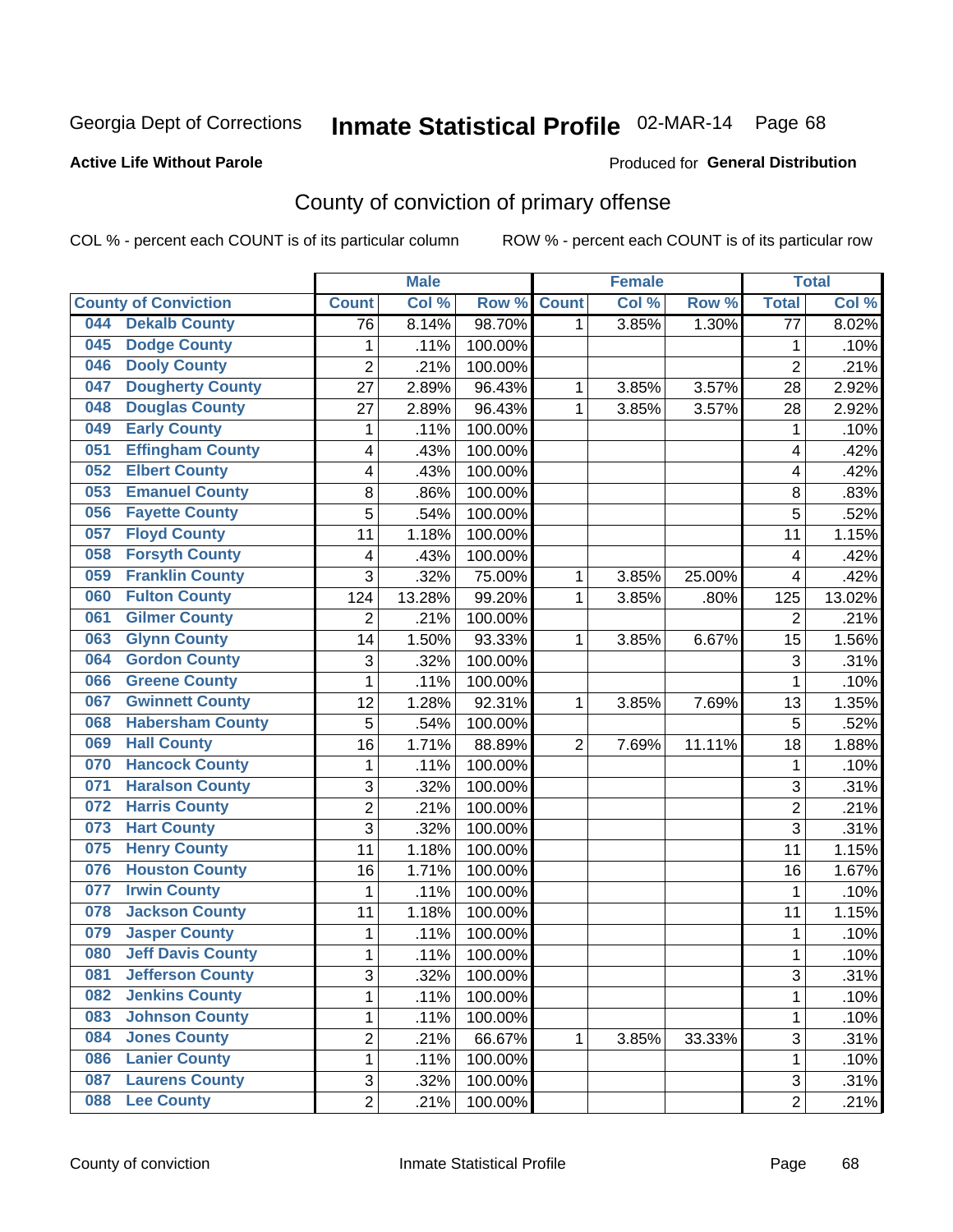#### **Active Life Without Parole**

#### Produced for **General Distribution**

## County of conviction of primary offense

|                  |                             |                | <b>Male</b> |         |                | <b>Female</b> |        |                | <b>Total</b> |
|------------------|-----------------------------|----------------|-------------|---------|----------------|---------------|--------|----------------|--------------|
|                  | <b>County of Conviction</b> | <b>Count</b>   | Col %       | Row %   | <b>Count</b>   | Col %         | Row %  | <b>Total</b>   | Col %        |
| 089              | <b>Liberty County</b>       | 6              | .64%        | 85.71%  | 1              | 3.85%         | 14.29% | 7              | .73%         |
| 091              | <b>Long County</b>          | 5              | .54%        | 100.00% |                |               |        | 5              | .52%         |
| 092              | <b>Lowndes County</b>       | 5              | .54%        | 100.00% |                |               |        | 5              | .52%         |
| 095              | <b>Madison County</b>       | $\overline{2}$ | .21%        | 100.00% |                |               |        | $\overline{c}$ | .21%         |
| 096              | <b>Marion County</b>        | 1              | .11%        | 100.00% |                |               |        | 1              | .10%         |
| 097              | <b>Mcduffie County</b>      | $\overline{2}$ | .21%        | 100.00% |                |               |        | $\overline{2}$ | .21%         |
| 098              | <b>Mcintosh County</b>      | $\mathbf 1$    | .11%        | 100.00% |                |               |        | 1              | .10%         |
| 100              | <b>Miller County</b>        | $\mathbf{1}$   | .11%        | 100.00% |                |               |        | $\mathbf{1}$   | .10%         |
| 102              | <b>Monroe County</b>        | 6              | .64%        | 100.00% |                |               |        | 6              | .63%         |
| 104              | <b>Morgan County</b>        | $\mathbf{1}$   | .11%        | 100.00% |                |               |        | $\mathbf{1}$   | .10%         |
| 105              | <b>Murray County</b>        | $\mathbf 1$    | .11%        | 100.00% |                |               |        | 1              | .10%         |
| 106              | <b>Muscogee County</b>      | 31             | 3.32%       | 100.00% |                |               |        | 31             | 3.23%        |
| 107              | <b>Newton County</b>        | $\overline{7}$ | .75%        | 87.50%  | 1              | 3.85%         | 12.50% | 8              | .83%         |
| 109              | <b>Oglethorpe County</b>    | $\mathbf{1}$   | .11%        | 100.00% |                |               |        | $\mathbf{1}$   | .10%         |
| 110              | <b>Paulding County</b>      | $\overline{2}$ | .21%        | 100.00% |                |               |        | $\overline{2}$ | .21%         |
| 113              | <b>Pierce County</b>        | $\overline{2}$ | .21%        | 100.00% |                |               |        | $\overline{2}$ | .21%         |
| 114              | <b>Pike County</b>          | 4              | .43%        | 66.67%  | $\overline{2}$ | 7.69%         | 33.33% | 6              | .63%         |
| $\overline{115}$ | <b>Polk County</b>          | 1              | .11%        | 100.00% |                |               |        | $\mathbf{1}$   | .10%         |
| 116              | <b>Pulaski County</b>       | $\mathbf 1$    | .11%        | 100.00% |                |               |        | 1              | .10%         |
| 117              | <b>Putnam County</b>        | $\overline{7}$ | .75%        | 100.00% |                |               |        | $\overline{7}$ | .73%         |
| 119              | <b>Rabun County</b>         | 1              | .11%        | 100.00% |                |               |        | 1              | .10%         |
| 120              | <b>Randolph County</b>      | 3              | .32%        | 100.00% |                |               |        | 3              | .31%         |
| 121              | <b>Richmond County</b>      | 48             | 5.14%       | 97.96%  | 1              | 3.85%         | 2.04%  | 49             | 5.10%        |
| 122              | <b>Rockdale County</b>      | 10             | 1.07%       | 90.91%  | 1              | 3.85%         | 9.09%  | 11             | 1.15%        |
| 125              | <b>Seminole County</b>      | $\mathbf{1}$   | .11%        | 100.00% |                |               |        | 1              | .10%         |
| 126              | <b>Spalding County</b>      | 12             | 1.28%       | 100.00% |                |               |        | 12             | 1.25%        |
| 127              | <b>Stephens County</b>      | 3              | .32%        | 100.00% |                |               |        | 3              | .31%         |
| 129              | <b>Sumter County</b>        | 1              | .11%        | 100.00% |                |               |        | 1              | .10%         |
| 131              | <b>Taliaferro County</b>    | 1              | .11%        | 100.00% |                |               |        | 1              | .10%         |
| 132              | <b>Tattnall County</b>      | 3              | .32%        | 100.00% |                |               |        | 3              | .31%         |
| 135              | <b>Terrell County</b>       | $\mathbf{1}$   | .11%        | 100.00% |                |               |        | 1              | .10%         |
| 136              | <b>Thomas County</b>        | 5              | .54%        | 100.00% |                |               |        | 5              | .52%         |
| 137              | <b>Tift County</b>          | 6              | .64%        | 100.00% |                |               |        | 6              | .63%         |
| 138              | <b>Toombs County</b>        | 8              | .86%        | 100.00% |                |               |        | 8              | .83%         |
| 139              | <b>Towns County</b>         | 1              | .11%        | 100.00% |                |               |        | $\mathbf{1}$   | .10%         |
| 140              | <b>Treutlen County</b>      | 3              | .32%        | 100.00% |                |               |        | 3              | .31%         |
| $\overline{141}$ | <b>Troup County</b>         | $\overline{2}$ | .21%        | 66.67%  | $\mathbf{1}$   | 3.85%         | 33.33% | 3              | .31%         |
|                  | 142 Turner County           | 1              | .11%        | 100.00% |                |               |        | 1              | .10%         |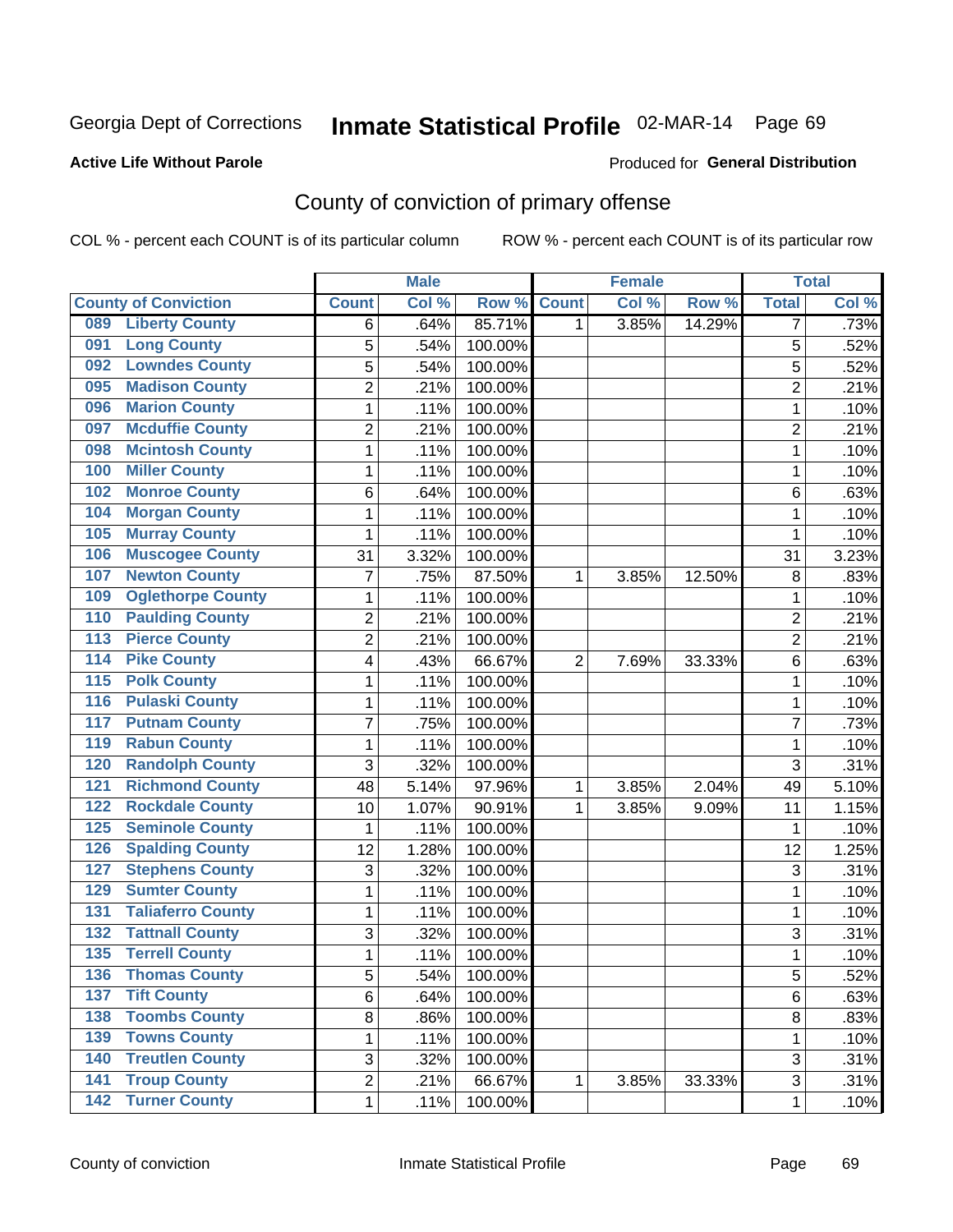#### **Active Life Without Parole**

#### Produced for **General Distribution**

## County of conviction of primary offense

|                                 |              | <b>Male</b> |         |              | <b>Female</b> |        |              | <b>Total</b> |
|---------------------------------|--------------|-------------|---------|--------------|---------------|--------|--------------|--------------|
| <b>County of Conviction</b>     | <b>Count</b> | Col %       | Row %   | <b>Count</b> | Col %         | Row %  | <b>Total</b> | Col %        |
| <b>Twiggs County</b><br>143     |              | .11%        | 100.00% |              |               |        |              | .10%         |
| <b>Upson County</b><br>145      | 4            | .43%        | 100.00% |              |               |        | 4            | .42%         |
| <b>Walker County</b><br>146     | 5            | .54%        | 83.33%  |              | 3.85%         | 16.67% | 6            | .63%         |
| <b>Walton County</b><br>147     | 9            | .96%        | 100.00% |              |               |        | 9            | .94%         |
| <b>Ware County</b><br>148       | 12           | 1.28%       | 100.00% |              |               |        | 12           | 1.25%        |
| <b>Warren County</b><br>149     |              | .11%        | 100.00% |              |               |        |              | .10%         |
| <b>Washington County</b><br>150 | 4            | .43%        | 100.00% |              |               |        | 4            | .42%         |
| <b>Wayne County</b><br>151      |              | .75%        | 100.00% |              |               |        | 7            | .73%         |
| <b>Whitfield County</b><br>155  | 9            | .96%        | 100.00% |              |               |        | 9            | .94%         |
| <b>Wilkes County</b><br>157     |              | .11%        | 100.00% |              |               |        |              | .10%         |
| <b>Worth County</b><br>159      |              | .11%        | 100.00% |              |               |        |              | .10%         |
| <b>Total Rported</b>            | 934          | 100%        | 97.29%  | 26           | 100%          | 2.71%  | 960          | 100%         |

| orted<br>N |            |              |     |
|------------|------------|--------------|-----|
| <b>ota</b> | 934<br>- - | $\sim$<br>ΔU | 960 |

| Mode (most frequent)<br><b>Fulton County</b> | <b>Columbia County</b> | <b>Fulton County</b> |
|----------------------------------------------|------------------------|----------------------|
|----------------------------------------------|------------------------|----------------------|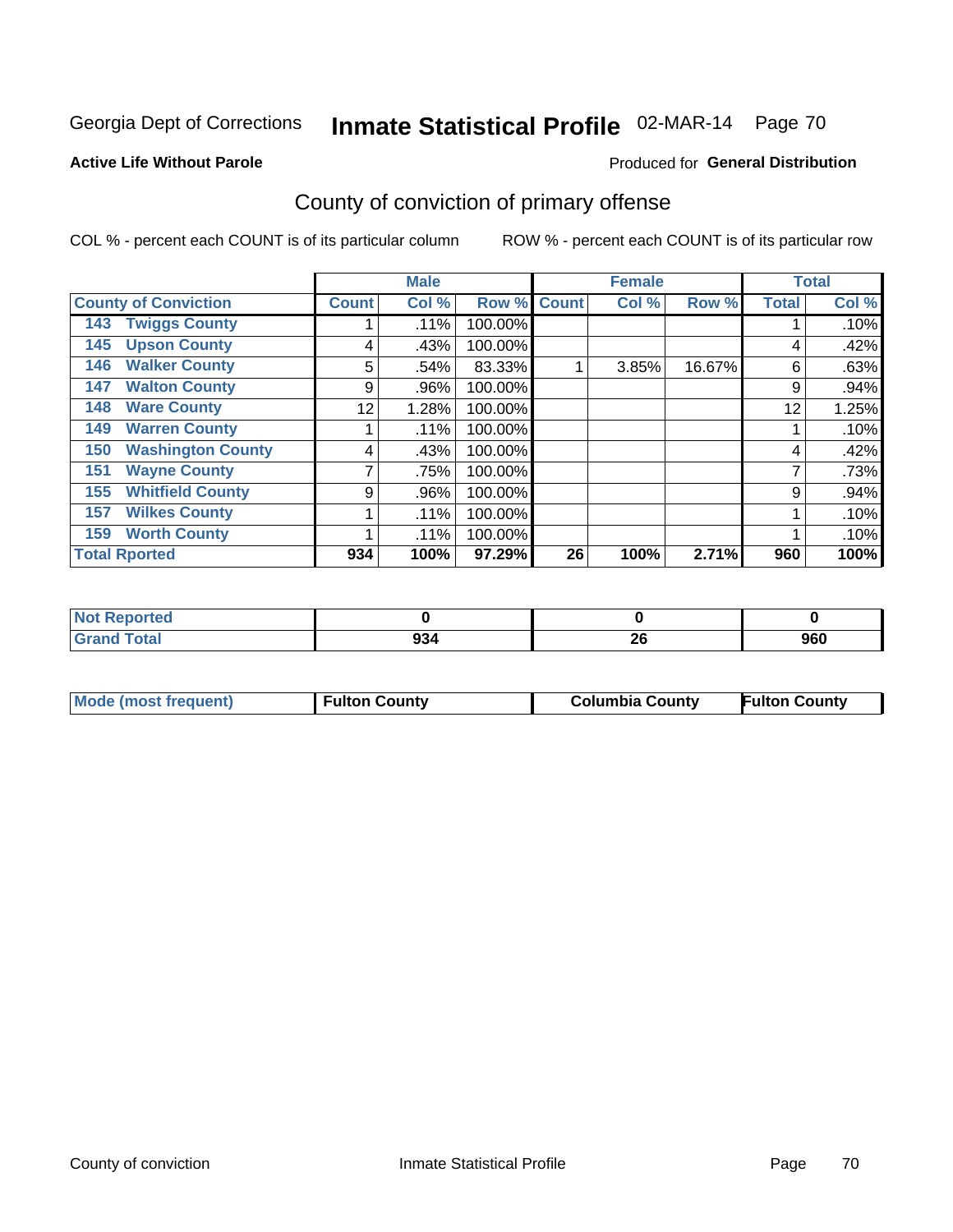#### **Active Life Without Parole**

#### Produced for **General Distribution**

## Circuit of conviction of primary offense

|                         |                                 |                | <b>Male</b> |         |                  | <b>Female</b> |        |                  | <b>Total</b> |
|-------------------------|---------------------------------|----------------|-------------|---------|------------------|---------------|--------|------------------|--------------|
|                         | <b>Circuit of Conviction</b>    | <b>Count</b>   | Col %       | Row %   | <b>Count</b>     | Col %         | Row %  | <b>Total</b>     | Col %        |
| $\overline{1}$          | <b>Alapaha Circuit</b>          | 10             | 1.07%       | 100.00% |                  |               |        | 10               | 1.04%        |
| $\overline{2}$          | <b>Alcovy Circuit</b>           | 16             | 1.71%       | 94.12%  | 1                | 3.85%         | 5.88%  | 17               | 1.77%        |
| $\overline{\mathbf{3}}$ | <b>Atlanta Circuit</b>          | 124            | 13.28%      | 99.20%  | $\mathbf{1}$     | 3.85%         | .80%   | 125              | 13.02%       |
| 4                       | <b>Atlantic Circuit</b>         | 15             | 1.61%       | 93.75%  | 1                | 3.85%         | 6.25%  | 16               | 1.67%        |
| 5                       | <b>Augusta Circuit</b>          | 62             | 6.64%       | 93.94%  | $\overline{4}$   | 15.38%        | 6.06%  | 66               | 6.88%        |
| $6\phantom{a}$          | <b>Blue Ridge Circuit</b>       | 3              | .32%        | 100.00% |                  |               |        | 3                | .31%         |
| 7                       | <b>Brunswick Circuit</b>        | 32             | 3.43%       | 96.97%  | 1                | 3.85%         | 3.03%  | 33               | 3.44%        |
| 8                       | <b>Chattahoochee Circuit</b>    | 34             | 3.64%       | 100.00% |                  |               |        | 34               | 3.54%        |
| $\overline{9}$          | <b>Cherokee Circuit</b>         | 8              | .86%        | 100.00% |                  |               |        | 8                | .83%         |
| 10                      | <b>Clayton Circuit</b>          | 46             | 4.93%       | 95.83%  | $\overline{2}$   | 7.69%         | 4.17%  | 48               | 5.00%        |
| $\overline{11}$         | <b>Cobb Circuit</b>             | 39             | 4.18%       | 97.50%  | $\mathbf{1}$     | 3.85%         | 2.50%  | 40               | 4.17%        |
| $\overline{12}$         | <b>Conasauga Circuit</b>        | 10             | 1.07%       | 100.00% |                  |               |        | 10               | 1.04%        |
| $\overline{13}$         | <b>Cordele Circuit</b>          | 9              | .96%        | 100.00% |                  |               |        | $9\,$            | .94%         |
| 14                      | <b>Coweta Circuit</b>           | 13             | 1.39%       | 92.86%  | $\mathbf{1}$     | 3.85%         | 7.14%  | 14               | 1.46%        |
| 15                      | <b>Dougherty Circuit</b>        | 27             | 2.89%       | 96.43%  | 1                | 3.85%         | 3.57%  | 28               | 2.92%        |
| 16                      | <b>Dublin Circuit</b>           | 8              | .86%        | 100.00% |                  |               |        | 8                | .83%         |
| 17                      | <b>Eastern Circuit</b>          | 32             | 3.43%       | 100.00% |                  |               |        | 32               | 3.33%        |
| 18                      | <b>Flint Circuit</b>            | 11             | 1.18%       | 100.00% |                  |               |        | 11               | 1.15%        |
| 19                      | <b>Griffin Circuit</b>          | 25             | 2.68%       | 92.59%  | $\overline{2}$   | 7.69%         | 7.41%  | 27               | 2.81%        |
| 20                      | <b>Gwinnett Circuit</b>         | 12             | 1.28%       | 92.31%  | $\mathbf{1}$     | 3.85%         | 7.69%  | 13               | 1.35%        |
| $\overline{21}$         | <b>Houston Circuit</b>          | 16             | 1.71%       | 100.00% |                  |               |        | 16               | 1.67%        |
| $\overline{22}$         | <b>Lookout Mountain Circuit</b> | 10             | 1.07%       | 90.91%  | $\mathbf{1}$     | 3.85%         | 9.09%  | 11               | 1.15%        |
| 23                      | <b>Macon Circuit</b>            | 28             | 3.00%       | 96.55%  | 1                | 3.85%         | 3.45%  | 29               | 3.02%        |
| $\overline{24}$         | <b>Middle Circuit</b>           | 24             | 2.57%       | 100.00% |                  |               |        | 24               | 2.50%        |
| $\overline{25}$         | <b>Mountain Circuit</b>         | 9              | .96%        | 100.00% |                  |               |        | $\boldsymbol{9}$ | .94%         |
| 26                      | <b>Northeastern Circuit</b>     | 17             | 1.82%       | 89.47%  | $\boldsymbol{2}$ | 7.69%         | 10.53% | 19               | 1.98%        |
| $\overline{27}$         | <b>Northern Circuit</b>         | 13             | 1.39%       | 92.86%  | $\mathbf{1}$     | 3.85%         | 7.14%  | 14               | 1.46%        |
| 28                      | <b>Ocmulgee Circuit</b>         | 18             | 1.93%       | 94.74%  | $\mathbf 1$      | 3.85%         | 5.26%  | 19               | 1.98%        |
| 29                      | <b>Oconee Circuit</b>           | 3              | .32%        | 100.00% |                  |               |        | 3                | .31%         |
| 30                      | <b>Ogeechee Circuit</b>         | 10             | 1.07%       | 90.91%  | $\mathbf 1$      | 3.85%         | 9.09%  | 11               | 1.15%        |
| $\overline{31}$         | <b>Pataula Circuit</b>          | 8              | .86%        | 100.00% |                  |               |        | 8                | .83%         |
| 32                      | <b>Piedmont Circuit</b>         | 19             | 2.03%       | 100.00% |                  |               |        | 19               | 1.98%        |
| 33                      | <b>Rome Circuit</b>             | 11             | 1.18%       | 100.00% |                  |               |        | 11               | 1.15%        |
| 34                      | <b>South Georgia Circuit</b>    | $\overline{2}$ | .21%        | 100.00% |                  |               |        | $\overline{2}$   | .21%         |
| 35                      | <b>Southern Circuit</b>         | 16             | 1.71%       | 100.00% |                  |               |        | 16               | 1.67%        |
| 36                      | <b>Southwestern Circuit</b>     | 3              | .32%        | 100.00% |                  |               |        | 3                | .31%         |
| 37                      | <b>Stone Mountain Circuit</b>   | 76             | 8.14%       | 98.70%  | 1                | 3.85%         | 1.30%  | 77               | 8.02%        |
| 38                      | <b>Tallapoosa Circuit</b>       | 4              | .43%        | 100.00% |                  |               |        | 4                | .42%         |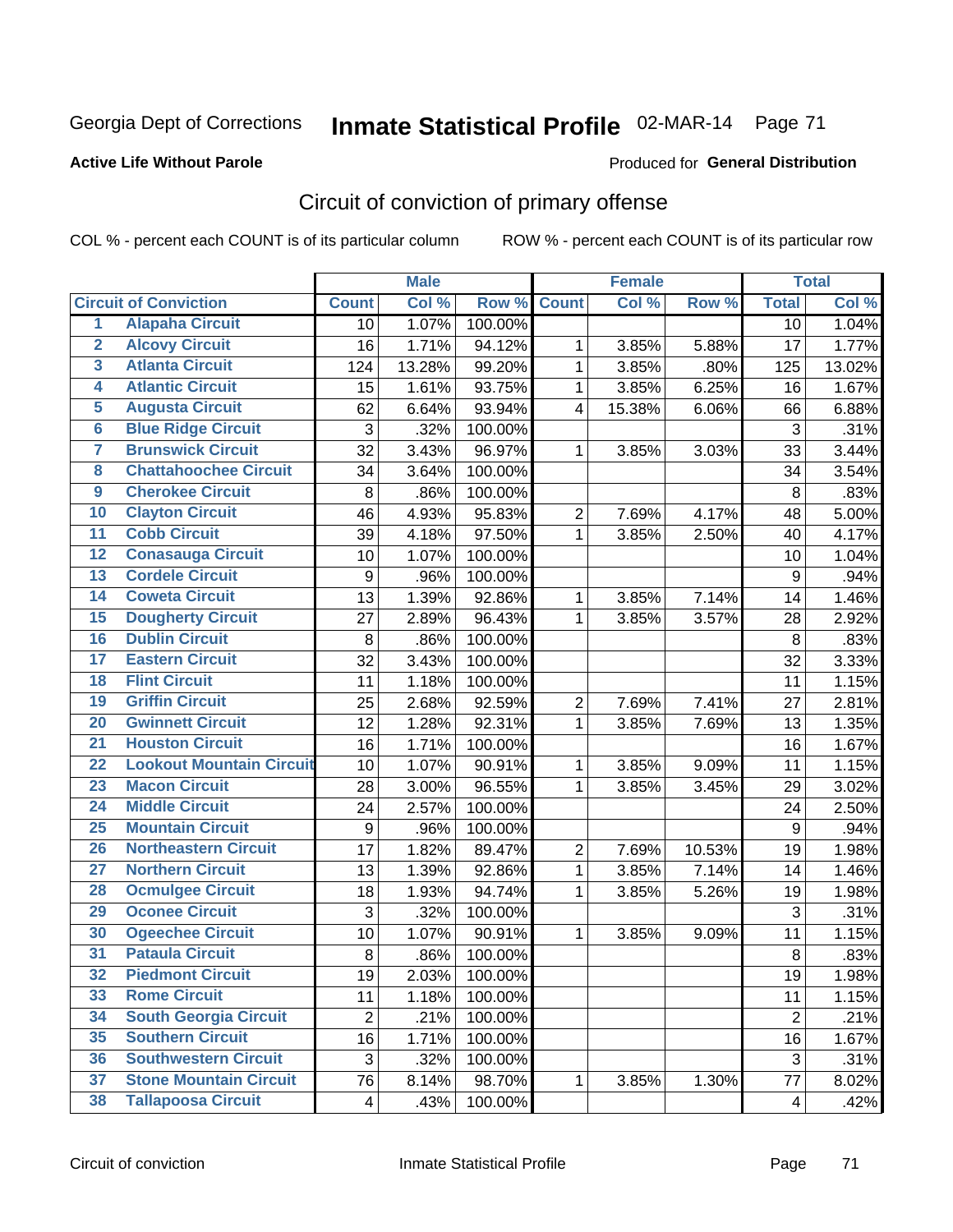#### **Active Life Without Parole**

#### Produced for **General Distribution**

## Circuit of conviction of primary offense

|    |                              |                | <b>Male</b> |         |              | <b>Female</b> |       |              | <b>Total</b> |
|----|------------------------------|----------------|-------------|---------|--------------|---------------|-------|--------------|--------------|
|    | <b>Circuit of Conviction</b> | <b>Count</b>   | Col %       | Row %   | <b>Count</b> | Col %         | Row % | <b>Total</b> | Col %        |
| 39 | <b>Tifton Circuit</b>        | 9              | .96%        | 100.00% |              |               |       | 9            | .94%         |
| 40 | <b>Toombs Circuit</b>        | 5              | .54%        | 100.00% |              |               |       | 5            | .52%         |
| 41 | <b>Waycross Circuit</b>      | 23             | 2.46%       | 100.00% |              |               |       | 23           | 2.40%        |
| 42 | <b>Western Circuit</b>       | 17             | 1.82%       | 100.00% |              |               |       | 17           | 1.77%        |
| 43 | <b>Rockdale Circuit</b>      | 10             | 1.07%       | 90.91%  |              | 3.85%         | 9.09% | 11           | 1.15%        |
| 44 | <b>Douglas Circuit</b>       | 27             | 2.89%       | 96.43%  |              | 3.85%         | 3.57% | 28           | 2.92%        |
| 45 | <b>Appalachian Circuit</b>   | 2              | .21%        | 100.00% |              |               |       | 2            | .21%         |
| 46 | <b>Enotah Circuit</b>        |                | .11%        | 100.00% |              |               |       |              | .10%         |
| 47 | <b>Bell-Forsyth Circuit</b>  | 4              | .43%        | 100.00% |              |               |       | 4            | .42%         |
| 48 | <b>Towaliga Circuit</b>      | 11             | 1.18%       | 100.00% |              |               |       | 11           | 1.15%        |
| 49 | <b>Paulding Circuit</b>      | $\overline{2}$ | .21%        | 100.00% |              |               |       | 2            | .21%         |
|    | <b>Total Rported</b>         | 934            | 100%        | 97.29%  | 26           | 100%          | 2.71% | 960          | 100%         |

| <b>Reported</b><br><b>N</b> |     |          |     |
|-----------------------------|-----|----------|-----|
| <b>Total</b>                | 934 | ጎር<br>ZU | 960 |

| М<br>. In n tr<br>.<br>.<br>wanta<br>Πū<br>31.<br>$\sim$ $\sim$ $\sim$ |
|------------------------------------------------------------------------|
|------------------------------------------------------------------------|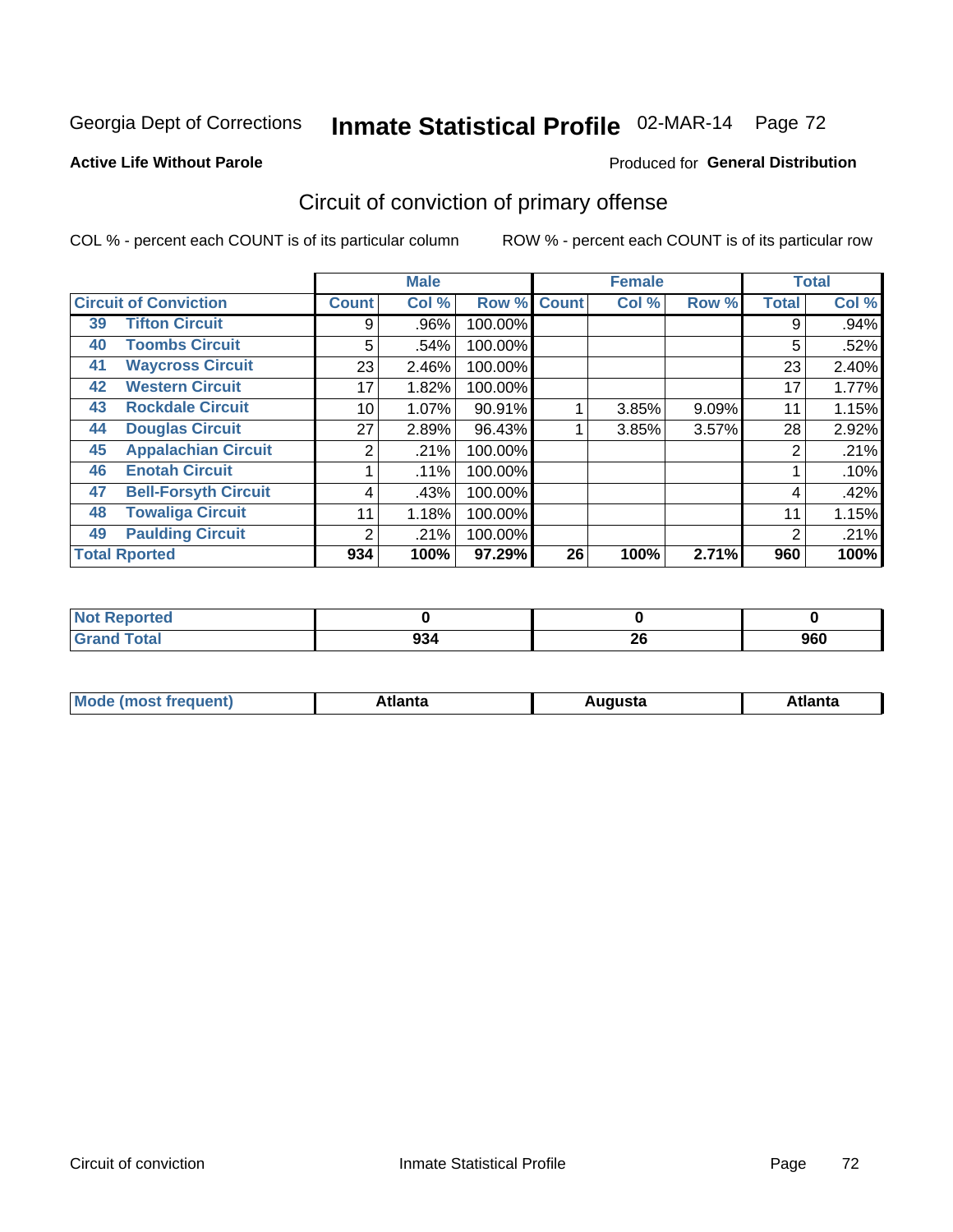### **Active Life Without Parole**

### Produced for **General Distribution**

## Years served (jail + prison) in this incarceration

|                       | <b>Male</b>     |       | <b>Female</b> |                 |        | <b>Total</b> |                 |        |
|-----------------------|-----------------|-------|---------------|-----------------|--------|--------------|-----------------|--------|
| <b>Years Served</b>   | <b>Count</b>    | Col % | Row %         | <b>Count</b>    | Col %  | Row %        | <b>Total</b>    | Col%   |
| Less than one year    | $\overline{34}$ | 3.64% | 100.00%       |                 |        |              | $\overline{34}$ | 3.54%  |
| 1 to 1.99 years       | 46              | 4.93% | 90.20%        | 5               | 19.23% | 9.80%        | 51              | 5.31%  |
| 2 to 2.99 years       | 79              | 8.46% | 96.34%        | 3               | 11.54% | 3.66%        | 82              | 8.54%  |
| 3 to 3.99 years       | 72              | 7.71% | 93.51%        | 5               | 19.23% | 6.49%        | 77              | 8.02%  |
| 4 to 4.99 years       | 53              | 5.67% | 96.36%        | 2               | 7.69%  | 3.64%        | 55              | 5.73%  |
| 5 to 5.99 years       | 46              | 4.93% | 100.00%       |                 |        |              | 46              | 4.79%  |
| 6 to 6.99 years       | 50              | 5.35% | 100.00%       |                 |        |              | 50              | 5.21%  |
| 7 to 7.99 years       | 30              | 3.21% | 90.91%        | 3               | 11.54% | 9.09%        | 33              | 3.44%  |
| 8 to 8.99 years       | 33              | 3.53% | 97.06%        | $\mathbf{1}$    | 3.85%  | 2.94%        | 34              | 3.54%  |
| 9 to 9.99 years       | 42              | 4.50% | 100.00%       |                 |        |              | 42              | 4.38%  |
| 10 to 10.99 years     | 25              | 2.68% | 96.15%        | 1               | 3.85%  | 3.85%        | 26              | 2.71%  |
| 11 to 11.99 years     | 45              | 4.82% | 91.84%        | 4               | 15.38% | 8.16%        | 49              | 5.10%  |
| 12 to 12.99 years     | 41              | 4.39% | 100.00%       |                 |        |              | 41              | 4.27%  |
| 13 to 13.99 years     | 47              | 5.03% | 100.00%       |                 |        |              | 47              | 4.90%  |
| 14 to 14.99 years     | 38              | 4.07% | 100.00%       |                 |        |              | 38              | 3.96%  |
| 15 to 15.99 years     | 35              | 3.75% | 97.22%        | 1               | 3.85%  | 2.78%        | 36              | 3.75%  |
| 16 to 16.99 years     | 51              | 5.46% | 98.08%        | 1               | 3.85%  | 1.92%        | 52              | 5.42%  |
| 17 to 17.99 years     | 42              | 4.50% | 100.00%       |                 |        |              | 42              | 4.38%  |
| 18 to 18.99 years     | 33              | 3.53% | 100.00%       |                 |        |              | 33              | 3.44%  |
| 19 to 19.99 years     | 27              | 2.89% | 100.00%       |                 |        |              | 27              | 2.81%  |
| 20 to 20.99 years     | 21              | 2.25% | 100.00%       |                 |        |              | 21              | 2.19%  |
| 21 to 21.99 years     | 6               | 0.64% | 100.00%       |                 |        |              | 6               | 0.63%  |
| 22 to 22.99 years     | 7               | 0.75% | 100.00%       |                 |        |              | $\overline{7}$  | 0.73%  |
| 23 to 23.99 years     | 2               | 0.21% | 100.00%       |                 |        |              | 2               | 0.21%  |
| 24 to 24.99 years     | $\mathbf{1}$    | 0.11% | 100.00%       |                 |        |              | $\mathbf 1$     | 0.10%  |
| 25 to 25.99 years     | 8               | 0.86% | 100.00%       |                 |        |              | 8               | 0.83%  |
| 26 to 26.99 years     | 1               | 0.11% | 100.00%       |                 |        |              | 1               | 0.10%  |
| 27 to 27.99 years     | 4               | 0.43% | 100.00%       |                 |        |              | 4               | 0.42%  |
| 29 to 29.99 years     | $\overline{c}$  | 0.21% | 100.00%       |                 |        |              | $\overline{2}$  | 0.21%  |
| Thirty + years        | 13              | 1.39% | 100.00%       |                 |        |              | 13              | 1.35%  |
| <b>Total Reported</b> | 934             | 100%  | 97.29%        | $\overline{26}$ | 100%   | 2.71%        | 960             | 100.0% |

| <b>Not Reported</b>     |                 |                 |                 |
|-------------------------|-----------------|-----------------|-----------------|
| <b>Grand Total</b>      | 934             | 26              | 960             |
|                         |                 |                 |                 |
| Mean<br>(average)       | 10.34           | 6.24            | 10.23           |
| <b>Median (middle)</b>  | 9.69            | 4.3             | 9.525           |
| Mode<br>(most frequent) | 1 to 1.99 years | 3 to 3.99 years | 1 to 1.99 years |
|                         |                 |                 |                 |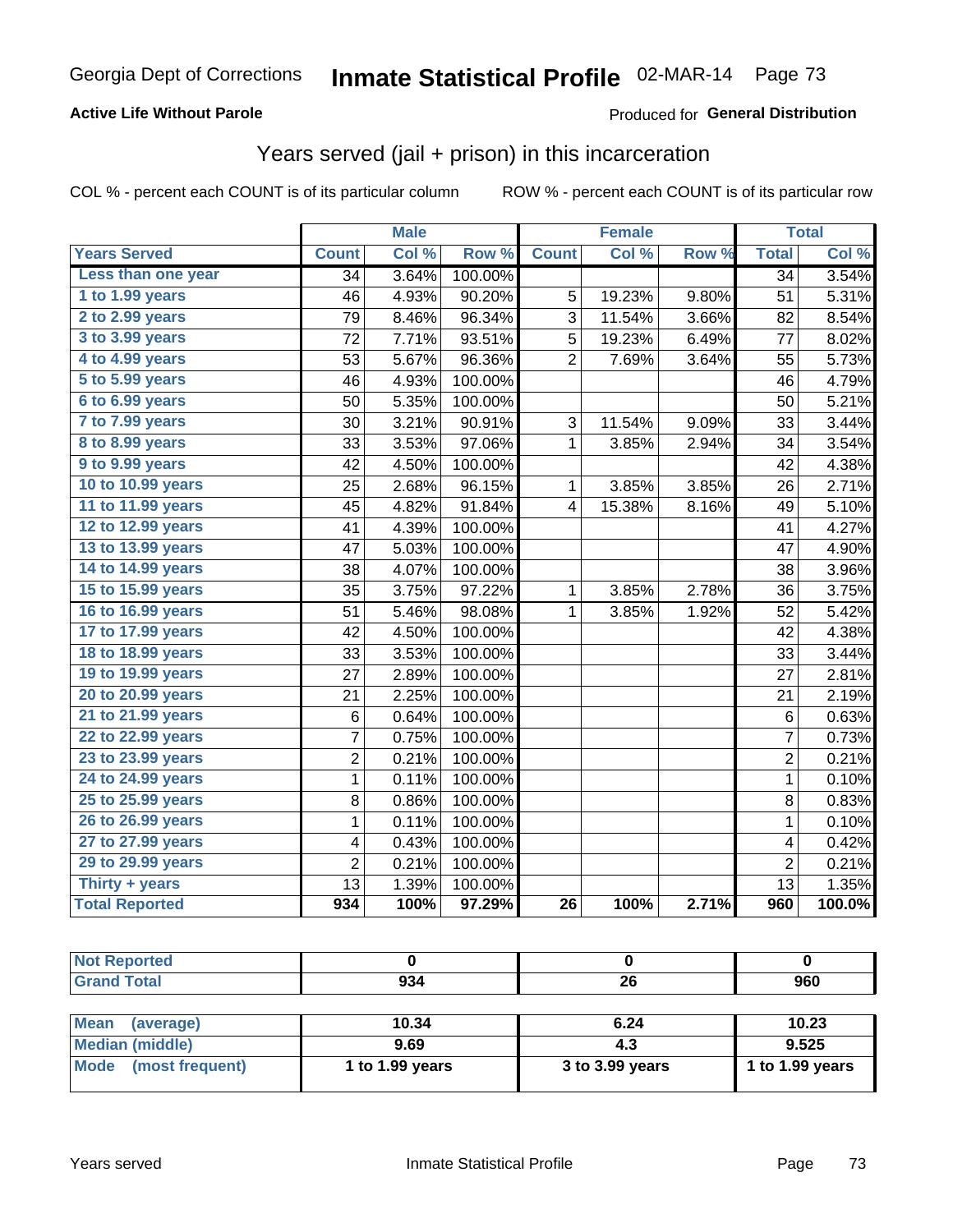### **Active Life Without Parole**

Produced for **General Distribution**

## Results of most recent HIV tests

|                         | <b>Male</b>  |           |        | <b>Female</b>   |           |          | Total   |        |
|-------------------------|--------------|-----------|--------|-----------------|-----------|----------|---------|--------|
| <b>HIV Test Results</b> | <b>Count</b> | Col%      | Row %I | <b>Count</b>    | Col %     | Row %    | Total . | Col %  |
| <b>Positive</b>         |              | 0.76%     | 87.50% |                 | 3.85%     | 12.50%   |         | 0.84%  |
| <b>Negative</b>         | 916          | $99.24\%$ | 97.34% | 25              | $96.15\%$ | $2.66\%$ | 941     | 99.16% |
| <b>Total Reported</b>   | 923          | 100%      | 97.26% | 26 <sup>1</sup> | 100%      | 2.74%    | 949     | 100%   |

| <b>Not Reported</b> |     |          |     |
|---------------------|-----|----------|-----|
| <b>Total</b>        | 934 | ^^<br>ZU | 960 |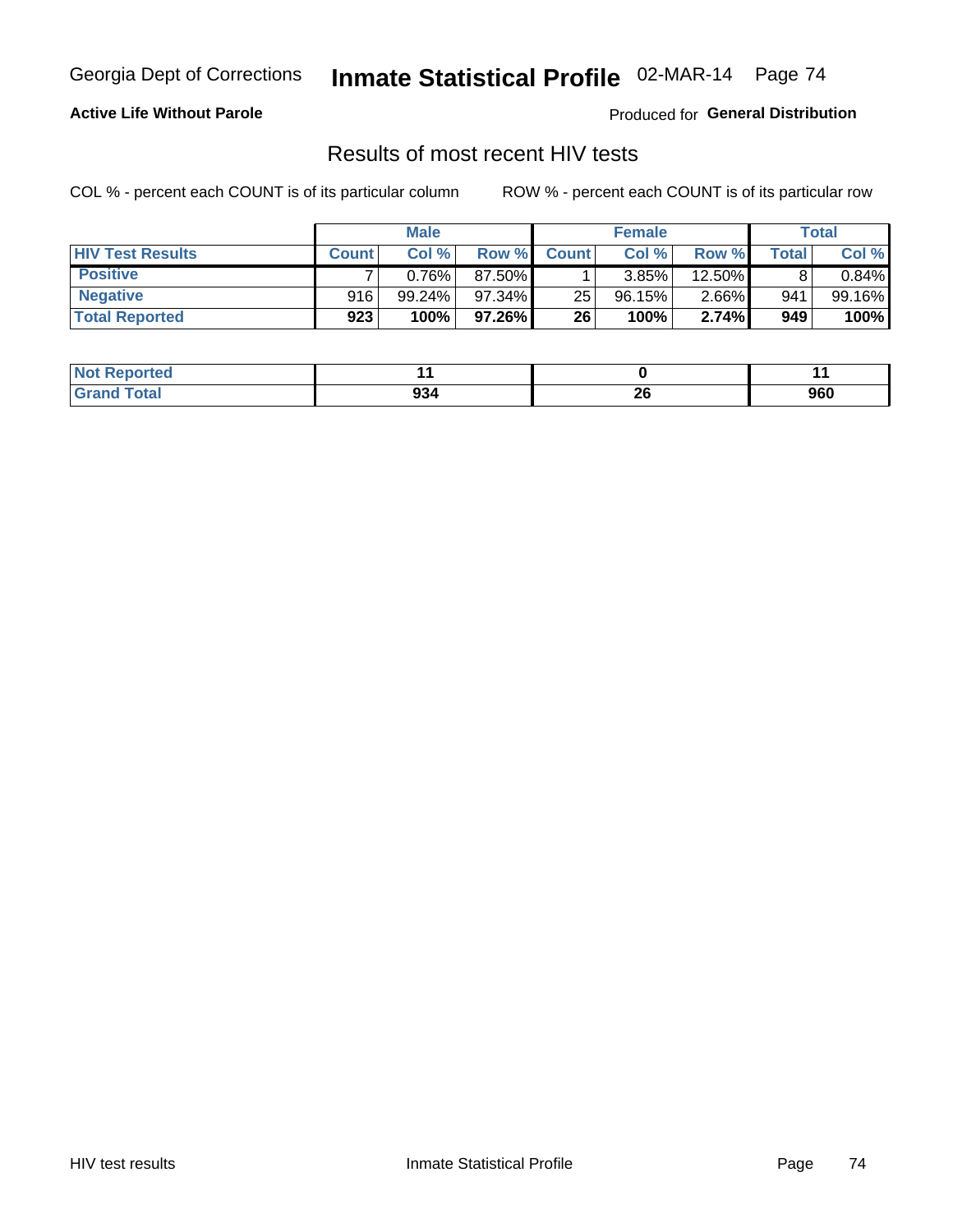### **Active Life Without Parole**

Produced for **General Distribution**

### Results of most recent tuberculosis test

|                                  |              | <b>Male</b> |           |              | <b>Female</b> |          |       | Total  |
|----------------------------------|--------------|-------------|-----------|--------------|---------------|----------|-------|--------|
| <b>Tuberculosis Test Results</b> | <b>Count</b> | Col%        | Row %I    | <b>Count</b> | Col%          | Row %    | Total | Col %  |
| <b>Positive on current test</b>  | 228          | 24.70%      | 98.70%    |              | 11.54%        | $1.30\%$ | 231   | 24.34% |
| <b>Negative</b>                  | 695          | 75.30%      | 96.80%    | 23           | 88.46%        | 3.20%    | 718   | 75.66% |
| <b>Total Reported</b>            | 923          | 100%        | $97.26\%$ | 26           | 100%          | 2.74%    | 949   | 100%   |

| <b>Not Reported</b>    |     |    | . . |
|------------------------|-----|----|-----|
| <b>Total</b><br>. Grot | 934 | ZU | 960 |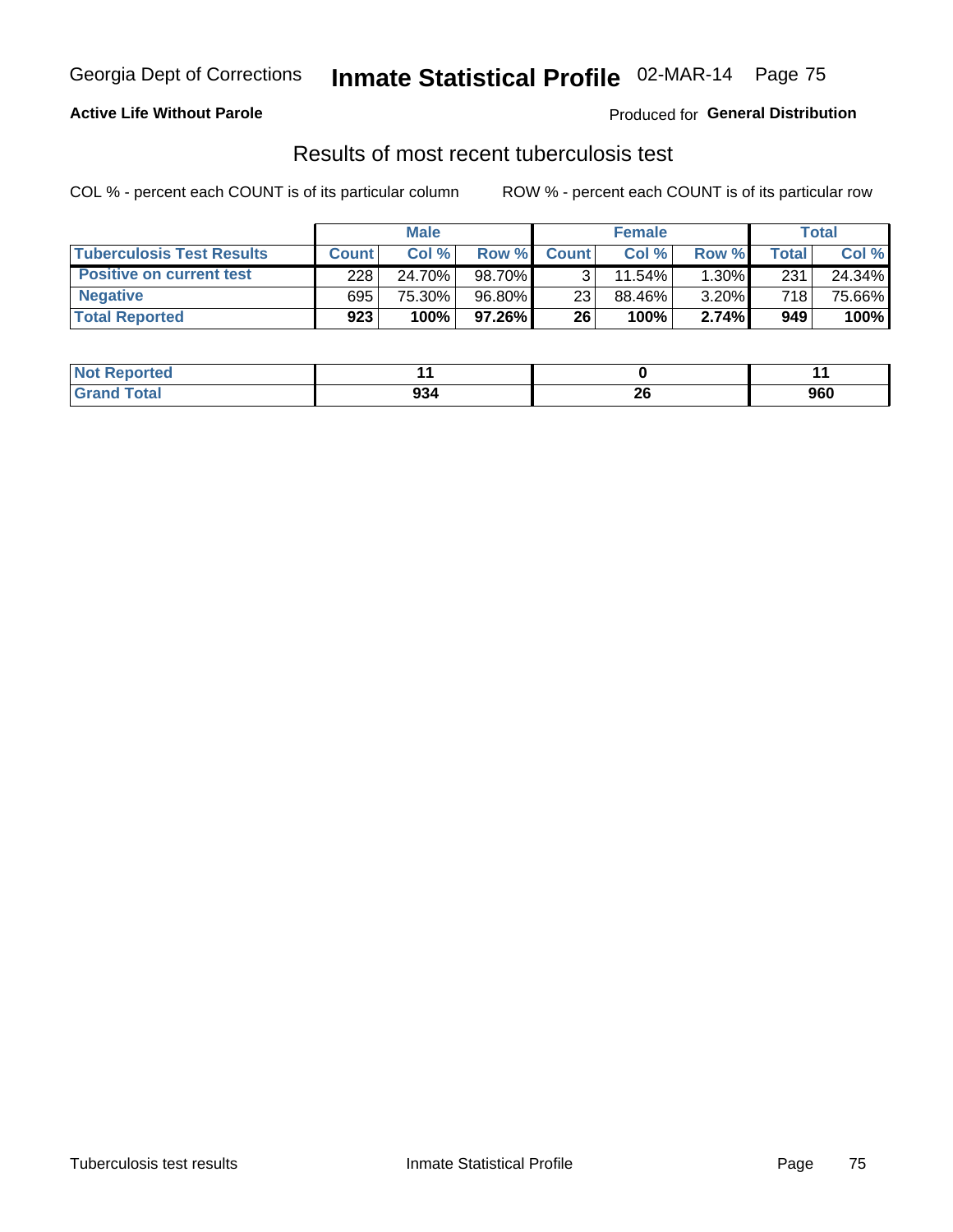### **Active Life Without Parole**

Produced for **General Distribution**

## Results of most recent syphilis test

|                                 | <b>Male</b>  |         |        | <b>Female</b> |           |          | Total |        |
|---------------------------------|--------------|---------|--------|---------------|-----------|----------|-------|--------|
| <b>Syphilis Test Results</b>    | <b>Count</b> | Col %   | Row %  | <b>Count</b>  | Col %     | Row %I   | Total | Col %  |
| <b>Positive on current test</b> |              | 2.67%   | 94.44% |               | 9.09%     | $5.56\%$ | 18    | 2.78%  |
| <b>Negative</b>                 | 620          | 97.33%  | 98.41% | 10            | $90.91\%$ | 1.59%    | 630   | 97.22% |
| <b>Total Reported</b>           | 637          | $100\%$ | 98.30% | 11            | 100%      | 1.70%    | 648   | 100%   |

| <b>Not Reported</b> | 297 |           | 242<br>$\sim$ . $\sim$ |
|---------------------|-----|-----------|------------------------|
| Total               | 934 | nr.<br>ZU | 960                    |